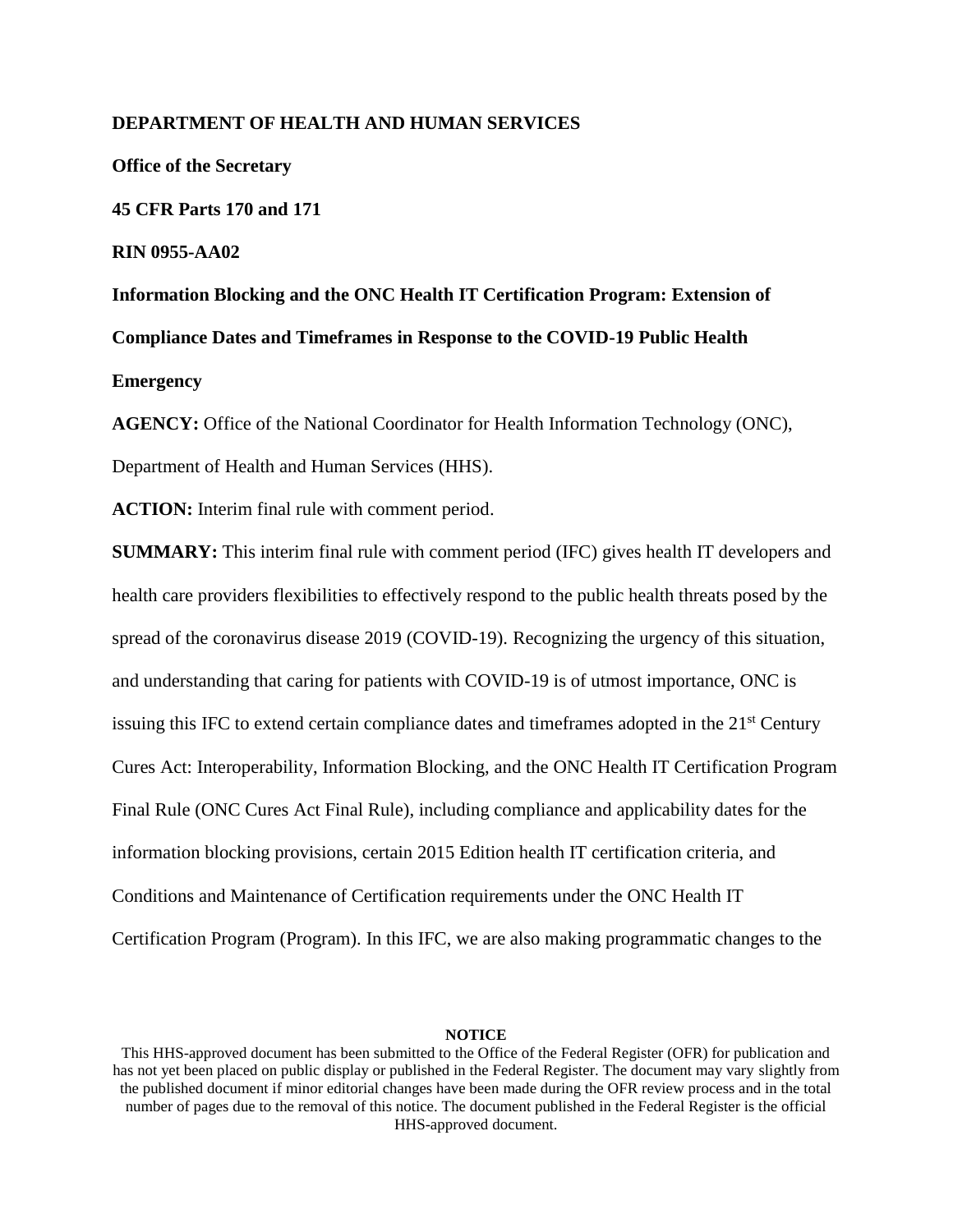Program by updating standards. In addition, we are making corrections and clarifications to the ONC Cures Act Final Rule, which was published in the Federal Register on May 1, 2020.

**DATES:** *Effective date*: This interim final rule with comment period is effective on **[INSERT** 

## **DATE OF PUBLICATION IN THE FEDERAL REGISTER]**.

*Incorporation by reference:* The incorporation by reference of certain publications listed in the rule is approved by the Director of the Federal Register as of **[INSERT DATE OF** 

**PUBLICATION IN THE FEDERAL REGISTER]**. The incorporation by reference of certain other publications listed in the rule was approved by the Director of the Federal Register as of September 4, 2012.

*Comment date:* To be assured consideration, written or electronic comments must be received at one of the addresses provided below, no later than 5 p.m. on [**INSERT DATE 60 DAYS** 

## **AFTER THE DATE OF PUBLICATION IN THE FEDERAL REGISTER**].

**ADDRESSES:** You may submit comments, identified by RIN 0955-AA02, by any of the following methods (please do not submit duplicate comments). Because of staff and resource limitations, we cannot accept comments by facsimile (FAX) transmission.

- *Federal eRulemaking Portal:* Follow the instructions for submitting comments. Attachments should be in Microsoft Word, Microsoft Excel, or Adobe PDF; however, we prefer Microsoft Word. [http://www.regulations.gov.](http://www.regulations.gov/)
- *Regular, Express, or Overnight Mail:* Department of Health and Human Services, Office of the National Coordinator for Health Information Technology, Attention: Information Blocking and the ONC Health IT Certification Program: Extension of Compliance Dates and

This HHS-approved document has been submitted to the Office of the Federal Register (OFR) for publication and has not yet been placed on public display or published in the Federal Register. The document may vary slightly from the published document if minor editorial changes have been made during the OFR review process and in the total number of pages due to the removal of this notice. The document published in the Federal Register is the official HHS-approved document.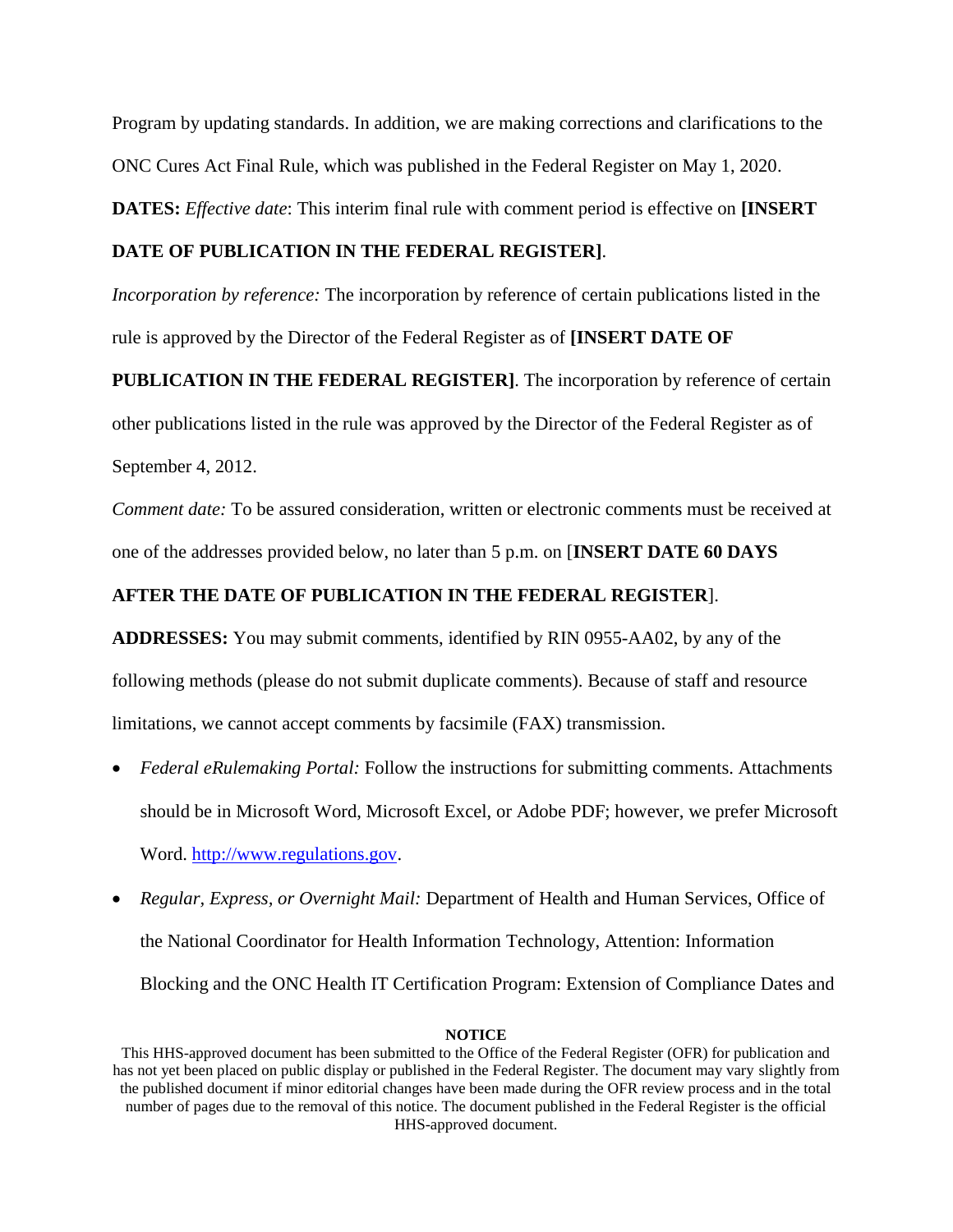Timeframes in Response to the COVID-19 Public Health Emergency, Mary E. Switzer Building, Mail Stop: 7033A, 330 C Street, S.W., Washington, D.C. 20201. Please submit one original and two copies.

 *Hand Delivery or Courier:* Office of the National Coordinator for Health Information Technology, Attention: Information Blocking and the ONC Health IT Certification Program: Extension of Compliance Dates and Timeframes in Response to the COVID-19 Public Health Emergency, Mary E. Switzer Building, Mail Stop: 7033A, 330 C Street, S.W., Washington, D.C. 20201. Please submit one original and two copies. (Because access to the interior of the Mary E. Switzer Building is not readily available to persons without Federal Government identification, commenters are encouraged to leave their comments in the mail drop slots located in the main lobby of the building.)

*Inspection of Public Comments*: All comments received before the close of the comment period will be available for public inspection, including any personally identifiable or confidential business information that is included in a comment. Please do not include anything in your comment submission that you do not wish to share with the general public. Such information includes, but is not limited to: a person's social security number; date of birth; driver's license number; state identification number or foreign country equivalent; passport number; financial account number; credit or debit card number; any personal health information; or any business information that could be considered proprietary. We will post all comments that are received before the close of the comment period at http://www.regulations.gov.

This HHS-approved document has been submitted to the Office of the Federal Register (OFR) for publication and has not yet been placed on public display or published in the Federal Register. The document may vary slightly from the published document if minor editorial changes have been made during the OFR review process and in the total number of pages due to the removal of this notice. The document published in the Federal Register is the official HHS-approved document.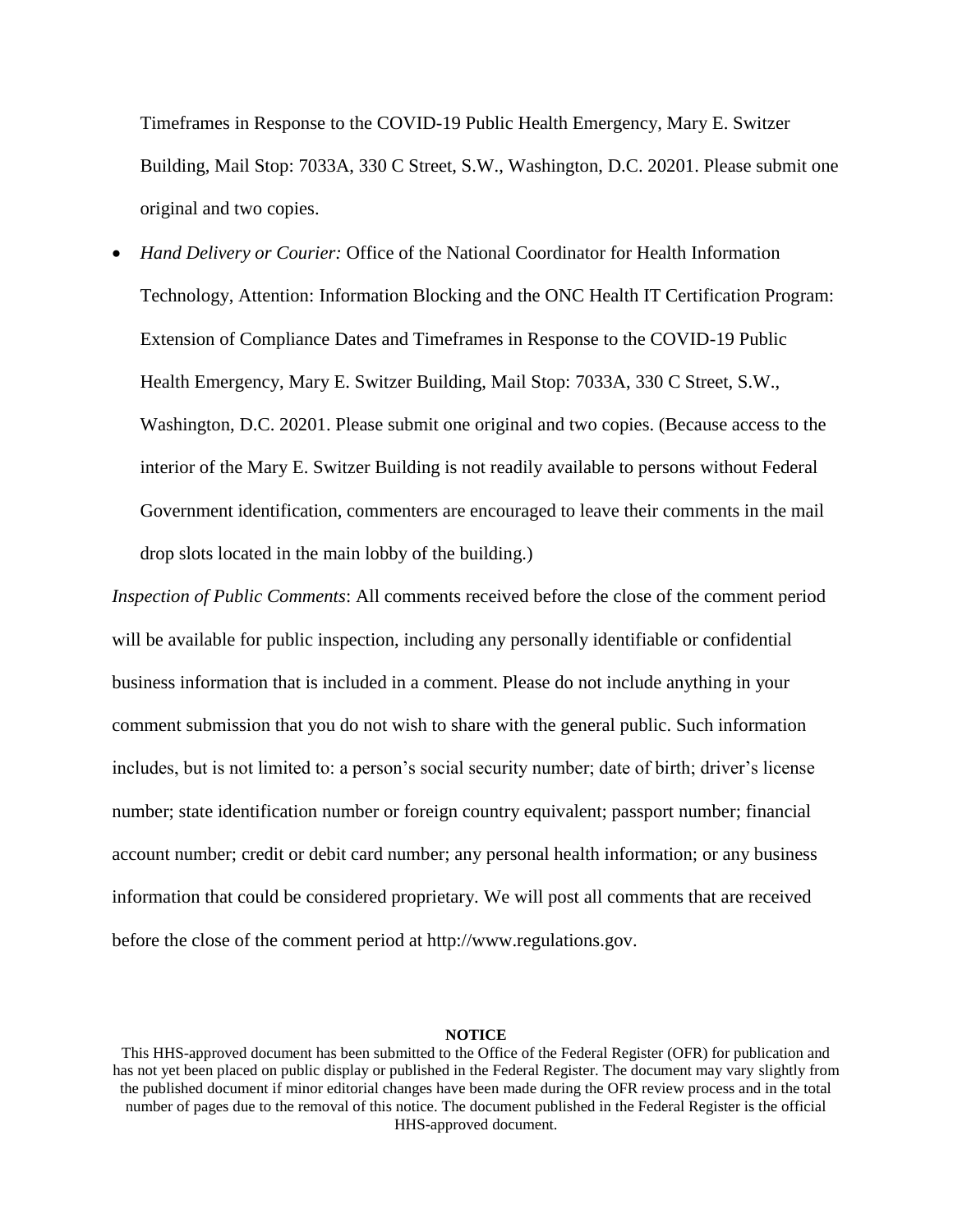*Docket*: For access to the docket to read background documents or comments received, go to

http://www.regulations.gov or the Department of Health and Human Services, Office of the

National Coordinator for Health Information Technology, Mary E. Switzer Building, Mail Stop:

7033A, 330 C Street, S.W., Washington, D.C. 20201 (call ahead to the contact listed below to

arrange for inspection).

# **FOR FURTHER INFORMATION CONTACT:** Michael Lipinski, Office of Policy, Office of

the National Coordinator for Health Information Technology, 202-690-7151.

# **SUPPLEMENTARY INFORMATION:**

# **Table of Contents**

# **I. Background**

# **II. Provisions of the Interim Final Rule with Comment Period**

*A. Extension of Compliance Dates and Timeframes* 

1. Information Blocking Provisions and Related Condition and Maintenance of Certification Requirements

2. Certain 2015 Edition Health IT Certification Criteria Updates

3. Conditions and Maintenance of Certification Requirements under the ONC Health IT

Certification Program

a. Assurances

b. Communications

c. Application Programming Interfaces

d. Real World Testing

e. Attestations

- 4. Updates to ONC-ACB Dates and Timeframes
- *B. Standards Updates*
- 1. USCDI

2. US Core Implementation Guide

*C. Corrections and Clarifications to the ONC Cures Act Final Rule*

1. General Applicability and Applicability of Standards and Implementation Specifications for Health Information Technology

2. Standards for Health Information Technology to Protect Electronic Health Information Created, Maintained, and Exchanged

a. Record actions related to electronic health information, audit log status, and encryption of enduser devices

## **NOTICE**

This HHS-approved document has been submitted to the Office of the Federal Register (OFR) for publication and has not yet been placed on public display or published in the Federal Register. The document may vary slightly from the published document if minor editorial changes have been made during the OFR review process and in the total number of pages due to the removal of this notice. The document published in the Federal Register is the official HHS-approved document.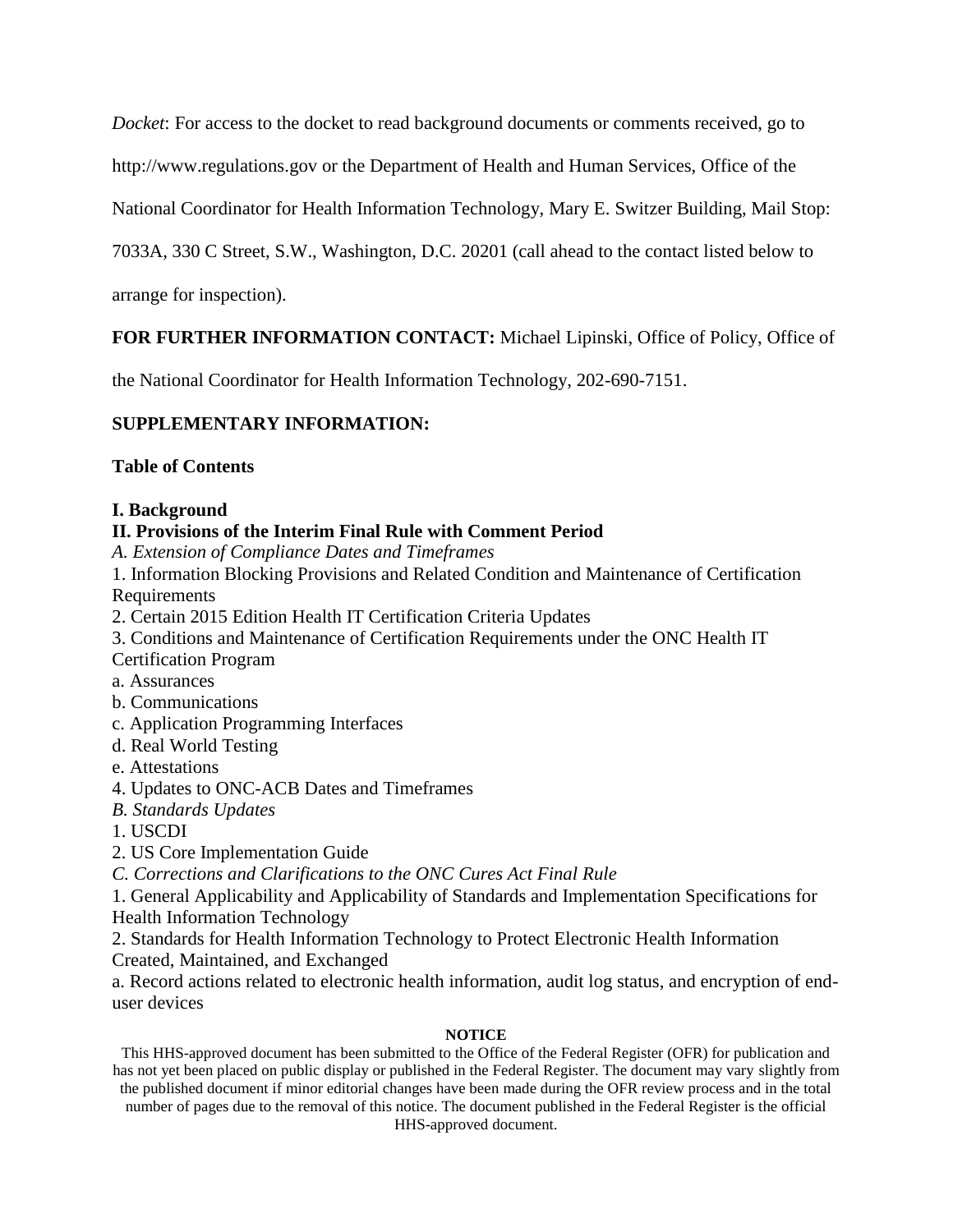b. Synchronized Clocks 3. Applicability of Certification Criteria for Health Information Technology 4. Electronic Prescribing 5. Clinical Quality Measures – Report Criterion 6. Multi-factor Authentication 7. Transmission to Public Health Agencies — Electronic Case Reporting 8. Conditions and Maintenance of Certification Requirements for Health IT Developers a. Assurances b. Application Programming Interfaces – Clarification for Native Applications and Refresh Tokens 9. Principles of Proper Conduct for ONC-ACBs 10. Applicability of the Information Blocking Provisions 11. Information Blocking Definition and Security Exception 12. Content and Manner Exception 13. Licensing Exception **III. Waiver of Proposed Rulemaking, Comment Period, and Delay in Effective Date IV. Incorporation by Reference V. Response to Comments VI. Collection of Information Requirements VII. Regulatory Impact Analysis** *A. Executive Orders 12866 and 13563 B. Regulatory Flexibility Act C. Executive Order 13771 D. Executive Order 13132 - Federalism E. Unfunded Mandates Reform Act* **List of Subjects**

**Regulation Text**

# **I. Background**

The United States is responding to an outbreak of respiratory disease caused by a novel

(new) coronavirus that has now been detected in more than  $235<sup>1</sup>$  countries internationally, and all

50 States and the District of Columbia. The virus has been named "severe acute respiratory

 $\overline{a}$ 

```
NOTICE
```
<sup>&</sup>lt;sup>1</sup> https://ww<u>w.who.int/emergencies/diseases/novel-coronavirus-2019</u> (Accessed on 10/22/2020).

This HHS-approved document has been submitted to the Office of the Federal Register (OFR) for publication and has not yet been placed on public display or published in the Federal Register. The document may vary slightly from the published document if minor editorial changes have been made during the OFR review process and in the total number of pages due to the removal of this notice. The document published in the Federal Register is the official HHS-approved document.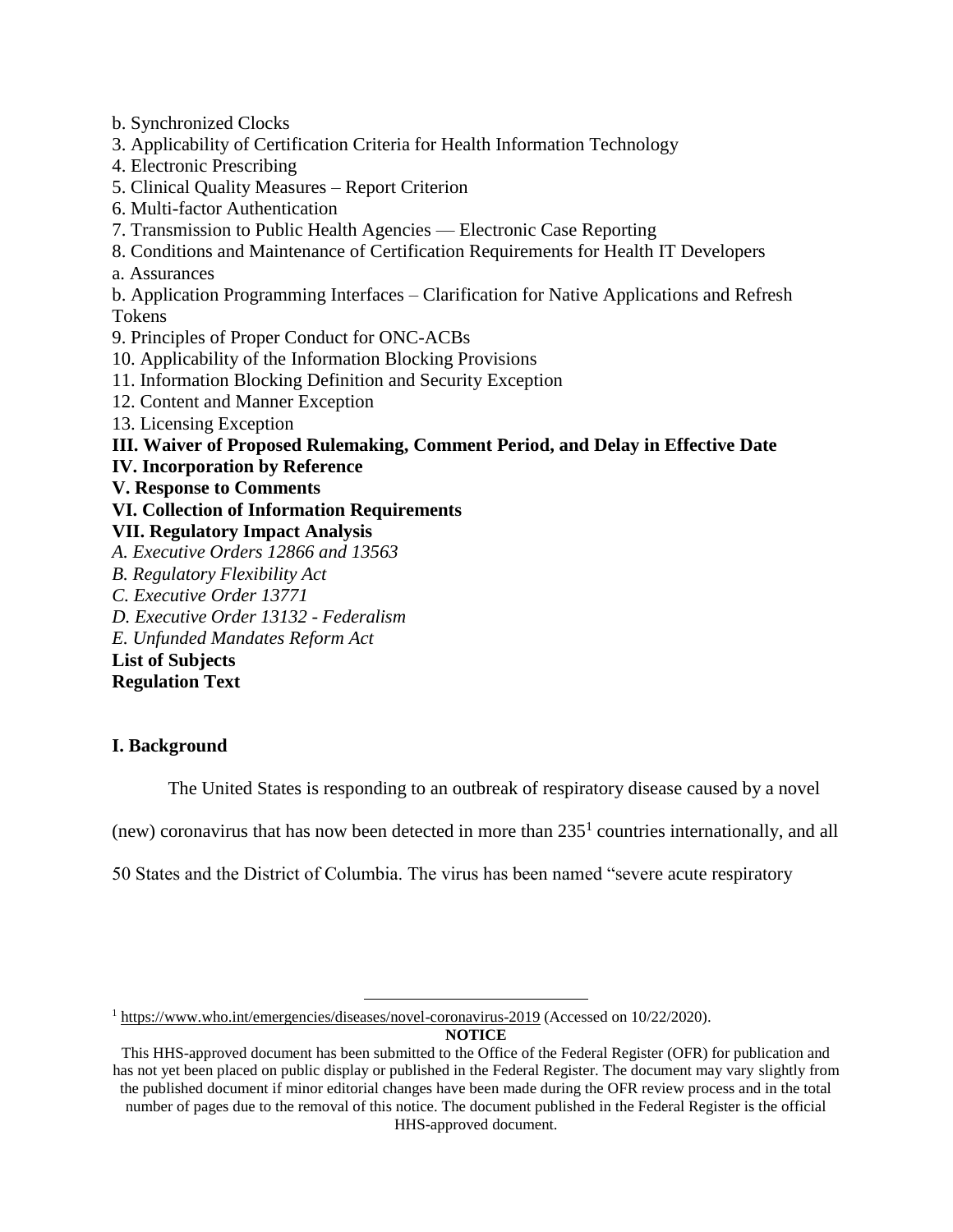syndrome coronavirus 2" (SARS-CoV-2) and the disease it causes has been named "coronavirus disease 2019" (COVID-19).

On January 30, 2020, the International Health Regulations Emergency Committee of the World Health Organization (WHO) declared the outbreak a "Public Health Emergency of international concern." On January 31, 2020, pursuant to section 319 of the Public Health Service Act (PHSA), Health and Human Services Secretary, Alex M. Azar II, determined that a Public Health Emergency (PHE) exists for the United States to aid the nation's health care community in responding to COVID-19. On March 11, 2020, the WHO publicly declared COVID-19 a pandemic. On March 13, 2020, the President of the United States declared the COVID-19 pandemic a national emergency. Effective October 23, 2020, Secretary Azar renewed the January 31, 2020 determination that was previously renewed on April 21, 2020 and July 23, 2020 that a PHE for COVID-19 exists and has existed since January 27, 2020.

As the health care community establishes and implements recommended infection prevention and control practices, regulatory agencies—under appropriate waiver authority granted by the declaration of the COVID-19 PHE—are also working to revise regulations to allow the health care community to focus on the PHE. We believe that the ONC Cures Act Final Rule should be revised to offer the health care system additional flexibilities in furnishing services to combat the COVID-19 pandemic. On April 21, 2020, concurrent with Secretary Azar's first renewal of the determination of a PHE, ONC announced a policy of enforcement discretion to allow compliance flexibilities regarding the implementation of the ONC Cures Act

This HHS-approved document has been submitted to the Office of the Federal Register (OFR) for publication and has not yet been placed on public display or published in the Federal Register. The document may vary slightly from the published document if minor editorial changes have been made during the OFR review process and in the total number of pages due to the removal of this notice. The document published in the Federal Register is the official HHS-approved document.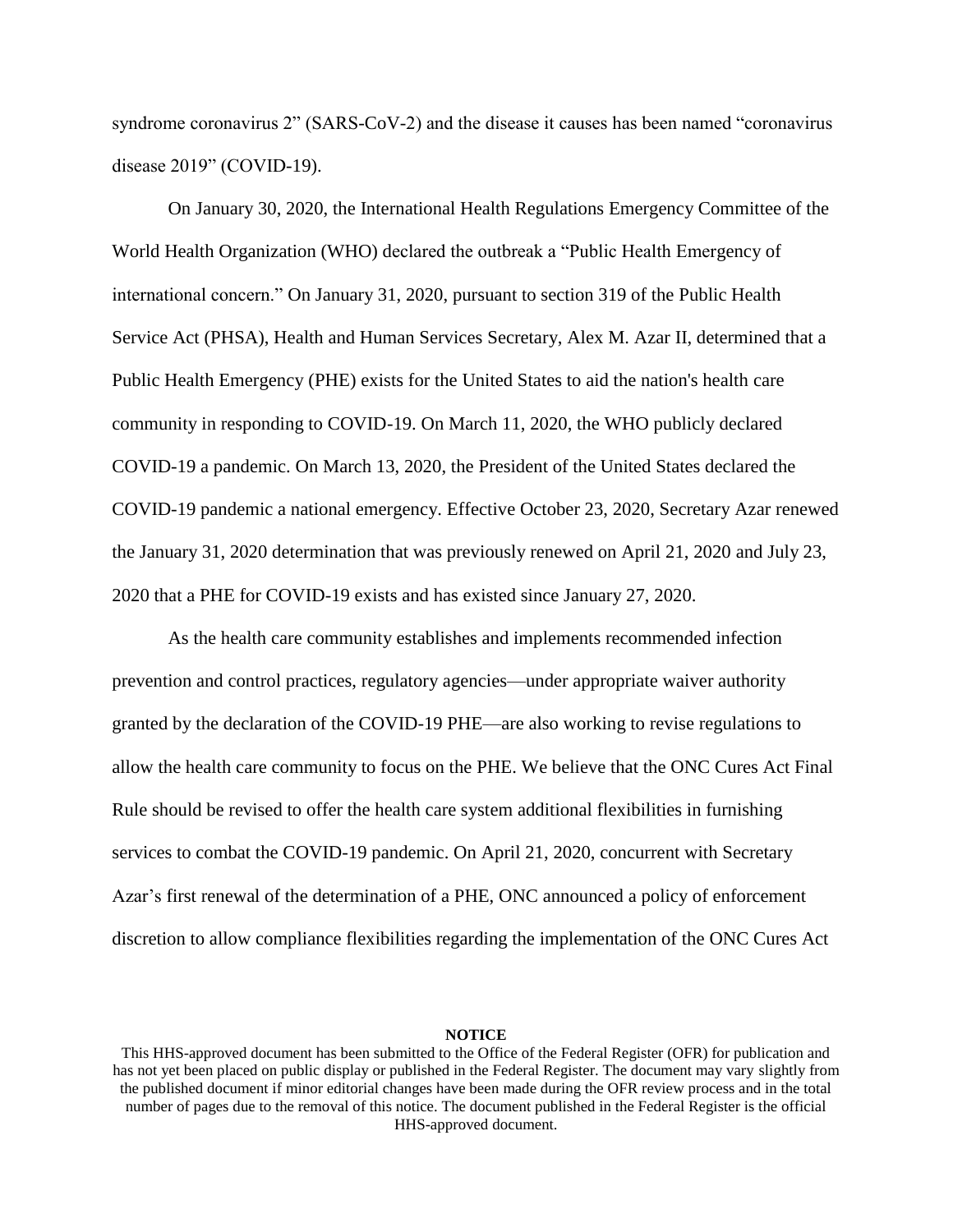Final Rule in response to the COVID-19 PHE.<sup>2</sup> We stated our intention to exercise enforcement discretion for three months at the end of certain ONC Health IT Certification Program (Program) compliance dates associated with the ONC Cures Act Final Rule to provide flexibility while ensuring the goals of the rule remain on track. In this IFC, we are extending the applicability date for the information blocking provisions and some compliance dates in the Program, including dates for certain updated 2015 Edition health IT certification criteria and Conditions and Maintenance of Certification requirements. The extensions in this IFC for information blocking and the Program are longer than the three month extension that was announced in the April 21, 2020 enforcement discretion statement for the Program. These additional flexibilities for development and implementation enable our health care system to focus on addressing the COVID-19 PHE, while still maintaining a trajectory that will advance patients' access to their health information, reduce the cost of care, and improve the quality of care. This IFC also updates certain standards in the Program, and makes necessary corrections and clarifications to the ONC Cures Act Final Rule, which was published in the Federal Register on May 1, 2020 (85 FR 25642), and became effective on June 30, 2020.

## **II. Provisions of the Interim Final Rule with Comment Period**

#### *A. Extension of Compliance Dates and Timeframes*

The ONC Cures Act Final Rule fosters innovation in health care to deliver better information, more conveniently, to patients and their providers. It also promotes transparency

 $\overline{a}$ 

<sup>2</sup> [https://www.healthit.gov/curesrule/resources/enforcement-discretion.](https://www.healthit.gov/curesrule/resources/enforcement-discretion)

This HHS-approved document has been submitted to the Office of the Federal Register (OFR) for publication and has not yet been placed on public display or published in the Federal Register. The document may vary slightly from the published document if minor editorial changes have been made during the OFR review process and in the total number of pages due to the removal of this notice. The document published in the Federal Register is the official HHS-approved document.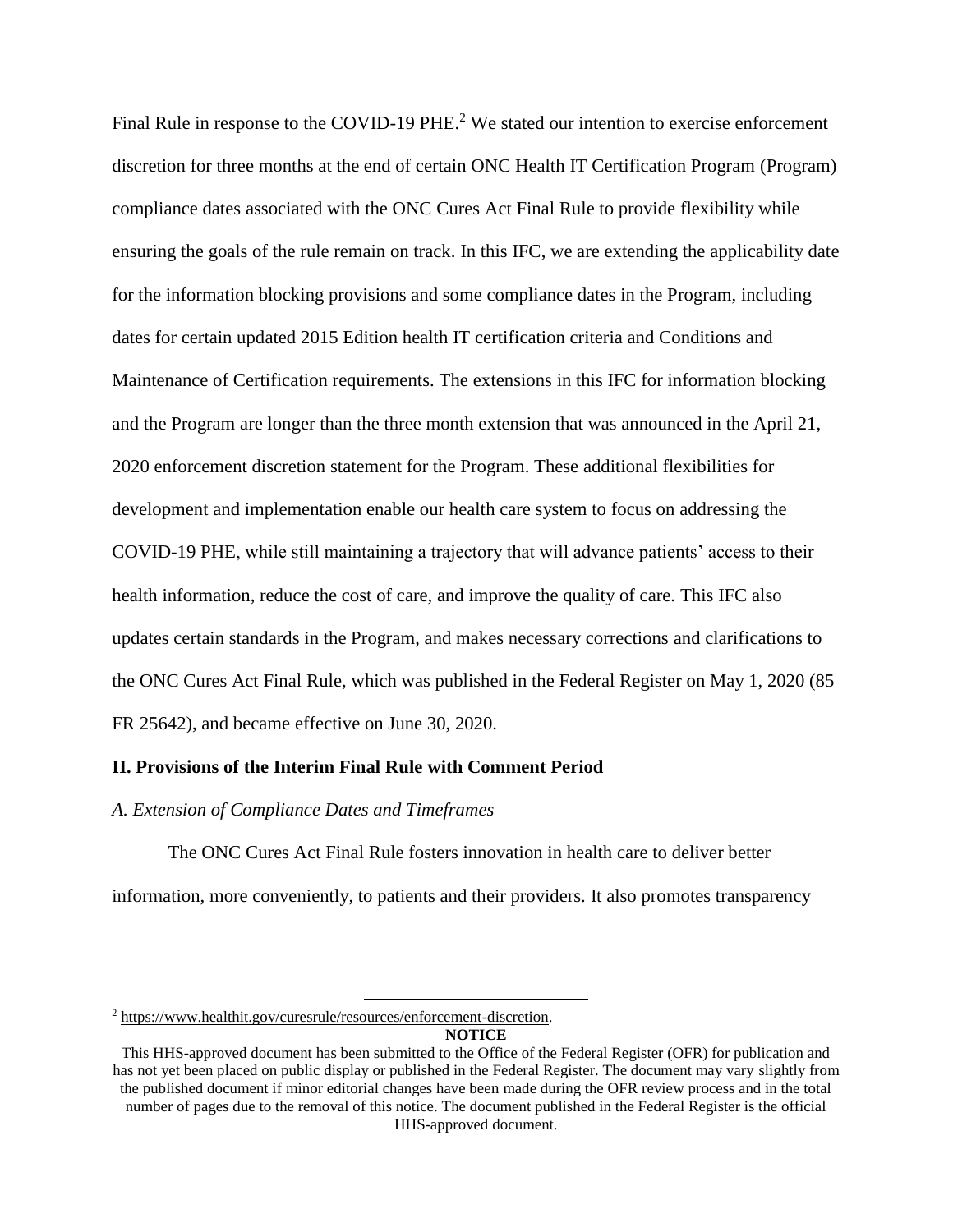through technology, providing opportunities for the American public to gain visibility into the services, quality, and costs of health care.

The ONC Cures Act Final Rule includes provisions that require support for modern computing standards and application programming interfaces (APIs). These technical provisions will inject competition into health care by promoting an entrepreneurial economy and new business models using smartphone apps to provide novel services and choices in care. The ONC Cures Act Final Rule will also make sure health information follows a patient by preventing industrywide information blocking practices and other anti-competitive behavior by those entrusted to hold patients' electronic health information (EHI).

In the ONC Cures Act Final Rule, we set applicability and compliance dates for certain provisions of the regulations. In light of the COVID-19 PHE, in this IFC, ONC is extending the applicability date for the information blocking provisions and compliance dates and timeframes for certain Program requirements, including compliance dates for certain 2015 Edition health IT certification criteria and Conditions and Maintenance of Certification requirements. These additional flexibilities for development and implementation will enable our health care system to focus on addressing the COVID-19 PHE, while continuing to advance policies that will promote patients' access to their EHI and enable greater data exchange.

We have also heard from stakeholders and organizations representing clinicians, hospitals, health systems and health information technology developers requesting an extension for the applicability and compliance dates. These stakeholders expressed concern over meeting the information blocking applicability date of November 2, 2020. They stated that the COVID-

This HHS-approved document has been submitted to the Office of the Federal Register (OFR) for publication and has not yet been placed on public display or published in the Federal Register. The document may vary slightly from the published document if minor editorial changes have been made during the OFR review process and in the total number of pages due to the removal of this notice. The document published in the Federal Register is the official HHS-approved document.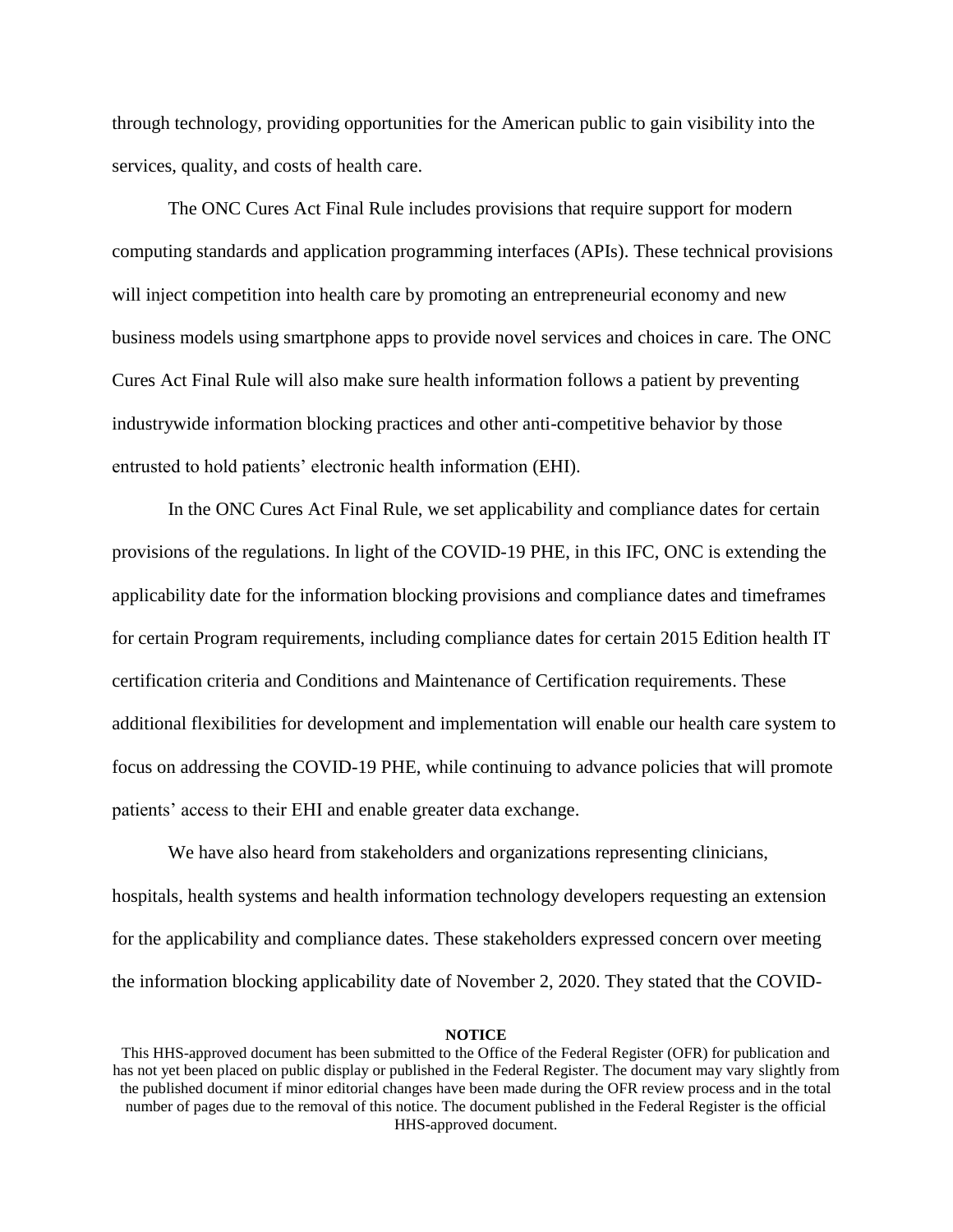19 PHE continues to monopolize their time and attention, and has strained resources, drastically limiting their ability to prepare for the November  $2<sup>nd</sup>$  information blocking date.

In an effort to minimize any burden or confusion for developers and providers, we have aligned the extensions around three distinct dates. For ease of comparison, in Table 1 below, we have added the dates from the ONC Cures Act Final Rule, the dates in the April 21, 2020 enforcement discretion announcement, and the dates in this IFC.

**Table 1. Applicability and Compliance Dates.**

| <b>Provision</b>                                                                                                                                                                                                              | <b>Final Rule</b>                | <b>Enforcement Discretion</b><br><b>Announcement</b>                                        | <b>Interim Final Rule</b><br>with Comment<br>Period |
|-------------------------------------------------------------------------------------------------------------------------------------------------------------------------------------------------------------------------------|----------------------------------|---------------------------------------------------------------------------------------------|-----------------------------------------------------|
| <b>Information Blocking</b><br><b>Overall Applicability Date</b><br>$-(45 \text{ CFR part } 171)^3$                                                                                                                           | November 2, 2020                 | $N/A - No Change$                                                                           |                                                     |
| <b>Condition of Certification</b><br>$(CoC)$ – Information<br><b>Blocking</b> – $(\S 170.401)$                                                                                                                                | November 2, 2020                 | 3 months after the<br>compliance timeframe                                                  |                                                     |
| $CoC - Assurances - (\S$<br>$170.402(a)(1)$ – Will not<br>take any<br>action that constitutes<br>information<br>blocking or actions that<br>inhibit access,<br>exchange, and use of<br>electronic health<br>information (EHI) | November 2, 2020                 | 3 months after the<br>compliance timeframe                                                  | April 5, 2021                                       |
| $CoC - Assurances - (\S$<br>$170.402(a)(2)$ and (3), and<br>$(b)(1))$ – Other                                                                                                                                                 | Effective date:<br>June 30, 2020 | Enforcement discretion<br>expired 3 months after the<br>effective date of the final<br>rule |                                                     |

<sup>3</sup> Note that for the Content and Manner Exception, in § 171.301(a), for the period before October 6, 2022, the definition of EHI is limited to, at a minimum, the data elements represented in the USCDI standard; and, for the period on and after Oct 6, 2022, EHI is defined as it is in § 171.102. These dates reflect the extension from May 2, 2022, which was the compliance date included in the ONC Cures Act Final Rule. These dates are discussed in more detail in section II.A.1.

 $\overline{a}$ 

This HHS-approved document has been submitted to the Office of the Federal Register (OFR) for publication and has not yet been placed on public display or published in the Federal Register. The document may vary slightly from the published document if minor editorial changes have been made during the OFR review process and in the total number of pages due to the removal of this notice. The document published in the Federal Register is the official HHS-approved document.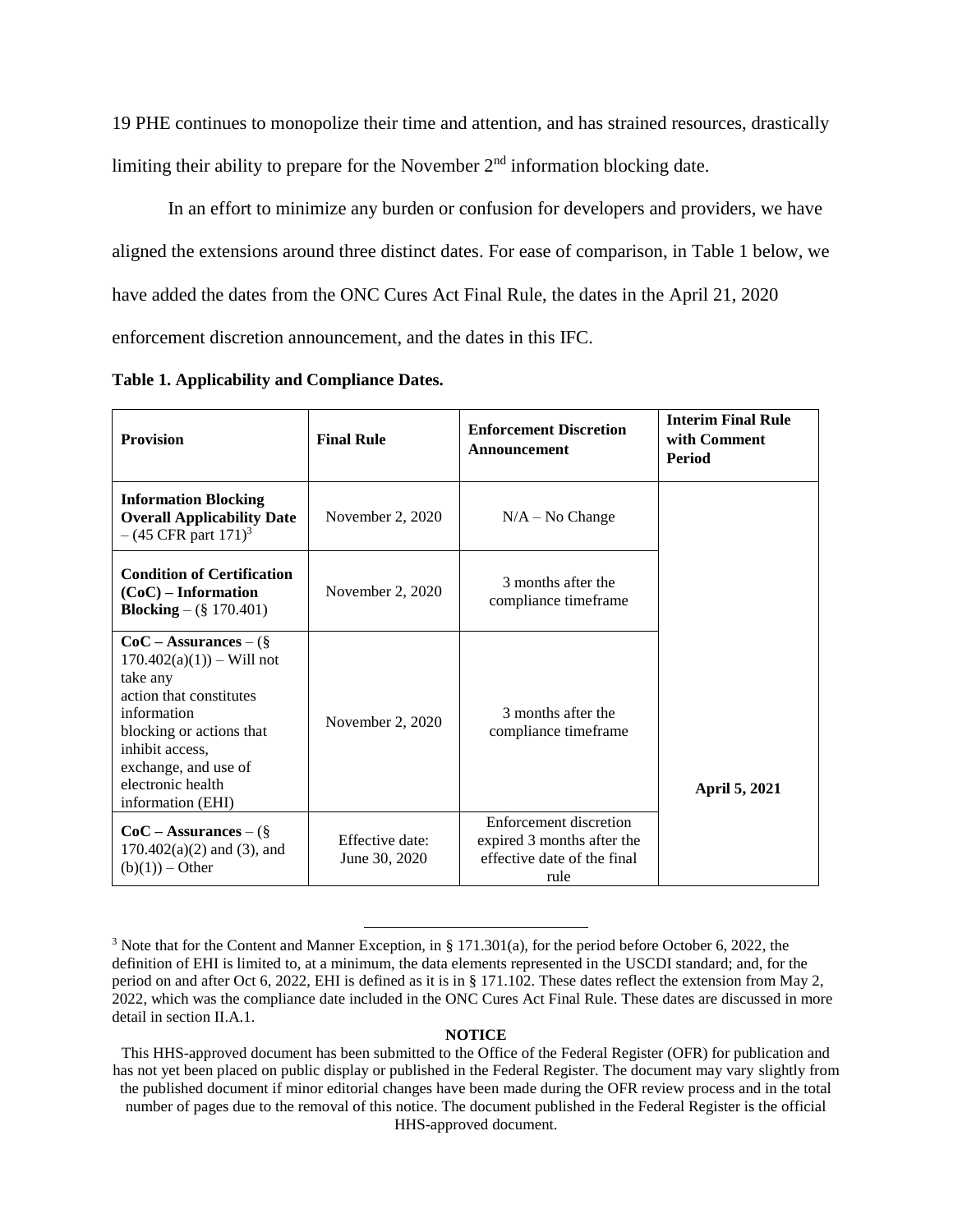| $CoC$ – Communications –<br>$(\$170.403) -$<br>Communications<br>requirements, except for §<br>$170.403(b)(1)$ where we<br>removed the notice<br>requirement for 2020                               | Effective date: June<br>30, 2020                                                                                        | <b>Enforcement discretion</b><br>expired 3 months after the<br>effective date of the final<br>rule                                                                                                        |                                                                                                                              |  |
|-----------------------------------------------------------------------------------------------------------------------------------------------------------------------------------------------------|-------------------------------------------------------------------------------------------------------------------------|-----------------------------------------------------------------------------------------------------------------------------------------------------------------------------------------------------------|------------------------------------------------------------------------------------------------------------------------------|--|
| $CoC - API - (\S$<br>$170.404(b)(4)$ ) –<br>Compliance for current API<br>criteria                                                                                                                  | November 2, 2020                                                                                                        | 3 months after the<br>compliance timeframe                                                                                                                                                                |                                                                                                                              |  |
| $CoC - API - (\S$<br>$170.404(b)(3)$ – Rollout of<br>new standardized API<br>functionality                                                                                                          | May 2, 2022                                                                                                             | 3 months after the<br>compliance timeframe                                                                                                                                                                |                                                                                                                              |  |
| $CoC - Real World Testing$<br>$-2015$ Edition health IT<br>certification criteria with<br>standards updates                                                                                         | May 2, 2022                                                                                                             | December 31, 2022<br>3 months after the<br>compliance timeframe                                                                                                                                           |                                                                                                                              |  |
| $CoC - Assurances - (\S$<br>$170.402(a)(4)$ and $(b)(2))$ –<br><b>EHI Export Rollout</b>                                                                                                            | May 1, 2023                                                                                                             | 3 months after the<br>compliance timeframe                                                                                                                                                                | December 31, 2023                                                                                                            |  |
| $CoC - Communications -$<br>$(\S 170.403(b)(1))$ – Notice<br>to all customers with which<br>developer has contracts or<br>agreements containing<br>provisions that contravene<br>Communications CoC | Annually beginning<br>in calendar<br>year 2020                                                                          | Notice can be made until<br>March 31, 2021, for the<br>2020<br>calendar year                                                                                                                              | Begin annual cycle 1<br>year later<br><b>CY 2021</b>                                                                         |  |
| $CoC$ – <i>Initial</i> Attestations<br>$(\$170.406)$                                                                                                                                                | April 1-30, 2021<br>attestation window<br>for attestation period<br>running June 30,<br>2020, through March<br>31, 2021 | Generally remains the same<br>except for the initial<br>attestation, which will now<br>be accepted through July 30,<br>2021                                                                               | Begin annual cycle 1<br>vear later<br><b>CY 2022</b>                                                                         |  |
| CoC - Real World Testing<br>$-(\S 170.405(b)(1)$ and (2))<br>Submit <i>initial</i> plan and<br><i>initial</i> results submission                                                                    | Plan: December 15,<br>2020<br>Results: March 15,<br>2022                                                                | <b>Initial Plan: Initial RWT</b><br>plans (i.e., 2021 RWT plans)<br>may be submitted through<br>March 15, 2021<br><b>Initial Results: Initial RWT</b><br>results from the 2021<br>performance year may be | Begin annual cycle 1<br>year later<br><b>Initial Plan:</b><br>December 15, 2021<br><b>Initial Results:</b><br>March 15, 2023 |  |

## **NOTICE**

This HHS-approved document has been submitted to the Office of the Federal Register (OFR) for publication and has not yet been placed on public display or published in the Federal Register. The document may vary slightly from the published document if minor editorial changes have been made during the OFR review process and in the total number of pages due to the removal of this notice. The document published in the Federal Register is the official HHS-approved document.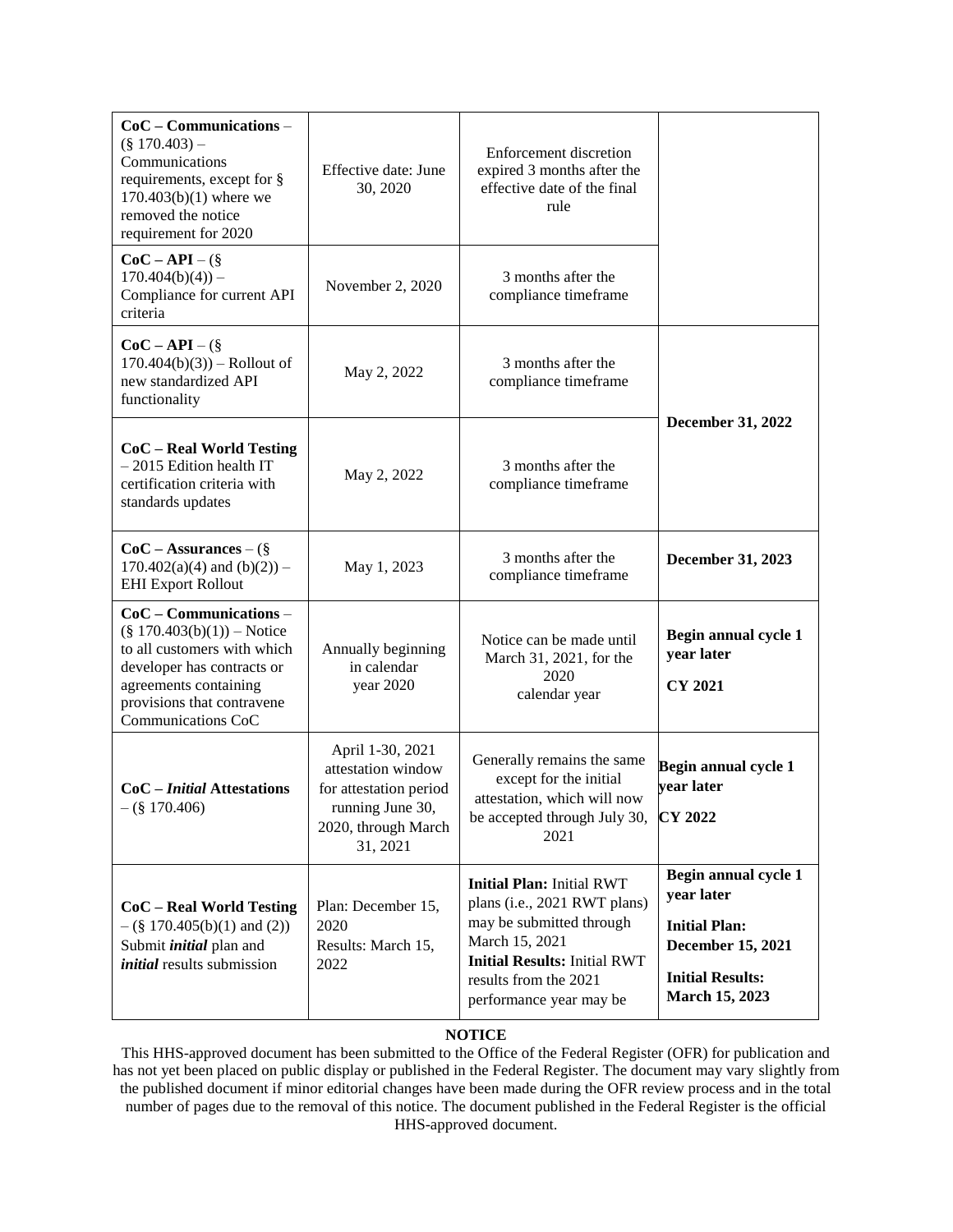|  | submitted up through June<br>2022 |  |
|--|-----------------------------------|--|
|  |                                   |  |
|  |                                   |  |
|  |                                   |  |

In selecting these dates, we carefully considered a number of factors, including the possibility that health IT developers of certified health IT and other actors would divert resources needed to respond to the COVID-19 PHE in order to meet requirements of the ONC Cures Act Final Rule. In particular, we considered whether the requirements placed a current conflicting resource burden on developers and whether the ongoing PHE necessitates greater lead time prior to compliance. We considered whether affected parties' workforces would need more time for education and training due to the round-the-clock need to respond to the PHE. Further, we note that effective October 23, 2020, Secretary Azar renewed the determination that a PHE exists, demonstrating a Department-wide commitment to a unified effort against the COVID-19 PHE. Given these considerations, we concluded that the extensions and flexibilities finalized in this IFC are appropriate and necessary.

Once we concluded that the extensions were appropriate, we balanced those factors against the overall policy and purpose of the ONC Cures Act Final Rule. ONC takes seriously the responsibility to implement key provisions of the Cures Act and Executive Order 13813. In this IFC, we strived to ensure that our attention to the demands of the PHE is balanced with our commitment to advance interoperability and support the access, exchange, and use of EHI through implementation and enforcement of the information blocking provisions. Therefore, we

This HHS-approved document has been submitted to the Office of the Federal Register (OFR) for publication and has not yet been placed on public display or published in the Federal Register. The document may vary slightly from the published document if minor editorial changes have been made during the OFR review process and in the total number of pages due to the removal of this notice. The document published in the Federal Register is the official HHS-approved document.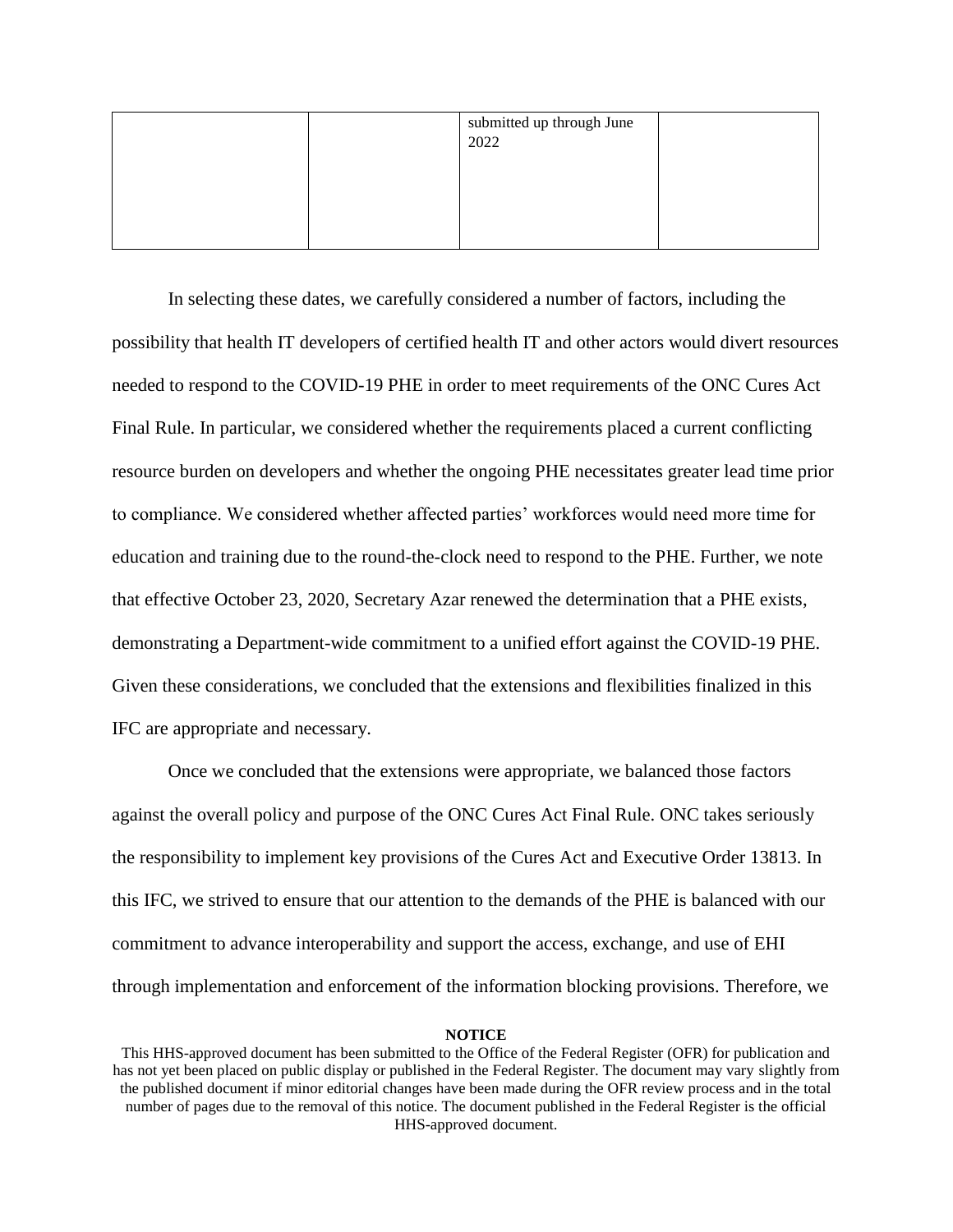sought to limit the extensions to no longer than reasonably necessary, given the concerns cited above.

Extensions can be shorter where fewer technological demands are placed on stakeholders. For example, in § 170.403(b), a health IT developer must not impose or enforce any contractual requirement that contravenes the requirements of the Communications Condition of Certification. Furthermore, if a health IT developer has contracts/agreements in existence that contravene the requirements of the Communications Condition of Certification, the developer must notify all affected customers, other persons, or entities that the prohibition or restriction within the contract/agreement will not be enforced by the health IT developer. In this IFC, we suspended the annual notice requirement in  $\S 170.403(b)(1)$  for just the 2020 year. This limited suspension ensures that the users and customers of certified health IT will still be notified in a timely manner by health IT developers, while also relieving pressure on the developers to immediately devote portions of their workforce to review contracts. We believe the annual requirement will lessen compliance obligations for health IT developers of certified health IT while still providing adequate notice in a reasonable amount of time. We have finalized the deadline for the notice requirement in  $\S 170.403(b)(1)$  to be annually, beginning in calendar year 2021.

Other extensions are limited because of the positive outcomes we anticipate from certain provisions. For example, the information blocking provisions in 45 CFR 171 are critical to ensuring patients are able to access their EHI when and where they need it. Therefore, the extensions for most of the information blocking provisions are limited to April 5, 2021, for two

This HHS-approved document has been submitted to the Office of the Federal Register (OFR) for publication and has not yet been placed on public display or published in the Federal Register. The document may vary slightly from the published document if minor editorial changes have been made during the OFR review process and in the total number of pages due to the removal of this notice. The document published in the Federal Register is the official HHS-approved document.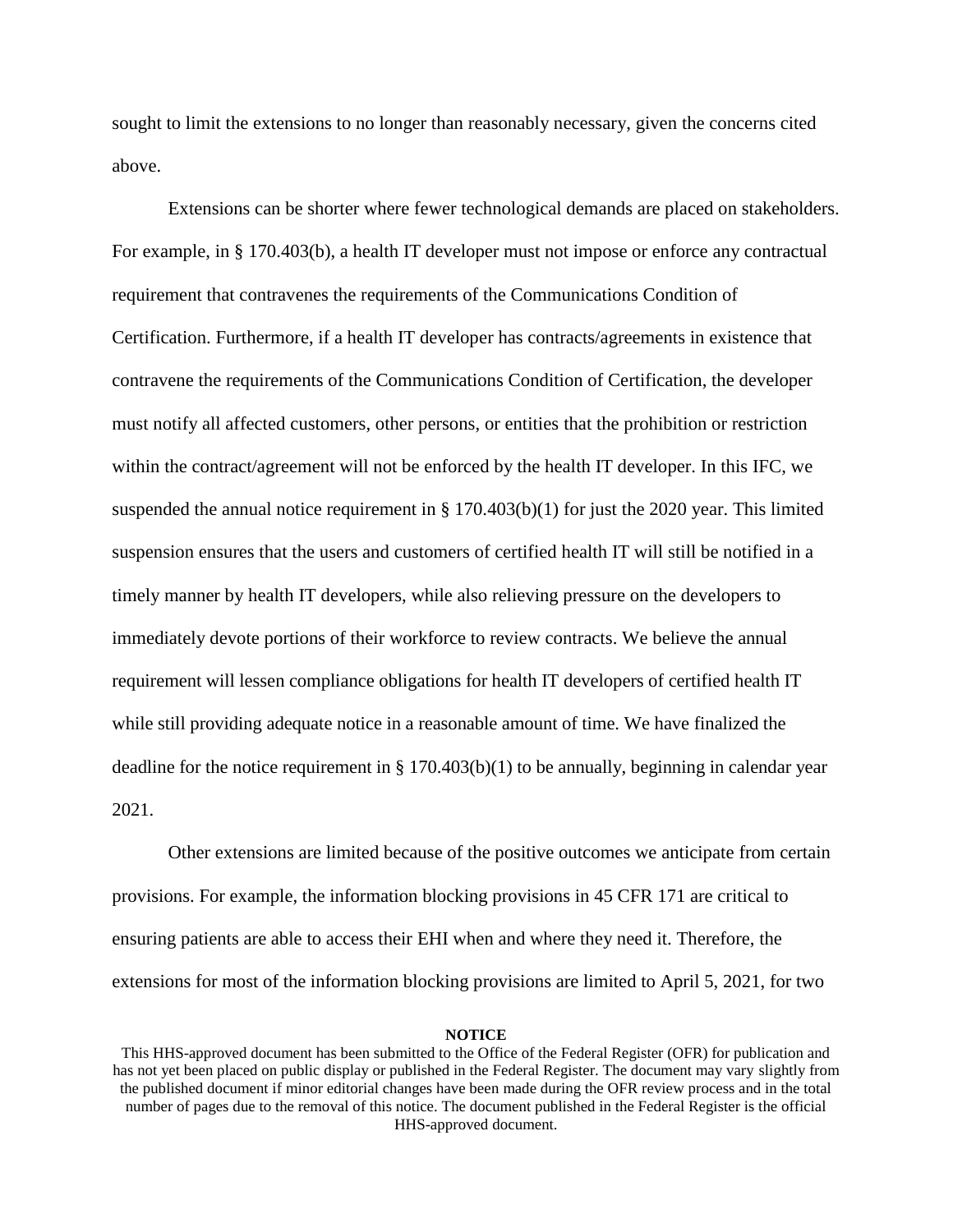reasons. First and foremost, we must balance the need to provide actors with more time to address the PHE with the ultimate goal of making EHI more accessible to improve the cost and quality of care. Second, unlike some of the 2015 Edition Cures Update certification criteria, the information blocking provisions do not explicitly require actors to purchase or update certified health IT, so there is less of a concern about technology resource allocations in the near term.

In other instances, a close review of the ONC Cures Act Final Rule in light of the PHE led us to conclude that some provisions would be better served by lengthier extensions. For example, we are extending until December 31, 2022, the compliance date for the 2015 Edition Cures Update certification criteria (85 FR 25666 through 25667). The updated certification criteria require health IT developers to upgrade their current technology in order to maintain or earn their certified status. Developers have been allocating resources to ensure their technology meets the new needs of their customers (e.g., health care providers and health care systems) including, for example, the ability to collect and report COVID-19 data. However, health IT developers are also not currently in a situation to be able to successfully rollout and test the certification criteria with their customers because the health care system has been focused on fighting the COVID-19 PHE. Developers, therefore, should have greater leeway to ensure the costs of meeting the 2015 Edition Cures Update certification criteria compliance dates do not impair efforts to fight the COVID-19 PHE. Further, certified health IT serves an important public good: hospitals, patients and public health networks rely on certified health IT. If ONC does not grant an appropriate extension for developers to comply with the 2015 Edition Cures Update, some health IT developers may decide not to seek re-certification, or forego certification

This HHS-approved document has been submitted to the Office of the Federal Register (OFR) for publication and has not yet been placed on public display or published in the Federal Register. The document may vary slightly from the published document if minor editorial changes have been made during the OFR review process and in the total number of pages due to the removal of this notice. The document published in the Federal Register is the official HHS-approved document.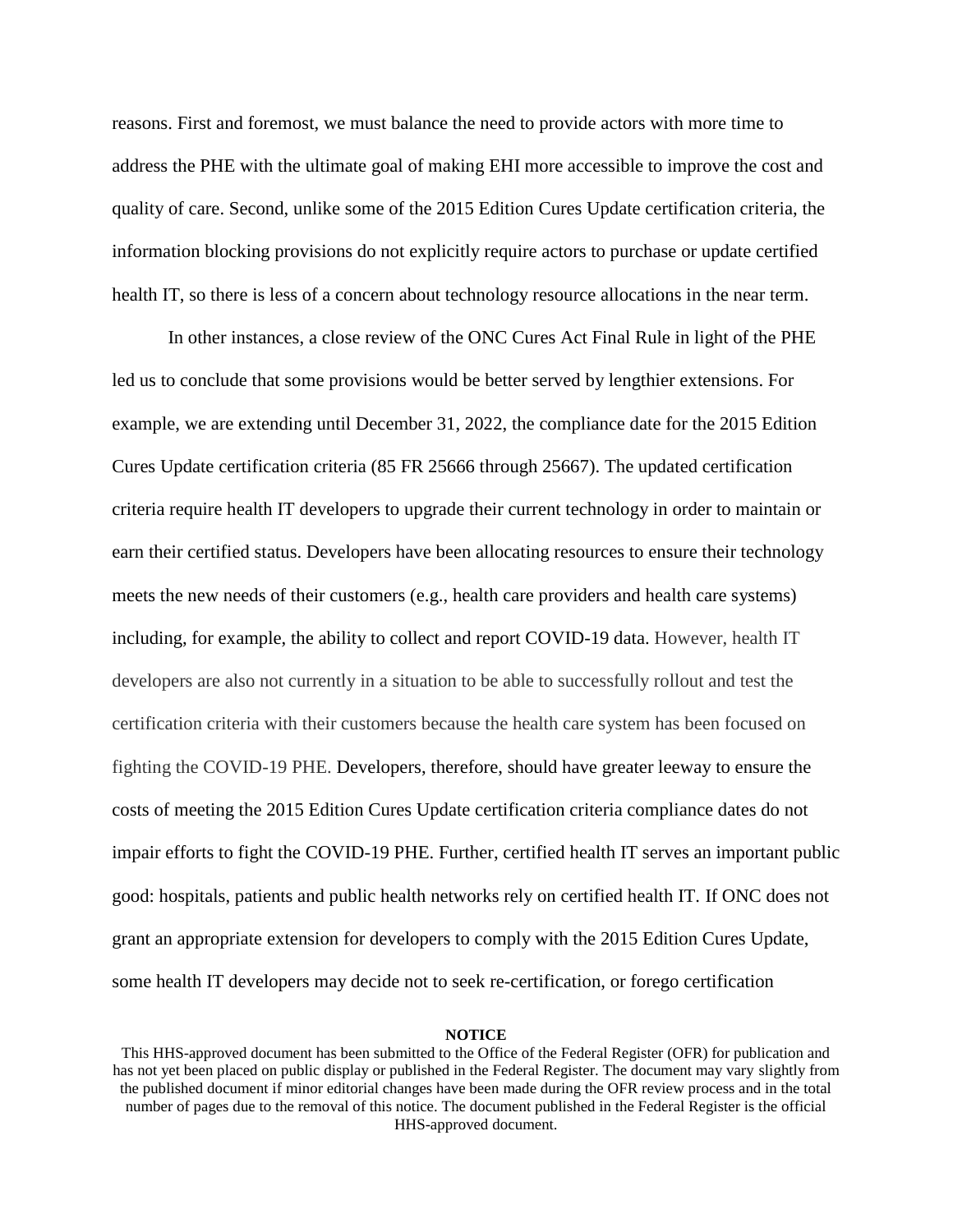altogether, if they determine they do not have the resources required to meet tight deadlines. While the new and revised certification criteria in the 2015 Edition Cures Update will further advance the policy goals of the Cures Act, we are confident the current certification criteria promote interoperability and support the access, exchange and use of EHI. Therefore, in balancing these interests, we concluded it would be contrary to the public interest if we did not extend the compliance date for the 2015 Edition Cures Update certification criteria.

Finally, some of the extensions are related to the actions of other components of HHS. For example, the Centers for Medicare & Medicaid Services (CMS) works closely with ONC because some CMS programs require technology to be certified under the Program. As discussed in the ONC Cures Act Final Rule, ONC considers these impacts when establishing policies for health IT developers that may also affect health care providers participating in CMS programs (85 FR 25665). Because of the cyclical nature of CMS reporting requirements each calendar year, including the 90-day reporting period that is self-selected by CMS Promoting Interoperability Program participants, ONC regularly works to ensure that our own certification timelines complement the schedules inherent to this program and other CMS programs. In the interest of clarity and cohesion among HHS components, we have aligned some of our dates to the calendar year for instances that may impact CMS program participants. Aligning these related compliance dates to the calendar year also aligns them to the CMS program annual cycle. This approach will avoid confusion and best serve the public interest. This approach also extends existing flexibility, rather than creating a new restriction or requirement, and minimizes the impact on health care providers. While we are finalizing more flexible compliance dates, we

This HHS-approved document has been submitted to the Office of the Federal Register (OFR) for publication and has not yet been placed on public display or published in the Federal Register. The document may vary slightly from the published document if minor editorial changes have been made during the OFR review process and in the total number of pages due to the removal of this notice. The document published in the Federal Register is the official HHS-approved document.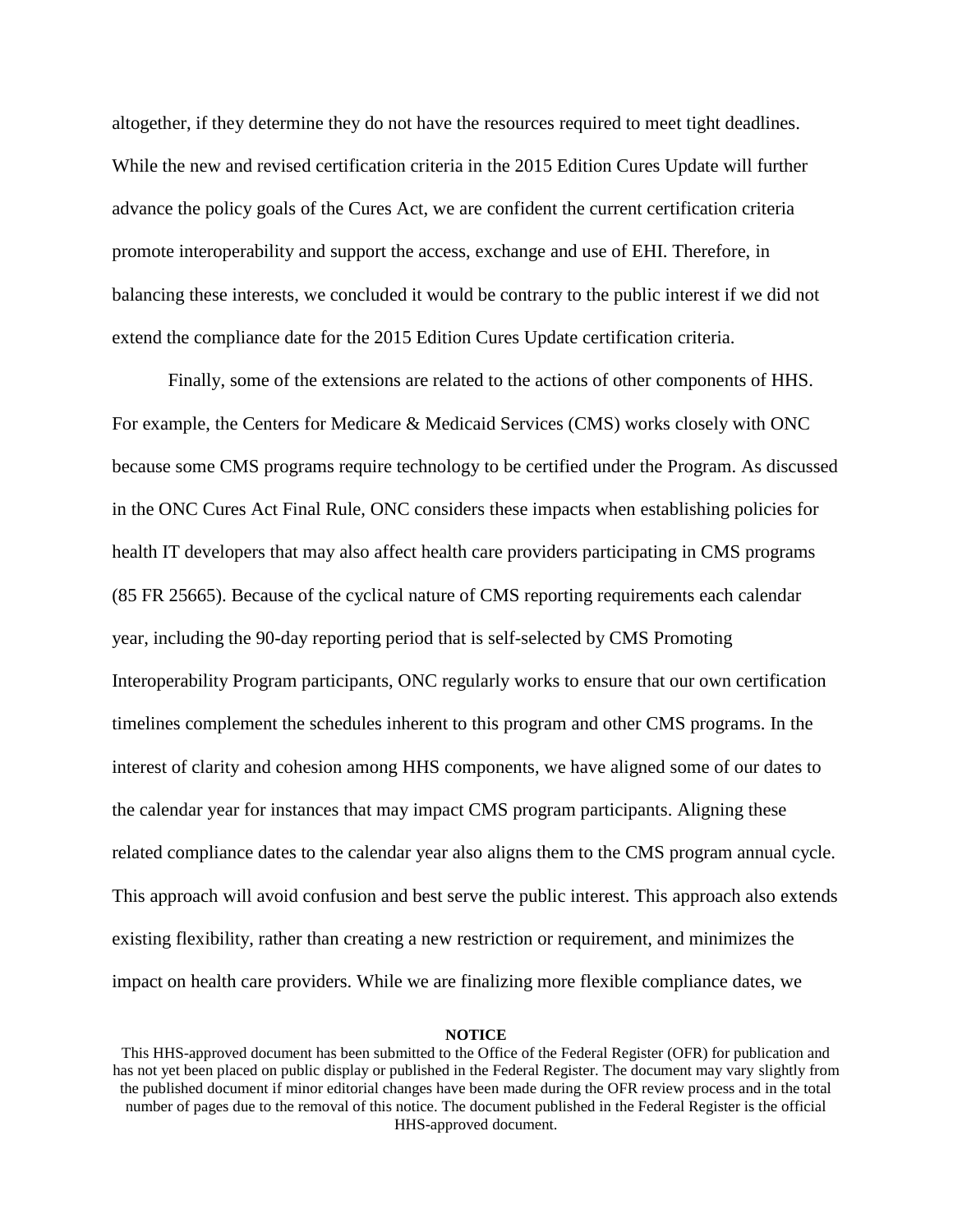continue to encourage developers to implement these updates and make them available to customers as soon as practicable under the circumstances.

1. Information Blocking Provisions and Related Condition and Maintenance of Certification Requirements

In the ONC Cures Act Final Rule, the compliance date for 45 CFR part 171, which contains the information blocking provisions of the final rule, is November 2, 2020 (85 FR 25642). This is six months after the publication date of the final rule in the Federal Register. Section 171.101(b) provides that health care providers, health IT developers of certified health IT, health information exchanges, and health information networks must comply with 45 CFR part 171 on and after November 2, 2020. We established the six-month-delayed compliance date to provide actors with time to thoroughly read and understand the final rule and educate their workforces in order to apply the exceptions in an appropriate manner (85 FR 25792). We also noted that the finalized definition of information blocking (§ 171.103) and the Content and Manner Exception  $(\S 171.301(a))$  narrowed the scope of the EHI definition to include only the EHI identified by the data elements represented in the United States Core Data for Interoperability (USCDI) for the first 18 months after the compliance date for 45 CFR part 171. Therefore, in addition to the six-month post-publication compliance date for 45 CFR part 171, the ONC Cures Act Final Rule granted actors an additional 18 months to gain experience applying the exceptions with only the EHI identified by the data elements represented in the USCDI, as compared to the full scope of EHI, which would apply thereafter (85 FR 25792).

In the ONC Cures Act Final Rule, we encouraged actors, during this combined period

This HHS-approved document has been submitted to the Office of the Federal Register (OFR) for publication and has not yet been placed on public display or published in the Federal Register. The document may vary slightly from the published document if minor editorial changes have been made during the OFR review process and in the total number of pages due to the removal of this notice. The document published in the Federal Register is the official HHS-approved document.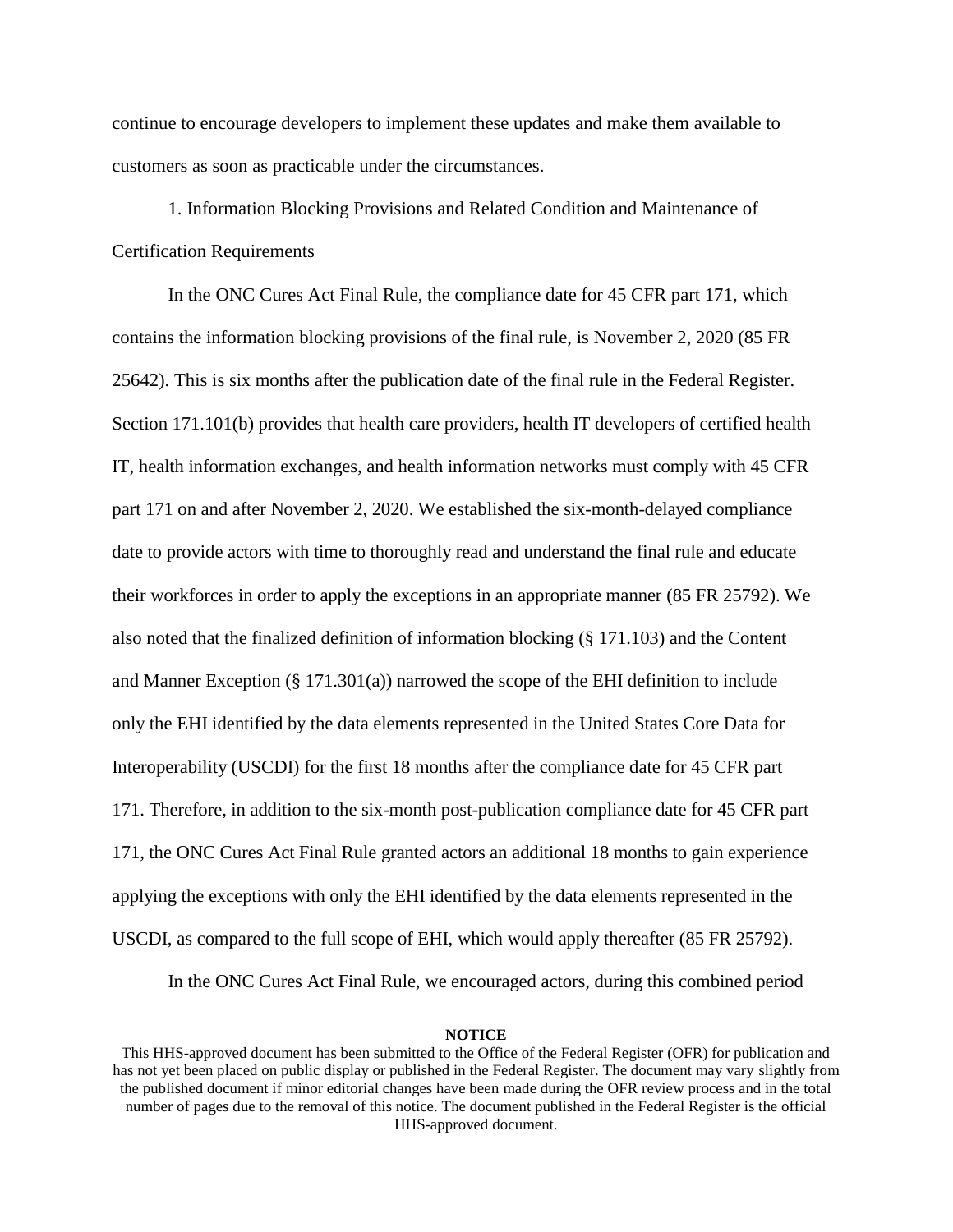of 24 months, to apply the exceptions to *all* EHI as if the scope was not limited to EHI identified by the data elements represented in the USCDI. However, given the initial scope of EHI identified in the information blocking definition in § 171.103 and the Content and Manner Exception in § 171.301(a), if an actor did not, in the first 24 months after the ONC Cures Act Final Rule's publication date, enable access, exchange, or use of data outside the USCDI, or did not appropriately apply an exception to data outside the USCDI, such practice or "error" would not be considered information blocking because that data would not be considered "EHI" during that time period (85 FR 25792).

We also stated that the compliance dates for the Information Blocking Condition of Certification requirement in § 170.401 and the Assurances Condition of Certification requirement in §  $170.402(a)(1)$  would be six months after the publication date of the final rule in the Federal Register, i.e., November 2, 2020.

In light of the PHE, we believe it is necessary to offer additional flexibilities. Therefore, in this IFC, we are extending the date for 45 CFR part 171 from November 2, 2020, to April 5, 2021. We also believe it is more precise to refer to this date as the applicability date for 45 CFR part 171 instead of the compliance date. Accordingly, in section II.C.7 of this IFC, we are revising § 171.101(b) to state that actors "are subject to" 45 CFR part 171 on and after April 5, 2021. We believe the additional five months will enable actors to focus on the PHE, provide sufficient additional time to thoroughly read and understand the ONC Cures Act Final Rule, and educate their workforce about information blocking and the exceptions contained in the final rule. However, at this time, we do not believe the applicability date for 45 CFR part 171 should extend

This HHS-approved document has been submitted to the Office of the Federal Register (OFR) for publication and has not yet been placed on public display or published in the Federal Register. The document may vary slightly from the published document if minor editorial changes have been made during the OFR review process and in the total number of pages due to the removal of this notice. The document published in the Federal Register is the official HHS-approved document.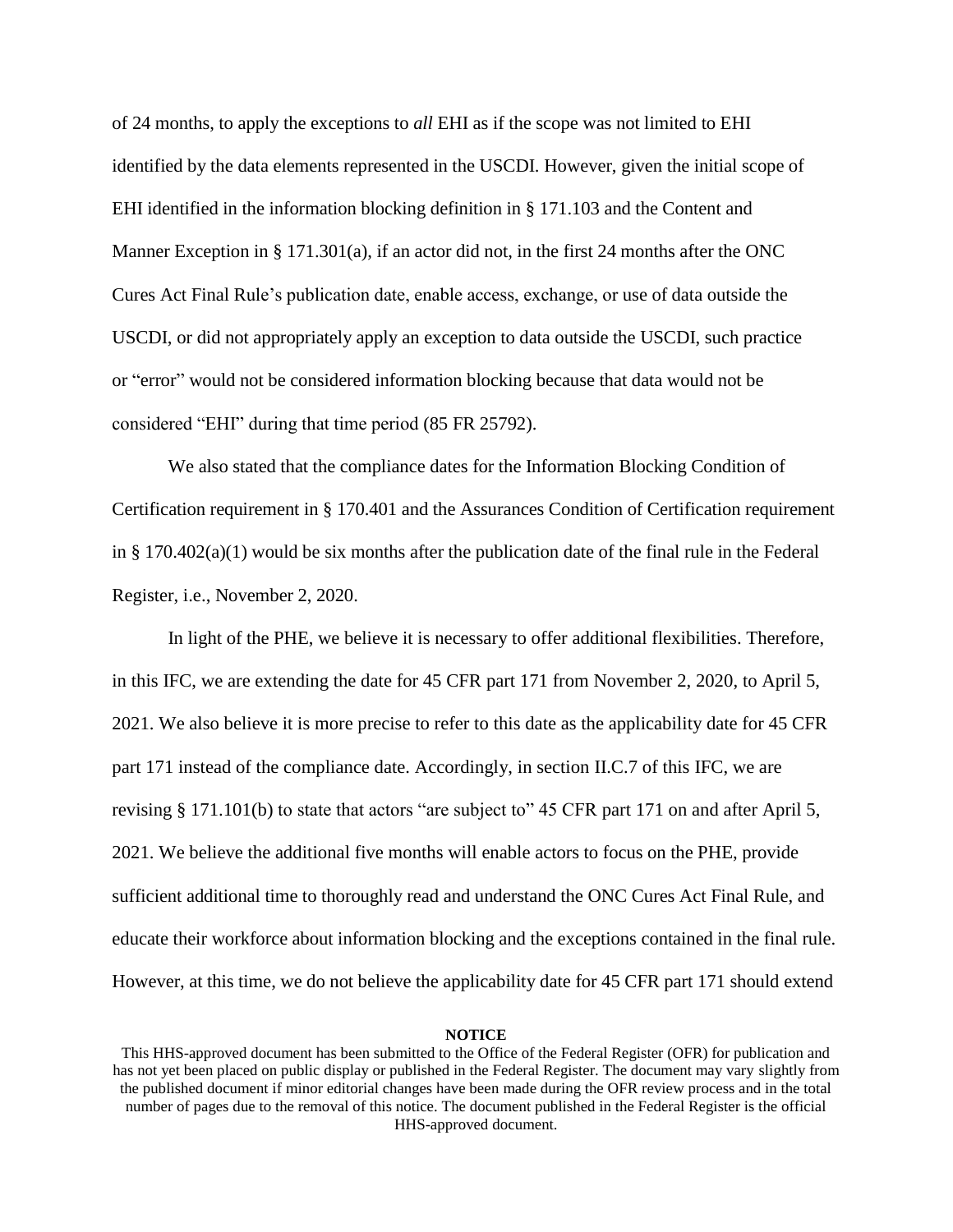beyond April 5, 2021. We believe this timeframe appropriately balances the additional flexibility necessary due to the PHE with ONC's sense of urgency in addressing information blocking. We emphasized the urgency of addressing information blocking in the ONC Cures Act Final Rule. We explained that, based on our findings from our 2015 Report to Congress,<sup>4</sup> we concluded that information blocking is a serious problem and recommended that Congress prohibit information blocking and provide penalties and enforcement mechanisms to deter these harmful practices (85 FR 25652). Congress responded by enacting the Cures Act on December 13, 2016, with many provisions specifying a need for swift implementation. Implementation of the information blocking provisions in the ONC Cures Act Final Rule will increase information sharing, improve patient care, and ensure that a patient's health information follows the patient – all of which are urgent goals, particularly during a PHE. In addition, we also believe the applicability date should not extend beyond April 5, 2021, because the information blocking provisions do not contain any technical upgrade requirements that necessitate a longer extension.

We have revised § 171.101(b) to codify the extended applicability date for 45 CFR part 171. Section 171.101(b) now states that health care providers, health IT developers of certified health IT, health information exchanges, and health information networks are subject to this part on and after April 5, 2021. Because we are extending the applicability date for 45 CFR part 171 generally, we are also updating the date by which actors must provide *all* EHI in response to a request, rather than responding with only the data elements represented in the USCDI. Consistent with our original intent to narrow the scope of the EHI definition to just

 $\overline{a}$ 

**NOTICE** <sup>4</sup> [https://www.healthit.gov/sites/default/files/reports/info\\_blocking\\_040915.pdf](https://www.healthit.gov/sites/default/files/reports/info_blocking_040915.pdf)

This HHS-approved document has been submitted to the Office of the Federal Register (OFR) for publication and has not yet been placed on public display or published in the Federal Register. The document may vary slightly from the published document if minor editorial changes have been made during the OFR review process and in the total number of pages due to the removal of this notice. The document published in the Federal Register is the official HHS-approved document.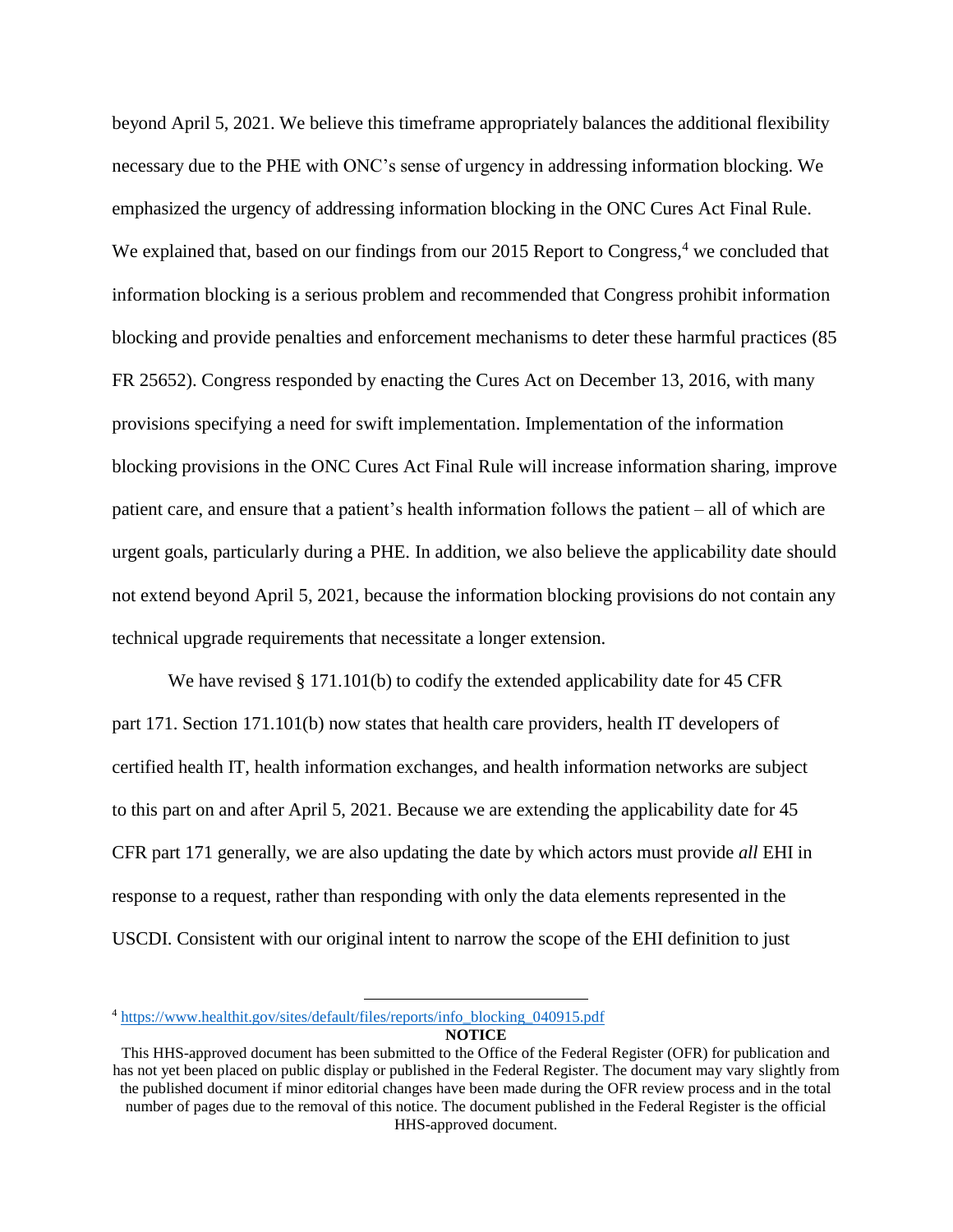the data elements represented in the USCDI for the first 18 months after the applicability date for 45 CFR part 171, in this IFC, we are also extending the end date for this narrowed definition by 5 months. Therefore, for the 18-month period on and after the April 5, 2021, applicability date and before October 6, 2022, the EHI required in § 171.101(b) will be limited to the data represented in the USCDI. Thus actors will have additional time to gain experience applying the exceptions with the narrower definition of EHI, as compared to the full scope of EHI, which will apply on and after October 6, 2022.

Therefore, we have revised  $\S 171.103(b)$  of the information blocking definition to extend the period of time for which the EHI is limited to the data elements represented in the USCDI. We state in § 171.103(b) that for the period before October 6, 2022, at a minimum, the EHI identified for the purposes of the information blocking definition in § 171.103(a) is limited to the EHI identified by the data elements represented in the USCDI standard adopted in § 170.213. Similarly, we revised and finalized the same date in two paragraphs of the Content and Manner exception  $(\S 171.301(a)(1)$  and (2)). We find good cause to waive the notice and comment procedures and delayed effective date requirements of the APA as impracticable and contrary to the public interest due to the COVID-19 PHE (5 U.S.C. § 553(b)(B), (d)(3)). Please see sections II.C and III of this IFC for further discussions of our good cause finding.

We have also revised § 170.401 and § 170.402. The ONC Cures Act Final Rule required health IT developers of certified health IT to comply with the Information Blocking Condition of Certification requirement in § 170.401, and the Assurances Condition of Certification

This HHS-approved document has been submitted to the Office of the Federal Register (OFR) for publication and has not yet been placed on public display or published in the Federal Register. The document may vary slightly from the published document if minor editorial changes have been made during the OFR review process and in the total number of pages due to the removal of this notice. The document published in the Federal Register is the official HHS-approved document.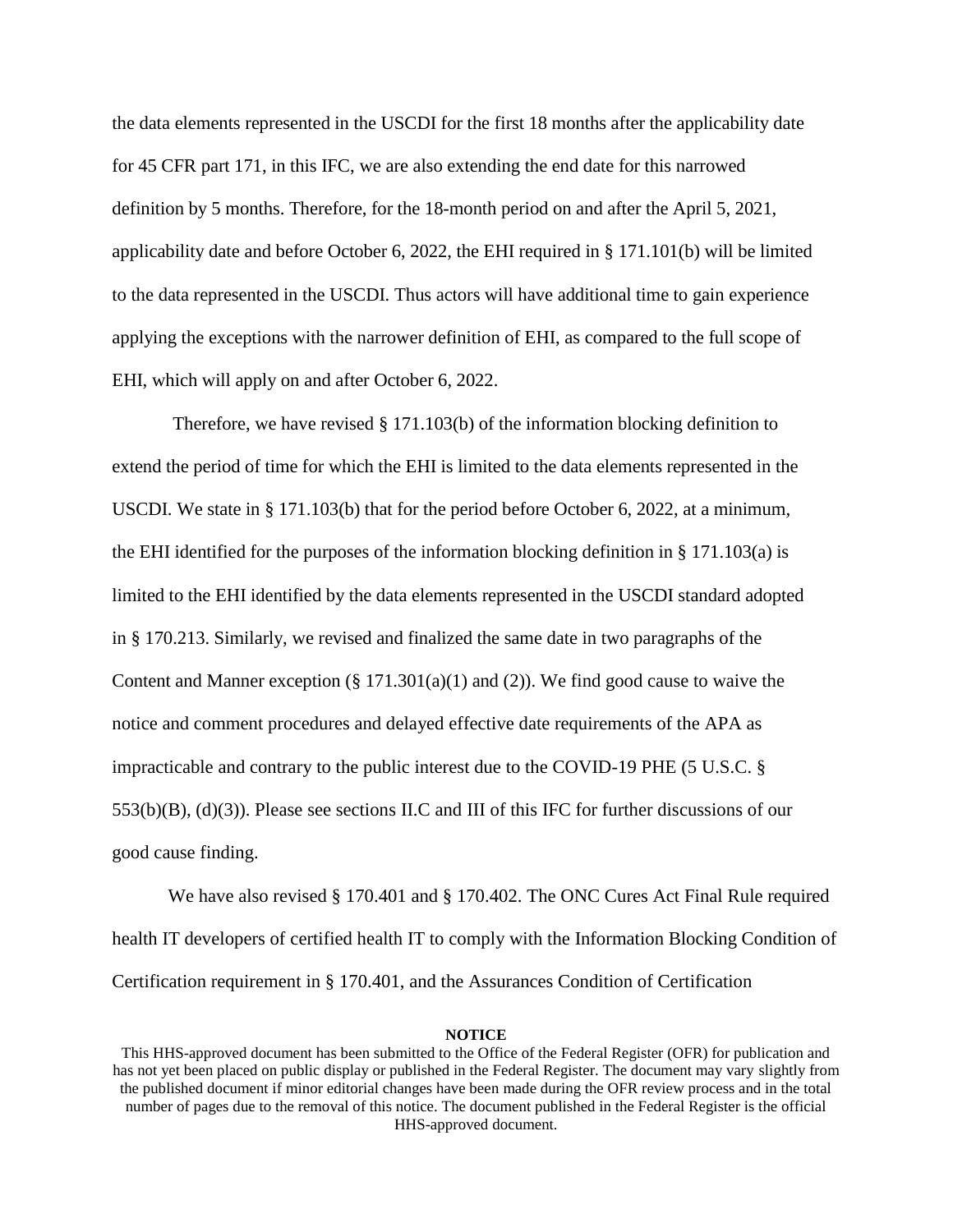requirement related to information blocking in § 170.402(a)(1), beginning on November 2, 2020. For the reasons stated above, we have also provided an extension to these compliance dates. Now, health IT developers must comply with the Condition of Certification requirements in § 170.401 and § 170.402(a)(1) beginning on April 5, 2021. We find good cause to waive the notice and comment procedures and delayed effective date requirements of the APA as impracticable and contrary to the public interest due to the COVID-19 PHE (5 U.S.C. § 553(b)(B), (d)(3)). Please see section III of this IFC for further discussion of our good cause finding. This IFC finalizes the extensions and we seek comment on the information blocking dates and extensions that we adopt in this IFC.

2. Certain 2015 Edition Health IT Certification Criteria Updates

In light of the COVID-19 PHE, we are extending compliance dates and timeframes for certain 2015 Edition certification criteria under 45 CFR part 170. In the ONC Cures Act Final Rule, in general, we provided that health IT developers of certified health IT have 24 months from the publication date of the final rule to make technology certified to the updated criteria available to their customers. We noted that, during this time, developers could continue supporting technology certified to the prior version of certification criteria for use by their customers (85 FR 25666).

To allow the health care system time to focus on the COVID-19 PHE, we are extending the timeline for certain 2015 Edition certification criteria (please see Table 2 below) until December 31, 2022, and until December 31, 2023, for § 170.315(b)(10), "EHI export". This represents an extension of nearly eight months beyond the original compliance dates finalized in

This HHS-approved document has been submitted to the Office of the Federal Register (OFR) for publication and has not yet been placed on public display or published in the Federal Register. The document may vary slightly from the published document if minor editorial changes have been made during the OFR review process and in the total number of pages due to the removal of this notice. The document published in the Federal Register is the official HHS-approved document.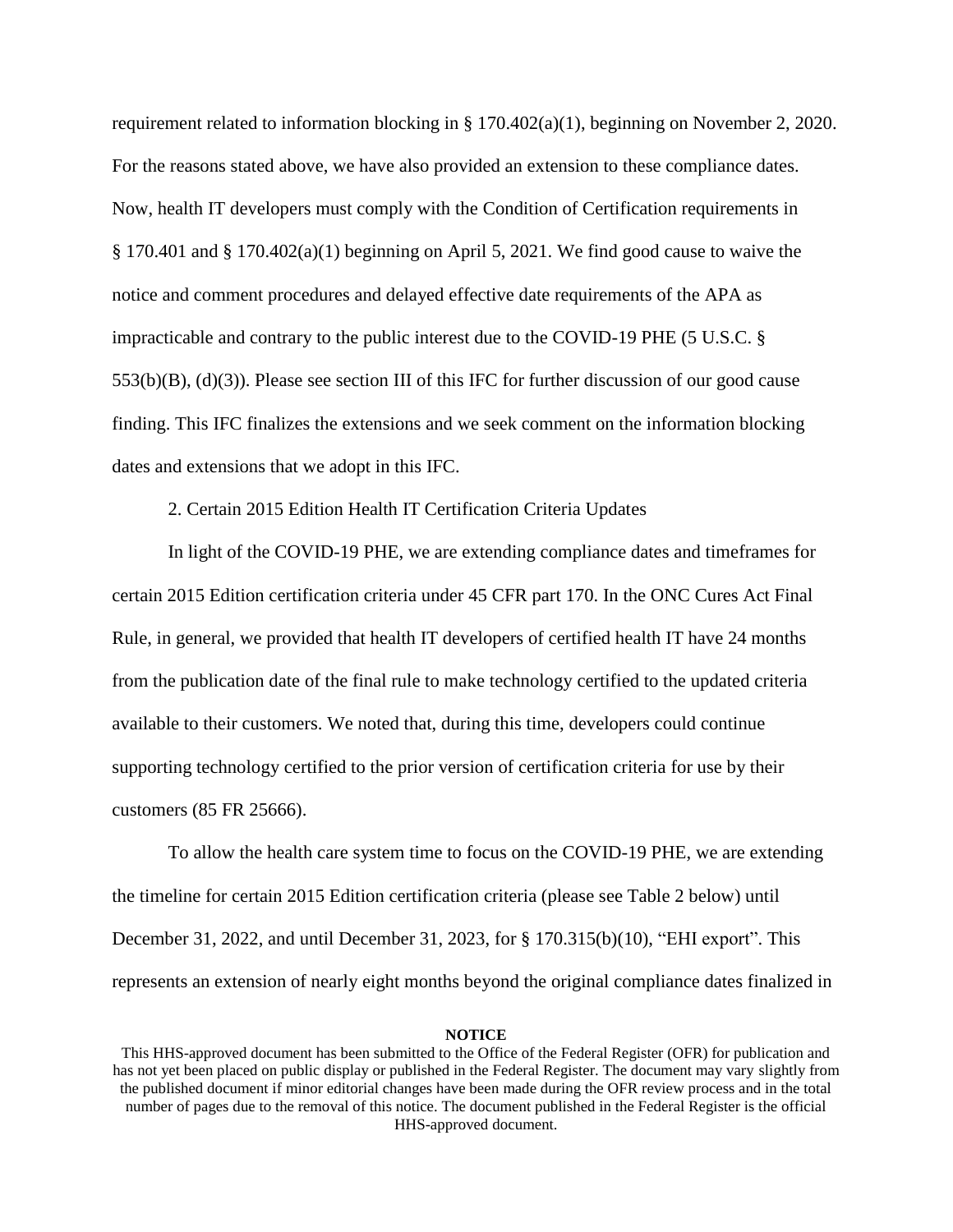the ONC Cures Act Final Rule and nearly an additional five months beyond the period of enforcement discretion ONC announced on April 21, 2020. <sup>5</sup> As discussed above, we considered several factors as we determined the appropriate date to which to extend the compliance dates.

To determine that December 31, 2022, as well as December 31, 2023, for "EHI Export" (§ 170.315(b)(10)), are appropriate compliance dates for updating certain 2015 Edition Cures Update certification criteria, we considered a number of factors. The updated certification criteria require health IT developers to upgrade their current technology in order to maintain or earn their certified status. Some of the upgrades may require training staff or providers on how to operationalize the updated certification criteria. We want to provide additional flexibilities for the health care system to respond to the public health threats posed by the COVID-19 PHE, and to reduce the burden in administrative efforts associated with staff attending any necessary trainings or with incorporating the updated technology into their operations. Accordingly, we are delaying the compliance date for developers to transition to the updated standards in the 2015 Edition Cures Update certification criteria. This extension will delay the burden that health IT developers would incur from being required to make the updated health IT available to their customers. This delay will enable these providers and developers to continue using technology certified to the current versions of the certification criteria with which they are already familiar for an extended period, allowing for greater flexibility in choosing when to implement updated technology. Developers should have greater leeway to ensure the costs of meeting the 2015

 $\overline{a}$ 

<sup>5</sup> https://www.healthit.gov/curesrule/resources/enforcement-discretion

This HHS-approved document has been submitted to the Office of the Federal Register (OFR) for publication and has not yet been placed on public display or published in the Federal Register. The document may vary slightly from the published document if minor editorial changes have been made during the OFR review process and in the total number of pages due to the removal of this notice. The document published in the Federal Register is the official HHS-approved document.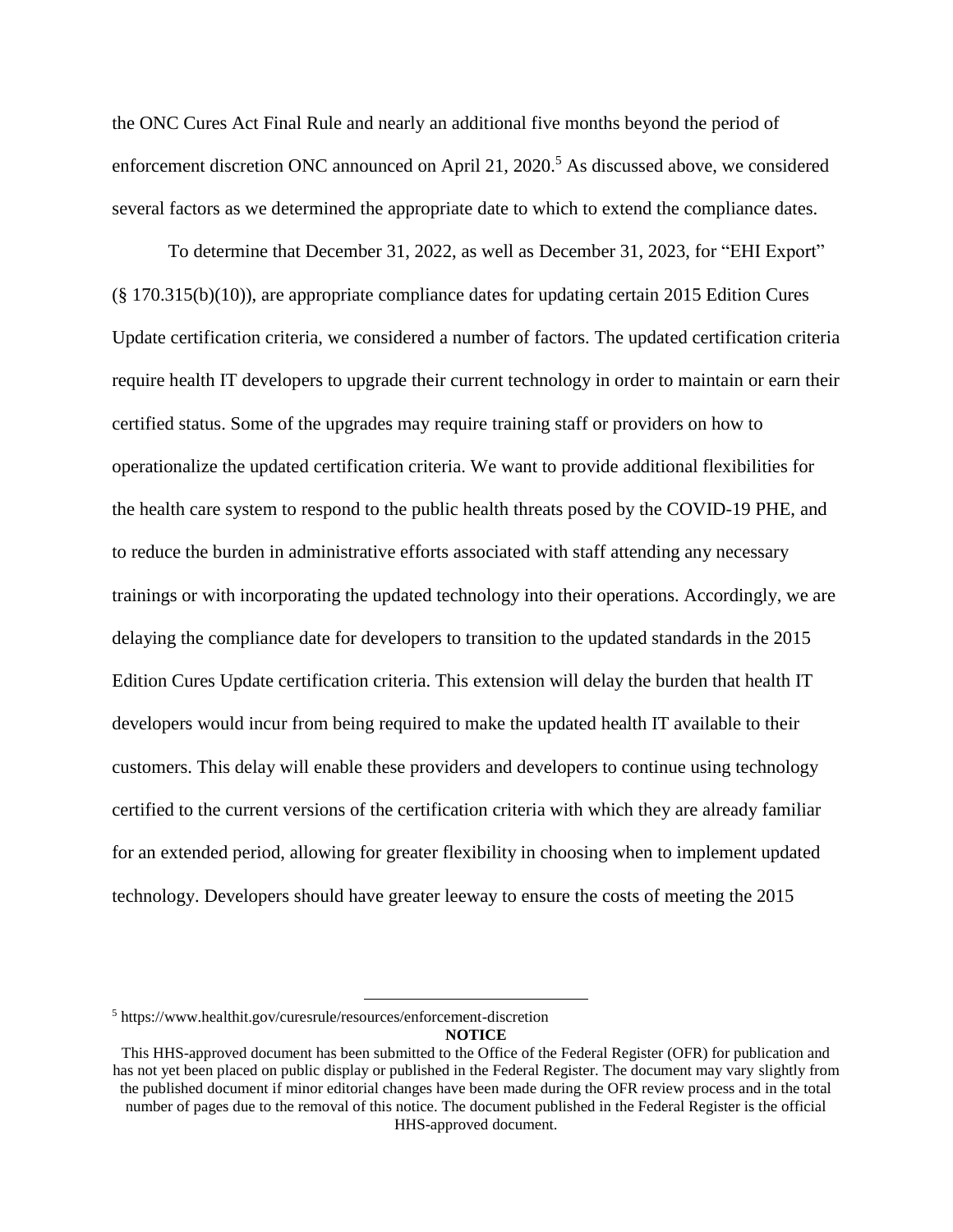Edition Cures Update certification criteria compliance dates do not impair efforts to fight the

COVID-19 PHE.

We have included in Table 2 (below) the 2015 Edition Cures Update certification criteria with new compliance dates. Note that "ONC-ACBs" refers to ONC-Authorized Certification Bodies.

| <b>Table 2: 2015 Edition Cures Update</b>                         |                   |                                                                                                                             |                                                                                                                                                                                                |
|-------------------------------------------------------------------|-------------------|-----------------------------------------------------------------------------------------------------------------------------|------------------------------------------------------------------------------------------------------------------------------------------------------------------------------------------------|
| <b>Certification</b><br><b>Criteria</b>                           | <b>Reference</b>  | <b>2015 Edition Cures</b><br><b>Update - Timing</b>                                                                         | <b>Impact on CMS</b><br>Promoting<br><b>Interoperability (PI)</b><br><b>Programs</b>                                                                                                           |
| <b>Transitions</b> of<br>Care                                     | § $170.315(b)(1)$ | Update to adopted<br>USCDI/C-CDA<br>companion guide by<br>December 31, 2022                                                 | PI Measures:<br>-Support Electronic Referral<br>Loops by Sending Health<br>Information<br>-Support Electronic Referral<br>Loops by Receiving and<br><b>Incorporating Health</b><br>Information |
| Clinical<br>information<br>reconciliation<br>and<br>incorporation | § $170.315(b)(2)$ | Update to adopted<br>USCDI/C-CDA<br>companion guide by<br>December 31, 2022                                                 | PI Measures:<br><b>Support Electronic Referral</b><br>Loops by Receiving and<br><b>Incorporating Health</b><br>Information                                                                     |
| Electronic<br>prescribing                                         | \$170.315(b)(3)   | Update to adopted<br><b>NCPDP SCRIPT</b><br>standard version<br>2017071 by<br>December 31, 2022                             | PI Measures:<br>- e-Prescribing<br>- Query of PDMP                                                                                                                                             |
| Data Export                                                       | \$170.315(b)(6)   | ONC-ACBs may<br>only issue<br>certificates for this<br>criterion for the<br>period before<br>December 31, 2023              | Removed from 2015 Edition<br><b>Base EHR</b> definition<br>effective date of the final<br>rule (60 days after<br>publication)                                                                  |
| Security tags -<br>summary of<br>care-send                        | \$170.315(b)(7)   | Document, section,<br>and entry (data<br>element) level; or<br>Document level for<br>the period before<br>December 31, 2022 |                                                                                                                                                                                                |
| Security tags -<br>summary of<br>care-receive                     | § $170.315(b)(8)$ | Document, section,<br>and entry (data<br>element) level; or                                                                 |                                                                                                                                                                                                |

## **NOTICE**

This HHS-approved document has been submitted to the Office of the Federal Register (OFR) for publication and has not yet been placed on public display or published in the Federal Register. The document may vary slightly from the published document if minor editorial changes have been made during the OFR review process and in the total number of pages due to the removal of this notice. The document published in the Federal Register is the official HHS-approved document.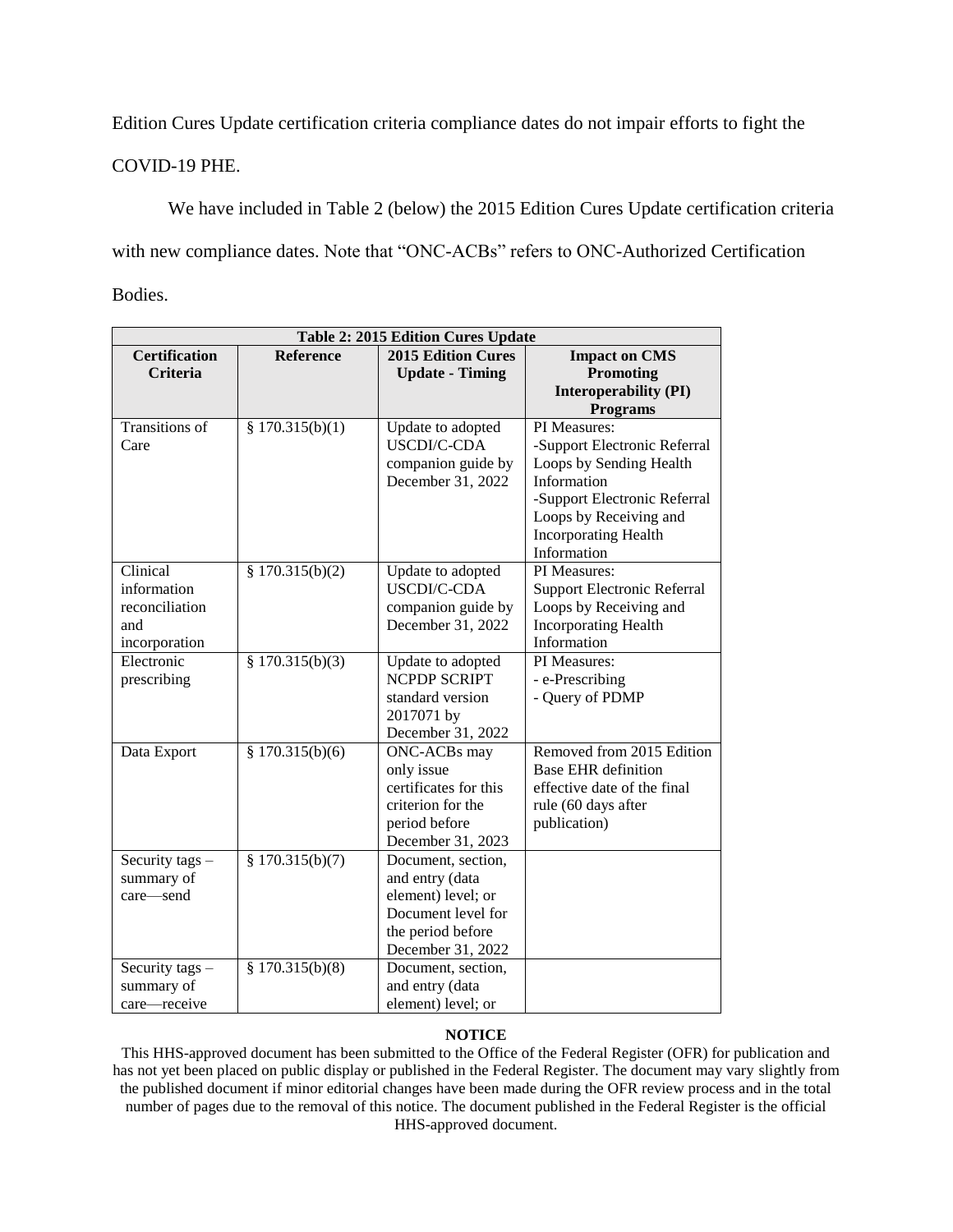|                     |                   | Document level for                         |                                       |
|---------------------|-------------------|--------------------------------------------|---------------------------------------|
|                     |                   | the period before                          |                                       |
|                     |                   | December 31, 2022                          |                                       |
| Care plan           | \$170.315(b)(9)   | Update to C-CDA                            |                                       |
|                     |                   | companion guide                            |                                       |
|                     |                   | referenced in §                            |                                       |
|                     |                   |                                            |                                       |
|                     |                   | $170.205(a)(4)$ and §                      |                                       |
|                     |                   | $170.205(a)(5)$ by                         |                                       |
|                     |                   | December 31, 2022                          |                                       |
| EHI export          | \$170.315(b)(10)  | Certify to new                             |                                       |
|                     |                   | criterion by                               |                                       |
|                     |                   | December 31, 2023                          |                                       |
| Clinical quality    | \$170.315(c)(3)   | <b>Update to CMS</b>                       | PI Programs                           |
| measures            |                   | <b>QRDA</b> Category                       |                                       |
| $(CQMs)$ – report   |                   | I/III IG by                                |                                       |
|                     |                   | December 31, 2022                          |                                       |
| Auditable events    | \$170.315(d)(2)   | Update to ASTM                             |                                       |
| and tamper-         |                   | 2147-18 standard by                        |                                       |
| resistance          |                   | December 31, 2022                          |                                       |
| Audit report(s)     | § $170.315(d)(3)$ | Update to ASTM                             |                                       |
|                     |                   | 2147-18 standard by                        |                                       |
|                     |                   | December 31, 2022                          |                                       |
|                     |                   |                                            |                                       |
| Auditing actions    | \$170.315(d)(10)  | <b>Update to ASTM</b>                      |                                       |
| on health           |                   | 2147-18 standard by                        |                                       |
| information         |                   | December 31, 2022                          |                                       |
| View,               | \$170.315(e)(1)   | Update to USCDI                            | PI Measure:                           |
|                     |                   |                                            |                                       |
|                     |                   |                                            |                                       |
| Download, and       |                   | referenced in §                            | Provide Patients Electronic           |
| Transmit to 3rd     |                   | 170.213 and C-CDA                          | <b>Access to Their Health</b>         |
| Party               |                   | companion guide                            | Information                           |
|                     |                   | referenced in §                            |                                       |
|                     |                   | $170.205(a)(4)$ and §                      |                                       |
|                     |                   | $170.205(a)(5)$ by                         |                                       |
|                     |                   | December 31, 2022                          |                                       |
| Transmission to     | \$170.315(f)(5)   | Update to USCDI                            | PI Measure:                           |
| public health       |                   | referenced in §                            | <b>Electronic Case Reporting</b>      |
| agencies —          |                   | 170.213 by                                 |                                       |
| electronic case     |                   | December 31, 2022                          |                                       |
| reporting           |                   |                                            |                                       |
| Consolidated        | \$170.315(g)(6)   | <b>Update to USCDI</b>                     |                                       |
| CDA creation        |                   | referenced in §                            |                                       |
| performance         |                   | 170.213 and C-CDA                          |                                       |
|                     |                   | companion guide                            |                                       |
|                     |                   | referenced in §                            |                                       |
|                     |                   |                                            |                                       |
|                     |                   | $170.205(a)(4)$ and §                      |                                       |
|                     |                   | $170.205(a)(5)$ by                         |                                       |
|                     |                   | December 31, 2022                          | PI Measure:                           |
| Application         | \$170.315(g)(8)   | ONC-ACBs may                               |                                       |
| Access - Data       |                   | only issue                                 | Provide Patients Electronic           |
| Category<br>Request |                   | certificates for this<br>criterion for the | Access to Their Health<br>Information |

### **NOTICE**

This HHS-approved document has been submitted to the Office of the Federal Register (OFR) for publication and has not yet been placed on public display or published in the Federal Register. The document may vary slightly from the published document if minor editorial changes have been made during the OFR review process and in the total number of pages due to the removal of this notice. The document published in the Federal Register is the official HHS-approved document.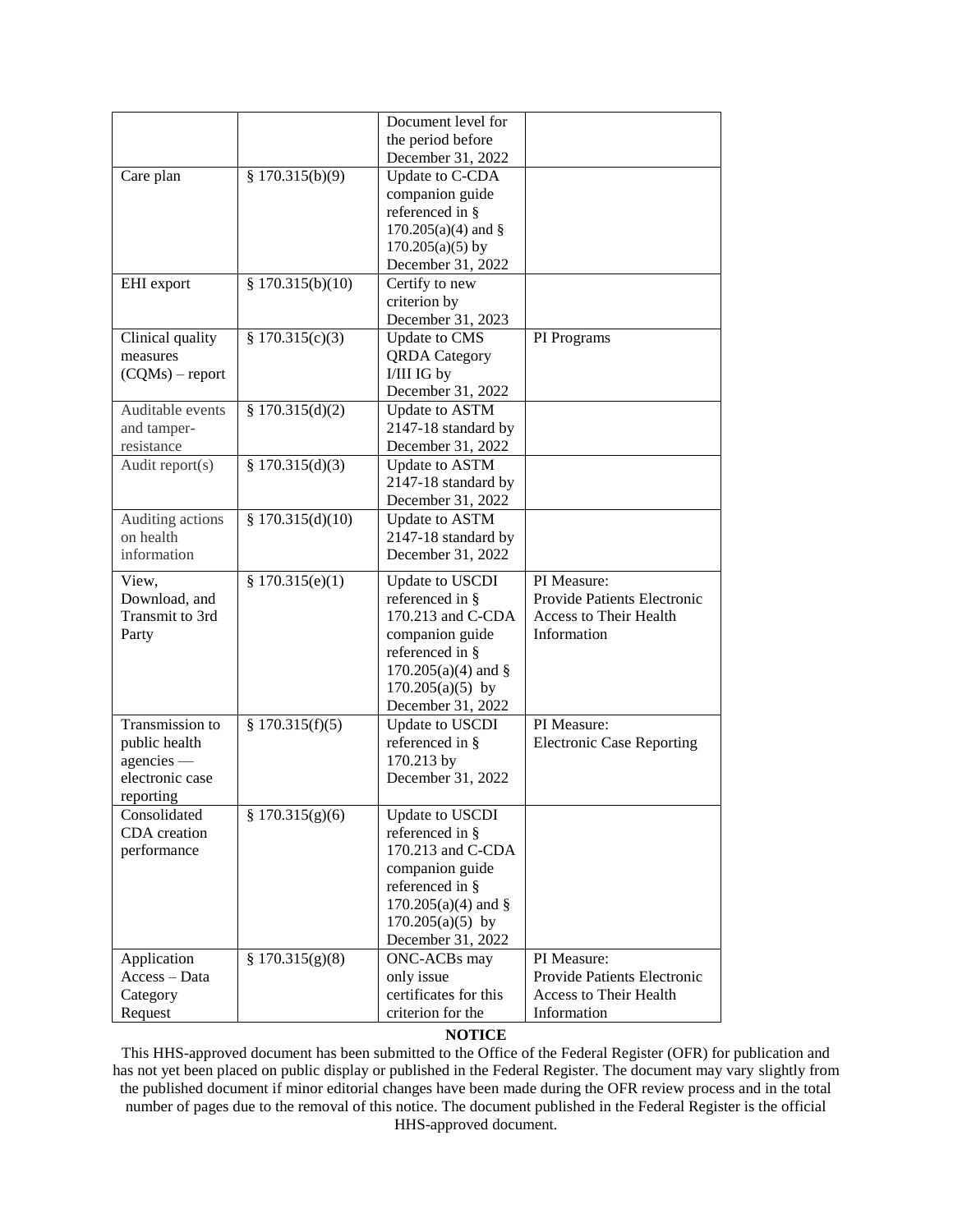|                                                               |                  | period before<br>December 31, 2022                                                                                                                                |                                                                                                                                                |
|---------------------------------------------------------------|------------------|-------------------------------------------------------------------------------------------------------------------------------------------------------------------|------------------------------------------------------------------------------------------------------------------------------------------------|
| Application<br>Access - All<br>Data Request                   | \$170.315(g)(9)  | Update to USCDI<br>referenced in §<br>170.213 and C-CDA<br>companion guide<br>referenced in §<br>$170.205(a)(4)$ and §<br>$170.205(a)(5)$ by<br>December 31, 2022 | PI Measure:<br><b>Provide Patients Electronic</b><br>Access to Their Health<br>Information                                                     |
| Standardized<br>API for patient<br>and population<br>services | \$170.315(g)(10) | Certify to new<br>criterion by<br>December 31, 2022                                                                                                               | Added to the 2015 Edition<br>Base EHR definition<br>PI Measure:<br><b>Provide Patients Electronic</b><br>Access to Their Health<br>Information |

3. Conditions and Maintenance of Certification Requirements under the ONC Health IT Certification Program

We have also extended compliance dates and timeframes for other Conditions and Maintenance of Certification requirements in the ONC Cures Act Final Rule to allow adequate time for our health care system to address the COVID-19 PHE.

## a. Assurances

Section 4002 of the Cures Act requires that a health IT developer, as a Condition of Certification requirement under the Program, provide assurances to the Secretary that, unless for legitimate purpose(s) as specified by the Secretary, the developer will not take any action that constitutes information blocking as defined in section 3022(a) of the PHSA or any other action that may inhibit the appropriate exchange, access, and use of EHI. In the ONC Cures Act Final Rule, we finalized implementation of this provision through several Conditions of Certification in § 170.402(a) and accompanying Maintenance of Certification requirements, which are set

This HHS-approved document has been submitted to the Office of the Federal Register (OFR) for publication and has not yet been placed on public display or published in the Federal Register. The document may vary slightly from the published document if minor editorial changes have been made during the OFR review process and in the total number of pages due to the removal of this notice. The document published in the Federal Register is the official HHS-approved document.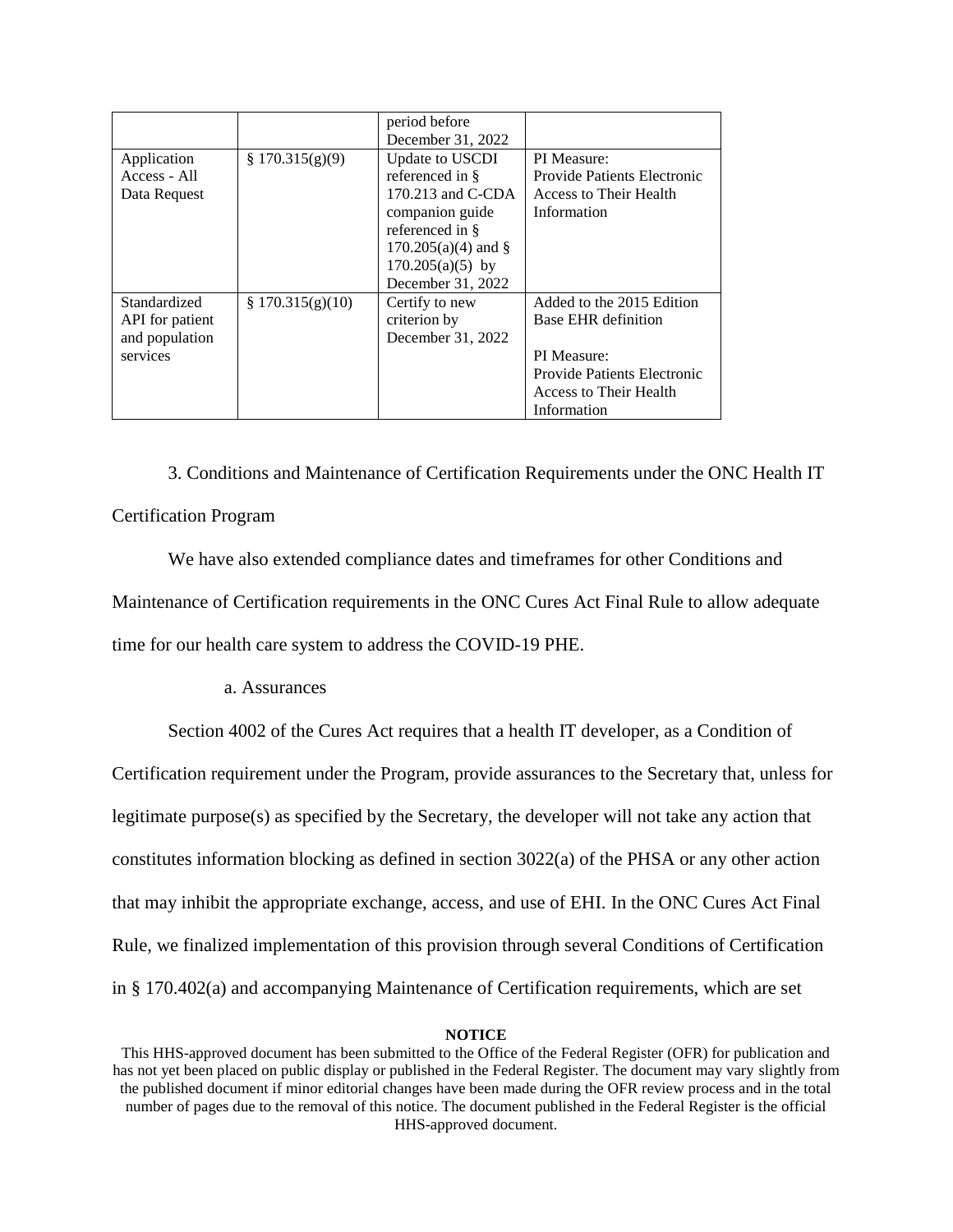forth in § 170.402(b). We stated in the final rule that the Assurances Condition and Maintenance of Certification requirements had an effective date of June 30, 2020. We exercised enforcement discretion on April 21, 2020, to extend the compliance date an additional three months to September 30,  $2020$ .<sup>6</sup> While we have not made a public announcement that we would be extending our enforcement discretion for an additional period of time, we have not taken any actions to enforce the Assurance Condition and Maintenance of Certification requirements since September 30, 2020. In this IFC, we are extending the compliance date and timeframe for the Assurances Condition and Maintenance of Certification requirements until April 5, 2021, to provide maximum flexibilities for our health care system to respond to the public health threats posed by the COVID-19 PHE. We find good cause to waive the notice and comment procedures of the APA due to the COVID-19 PHE (as discussed in section III of this IFC) (5 U.S.C.  $\S$  553(b)(B)). Additionally, because affected parties are best served by reducing the uncertainty that could result from different compliance and applicability dates (information blocking-related Conditions of Certification requirements and the information blocking provisions (45 CFR part 171)) and because an immediate effective date serves to reduce a burden on the regulated party by allowing developers of health technology to immediately certify their technology without meeting this new requirement, we find good cause to waive the delayed effective date requirements (5 U.S.C. § 553 (d)). We are also announcing that any actions or omissions of developers of certified health IT that may have not been in compliance with these Condition and Maintenance of Certification requirements since either the effective date of the final rule or since

<sup>6</sup> [https://www.healthit.gov/curesrule/resources/enforcement-discretion.](https://www.healthit.gov/curesrule/resources/enforcement-discretion)

 $\overline{a}$ 

This HHS-approved document has been submitted to the Office of the Federal Register (OFR) for publication and has not yet been placed on public display or published in the Federal Register. The document may vary slightly from the published document if minor editorial changes have been made during the OFR review process and in the total number of pages due to the removal of this notice. The document published in the Federal Register is the official HHS-approved document.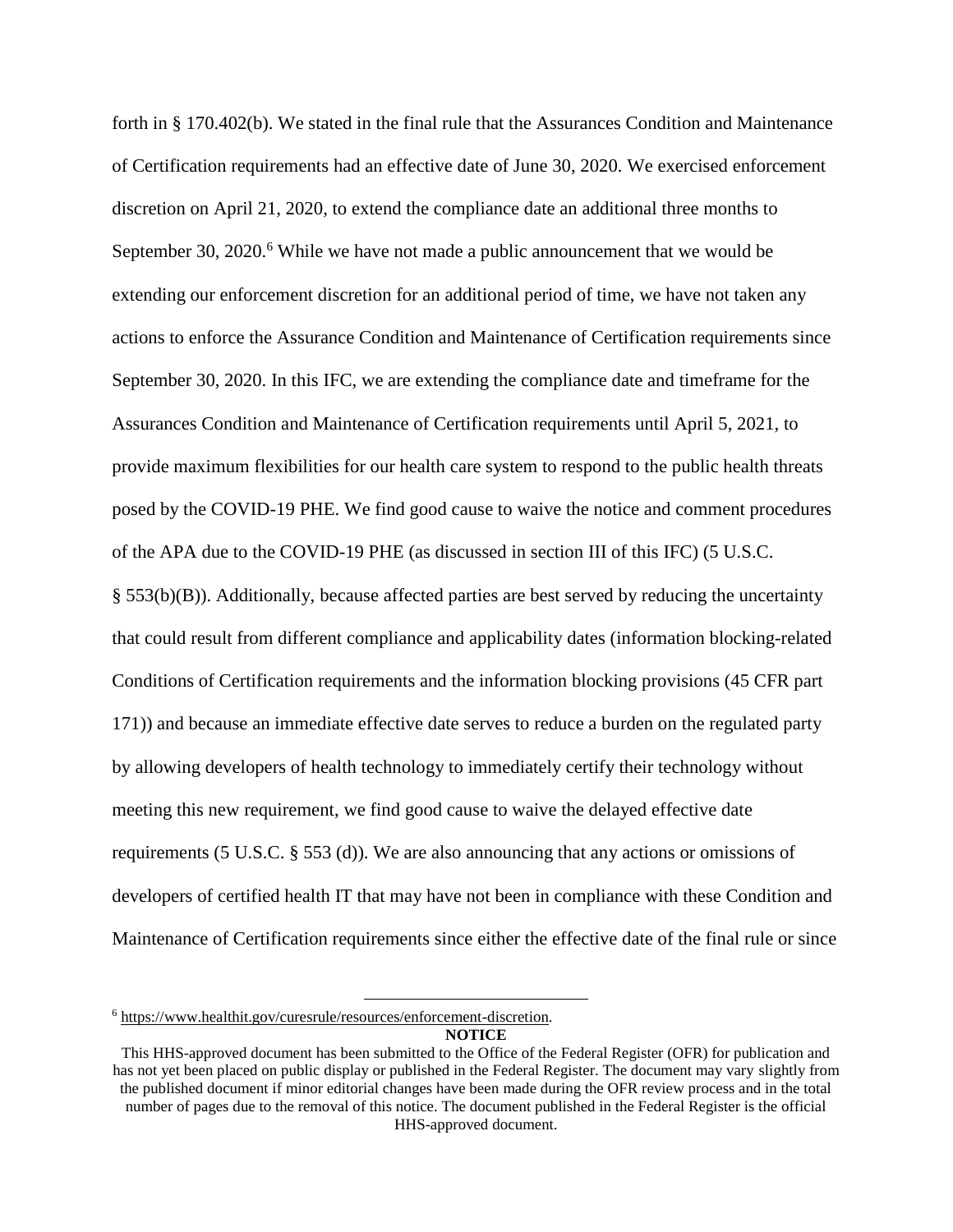the expiration of the prior enforcement discretion period would not be subject to non-compliance enforcement for those actions and omissions that occurred during those time periods. In other words, we do not intend to engage in Program enforcement for non-compliance between June 30, 2020, and April 5, 2021.

As we noted above, we have also extended the compliance date related to § 170.402 until April 5, 2021, except for § 170.402(b)(2). In § 170.402(b)(2), we extended the compliance date to meet the requirement that a health IT developer must provide all of its customers of certified health IT with health IT certified to the "EHI export" certification criterion in § 170.315(b)(10) to December 31, 2023.

### b. Communications

In the ONC Cures Act Final Rule, we finalized in § 170.403 provisions that permit developers to impose on communications certain types of limited prohibitions and restrictions that strike a balance between the need to promote open communication about certified health IT and related developer business practices, and the need to protect the legitimate business interests of health IT developers and others. The provisions identify certain narrowly-defined types of communications, such as communications required by law, made to a government agency, or made to a defined category of safety organization, which will receive "unqualified protection" under our Program. Under this policy, developers will be prohibited from imposing any prohibitions or restrictions on such protected communications. We also finalized provisions that allow health IT developers certified under the Program to place limitations on certain types of communications, including screenshots and video. In the ONC Cures Act Final Rule, the

This HHS-approved document has been submitted to the Office of the Federal Register (OFR) for publication and has not yet been placed on public display or published in the Federal Register. The document may vary slightly from the published document if minor editorial changes have been made during the OFR review process and in the total number of pages due to the removal of this notice. The document published in the Federal Register is the official HHS-approved document.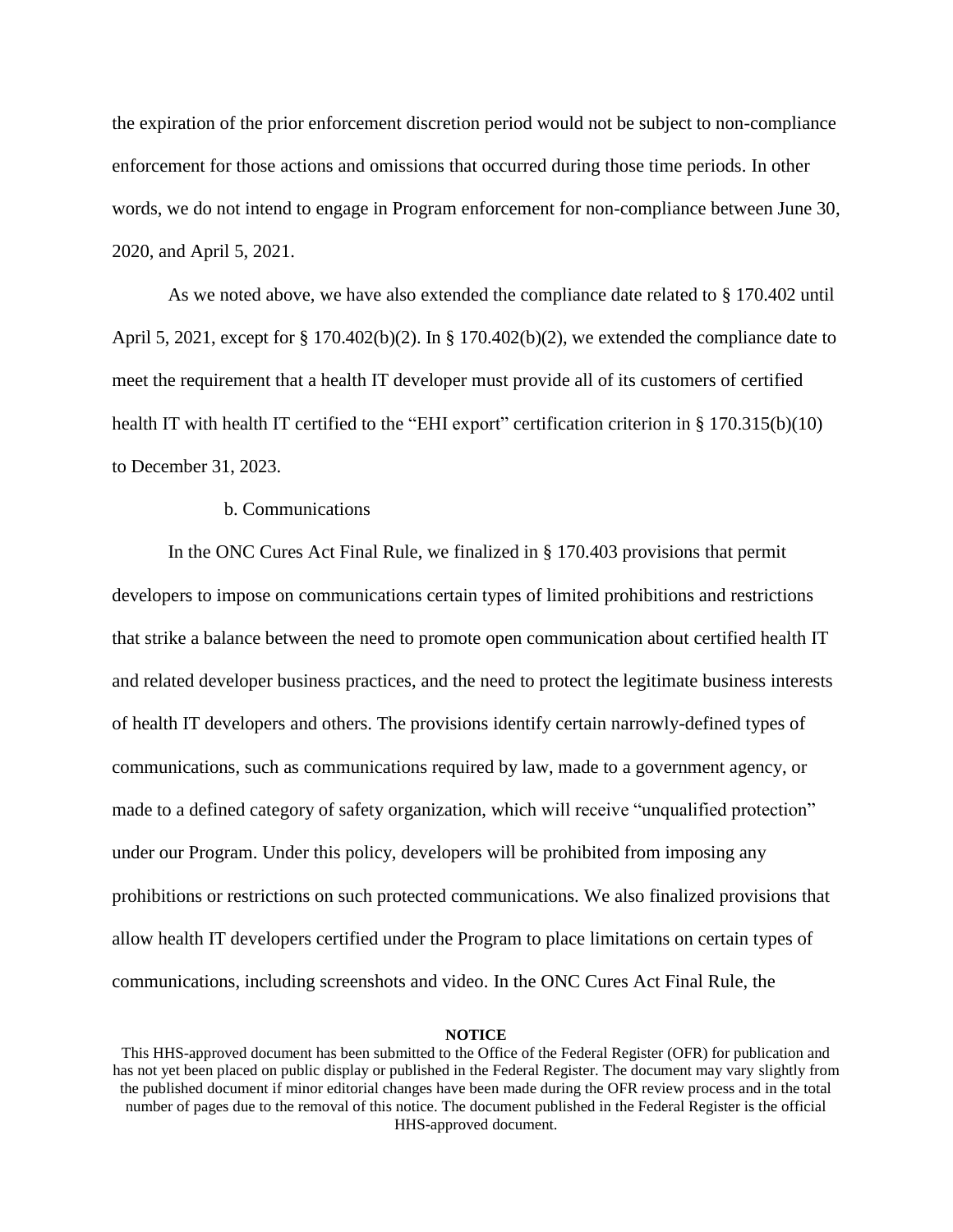compliance date for the Communications Condition of Certification requirements was the effective date of the final rule, June 30, 2020. We exercised enforcement discretion on April 21, 2020, to extend compliance for an additional three months to September 30, 2020.<sup>7</sup> While we have not made a public announcement that we would be extending our enforcement discretion for an additional period of time, we have not taken any actions to enforce the Communications Condition and Maintenance of Certification requirements since September 30, 2020. In this IFC, we are extending the compliance date until April 5, 2021, to allow additional time for the health care system to respond to public health threats posed by the COVID-19 PHE. We find good cause to waive the notice and comment procedures of the APA due to the COVID-19 PHE (as discussed in section III of this IFC) (5 U.S.C. § 553(b)(B)). Additionally, because affected parties are best served by reducing the uncertainty that could result from different compliance and applicability dates (information blocking-related Conditions of Certification requirements and the information blocking provisions (45 CFR part 171)) and because an immediate effective date serves to reduce a burden on the regulated party by allowing developers of health technology to immediately certify their technology without meeting this new requirement, we find good cause to waive the delayed effective date requirements (5 U.S.C. § 553 (d)). We are also announcing that any actions or omissions of developers of certified health IT that may have not been in compliance with these Condition and Maintenance of Certification requirements since either the effective date of the final rule or since the expiration of the prior enforcement discretion period would not be subject to non-compliance enforcement for those actions and

 $\overline{a}$ 

<sup>7</sup> https://www.healthit.gov/curesrule/resources/enforcement-discretion

**NOTICE**

This HHS-approved document has been submitted to the Office of the Federal Register (OFR) for publication and has not yet been placed on public display or published in the Federal Register. The document may vary slightly from the published document if minor editorial changes have been made during the OFR review process and in the total number of pages due to the removal of this notice. The document published in the Federal Register is the official HHS-approved document.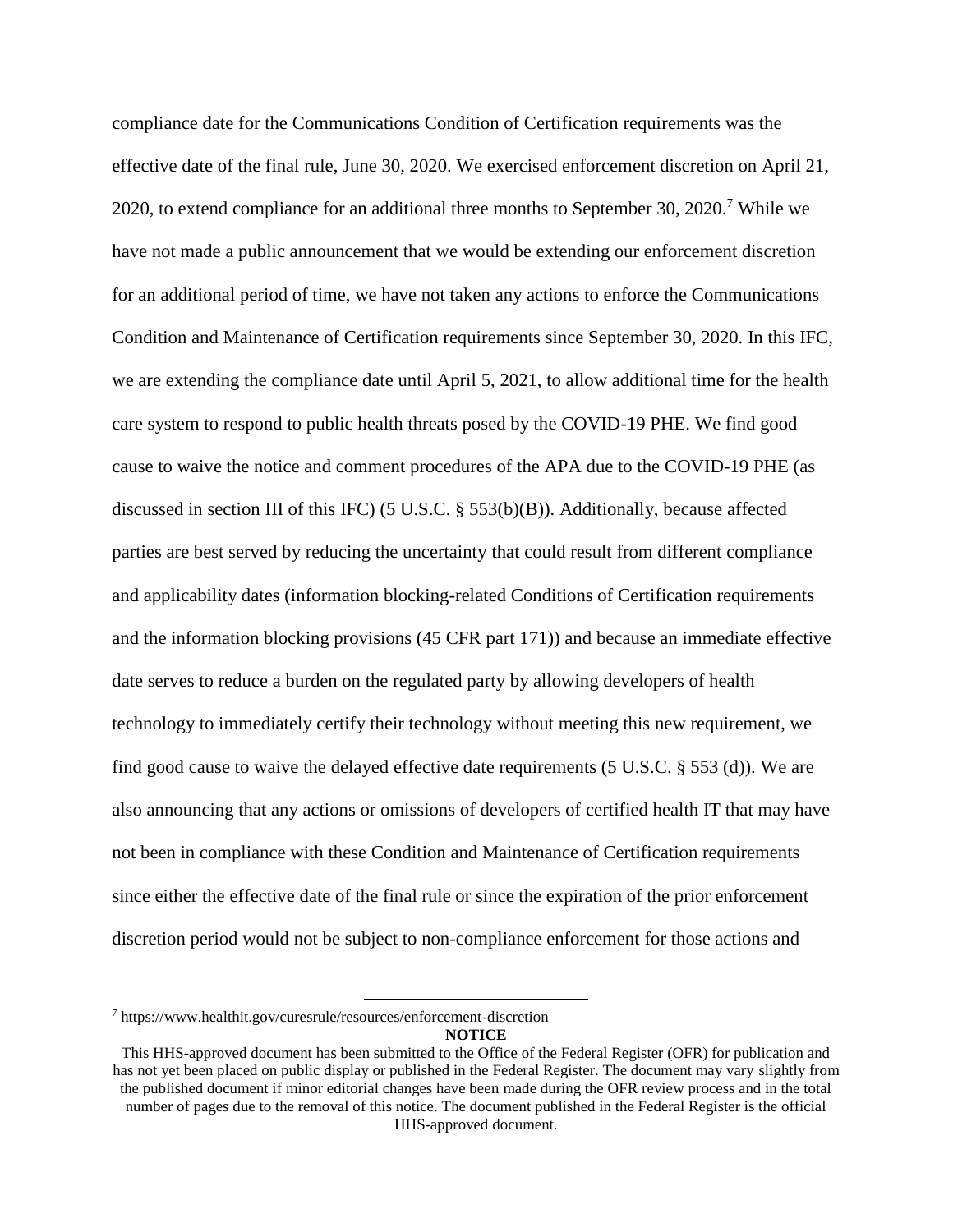omissions that occurred during those time periods. In other words, we do not intend to engage in Program enforcement for non-compliance between June 30, 2020, and April 5, 2021.

In the ONC Cures Act Final Rule, we also adopted Maintenance of Certification requirements for health IT developers of certified health IT in § 170.403(b). Section 170.403(b)(2) states that a health IT developer must not impose or enforce any contractual requirement that contravenes the requirements of paragraph (a) of § 170.403, the Communications Condition of Certification. Furthermore, if a health IT developer has contracts or agreements in existence that contravene the requirements of the Condition of Certification, the developer must notify all affected customers, other persons, or entities that the prohibition or restriction within the contract or agreement will not be enforced by the health IT developer (§ 170.403(b)(1)). In the ONC Cures Act Final Rule, we stated that the developer must notify all affected customers annually, beginning in 2020. Due to the COVID-19 PHE, we are suspending the notice requirement in § 170.403(b)(1) for 2020 *only*. Health IT developers of certified health IT with such contracts or agreements must provide notice to all customers beginning in 2021 and annually thereafter so long as those contracts or agreements remain in place.

This limited suspension ensures that health IT developers will still notify the users and customers of certified health IT in a timely manner, and also relieves pressure on the developers to immediately devote portions of their workforce to review contracts. We believe the annual requirement, beginning with notification in calendar year 2021, will simplify compliance for health IT developers while still providing adequate notice in a reasonable amount of time. We have finalized the deadline for the notice requirement in  $\S 170.403(b)(1)$  to be annually,

This HHS-approved document has been submitted to the Office of the Federal Register (OFR) for publication and has not yet been placed on public display or published in the Federal Register. The document may vary slightly from the published document if minor editorial changes have been made during the OFR review process and in the total number of pages due to the removal of this notice. The document published in the Federal Register is the official HHS-approved document.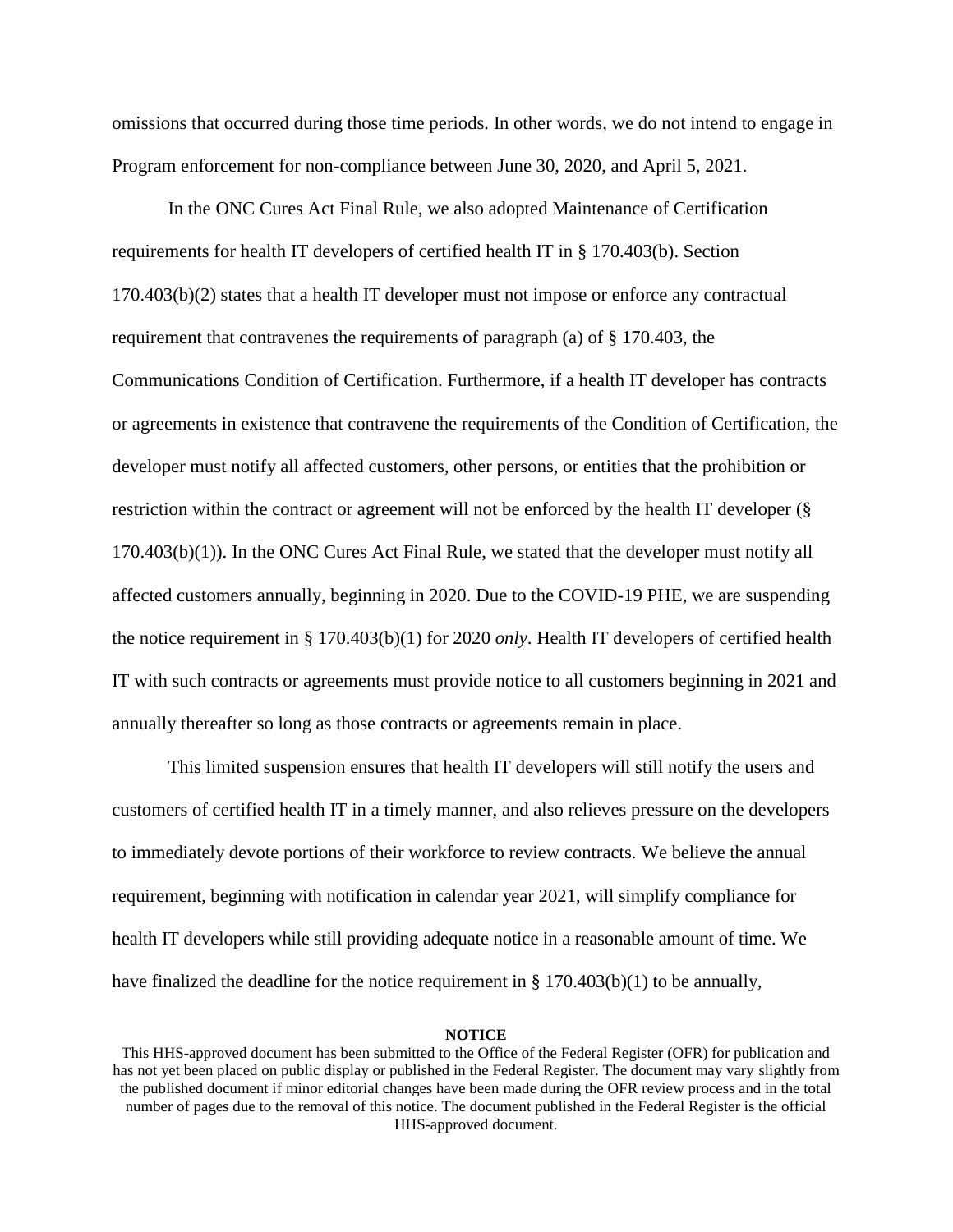beginning in calendar year 2021.

### c. Application Programming Interfaces

A Condition of Certification requirement in section 4002 of the Cures Act requires health IT developers to publish APIs that allow "health information from such technology to be accessed, exchanged, and used without special effort through the use of APIs or successor technology or standards, as provided for under applicable law." The Cures Act's API Condition of Certification requirement also states that a developer must, through an API, "provide access to all data elements of a patient's electronic health record to the extent permissible under applicable privacy laws." The Cures Act's API Condition of Certification requirement in section 4002 includes several key phrases and requirements for health IT developers that go beyond the technical functionality of the Health IT Modules they present for certification. The ONC Cures Act Final Rule captures both the technical functionality and behaviors necessary to implement the Cures Act API Condition of Certification requirement. Specifically, we adopted new standards, new implementation specifications, a new certification criterion, and modified the Base EHR definition. In addition, we finalized detailed Condition and Maintenance of Certification requirements for health IT developers.

For instance, in the ONC Cures Act Final Rule, we adopted a requirement in § 170.404(b)(4) that a Certified API Developer with Health IT Module(s) certified to the certification criteria in § 170.315(g)(7), (8), or (9) (ONC Certification Program API criteria) must comply with § 170.404(a) (API Condition of Certification requirements) by no later than November 2, 2020 (85 FR 25765). We exercised enforcement discretion on April 21, 2020, to

This HHS-approved document has been submitted to the Office of the Federal Register (OFR) for publication and has not yet been placed on public display or published in the Federal Register. The document may vary slightly from the published document if minor editorial changes have been made during the OFR review process and in the total number of pages due to the removal of this notice. The document published in the Federal Register is the official HHS-approved document.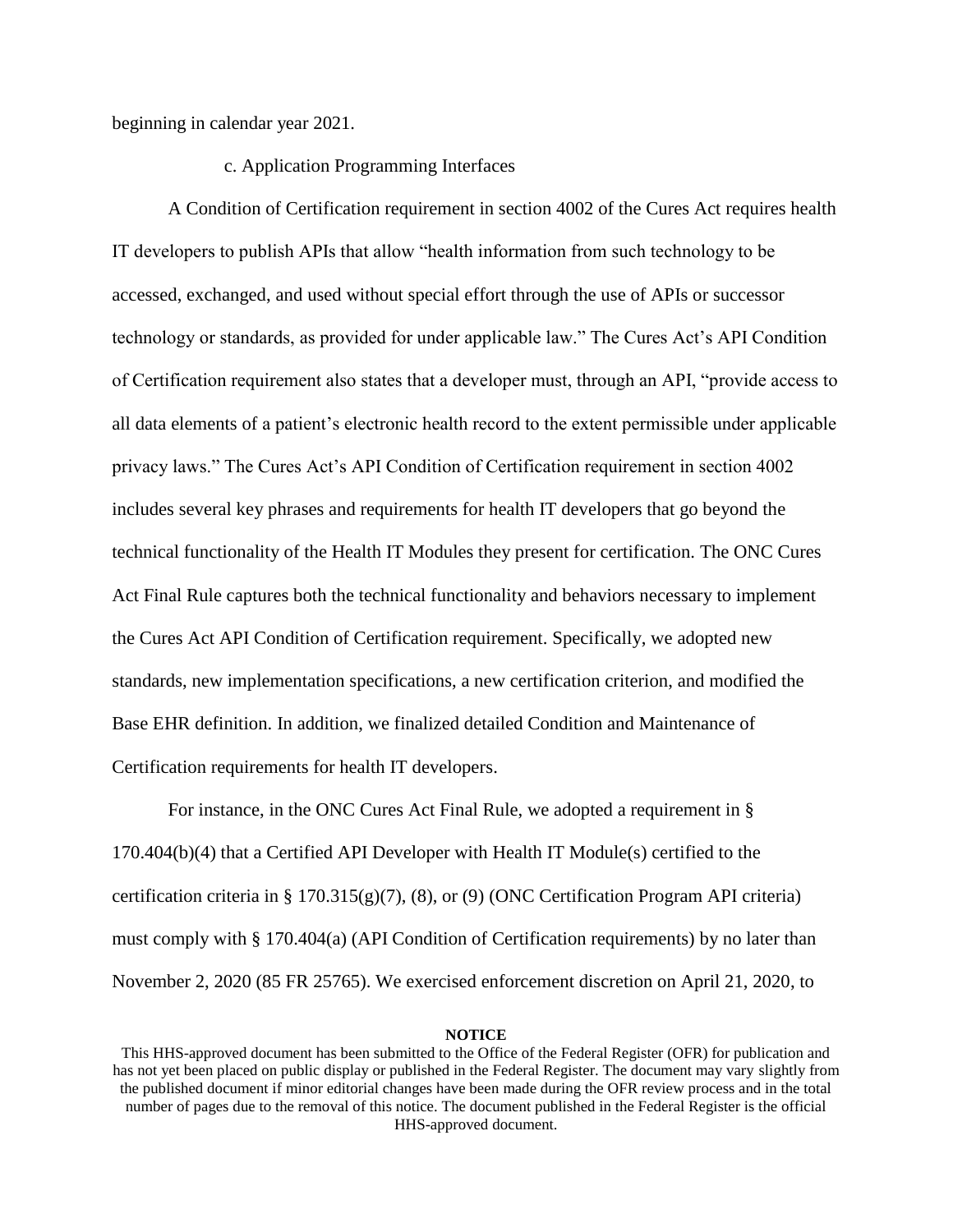extend compliance for an additional three months. $8$  In this IFC, we are extending the compliance date until April 5, 2021, so that the health care system can focus on addressing the COVID-19 PHE. We align the new compliance date for this provision with other dates that had a November 2, 2020 compliance date in the ONC Cures Act Final Rule. Setting a more delayed compliance date would have unreasonably delayed and ultimately diminished the benefits of the Program requirements we have finalized in the ONC Cures Act Final Rule.

We also stated in the ONC Cures Act Final Rule in § 170.404(b)(3) that Certified API Developers with API technology previously certified to the criterion in  $\S 170.315(g)(8)$  must provide API technology certified to § 170.315(g)(10) to all API Information Sources deployed with certified API technology by no later than May 1, 2022 (85 FR 25765). In this IFC, we are extending the compliance timeline for that rollout of new standardized API functionality under § 170.404(b)(3) to December 31, 2022. We are also revising the dates in § 170.102, in the definition of 2015 Edition Base EHR, to be consistent with this extension.

As stated above, we believe extending the compliance date for this requirement by eight months is appropriate so that health IT developers and health care providers may adequately allocate time and resources to address the COVID-19 PHE.

d. Real World Testing

The Cures Act also added a new Condition and Maintenance of Certification requirement that health IT developers must successfully test the real world use of health IT for interoperability in the type(s) of setting(s) in which such technology would be marketed. This

 $\overline{a}$ 

<sup>8</sup> https://www.healthit.gov/curesrule/resources/enforcement-discretion

**NOTICE**

This HHS-approved document has been submitted to the Office of the Federal Register (OFR) for publication and has not yet been placed on public display or published in the Federal Register. The document may vary slightly from the published document if minor editorial changes have been made during the OFR review process and in the total number of pages due to the removal of this notice. The document published in the Federal Register is the official HHS-approved document.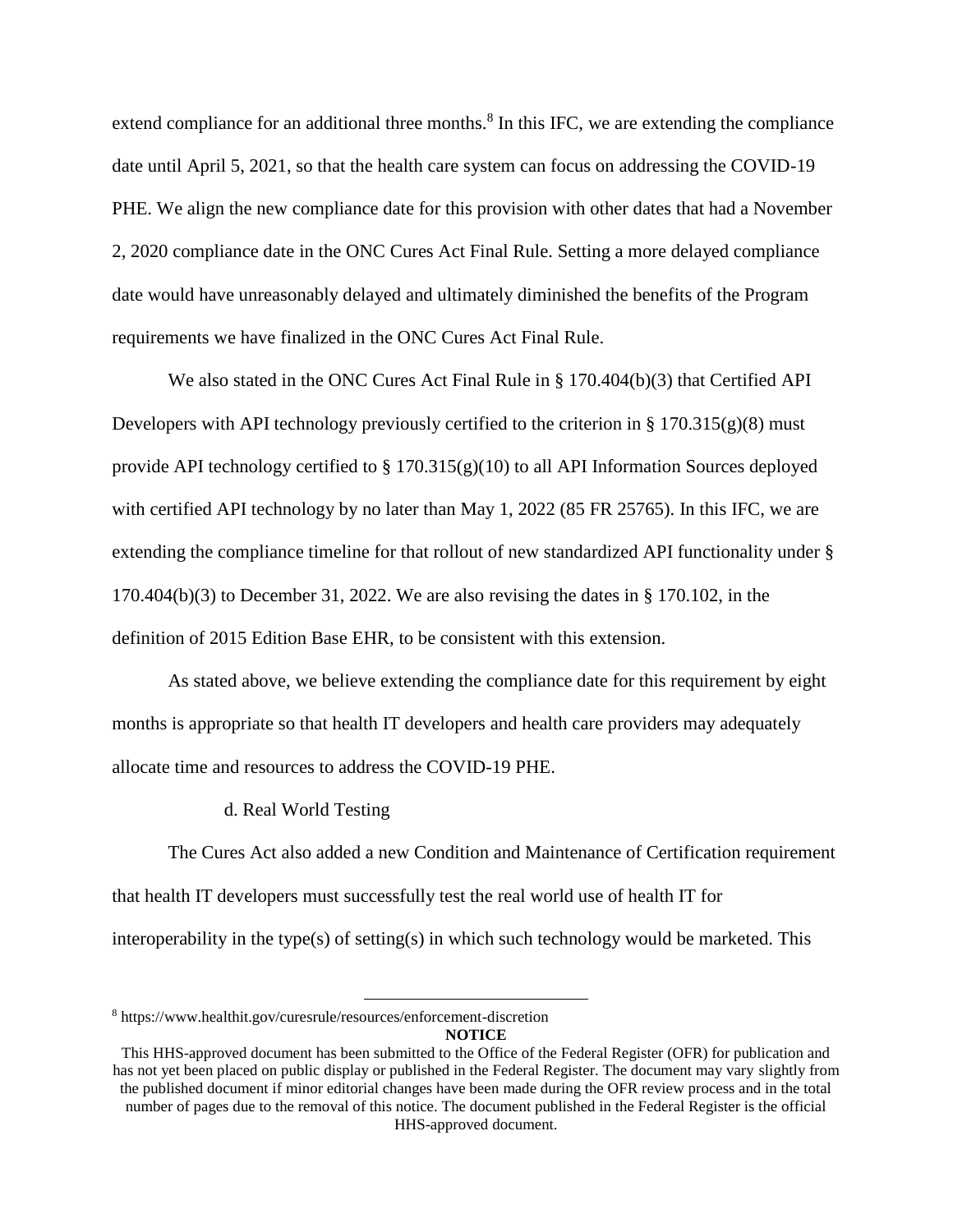provision is critical to advancing transparency regarding Health IT Modules' performance and to users having information that could be crucial to their decisions to acquire certified health IT.

In the ONC Cures Act Final Rule, we established in § 170.405 real world testing requirements that include Maintenance of Certification requirements to update Health IT Modules certified to certain certification criteria (see  $\S 170.405(b)(3)$  through (7) and (10)) to ensure the technology meets its users' needs for widespread and continued interoperability. We provide details on the 2015 Edition Cures Update certification criteria in section II.A.2 above. We are extending the compliance dates for updating these criteria until December 31, 2022 (and until December 31, 2023, for § 170.315(b)(10), "EHI export").

Under real world testing Condition and Maintenance of Certification requirements, health IT developers must also submit publicly available annual real world testing plans and results for health IT certified to the criteria identified in § 170.405(a). In the ONC Cures Act Final Rule, we stated that developers must submit plans by December 15 of each calendar year and results by March 15 of each calendar year to ONC for public availability (85 FR 25773 and 25774). Due to the COVID-19 PHE, developers are modifying their technology in ways that are needed to support the health care system in this country. Rather than taking resources from that essential work, in this IFC, we are extending the compliance dates for submitting initial real world testing plans to December 15, 2021, and initial real world testing results to March 15, 2023.

### e. Attestations

In the ONC Cures Act Final Rule, in § 170.406, we stated that health IT developers must attest twice a year to compliance with the Conditions and Maintenance of Certification

This HHS-approved document has been submitted to the Office of the Federal Register (OFR) for publication and has not yet been placed on public display or published in the Federal Register. The document may vary slightly from the published document if minor editorial changes have been made during the OFR review process and in the total number of pages due to the removal of this notice. The document published in the Federal Register is the official HHS-approved document.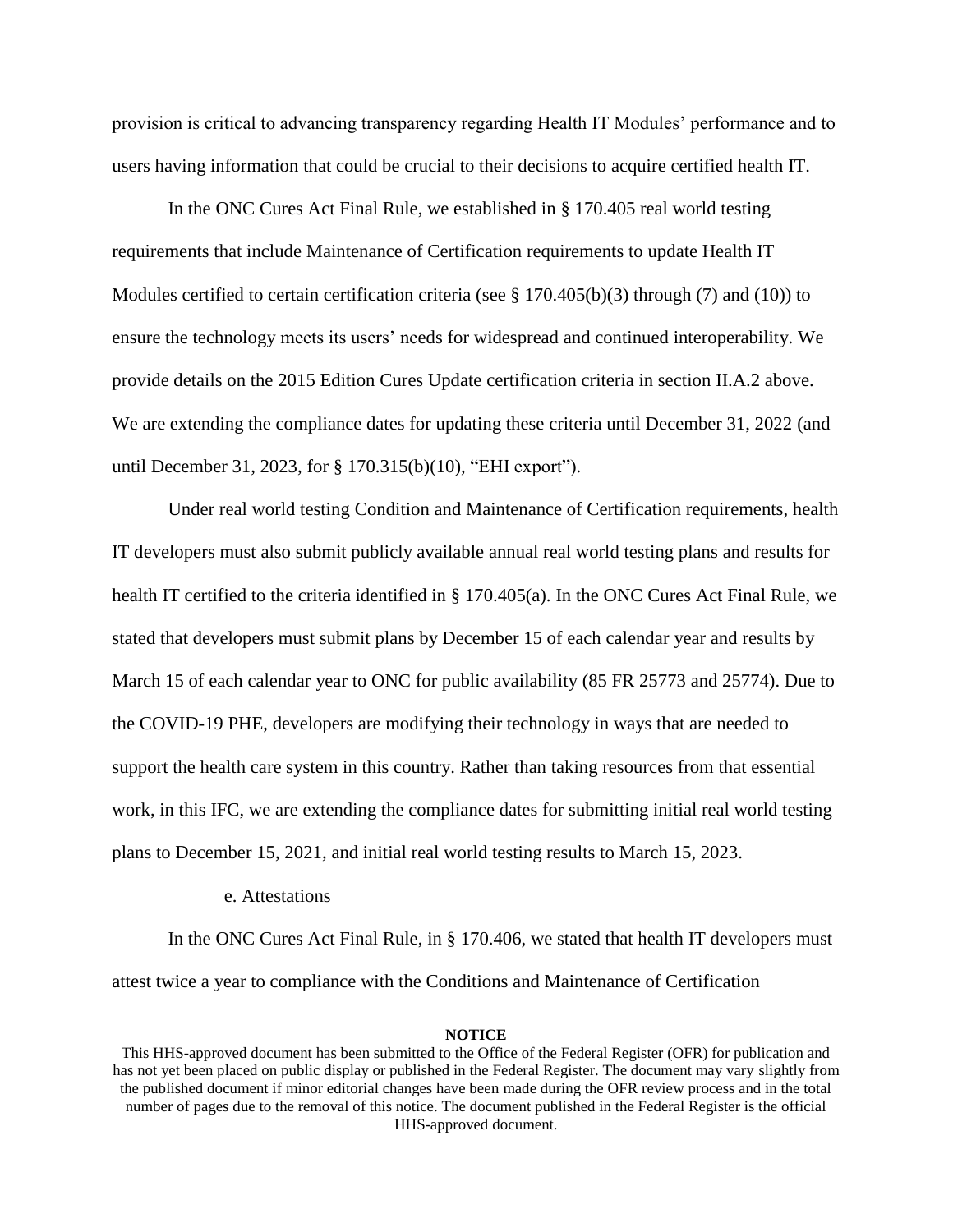requirements (except for the EHR reporting criteria submission requirement) (85 FR 25648). We believe requiring attestations every six months under § 170.406(b) will properly balance the need to support appropriate enforcement with our desire to minimize the burden on health IT developers. In light of the COVID-19 PHE and extensions provided for other Conditions and Maintenance of Certification requirements, in this IFC, we are extending our annual cycle for attestations by one year, to calendar year 2022. To clarify, due to the extensions provided for other Conditions and Maintenance of Certification requirements in this IFC, the first attestation window will continue to cover an irregular time period from the effective date of the final rule through the extended date of March 31, 2022. Subsequently, a regular six-month period will commence with the next attestation window.

We believe that delaying the implementation of these Condition and Maintenance of Certification requirements will allow health IT developers additional time to comply with the requirements and provides appropriate flexibility so that our health care system may adequately respond to the current COVID-19 PHE.

4. Updates to ONC-ACB Dates and Timeframes

In the ONC Cures Act Final Rule, we finalized several certification criteria changes that were accompanied by compliance dates and timeframes. As we stated previously, due to the COVID-19 PHE, this IFC extends certain compliance dates and timeframes for those new and updated certification criteria and Condition and Maintenance of Certification Requirements. Consequently, for purposes of coordination, we are also extending compliance dates and

This HHS-approved document has been submitted to the Office of the Federal Register (OFR) for publication and has not yet been placed on public display or published in the Federal Register. The document may vary slightly from the published document if minor editorial changes have been made during the OFR review process and in the total number of pages due to the removal of this notice. The document published in the Federal Register is the official HHS-approved document.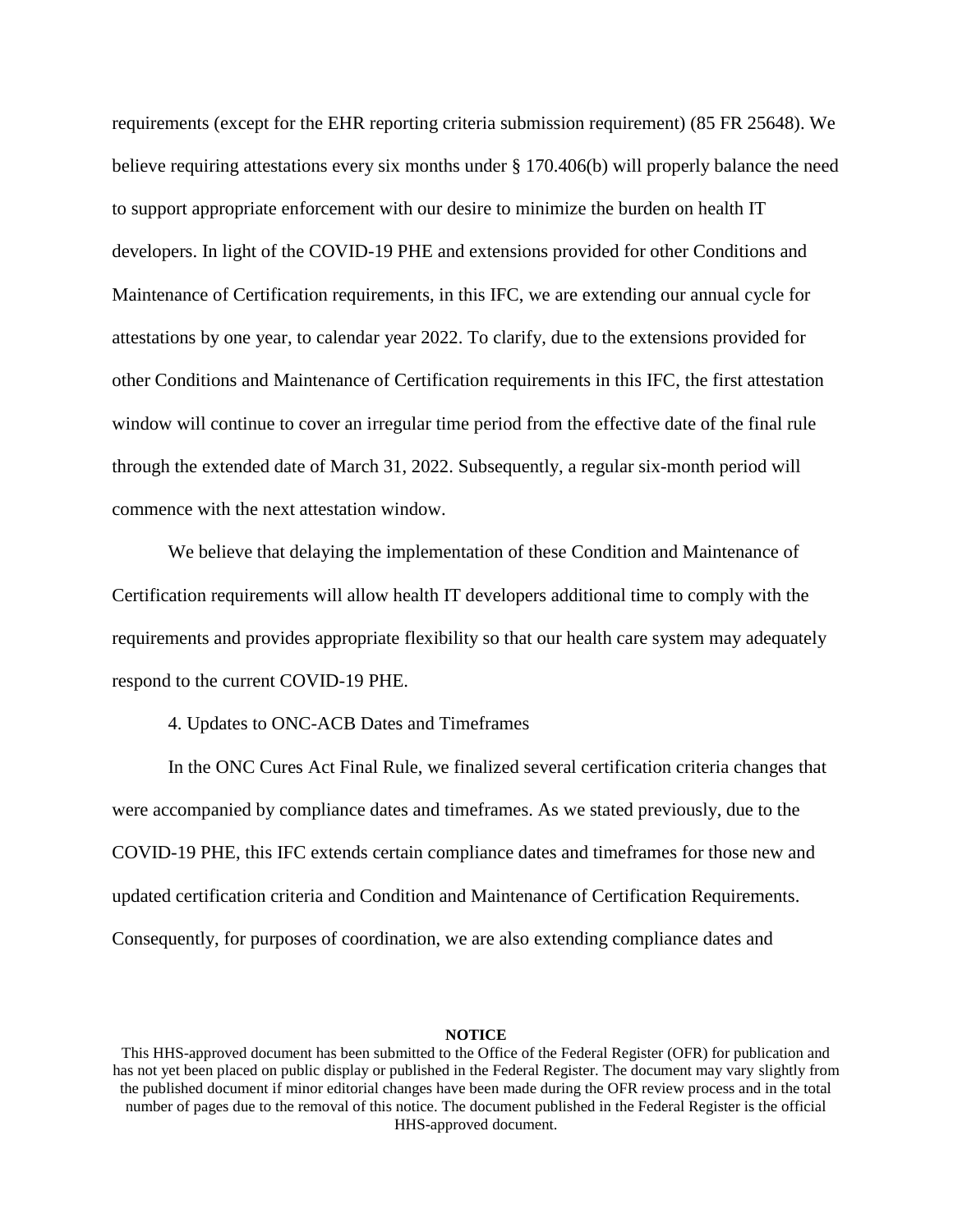timeframes for the appropriate provisions applicable to the ONC-Authorized Certification Bodies (ACBs).

In the ONC Cures Act Final Rule, we finalized in  $\S 170.523(p)(3)$  that ONC-ACBs must submit real world testing plans by December 15 of each calendar year and results by March 15 of each calendar year to ONC for public availability. Because we are now extending those dates for health IT developers, we are also extending the dates by which ONC-ACBs must submit the real world testing plans and results to ONC for public availability. ONC-ACBs must now submit initial plans to ONC by December 15, 2021, and initial results by March 15, 2023.

We had also finalized in § 170.550(m)(2) and (3) a time-limited certification status for certain 2015 Edition certification criteria. We finalized that an ONC-ACB may only issue a certification to a Health IT Module and permit continued certified status for § 170.315(b)(6) and  $(g)(8)$  until May 1, 2023, and May 2, 2022, respectively. To reflect the extension of compliance dates and timeframes, we are now finalizing in  $\S 170.550(m)(2)$  and (3) that an ONC-ACB may only issue a certification to a Health IT Module and permit continued certified status for § 170.315(b)(6) and (g)(8) until December 31, 2023, and December 31, 2022, respectively.

Lastly, in the ONC Cures Act Final Rule, we finalized that for criteria being updated from the Common Clinical Data Set (CCDS) to the USCDI, a transition from the CCDS to the USCDI must occur no later than 24 months after the publication date of the final rule. We stated that for the period up to 24 months after the publication date of the ONC Cures Act Final Rule, the CCDS remains permissible for certified Health IT Modules until such Health IT Modules are updated to the USCDI. Due to the extension of compliance dates for certain 2015 Edition Cures

This HHS-approved document has been submitted to the Office of the Federal Register (OFR) for publication and has not yet been placed on public display or published in the Federal Register. The document may vary slightly from the published document if minor editorial changes have been made during the OFR review process and in the total number of pages due to the removal of this notice. The document published in the Federal Register is the official HHS-approved document.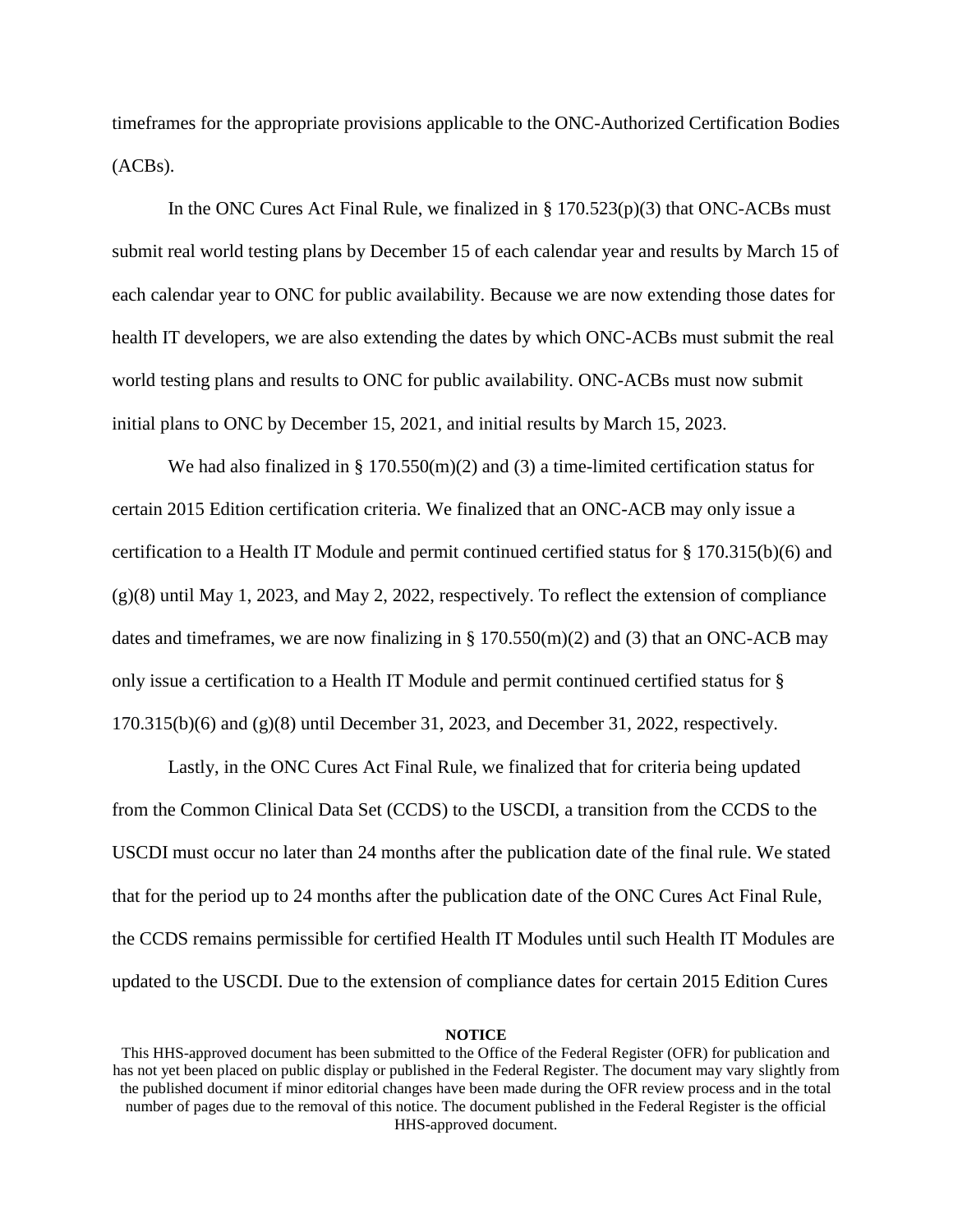Update certification criteria (we refer readers to section II.A.2), we are also providing an extension such that for certified Health IT Modules, the CCDS may remain applicable up to December 31, 2022, when such Health IT Modules are updated to the USCDI.

We believe these revisions are appropriate and align with the extended compliance dates and timelines for related certification criteria and Program requirements.

## *B. Standards Updates*

## 1. USCDI

In the ONC Cures Act Final Rule, we published the USCDI version  $1(v1)$  to replace the CCDS as the standard patient data set in several ONC certification criteria.<sup>9</sup> Through the USCDI v1 we added new data classes, including Allergies and Intolerances, Clinical Notes, and Provenance; and added data elements to Patient Demographics and Vital Signs. In USCDI v1, we also defined applicable terminology standards to represent respective data elements, where appropriate. In the ONC Cures Act Final Rule, we adopted into the USCDI additional data classes and data elements, with the applicable standards thus replacing CCDS. With the exception of the Medication class and Medication Allergies data element, we neither proposed nor intended to change applicable standards relevant to the CCDS data elements. However, we included in the USCDI v1 $10$  new applicable terminology standards that were neither previously required for the CCDS nor presented for addition or change through the rulemaking process. Several stakeholders commented on and objected to these unexpected changes to the applicable

 $\overline{a}$ <sup>9</sup> <https://www.healthit.gov/cures/sites/default/files/cures/2020-03/USCDI.pdf>

<sup>10</sup> <https://www.healthit.gov/isa/sites/isa/files/2020-03/USCDI-Version1-2020-Final-Standard.pdf>

This HHS-approved document has been submitted to the Office of the Federal Register (OFR) for publication and has not yet been placed on public display or published in the Federal Register. The document may vary slightly from the published document if minor editorial changes have been made during the OFR review process and in the total number of pages due to the removal of this notice. The document published in the Federal Register is the official HHS-approved document.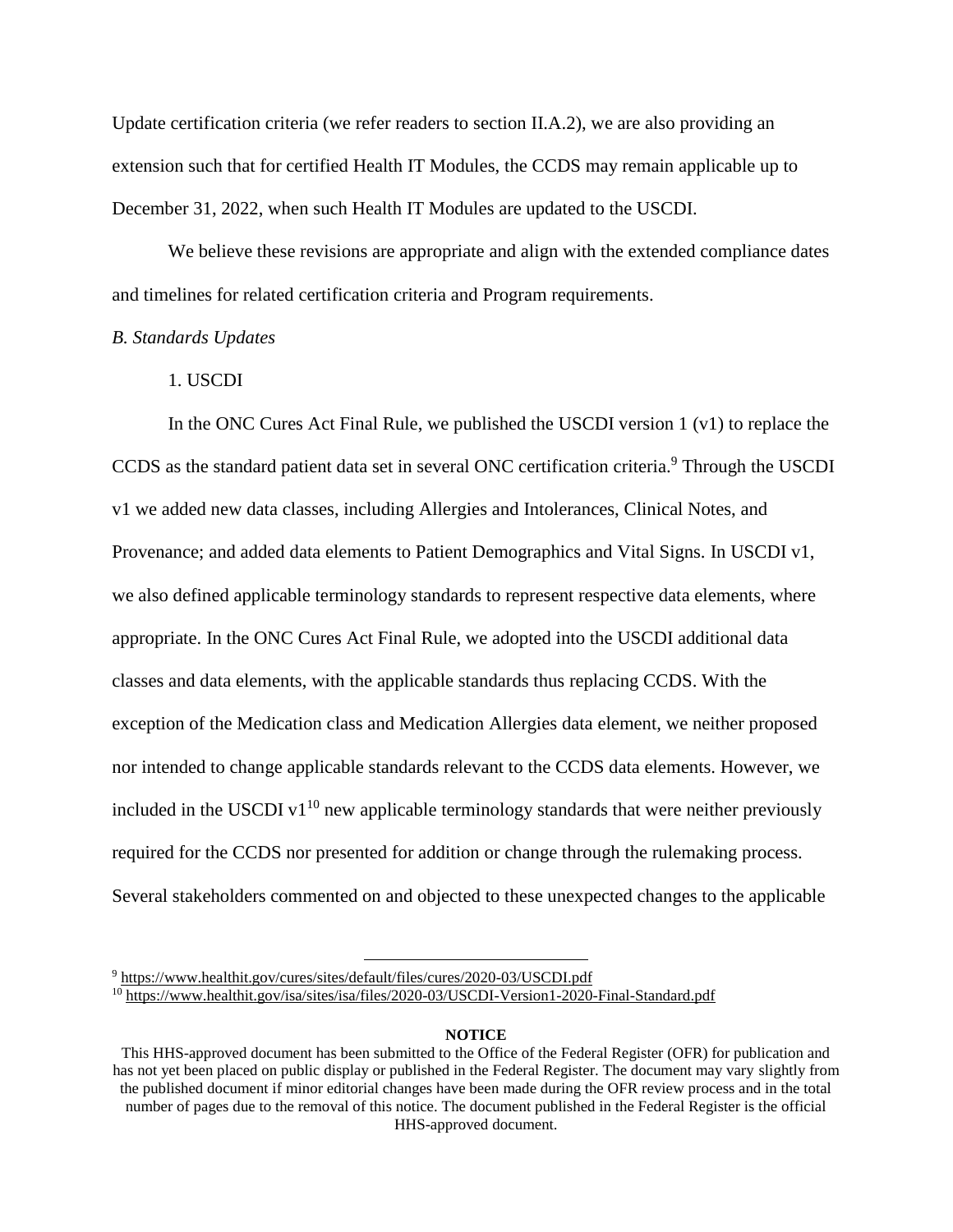standards, and ONC concurred with these comments. Therefore, we published the USCDI v1 (July 2020 Errata)<sup>11</sup> to address these concerns, to make the necessary corrections to the standards, and to describe the changes over the original USCDI v1. We are adopting and incorporating by reference the updated standard USCDI v1 (July 2020 Errata) in this IFC.

### 2. US Core Implementation Guide

We adopted the  $HL7^{\circledast}$  FHIR<sup>®</sup> US Core Implementation Guide STU3 Release 3.1.0 (US Core IG 3.1.0) as part of the ONC Cures Act Final Rule testing and certification requirements for the  $\S 170.315(g)(10)$  standardized API for patient and population services certification criterion. Since publication of the ONC Cures Act Final Rule, the health IT standards community has identified and resolved several technical issues, editorial copy/paste errors, omissions, and places in need of minor clarification in the US Core IG 3.1.0. The health IT standards community has also published a revised HL7 FHIR US Core Implementation Guide STU3 Release 3.1.1 (US Core IG 3.1.1) with technical errata to address these updates. We are adopting the US Core IG 3.1.1 in § 170.215(a)(2) in order to support industry standardization around the latest version of the US Core IG.

#### *C. Corrections and Clarifications to the ONC Cures Act Final Rule*

 $\overline{a}$ 

In **Federal Register** document 2020-07419 (85 FR 25642), the ONC Cures Act Final Rule, we identified certain inadvertent errors following publication in the Federal Register on May 1, 2020. In this IFC, we are correcting these errors and providing clarification. As we discuss in further detail below, we find good cause to waive the notice and comment (and, for

**NOTICE** <sup>11</sup> <https://www.healthit.gov/isa/sites/isa/files/2020-07/USCDI-Version-1-July-2020-Errata-Final.pdf>

This HHS-approved document has been submitted to the Office of the Federal Register (OFR) for publication and has not yet been placed on public display or published in the Federal Register. The document may vary slightly from the published document if minor editorial changes have been made during the OFR review process and in the total number of pages due to the removal of this notice. The document published in the Federal Register is the official HHS-approved document.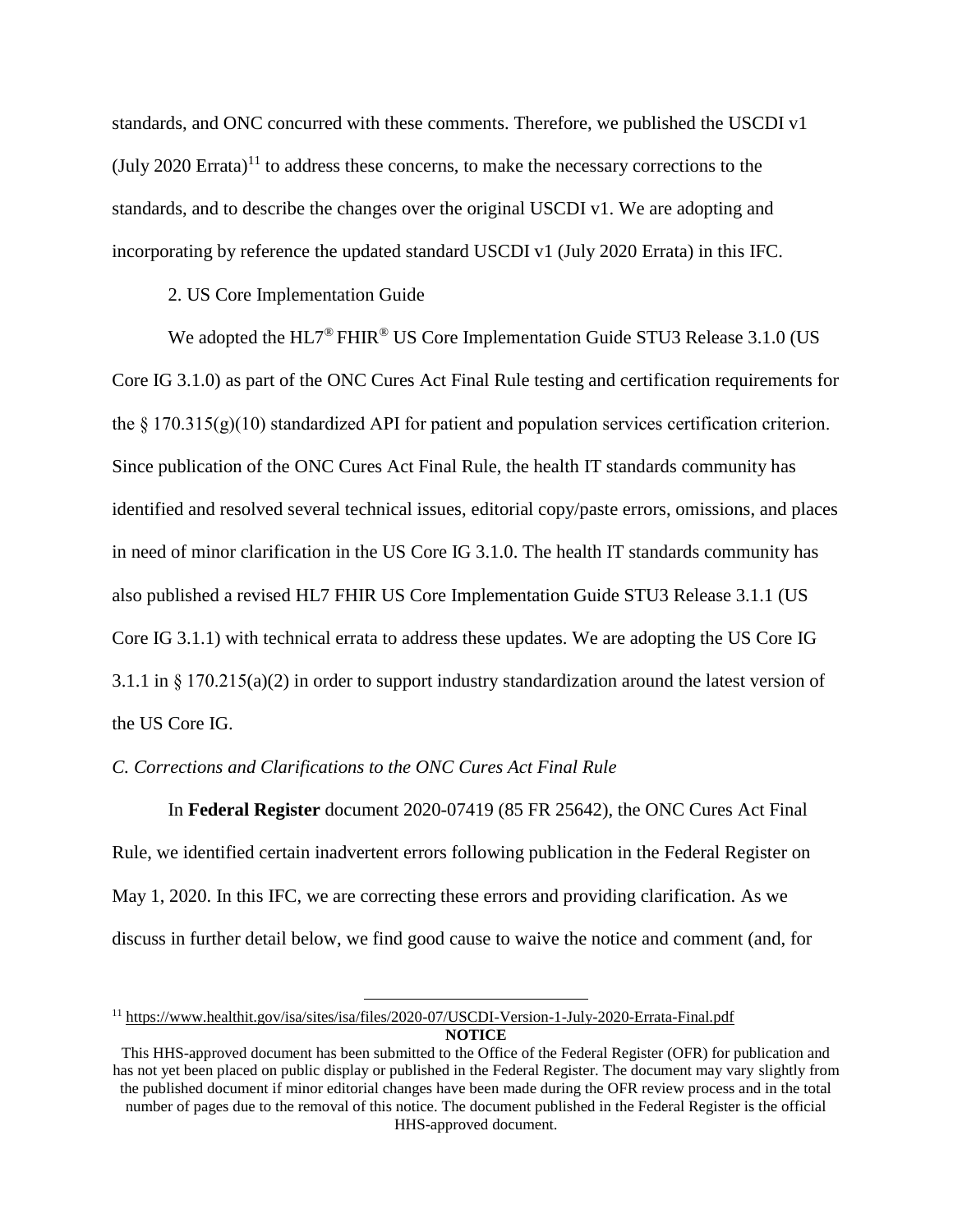certain corrections, the delayed effective date) requirements of the Administrative Procedure Act (APA), 5 U.S.C. § 553(b) and (d). We believe adherence to these APA requirements would be impracticable, unnecessary, or contrary to the public interest for these corrections and clarifications, and explain below our reasoning for each.

It is important for our final rules to be written clearly and accurately, and to reflect the final policies we adopted after considering the public comments we received on our proposals. Inadvertent errors such as these could be confusing to regulated individuals and entities that are subject to the ONC Cures Act Final Rule. Failure to correct these errors and provide clarifications could place unnecessary burden on regulated parties as they attempt to comply with the final rule. We summarize and correct these errors and offer the necessary clarifications below.

1. General Applicability and Applicability of Standards and Implementation Specifications for Health Information Technology

As noted in the ONC Cures Act Final Rule, the Cures Act amended title XXX of the PHSA to establish the "Communications" condition of certification, which applies to "health information technology" (85 FR 25733). Title XXX of the PHSA was previously added by the HITECH Act, which included the definition of "health information technology." Section 3000(5) of the PHSA defines health information technology to mean hardware, software, integrated technologies or related licenses, IP, upgrades, or packaged solutions sold as services that are designed for or support the use by health care entities or patients for the electronic creation, maintenance, access, or exchange of health information. We adopted this definition of "health

#### **NOTICE**

This HHS-approved document has been submitted to the Office of the Federal Register (OFR) for publication and has not yet been placed on public display or published in the Federal Register. The document may vary slightly from the published document if minor editorial changes have been made during the OFR review process and in the total number of pages due to the removal of this notice. The document published in the Federal Register is the official HHS-approved document.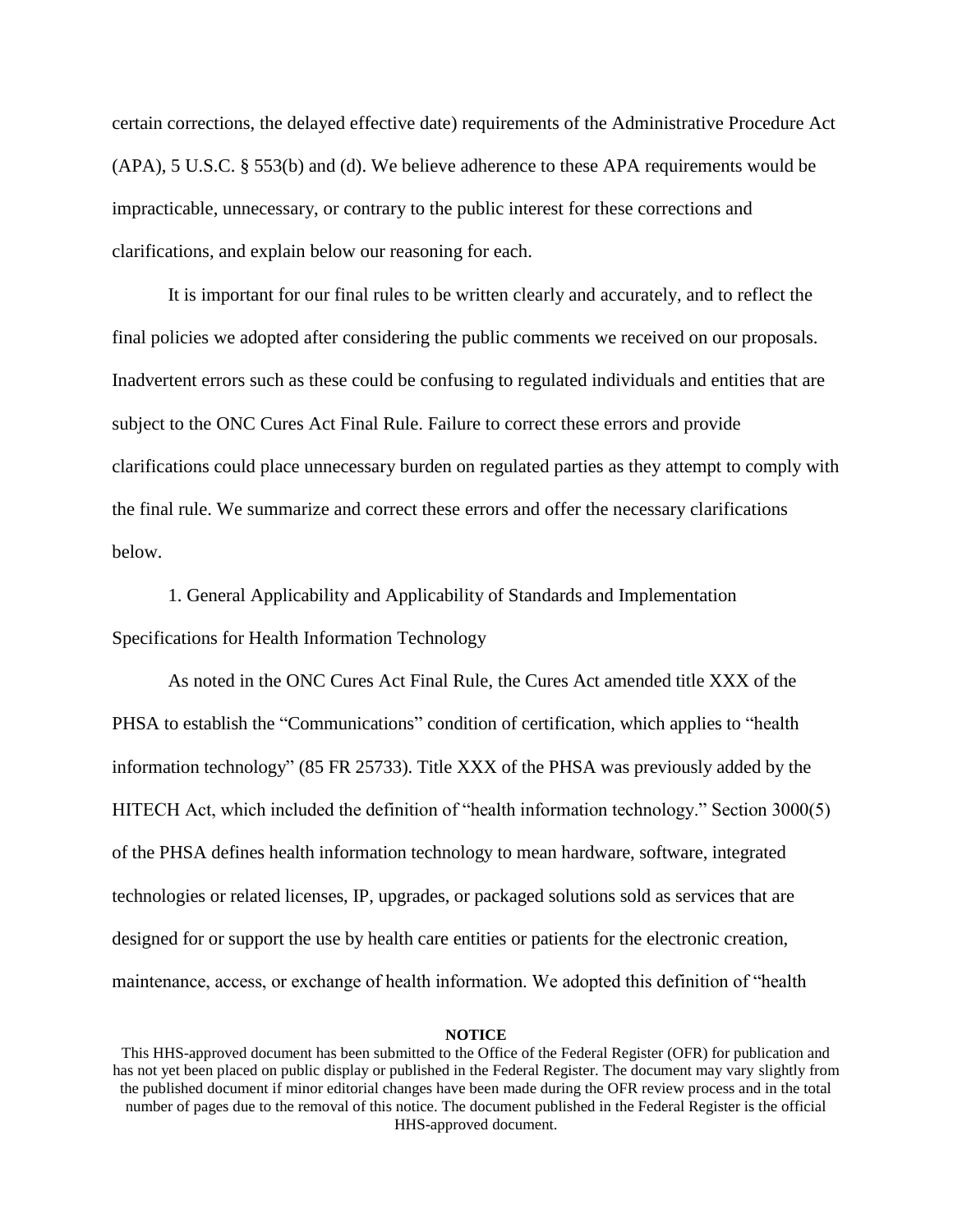information technology" in § 170.102 in the ONC Cures Act Final Rule (85 FR 25733). However, in § 170.101 and § 170.200, we neglected to update the language to say "health information technology." Instead, we erroneously kept the reference to "Health IT Modules." We, therefore, are updating this language in this IFC. As these are clarifications and not substantive corrections, we find good cause to waive the notice and comment procedures of the APA as unnecessary (5 U.S.C. § 553(b)(B)).

2. Standards for Health Information Technology to Protect Electronic Health Information Created, Maintained, and Exchanged

a. Record actions related to electronic health information, audit log status, and encryption of end-user devices

In the ONC Cures Act Final Rule (85 FR 25708), we inadvertently referred to the auditable events and tamper-resistance standard as "ASTM E1247–18". The error occurs twice on that page. The correct standard is ASTM E2147–18, which is what we included in the relevant regulatory text.

We also inadvertently omitted amendatory text for  $\S 170.210(e)(2)(i)$  and (e)(3) (85 FR 25940). Because we updated the standard in § 170.210(h) to ASTM E2147–18, we have also updated the requirements in § 170.210(e) to align with the new numbering sequence of the updated standard. However, we inadvertently neglected to update the same reference language for the ASTM data elements in § 170.210(e)(2)(i) and (e)(3). Therefore, we are correcting §  $170.210(e)(2)(i)$  and  $(e)(3)$  by replacing "7.2 and 7.4," which referred to the previous ASTM standard, with "7.1.1 and 7.1.7," which refers to the updated ASTM E2147–18 standard. This

#### **NOTICE**

This HHS-approved document has been submitted to the Office of the Federal Register (OFR) for publication and has not yet been placed on public display or published in the Federal Register. The document may vary slightly from the published document if minor editorial changes have been made during the OFR review process and in the total number of pages due to the removal of this notice. The document published in the Federal Register is the official HHS-approved document.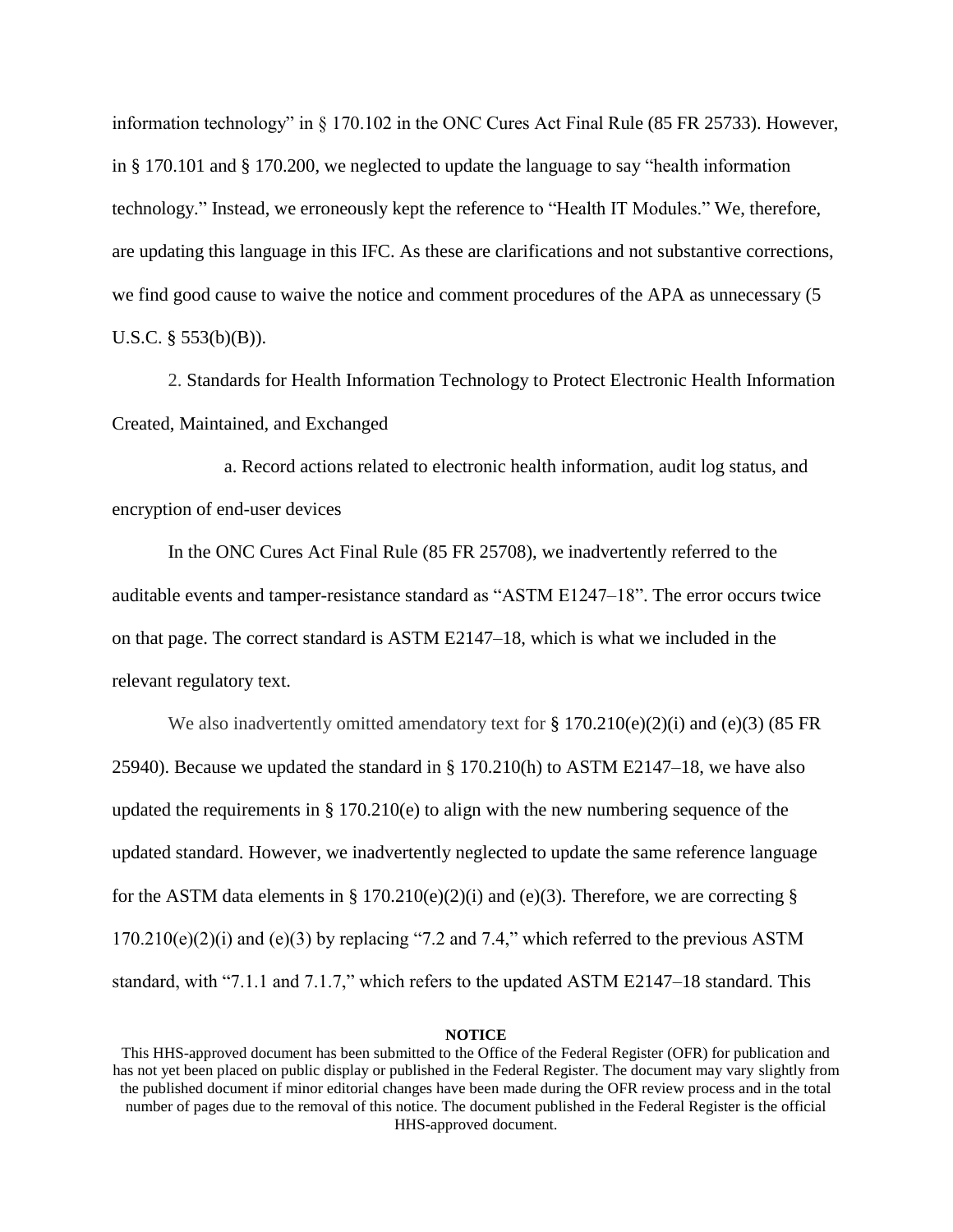does not constitute a change in requirements, but simply a change to where those requirements are referenced within the updated ASTM E2147–18 standard. The correction of typographic errors does not constitute a substantive change, and we, therefore, find good cause to waive the public notice and comment procedures of the APA as unnecessary (5 U.S.C. § 553(b)(B)).

In addition, the new numbering of the ASTM data elements led to another error. The ONC Cures Act Final Rule included the requirement for Health IT Modules to support 7.1.3 Duration of Access in the ASTM E2147–18 standard. However, we have determined this will not be a requirement for testing and certifying to 2015 Edition Cures Update certification and we are removing it from the regulatory text. The requirement added a significant burden for health IT developers and it was not our intent to add burden beyond the requirements to update to the new ASTM E2147–18 standard. Our intent, as proposed and stated in the preamble, was simply to update the standards' numbering in our Program for certification and testing to conform with the new numbering set by the standards organization itself ("…the updated standard reinforces what we have previously required and maintained with previous certification requirements and note that there is no substantial change to the standard" 85 FR 25708). After publication of the ONC Cures Act Final Rule, we heard from health IT developers who noted that we had errantly included 7.1.3 Duration of Access, a requirement we did not intend to include as part of the Program at this time. In fact, requiring developers of certified health IT to certify to 7.1.3 would substantially increase the development costs and time. While the other related requirements for auditable events and tamper resistance require basic data like "date and time of access," the duration of access certification criteria would require substantial updates to all health technology

This HHS-approved document has been submitted to the Office of the Federal Register (OFR) for publication and has not yet been placed on public display or published in the Federal Register. The document may vary slightly from the published document if minor editorial changes have been made during the OFR review process and in the total number of pages due to the removal of this notice. The document published in the Federal Register is the official HHS-approved document.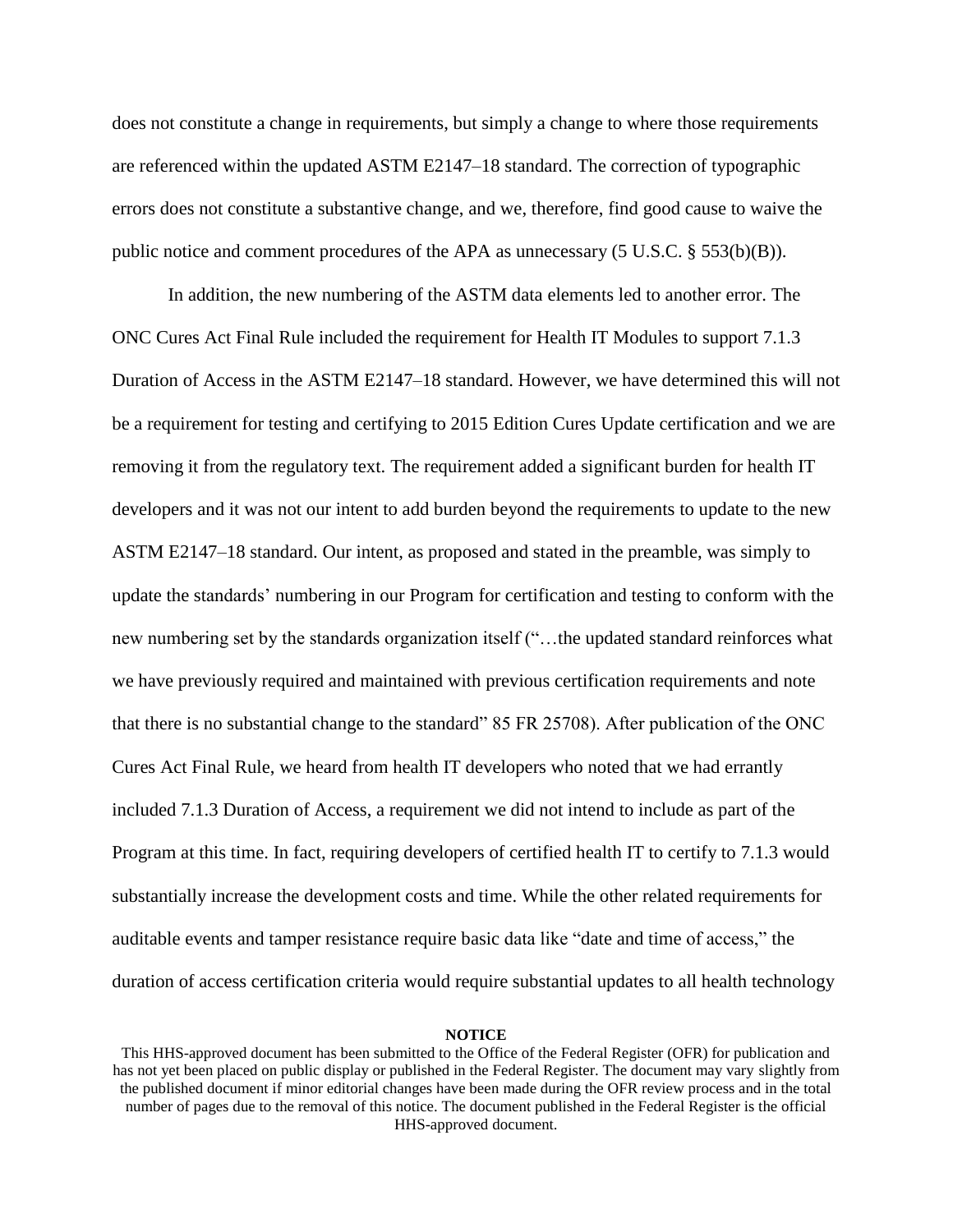to record and preserve more data than previously required. In response, we immediately clarified in sub-regulatory guidance (the certification companion guide for auditable events and tamperresistance) that this requirement will not be in scope for certification or testing. Since our intent, as proposed and discussed, was to incorporate requirements similar to those previously required, 7.1.3 Duration of Access in the ASTM E2147–18 was errantly included. The correction of typographic errors does not constitute a substantive change, and we, therefore, find that there is good cause to waive the notice and comment procedures of the APA as unnecessary (5 U.S.C. § 553(b)(B)).

## b. Synchronized Clocks

Section 170.210(g) (Synchronized clocks) included a reference to Request for Comment (RFC) 1305 Network Time Protocol, a standard maintained by the Internet Engineering Task Force (IETF). However, prior to the release of the ONC Cures Act NPRM, IETF obsoleted RFC 1305 and replaced it with RFC 5905, which is backward compatible with RFC 1305. In this IFC, we removed the reference to RFC 1305 in § 170.210(g). Because the obsolete standard is no longer maintained by its standard organization and is therefore no longer publically recognized as the current standard for common internet protocols, and because the removal of the RFC 1305 standard and the replacement with the current RFC 5905 standard were both previously available for public input through IETF's open standards process, we find good cause to waive the notice and comment procedures of the APA as unnecessary (5 U.S.C. § 553(b)(B)). To note, RFC 5905 Network Time Protocol Version 4 (incorporated by reference in § 170.299) was already approved for § 170.210 on September 4, 2012.

This HHS-approved document has been submitted to the Office of the Federal Register (OFR) for publication and has not yet been placed on public display or published in the Federal Register. The document may vary slightly from the published document if minor editorial changes have been made during the OFR review process and in the total number of pages due to the removal of this notice. The document published in the Federal Register is the official HHS-approved document.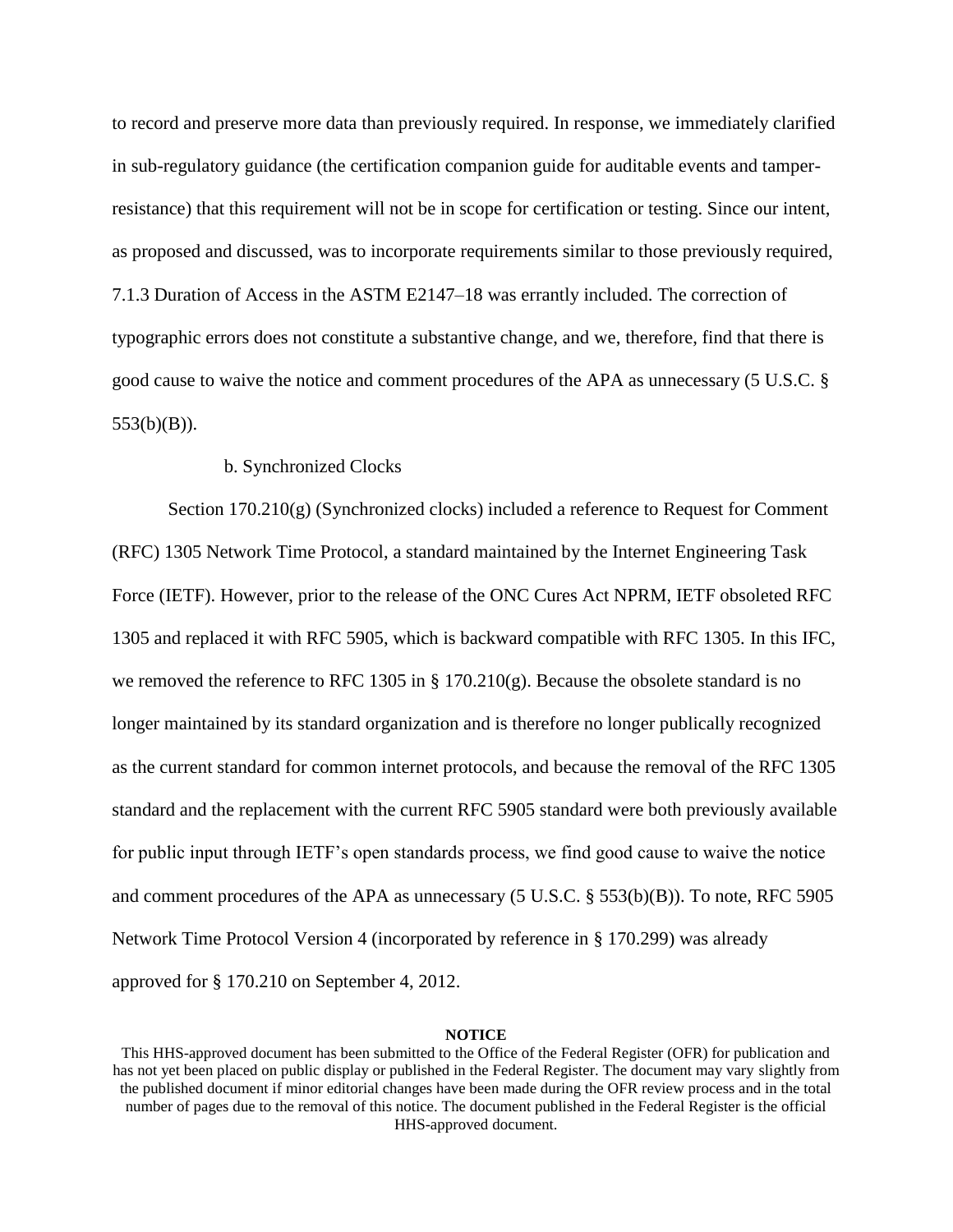3. Applicability of Certification Criteria for Health Information Technology

In the ONC Cures Act Final Rule, we removed the 2014 Edition from the CFR (85 FR 25656). We also finalized removal of terms and definitions specific to the 2014 Edition from § 170.102, including the "2014 Edition Base EHR," "2014 Edition EHR certification criteria," and "Complete EHR, 2014 Edition" definitions (85 FR 25655). As explained in the 2015 Edition final rule (80 FR 62719), the "Complete EHR" concept was discontinued for the 2015 Edition. Therefore, in conjunction with the removal of the 2014 Edition, we also removed references to "Complete EHR" from the regulation text. In the ONC Cures Act Final Rule, consistent with our intent to remove all terms specific to the 2014 Edition, we neglected to include the removal of the term "EHR Module." The term should have been corrected to say "Health IT Module." We, therefore, now correct this error in § 170.300(a) and (c). The correction of typographic errors does not constitute a substantive change, and we, therefore, find that there is good cause to waive the notice and comment procedures of the APA as unnecessary (5 U.S.C. § 553(b)(B)).

Consistent with our intent above to remove the 2014 Edition, in § 170.300(d), we neglected to remove the reference to § 170.314. We corrected this error in this IFC by only referencing § 170.315 in § 170.300(d). Since we removed and reserved § 170.314, referring to § 170.314 in this section is misleading and meaningless. The correction of typographic errors does not constitute a substantive change, and we, therefore, find that there is good cause to waive the notice and comment procedures of the APA as unnecessary  $(5 \text{ U.S.C.} \& 553(b)(B))$ .

4. Electronic Prescribing

This HHS-approved document has been submitted to the Office of the Federal Register (OFR) for publication and has not yet been placed on public display or published in the Federal Register. The document may vary slightly from the published document if minor editorial changes have been made during the OFR review process and in the total number of pages due to the removal of this notice. The document published in the Federal Register is the official HHS-approved document.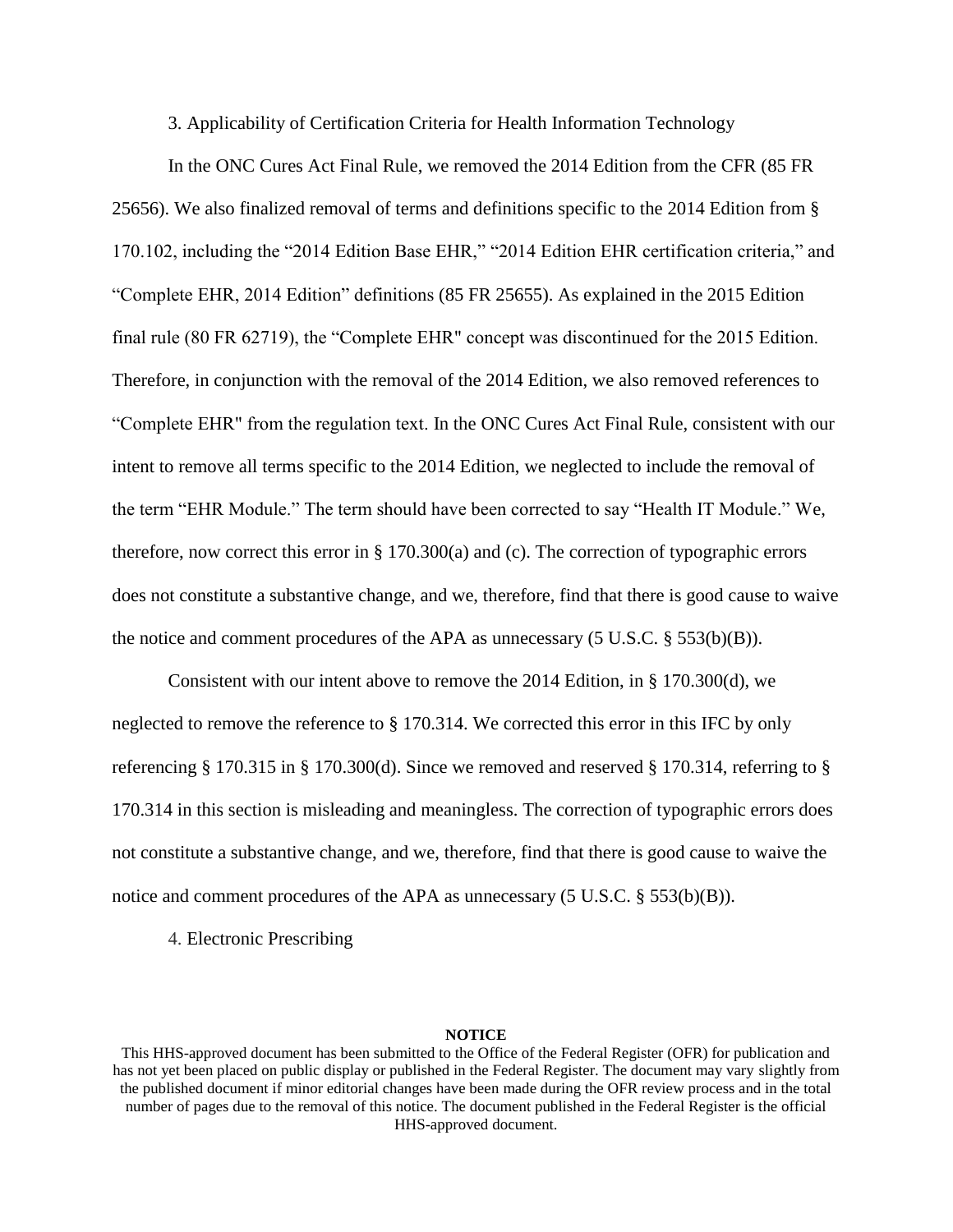As discussed in the ONC Cures Act Final Rule, an RxFillIndicatorChange is sent by a prescriber to a pharmacy to indicate to the pharmacy that the prescriber is changing the types of RxFill transactions that were previously requested, modifying their status, or canceling future transactions (85 FR 25682). We requested comment on this transaction in the  $21<sup>st</sup>$  Century Cures Act: Interoperability, Information Blocking, and the ONC Health IT Certification Program Proposed Rule (84 FR 7444) and ultimately adopted it as optional in the ONC Cures Act Final Rule. However, in the regulation text, we inadvertently used the transaction "RxFillIndicator" (85 FR 25942). Therefore, in §  $170.315(b)(3)(ii)(B)(2)$ , we are correcting the transaction to "RxFillIndicatorChange." The correction of typographic errors does not constitute a substantive change, and we, therefore, find that there is good cause to waive the notice and comment procedures of the APA as unnecessary (5 U.S.C. § 553(b)(B)).

5. Clinical Quality Measures – Report Criterion

In the "Updates to the 2015 Edition Certification Criteria" section of the ONC Cures Act Final Rule, we noted that we only adopted two new technical certification criteria in § 170.315(b)(10) (EHI export) and § 170.315(g)(10) (Standardized API for patient and population services) to which health IT developers seeking to upgrade their products will need to present Health IT Modules for certification (85 FR 25665). We also included  $\S 170.315(c)(3)$ (Clinical quality measures – report) in the list of criteria that currently apply to certified Health IT Modules that CMS program participants use. We stated that, in general, health IT developers of certified health IT have 24 months from the publication date of the ONC Cures Act Final Rule to make technology certified to *these* updated certification criteria available to their customers,

This HHS-approved document has been submitted to the Office of the Federal Register (OFR) for publication and has not yet been placed on public display or published in the Federal Register. The document may vary slightly from the published document if minor editorial changes have been made during the OFR review process and in the total number of pages due to the removal of this notice. The document published in the Federal Register is the official HHS-approved document.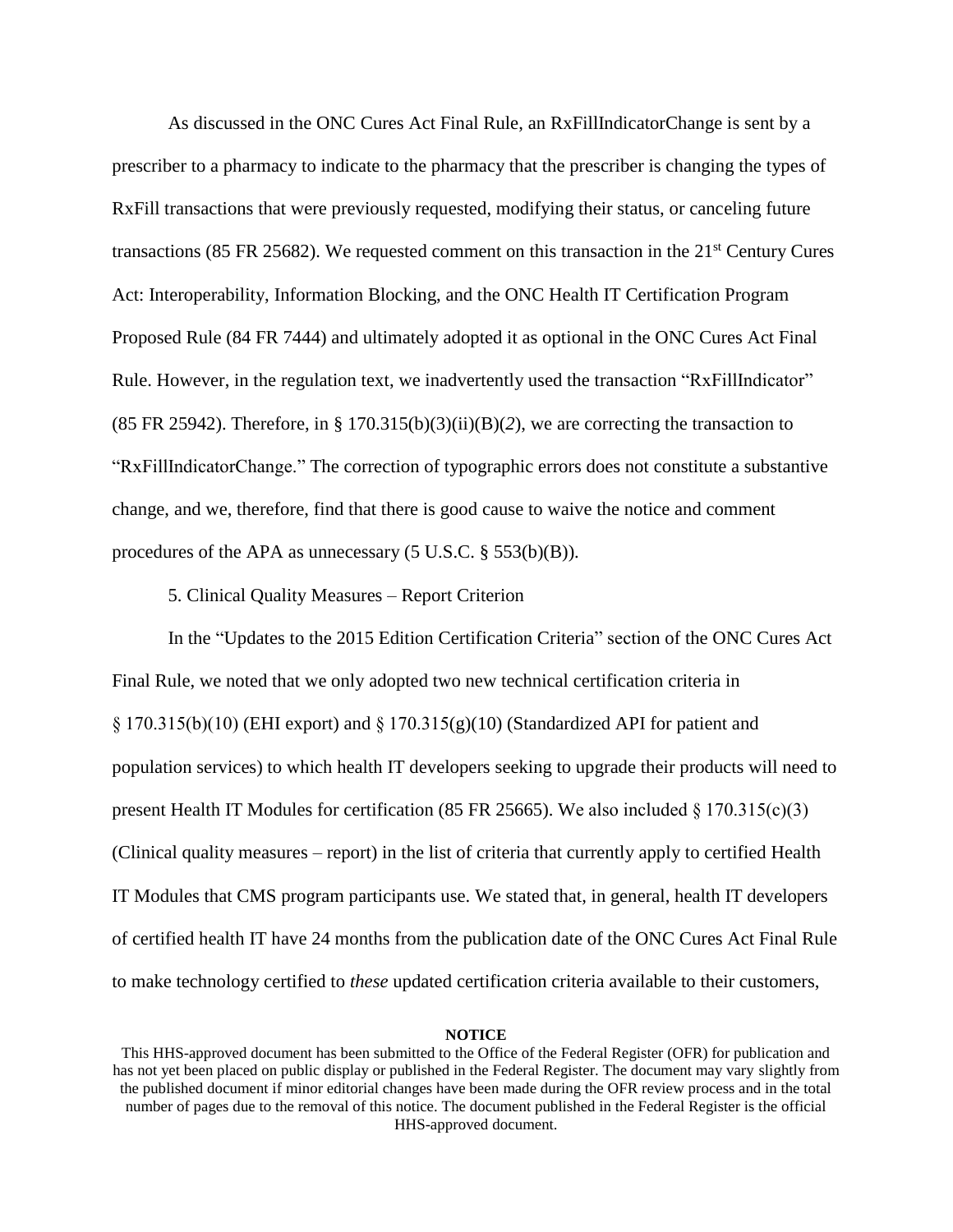and during this time developers may continue supporting technology certified to the prior version of the ONC certification criteria for use by their customers (85 FR 25666). We intended for § 170.315(c)(3) to also have a compliance timeline of 24 months, but we erroneously omitted it from the "clinical quality measures – report" criterion section of the preamble and the real world testing regulatory text.

For all of the other criteria we revised due to standards updates, we allowed a 24-month compliance timeline. In Table 1—2015 Edition Cures Update of the ONC Cures Act Final Rule (85 FR 25667), we incorrectly included the timing for the revised criterion "clinical quality measures – report" to be the effective date of the final rule, which was 60 days after it was published in the Federal Register. Our intent, as evidenced above in our description of the overarching approach for all of the standards updates to the 2015 Edition criteria, was to make the compliance timelines consistent for all of the revised criteria and allow health IT developers 24 months from the date of publication to update to the new standards. Therefore, to align with the other revised criteria to relieve an impractical burden on stakeholders and to allow for the extension that we discuss in section II.A.2, the correct compliance timeline for the "clinical quality measures – report" criterion is December 31, 2022. We reflect this change in  $\S$ 170.405(b)(10) of the real world testing Maintenance of Certification requirements, stating that health IT developers with health IT certified to  $\S 170.315(c)(3)$  as of June 30, 2020, would have to update such certified health IT to the revisions by December 31, 2022. The correction of typographic errors does not constitute a substantive change, and we, therefore, find that there is good cause to waive the notice and comment procedures of the APA as unnecessary (5 U.S.C. §

This HHS-approved document has been submitted to the Office of the Federal Register (OFR) for publication and has not yet been placed on public display or published in the Federal Register. The document may vary slightly from the published document if minor editorial changes have been made during the OFR review process and in the total number of pages due to the removal of this notice. The document published in the Federal Register is the official HHS-approved document.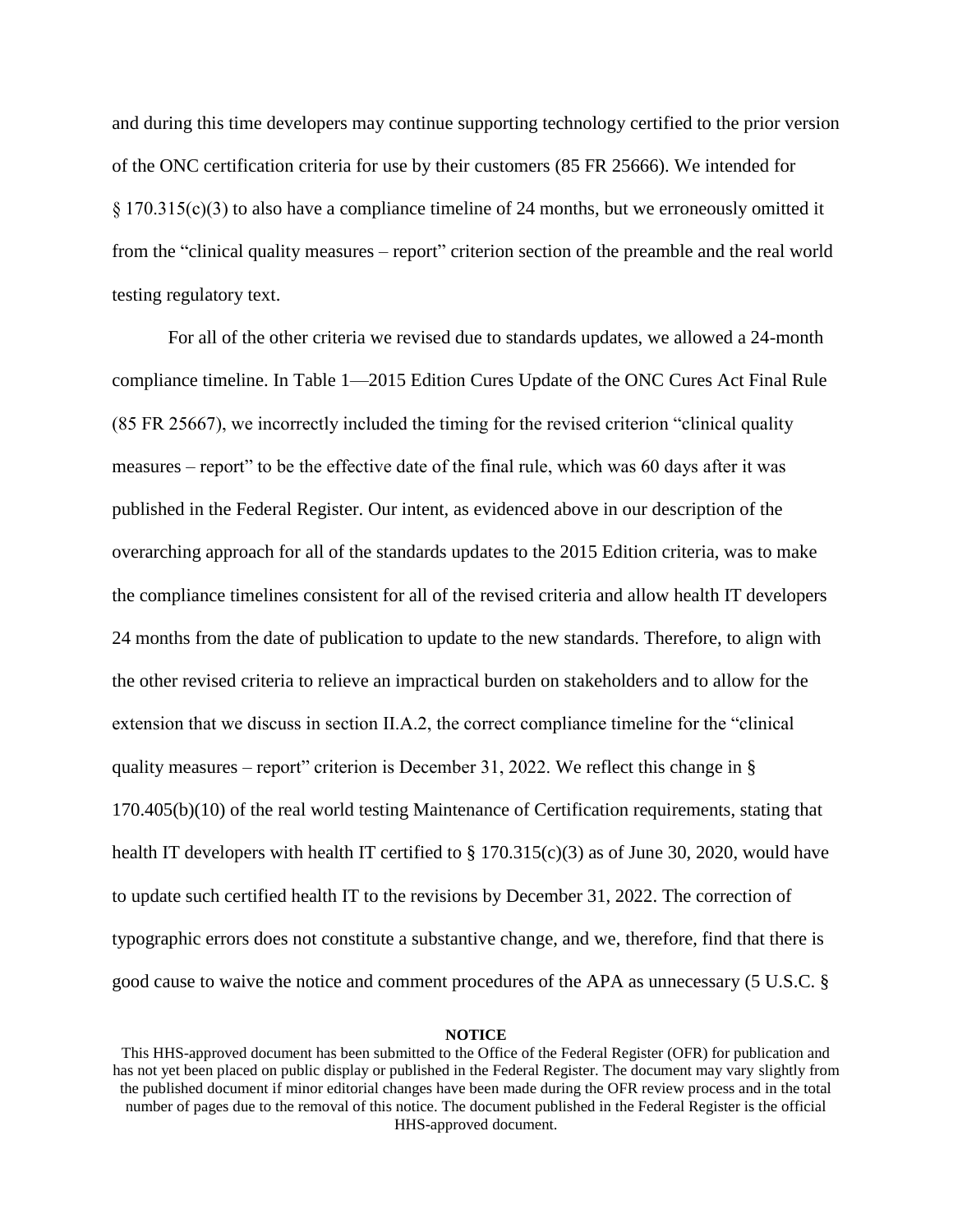553(b)(B)). Even if this change constituted a substantive rulemaking subject to notice and comment procedures or delayed effective date requirements, because it would be impractical and unnecessary to request comment on such a change, we find good cause to waive notice and comment procedures and delayed effective date requirements of the APA (5 U.S.C. § 553(b)(B), (d)).

## *CMS Quality Reporting Document Architecture Implementation Guides*

In the ONC Cures Act Final Rule, we also failed to adopt the latest versions of the CMS Quality Reporting Document Architecture (QRDA) Implementation Guides (IGs) as we stated we would do in the Proposed Rule (84 FR 7446). In the Proposed Rule, we stated at 85 FR 25687 that "we propose to incorporate by reference in § 170.299 the latest annual CMS QRDA IGs" and in the Cures Act Final Rule we stated at 85 FR 25689 that "We thank commenters for their input and have adopted the latest CMS QRDA IG versions available at the time of publication of this final rule." In order to align with our proposals and requirements in the ONC Cures Act Final Rule, in this IFC, we are adopting the standards for CMS clinical quality measure reporting in § 170.205(h)(3) and § 170.205(k)(3) to the latest CMS QRDA standards available at the time of the ONC Cures Act Final Rule publication (May 1, 2020), which are included in the certification criterion at  $\S 170.315(c)(3)$ . The 2020 CMS QRDA IGs we are adopting for testing and certification align with changes CMS already requires health care providers to use. We incorporate by reference at § 170.299 the CMS QRDA IGs, specifically the

This HHS-approved document has been submitted to the Office of the Federal Register (OFR) for publication and has not yet been placed on public display or published in the Federal Register. The document may vary slightly from the published document if minor editorial changes have been made during the OFR review process and in the total number of pages due to the removal of this notice. The document published in the Federal Register is the official HHS-approved document.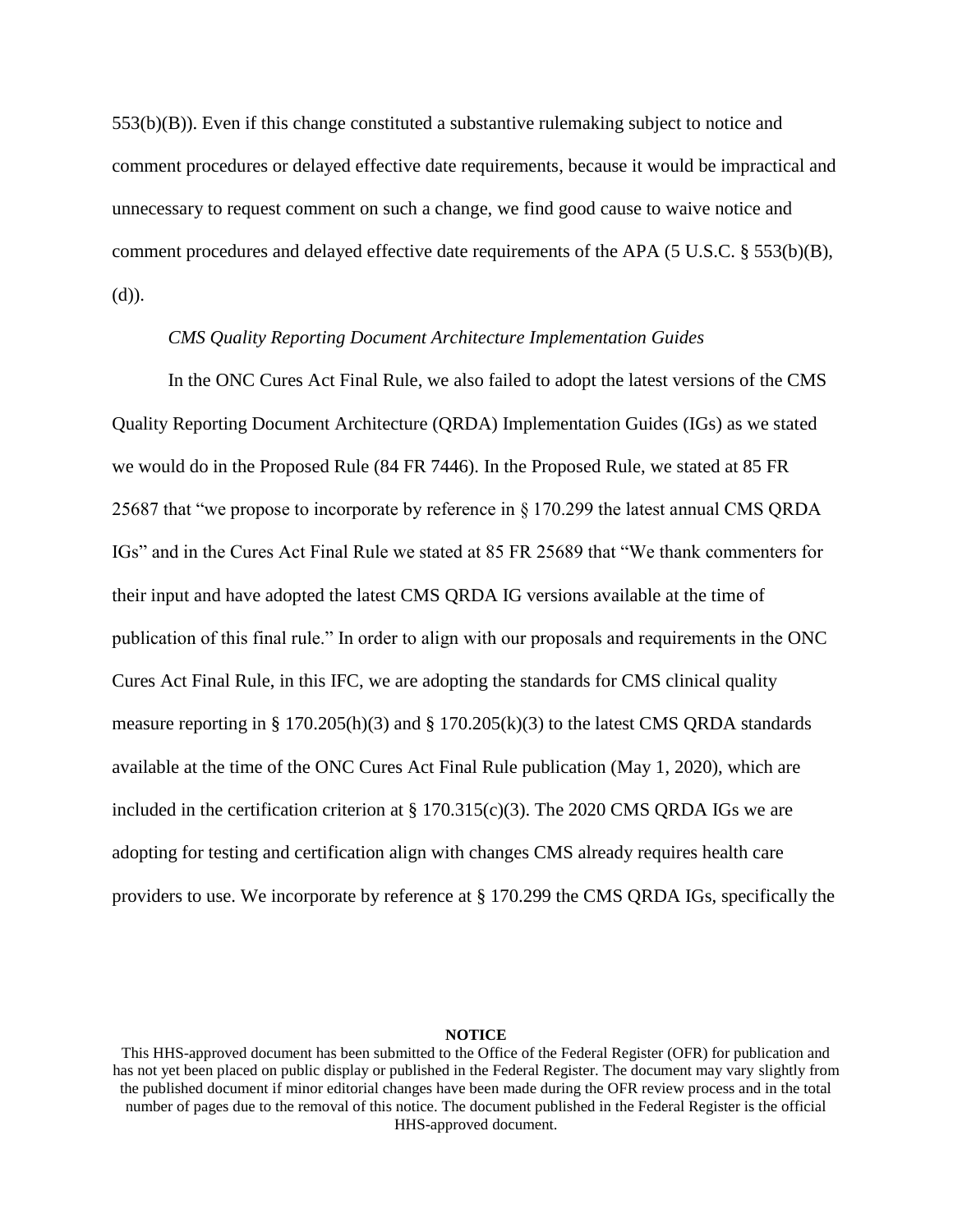2020 CMS QRDA I IG for Hospital Quality Reporting,<sup>12</sup> which published on December 3, 2019, and the 2020 CMS ORDA III IG for Eligible Clinicians and Eligible Professionals, <sup>13</sup> which published on April 30, 2020. These IGs were available prior to the publication of the ONC Cures Act Final Rule, but we erroneously included prior QRDA IGs. Specifically, in this IFC, we are adopting the 2020 CMS QRDA category I for inpatient measures at § 170.205(h)(3) and 2020 CMS QRDA category III for ambulatory measures at  $\S 170.205(k)(3)$ . We waive the notice and comment period for this change as it is unnecessary, because the change ensures that the regulations accurately reflect the policies we proposed, the public commented on, and that we then finalized in the ONC Cures Act Final Rule. We note that CMS programs may independently require the implementation and use of the most up-to-date CMS QRDA specifications prior to the December 31, 2022 deadline.

6. Multi-factor Authentication

In  $\S 170.315(d)(13)(ii)$ , we mistakenly used the word "identify" in the regulatory text related to multi-factor authentication (85 FR 25943). We are correcting § 170.315(d)(13)(ii) by replacing "identify" with the word "identity." The correction of typographic errors does not constitute a substantive change, and we therefore find that there is good cause to waive the notice and comment procedures of the APA as unnecessary (5 U.S.C. § 553(b)(B)).

7. Transmission to Public Health Agencies — Electronic Case Reporting

 $\overline{a}$ 

<sup>&</sup>lt;sup>12</sup> <https://ecqi.healthit.gov/sites/default/files/QRDA-HQR-2020-CMS-IG-v1.1-508.pdf>

**NOTICE** <sup>13</sup> <https://ecqi.healthit.gov/sites/default/files/2020-CMS-QRDA-III-Eligible-Clinicians-and-EP-IG-v1.2.1-508.pdf>

This HHS-approved document has been submitted to the Office of the Federal Register (OFR) for publication and has not yet been placed on public display or published in the Federal Register. The document may vary slightly from the published document if minor editorial changes have been made during the OFR review process and in the total number of pages due to the removal of this notice. The document published in the Federal Register is the official HHS-approved document.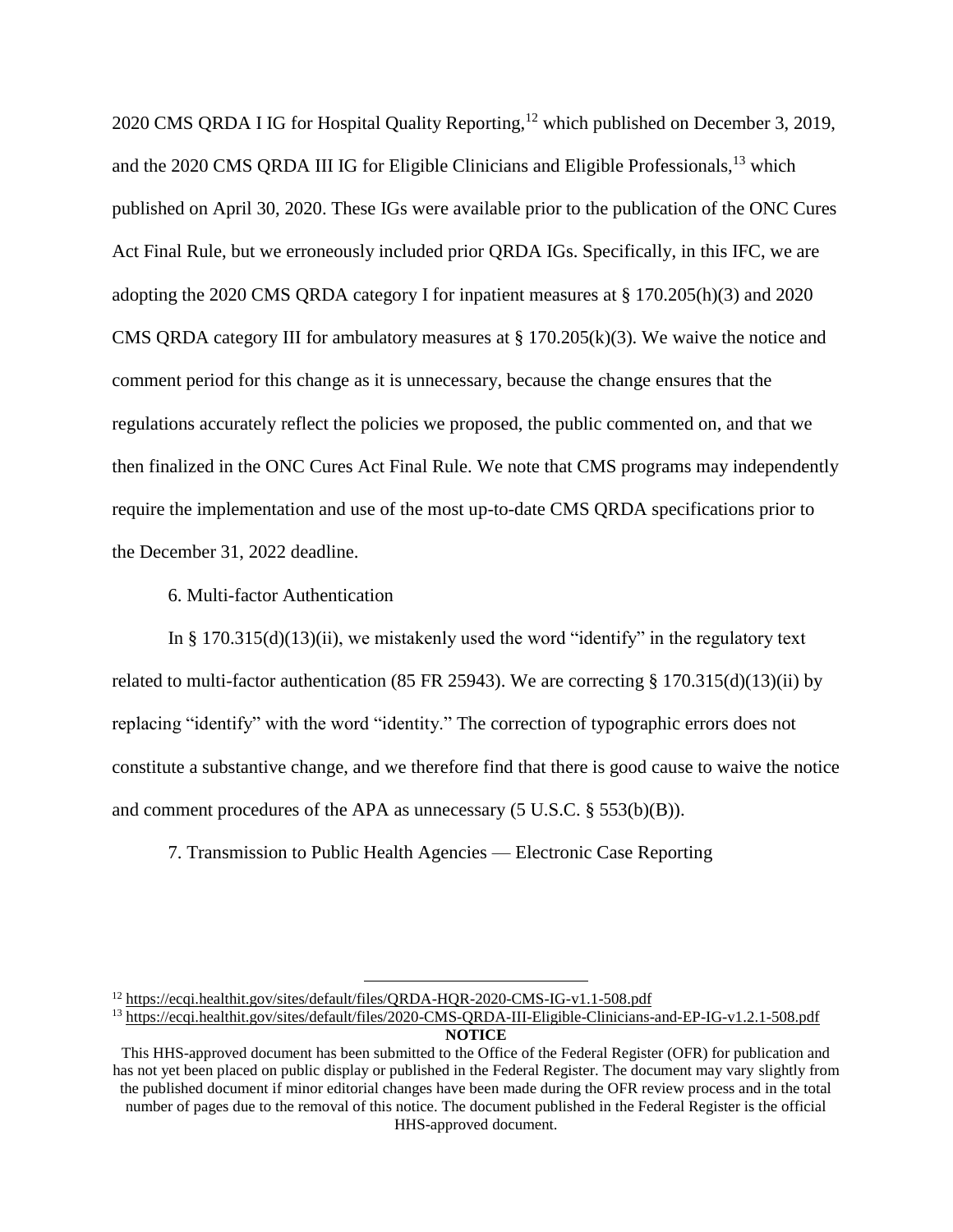We erroneously included a requirement in the ONC Cures Act Final Rule that health IT developers certifying to § 170.315(f)(5) were required to conform to the HL7 Clinical Document Architecture standard and companion guide adopted in  $\S 170.205(a)(4)$  and (5). We did not propose this change for § 170.315(f)(5) in the ONC Cures Act Proposed Rule (84 FR 7443 and 7591), and intended only to finalize a requirement that health IT developers certifying to § 170.315(f)(5) are required to conform to data classes expressed in the standards in  $\S 170.213$  or the Common Clinical Data Set for the period before December 31, 2022 (see 84 FR 7441). Because the application of these standards would completely change the certification requirements to the "electronic case reporting" criterion and impose a significant development burden for developers, and because the standards were not proposed, we are revising the regulation text in § 170.315(f)(5) and § 170.405(b)(3) to correct this clear error. Specifically, we have removed the words "and in accordance with  $\S 170.205(a)(4)$  and (5)," from  $\S$  $170.315(f)(5)(iii)(B)(I)$  and "in accordance with §  $170.205(a)(4)$ " from §  $170.315(f)(5)(iii)(B)(2)$ , and corrected the real world testing regulation text in § 170.405(b)(3) by removing the words "for C-CDA" from the title of the paragraph to accommodate the corrections to § 170.315(f)(5). As these revisions do not constitute substantive changes to what we proposed, received comment on, and intended to finalize, we find good cause to waive the public notice and comment procedures of the APA as unnecessary.

- 8. Conditions and Maintenance of Certification Requirements for Health IT Developers.
	- a. Assurances

This HHS-approved document has been submitted to the Office of the Federal Register (OFR) for publication and has not yet been placed on public display or published in the Federal Register. The document may vary slightly from the published document if minor editorial changes have been made during the OFR review process and in the total number of pages due to the removal of this notice. The document published in the Federal Register is the official HHS-approved document.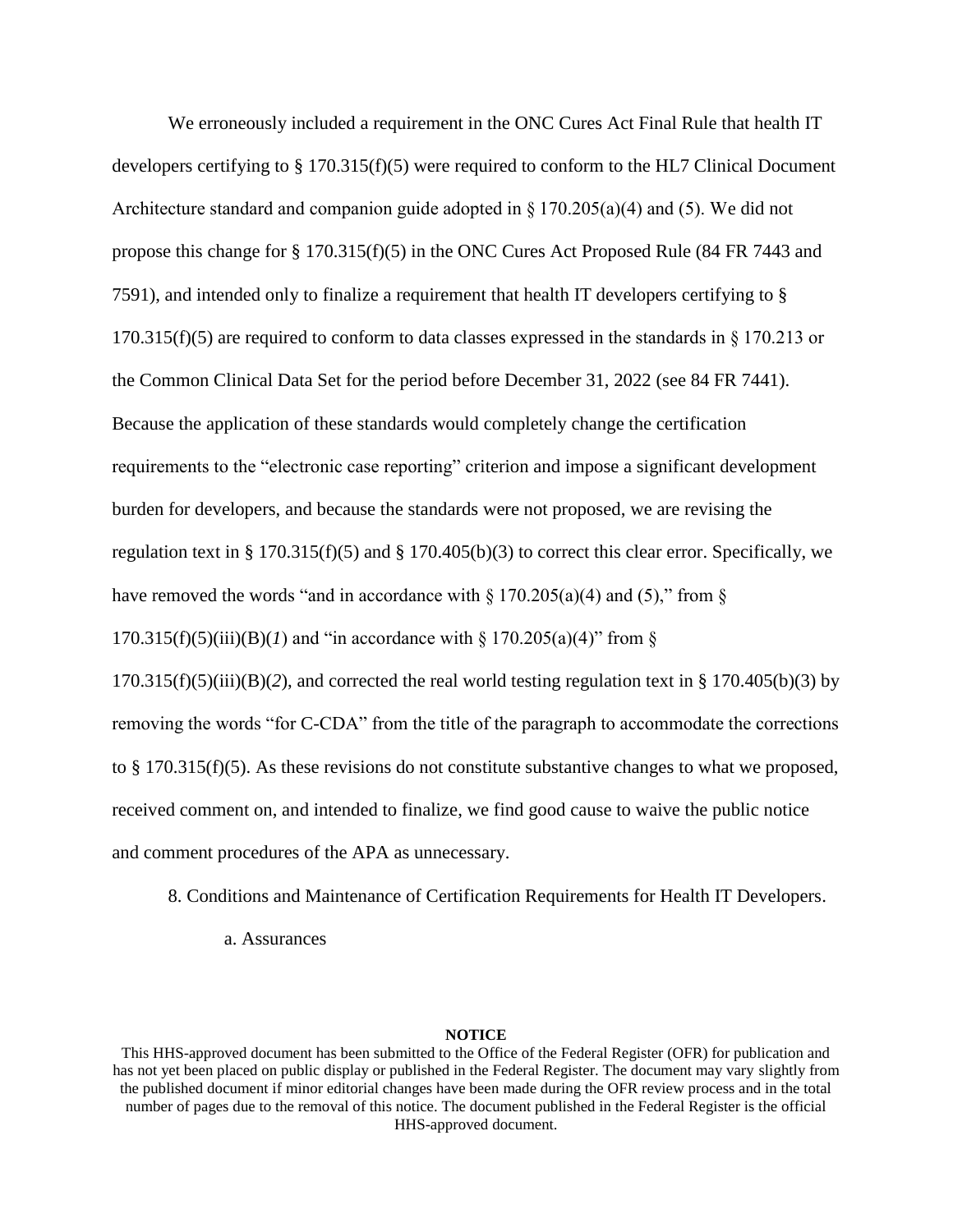In  $\S$  170.402(a)(4) of the ONC Cures Act Final Rule, there was a typo: "heath IT product" (85 FR 25946). We are correcting the typo "heath IT product" to "health IT product." The correction of typographic errors does not constitute a substantive change, and we, therefore, find that there is good cause to waive the notice and commend procedures of the APA as unnecessary (5 U.S.C. § 553(b)(B)).

b. Application Programming Interfaces – Clarification for Native Applications and Refresh Tokens

In the ONC Cures Act Final Rule, we established an approach that required Health IT Modules to issue refresh tokens to applications that are "capable of storing a client secret" (85 FR 25945). We based our approach on the standards and implementation specifications we adopted for the § 170.315(g)(10) certification criterion. After the publication of the Cures Act Final Rule, health IT developers preparing for testing and certification to the  $\S 170.315(g)(10)$ certification criterion, as well as third-party application developers, requested that we clarify this requirement.

Stakeholders identified that we had not fully explained how our policy would apply to "native applications," which, according to IETF RFC 6749, are "clients installed and executed on the device used by the resource owner (i.e., desktop application, native mobile application)" and their interactions with OAuth 2.0 authorization servers.<sup>14</sup> These stakeholders noted that a strict interpretation of the final rule could exclude native applications that use or are capable of using additional technology that make them "capable of storing a client secret," or native applications

<sup>14</sup> IETF RFC 6749:<https://tools.ietf.org/html/rfc6749>

 $\overline{a}$ 

This HHS-approved document has been submitted to the Office of the Federal Register (OFR) for publication and has not yet been placed on public display or published in the Federal Register. The document may vary slightly from the published document if minor editorial changes have been made during the OFR review process and in the total number of pages due to the removal of this notice. The document published in the Federal Register is the official HHS-approved document.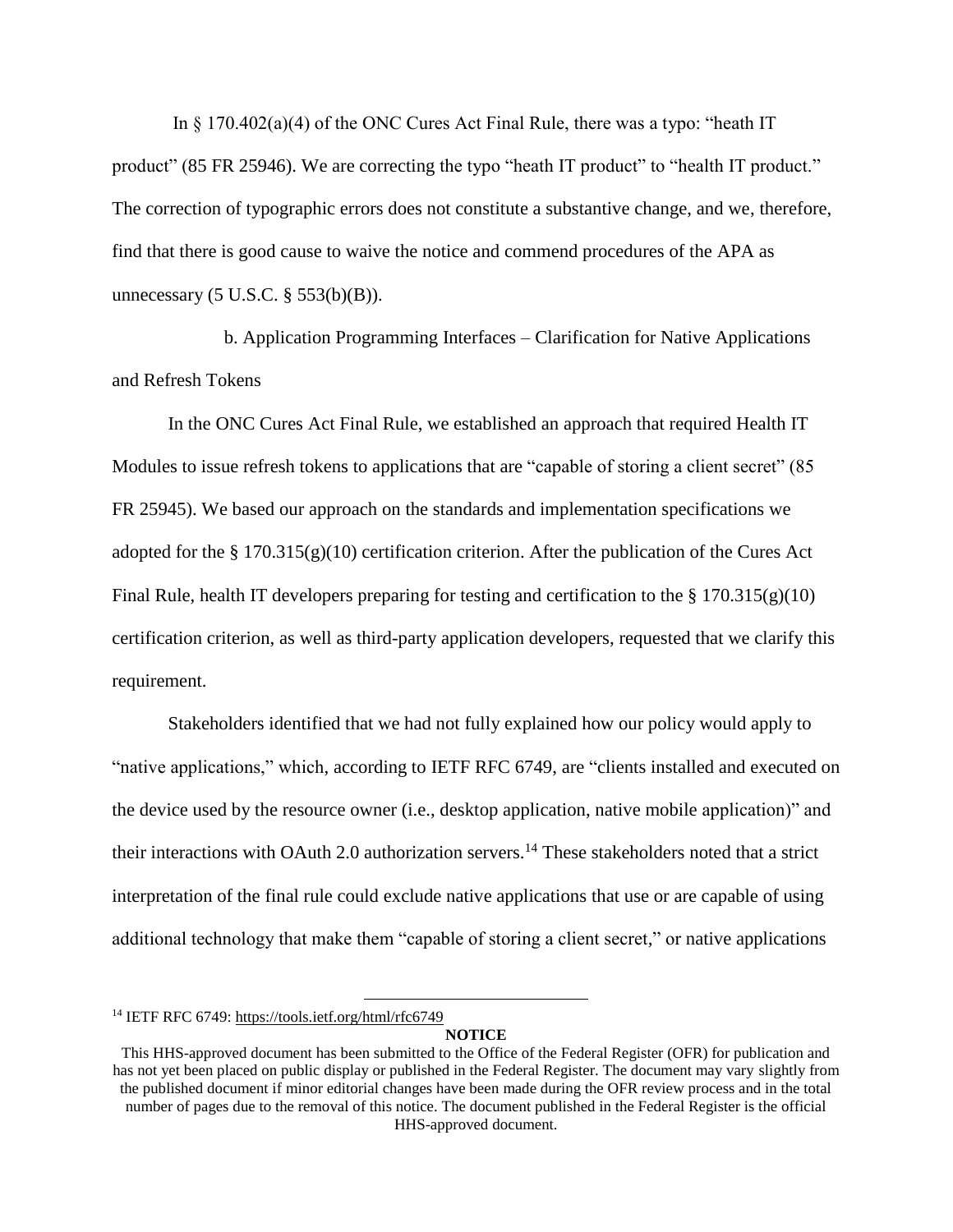that are capable of securely handling a refresh token without needing a client secret. Consequently, stakeholders indicated that the technical ambiguity around native applications would negatively impact testing and certification. Further, stakeholders contended that without timely and explicit clarifications to native applications, health IT developers' support for native applications would vary widely.

We agree with these concerns and that timely and additional clarification is necessary. In our assessment, if such variation were to occur, it would greatly affect the types of applications supported by certified API technology in the next two years as compliance timelines come into effect. Moreover, such a result would be contrary to the public interest because it would contradict the intent of the Cures Act and our implementation of the API Condition of Certification, would negatively impact market competition, and would especially disadvantage and limit patients' ability to access their electronic health information without special effort. In the ONC Cures Act Proposed Rule (84 FR 7481), we stated, "The SMART Guide specifies the use of 'refresh tokens' as optional. We believe that this requirement is necessary in order to enable persistent access by apps, especially in a patient access context. Thus, we propose to make their use mandatory with a minimum refresh token life of three months …we wish to emphasize that implementing refresh token support is directly intended to enable a patient's 'persistent access' to their electronic health information without special effort (i.e., without having to frequently re-authenticate and re-authorize while using their preferred app)." Recognizing that patients will largely use smartphone applications (native applications) to access their health information, we would substantially limit patients' ability to access their electronic

This HHS-approved document has been submitted to the Office of the Federal Register (OFR) for publication and has not yet been placed on public display or published in the Federal Register. The document may vary slightly from the published document if minor editorial changes have been made during the OFR review process and in the total number of pages due to the removal of this notice. The document published in the Federal Register is the official HHS-approved document.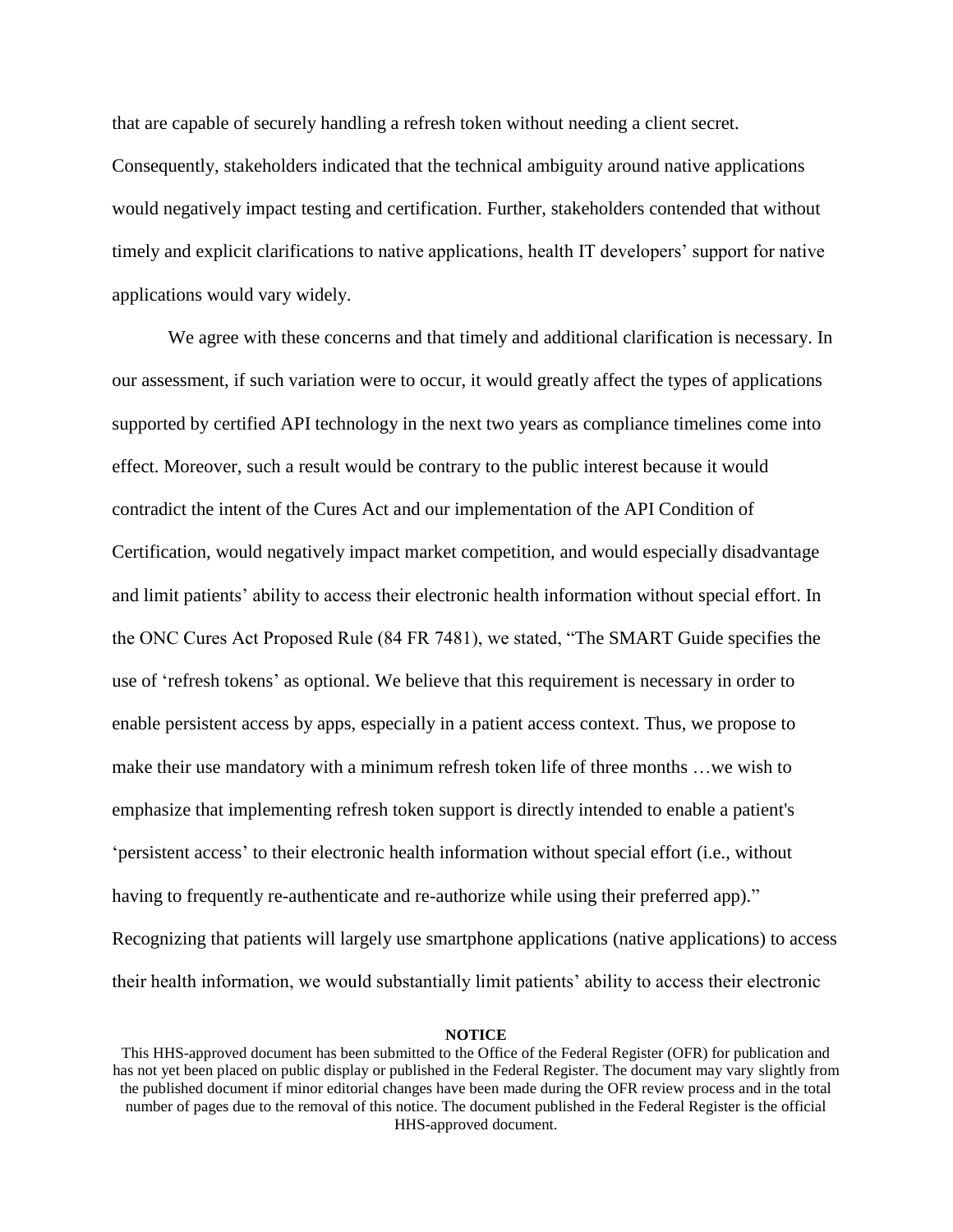health information without special effort if native applications were categorically excluded from enabling "persistent access." By making this clarification and revising the regulation text, we are ensuring that the regulation best matches the policies commented on and then finalized in the ONC Cures Act Final Rule. For these reasons, we find good cause to waive the notice and comment procedures of the APA as contrary to the public interest and unnecessary (5 U.S.C. §  $553(b)(B)$ ).

Based on our analysis of the applicable standards and industry practices,<sup>15</sup> including the HL7® SMART Application Launch Framework Implementation Guide Release 1.0.0 (SMART IG) (adopted in  $\S 170.215(a)(3)$ ), we identified that it is possible for native applications to use secure storage capabilities and technologies on mobile platforms to secure a refresh token, a client secret, or both. Indeed, section 3.0.1 of the SMART IG provides examples of native applications that can meet either the "confidential app profile" or the "public app profile." Examples of technologies native applications can use to secure a refresh token, a client secret, or both include operating system-specific features to register application-claimed, private-use

 $\overline{a}$ 

<sup>&</sup>lt;sup>15</sup> RFC 6749 [\(https://tools.ietf.org/html/rfc6749\)](https://tools.ietf.org/html/rfc6749) describes native applications as "clients installed and executed on the device used by the resource owner (i.e., desktop applications, and native mobile applications)." IETF RFC 8252 [\(https://tools.ietf.org/html/rfc8252\)](https://tools.ietf.org/html/rfc8252), referenced by the HL7® SMART Application Launch Framework Implementation Guide Release 1.0.0 (SMART IG) (adopted in § 170.215(a)(3)), updates RFC 6749 and provides guidance for OAuth 2.0 authorization requests from native applications. RFC 8252 describes technology and security practices that can be used to enable native applications to securely authenticate their identity and prevent well-documented security threats. Notable examples include Dynamic Client Registration Protocol (IETF RFC 7591) [\(https://tools.ietf.org/html/rfc7591\)](https://tools.ietf.org/html/rfc7591) to enable native applications to receive per-instance client secrets, privateuse URI scheme redirect URIs to support native apps to verify their identity, and Proof Key for Code Exchange (PKCE) (IETF RFC 7636) [\(https://tools.ietf.org/html/rfc7636\)](https://tools.ietf.org/html/rfc7636) to secure the authorization code during the authorization process.

This HHS-approved document has been submitted to the Office of the Federal Register (OFR) for publication and has not yet been placed on public display or published in the Federal Register. The document may vary slightly from the published document if minor editorial changes have been made during the OFR review process and in the total number of pages due to the removal of this notice. The document published in the Federal Register is the official HHS-approved document.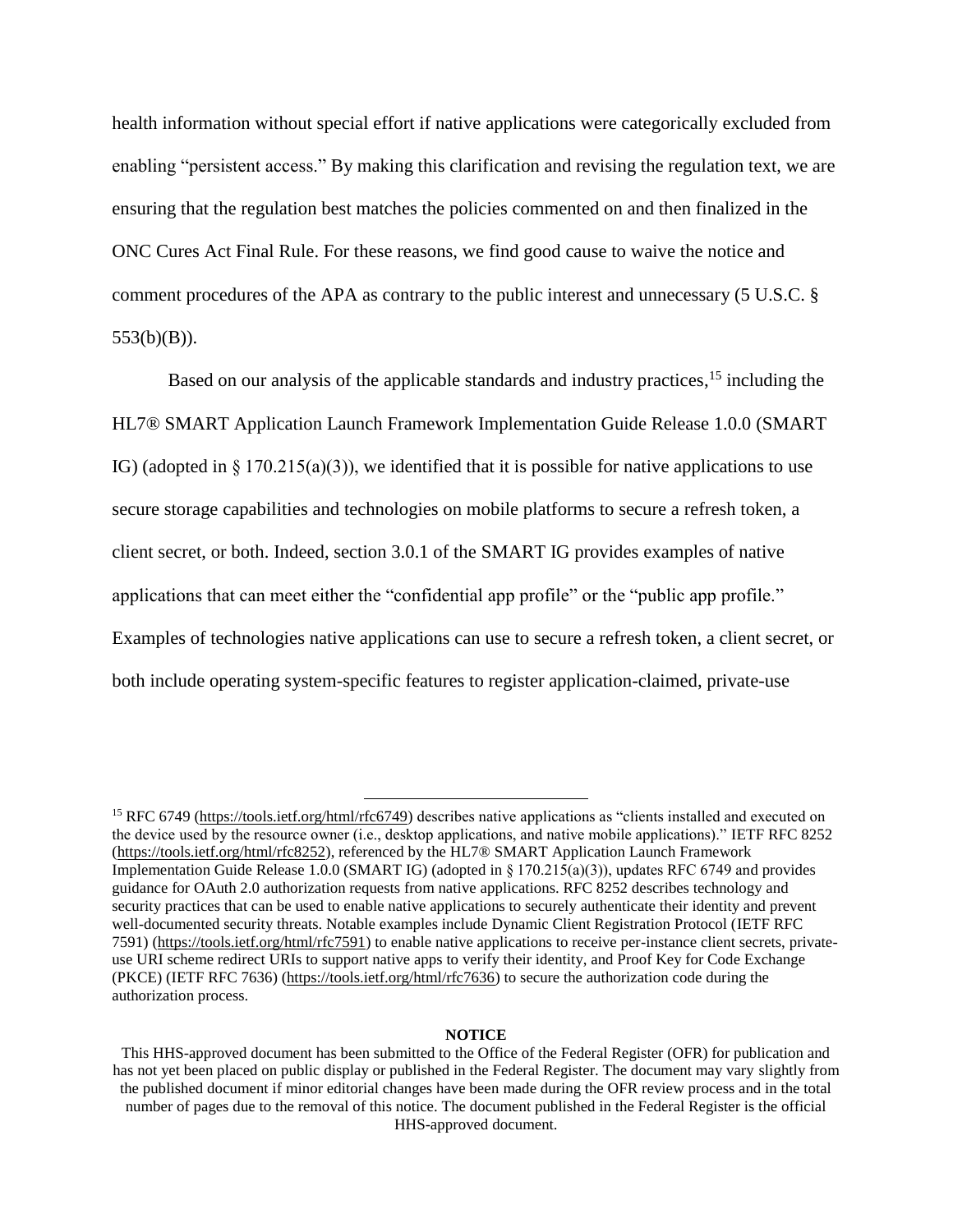Uniform Resource Identifier (URI) schemes as OAuth 2.0 redirect URIs,<sup>16</sup> and technologies that enable applications to securely store credentials through on-device storage.<sup>17</sup>

In response to these concerns, we have clarified and made the regulation text consistent by adding a new paragraph in  $\S 170.315(g)(10)(v)(A)(I)(iii)$  and revising paragraphs  $\S 170.315(g)(10)(v)(A)(I)(ii)$  and  $\S 170.315(g)(10)(v)(A)(2)(ii)$ . In the new paragraph in § 170.315(g)(10)(v)(A)(*1*)(*iii*), we have specified that Health IT Modules' authorization servers must issue a refresh token to native applications that are capable of securing a refresh token. In § 170.315(g)(10)(v)(A)(*I*)(*ii*) and § 170.315(g)(10)(v)(A)(2)(*ii*), we have updated the regulation text to be consistent with the paragraph we have added in  $\S 170.315(g)(10)(v)(A)(I)(iii)$  by specifying that a "Health IT Module's authorization server" must issue a refresh token to applications that are capable of storing a client secret. And in  $\S 170.315(g)(10)(v)(A)(2)(ii)$  we have updated the regulation text by removing the word "new" preceding "refresh token". These updates make the certification criterion clear and consistent, and disambiguate the implications for native applications.

The requirement we have finalized in  $\S 170.315(g)(10)(v)(A)(I)(iii)$  addresses the technical ambiguity regarding native applications that we discussed previously and clarifies that

 $\overline{a}$ 

(https://developer.apple.com/documentation/xcode/allowing\_apps\_and\_websites\_to\_link\_to\_your\_content) which applications can use to register application-claimed, private URI schemes as OAuth 2.0 redirect URIs.

 $17$  For example, Android enables third-party application developers to use technologies like the "Keystore" (https://developer.android.com/training/articles/keystore.html) for secure storage on supported devices, and newer Apple devices contain a "Secure Enclave"

<sup>&</sup>lt;sup>16</sup> For example, Android makes available "App Links" (https://developer.android.com/training/app-links) and iOS makes available "Universal Links,"

<sup>(</sup>https://developer.apple.com/documentation/security/certificate key and trust services/keys/storing keys in the s ecure enclave) within their processors, which third-party application developers can use for secure storage.

This HHS-approved document has been submitted to the Office of the Federal Register (OFR) for publication and has not yet been placed on public display or published in the Federal Register. The document may vary slightly from the published document if minor editorial changes have been made during the OFR review process and in the total number of pages due to the removal of this notice. The document published in the Federal Register is the official HHS-approved document.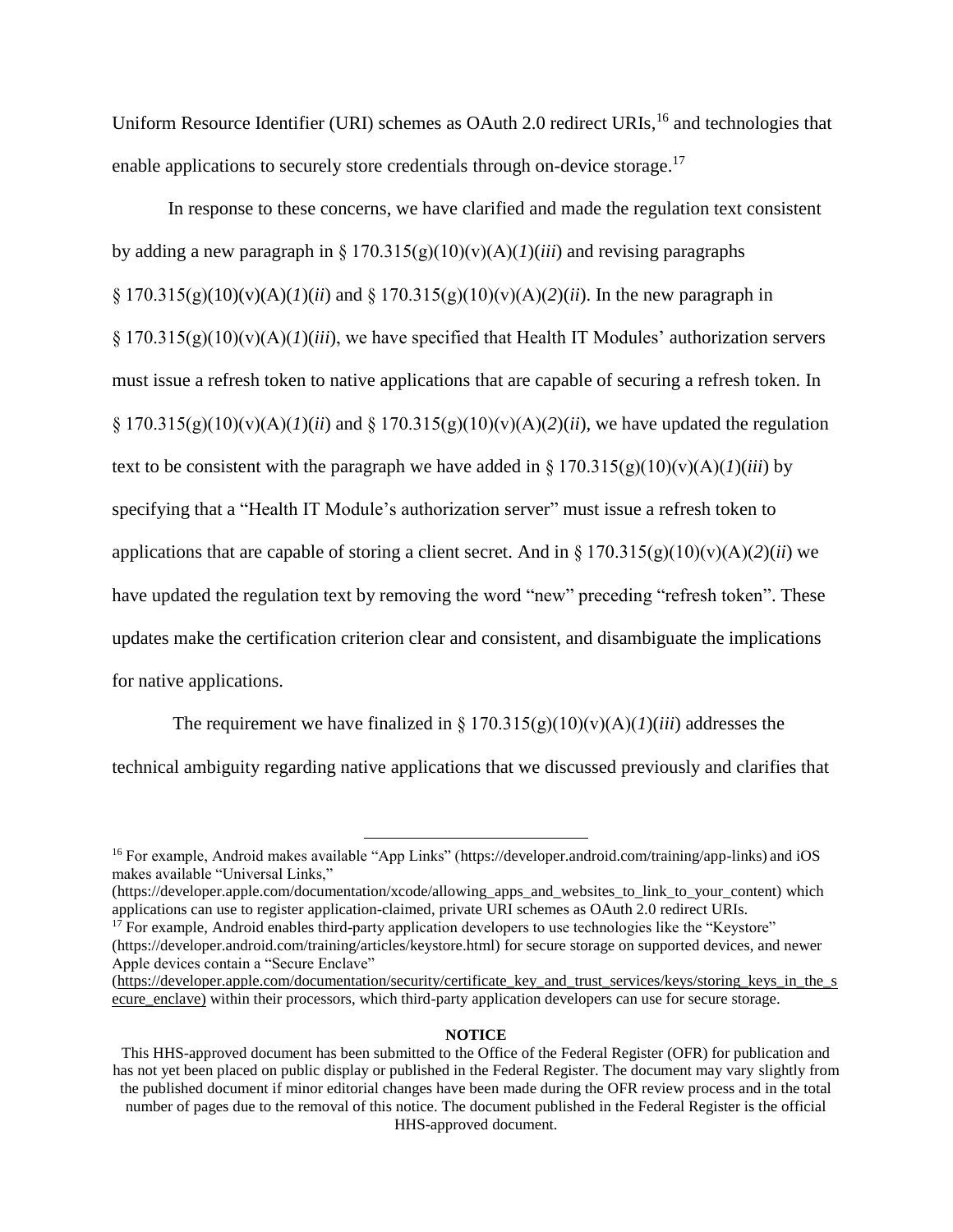Health IT Modules must support the issuance of an initial refresh token to native applications that are capable of securing a refresh token. As part of the requirements in

 $\S 170.315(g)(10)(v)(A)(I)$ (*iii*), health IT developers must publish the method(s) by which their Health IT Modules support the secure issuance of an initial refresh token to native applications according to the technical documentation requirements in  $\S 170.315(g)(10)(viii)$  and transparency conditions in § 170.404(a)(2). Additionally, application developer attestations to health IT developers regarding the ability of their applications to secure a refresh token, a client secret, or both, must be treated in a good faith manner consistent with the provisions established in the openness and pro-competitive conditions in  $\S 170.404(a)(4)$ .

We emphasize that health IT developers can determine the method(s) they use to support interactions with native applications and we clarify that health IT developers are not required to support all methods that third-party application developers seek to use. Moreover, while we have not specified that health IT developers use a standards-based approach with respect to interactions with native applications, we encourage the industry to coalesce around a single set of requirements across all health IT developers.

In order to support the ability of end-users to persistently access health information, we required in the ONC Cures Act Final Rule in §  $170.315(g)(10)(v)(A)(2)(ii)$  that for subsequent connections, "an application capable of storing a client secret must be issued a new refresh token valid for a new period of no less than three months." According to stakeholder feedback, the double use of "new" in the regulation text has caused confusion and unintended overinterpretation of the regulation text. As a result, we have removed the first "new" preceding

This HHS-approved document has been submitted to the Office of the Federal Register (OFR) for publication and has not yet been placed on public display or published in the Federal Register. The document may vary slightly from the published document if minor editorial changes have been made during the OFR review process and in the total number of pages due to the removal of this notice. The document published in the Federal Register is the official HHS-approved document.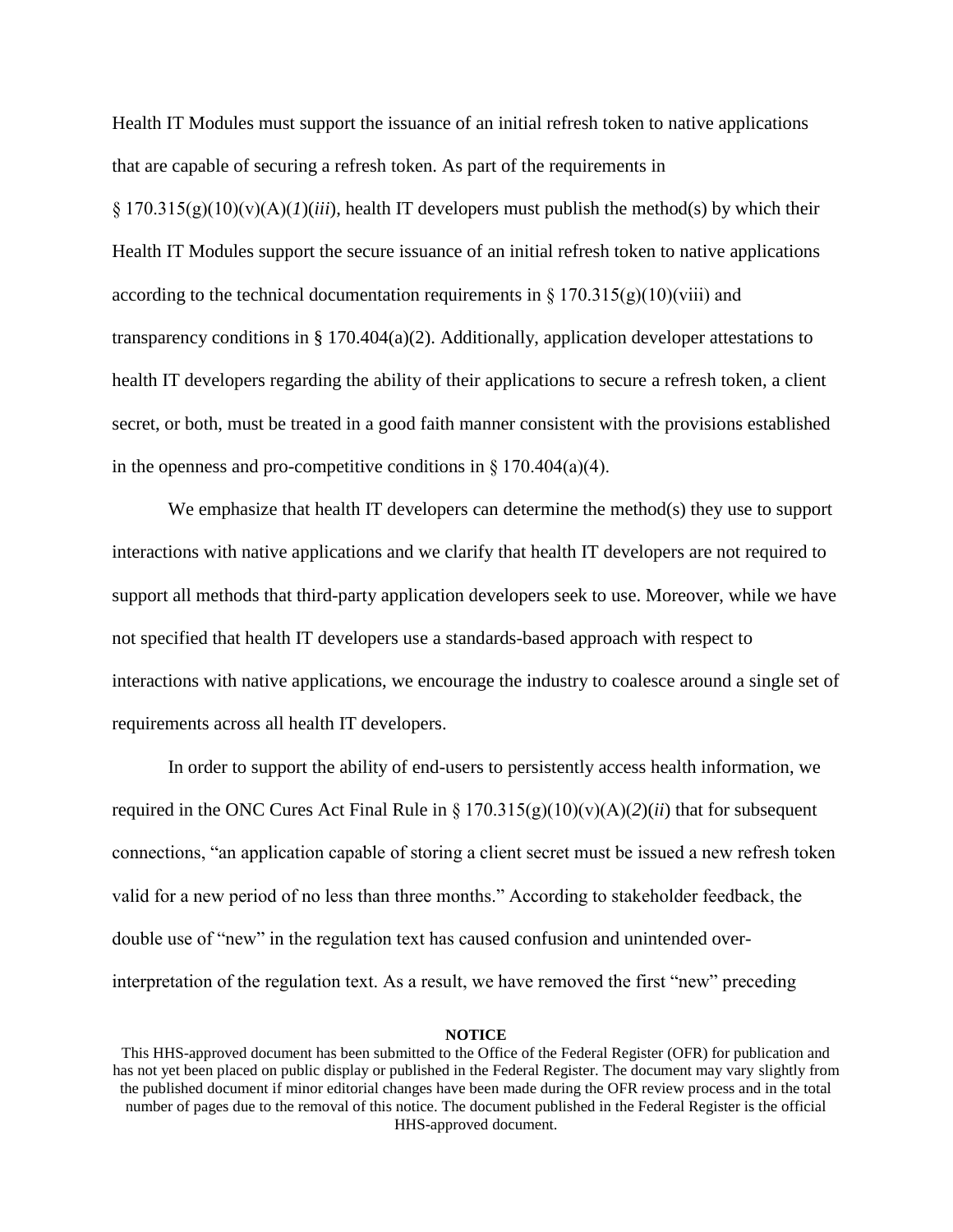"refresh token," and clarify that the remaining "new" applies to the extended or renewed duration of the "refreshed" refresh token. The additional revisions we have made in § 170.315(g)(10)(v)(A)(*2*)(*ii*) are simply stylistic changes to match the language in our revisions in § 170.315(g)(10)(v)(A)(*1*)(*ii*) and § 170.315(g)(10)(v)(A)(*1*)(*iii*). Such corrections are not substantive, therefore, we find good cause to waive the notice and comment procedures of the APA as unnecessary  $(5 \text{ U.S.C. } § 553(b)(B))$ .

Additionally, we clarify that the paragraph focused on "First time connections" in § 170.315(g)(10)(v)(A)(*1*) and the paragraph focused on "Subsequent connections" in  $\S 170.315(g)(10)(v)(A)(2)$  are aligned and that our policy for subsequent connections remains unchanged. That is, Health IT Modules must issue a refresh token that is valid for a new period of no less than three months to only applications that are capable of storing a client secret. While the new paragraph in §  $170.315(g)(10)(v)(A)(I)(iii)$  requires Health IT Modules to issue an initial refresh token to native applications, Health IT Modules may require native applications that can secure a refresh token without a client secret to re-authenticate and re-authorize after the initial refresh token expires. As this is a clarification and not a substantive correction, we find good cause to waive the notice and comment procedures of the APA as unnecessary (5 U.S.C. § 553(b)(B)).

9. Principles of Proper Conduct for ONC-ACBs

In the ONC Cures Act Final Rule, we discussed removing  $\S 170.523(k)(2)$  (85 FR 25663). In the regulatory text, we removed  $\S 170.523(k)(2)$  to further reduce administrative burden for health IT developers and ONC-ACBs, and included the instructions to do so (85 FR

This HHS-approved document has been submitted to the Office of the Federal Register (OFR) for publication and has not yet been placed on public display or published in the Federal Register. The document may vary slightly from the published document if minor editorial changes have been made during the OFR review process and in the total number of pages due to the removal of this notice. The document published in the Federal Register is the official HHS-approved document.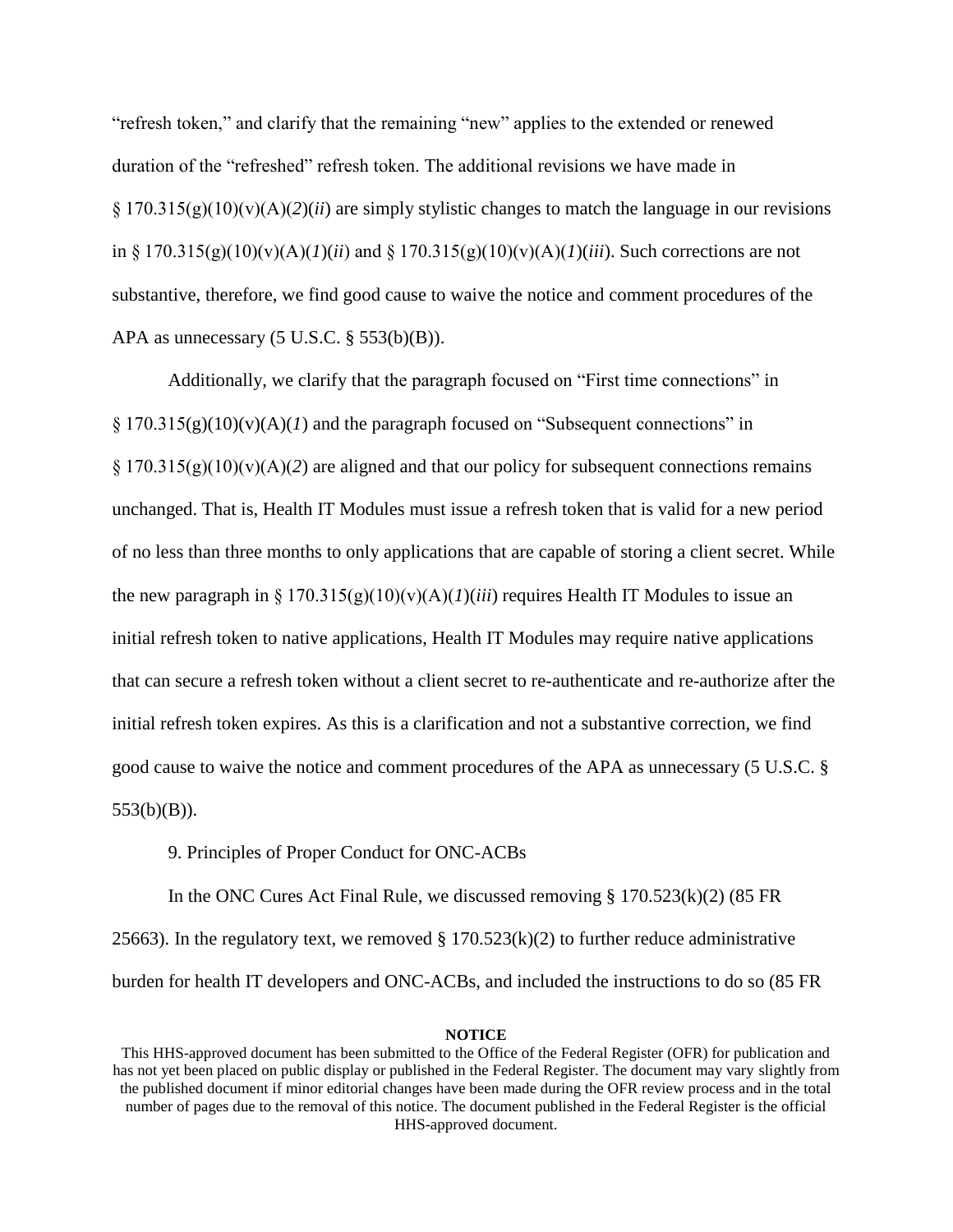25951). Because we removed § 170.523(k)(2), the requirement in § 170.523(f)(1)(xxi) that the ONC-ACB include the attestation from that section in its certified product listing should also have been removed. We inadvertently omitted that removal from the amendatory instructions for § 170.523(f) (85 FR 25950). We are correcting the error by removing the requirement in §  $170.523(f)(1)(xxi)$  because the Principles of Proper Conduct for ONC-ACBs should accurately reflect the policies we proposed, the public commented on, and that we then finalized in the ONC Cures Act Final Rule. Further, because the remnant has no meaning in the absence of the other provision, and can impose no benefit or obligation, the correction of such errors does not constitute a substantive change. As such, we therefore find that there is good cause to waive the notice and comment procedures of the APA as unnecessary  $(5 \text{ U.S.C.} \S 553(b)(B))$ .

Additionally in the ONC Cures Act Final Rule, in the amendatory instructions for § 170.523, we instructed in step h that the phrase "Complete EHR or" be removed from paragraph  $(k)(1)$ , but the phrase specifically appeared in  $(k)(1)(i)$  (85 FR 25950). We corrected the error and removed the phrase "Complete EHR or" from  $\S 170.523(k)(1)(i)$  in this IFC. Section  $170.523(k)(1)(i)$  is also further revised to remove the brackets before "Complete EHR or" and after "Health IT Module" (85 FR 25950). We have made this correction. The correction of typographic errors does not constitute a substantive change, and we therefore find that there is good cause to waive the notice and comment procedures of the APA as unnecessary (5 U.S.C. § 553(b)(B)).

10. Applicability of the Information Blocking Provisions

This HHS-approved document has been submitted to the Office of the Federal Register (OFR) for publication and has not yet been placed on public display or published in the Federal Register. The document may vary slightly from the published document if minor editorial changes have been made during the OFR review process and in the total number of pages due to the removal of this notice. The document published in the Federal Register is the official HHS-approved document.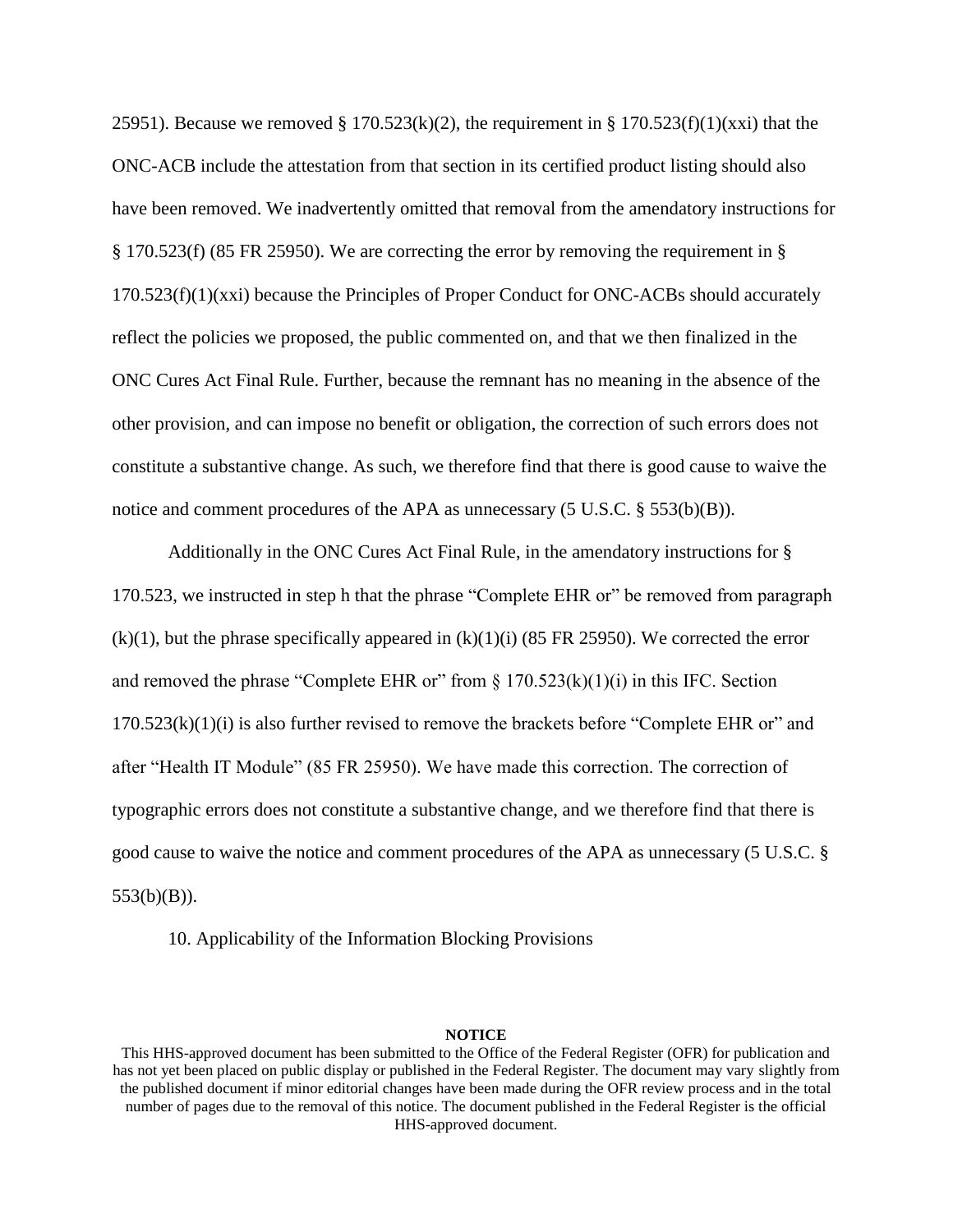In the ONC Cures Act Final Rule preamble, we inadvertently stated that health care providers, health IT developers of certified health IT, health information exchanges, and health information networks "must comply" with 45 CFR part 171 by a particular date (85 FR 25793). We unintentionally used the same language in the regulation text  $\S$  171.101(b) (85 FR 25955). Because part 171 defines information blocking and provides a series of voluntary exceptions to that definition, it is more precise to say such actors "are subject to" this part. We corrected § 171.101(b) to replace "must comply" with "are subject to." Because this is primarily a correction to an inadvertent use of language, and not a substantive change, we, therefore, find that there is good cause to waive the notice and comment procedures and delayed effective date requirements of the APA as unnecessary  $(5 \text{ U.S.C. } § 553(b)(B), (d)(3))$ . Further, even if this constituted a substantive change, for the reasons we stated previously in this section II.C, we find good cause to waive the notice and comment rulemaking process and delayed effective date for this correction, because these requirements would be impracticable and contrary to the public interest.

## 11. Information Blocking Definition and Security Exception

In the 21<sup>st</sup> Century Cures Act: Interoperability, Information Blocking, and the ONC Health IT Certification Program Proposed Rule (Proposed Rule), we considered a definition of information blocking that included actions that "interfere with, prevent or materially discourage" access, exchange or use of EHI, but ultimately we proposed that the term "interfere with" was already inclusive of "prevent" and "materially discourage" (84 FR 7516). Similarly, in the preamble to the ONC Cures Act Final Rule, in discussing the information blocking definition, we

This HHS-approved document has been submitted to the Office of the Federal Register (OFR) for publication and has not yet been placed on public display or published in the Federal Register. The document may vary slightly from the published document if minor editorial changes have been made during the OFR review process and in the total number of pages due to the removal of this notice. The document published in the Federal Register is the official HHS-approved document.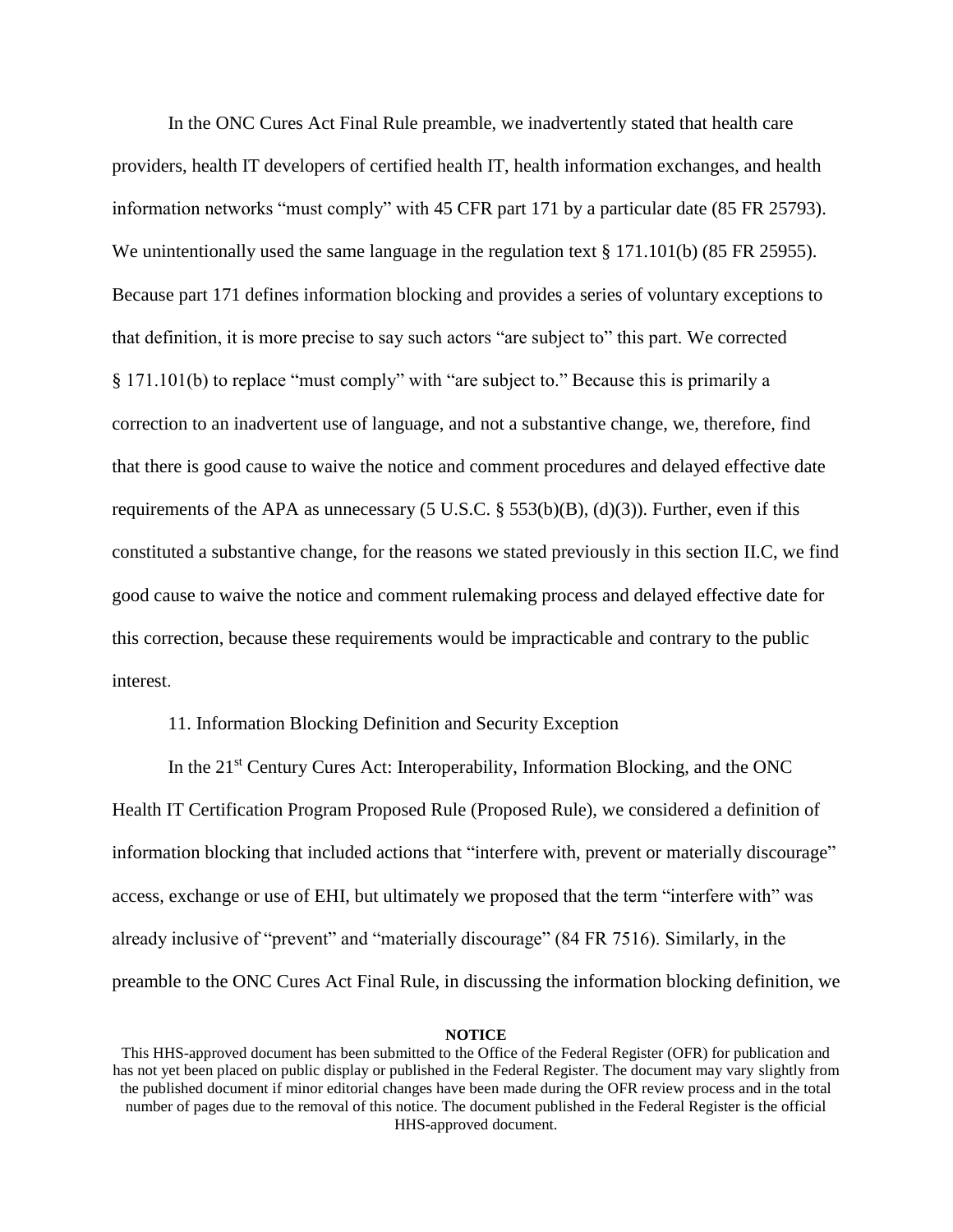determined that the terms "interfere with" and "interference" are themselves inclusive of both prevention and material discouragement of access, exchange or use of EHI (85 FR 25809). Further, in § 171.102, we defined "*Interfere with* or *interference*" to include both "prevent" and "materially discourage" (85 FR 25956). The definition of information blocking in § 171.103, therefore, should not include "prevent, or materially discourage." It is redundant and could confuse stakeholders who read and commented on the Proposed Rule and read in the preamble of the ONC Cures Act Final Rule that "interfere with" is inclusive of those terms. We also failed to remove the words from the regulatory text for the "Security exception" in § 171.203(e)(2). Therefore, we have corrected the definition of "information blocking" in § 171.103 by removing the redundant phrase "prevent, or materially discourage" in two instances  $-\frac{8}{9}$  171.103(a)(2) and (a)(3) (85 FR 25956). Further, in order to eliminate the same redundancy and to promote clarity, we have corrected  $\S 171.203(e)(2)$  by removing the phrase "prevent, or materially discourage" (85 FR 25958). These corrections are necessary to ensure the policies we discussed in the Proposed Rule and finalized in the preamble of the ONC Cures Act Final Rule are accurately and clearly reflected in the regulatory framework we established. This correction imposes no further burden or obligation on any party, and does not constitute a substantive change. For these reasons, we find good cause to waive the notice and comment procedures and delayed effective date requirements of the APA as unnecessary  $(5 \text{ U.S.C.} \S 553(b)(B), (d)(3))$ .

When defining the actors to whom the definition of information blocking would apply in the ONC Cures Act Final Rule, we finalized a policy to use the term "health IT developer of certified health IT." In doing so, we considered the many comments we received in response to

This HHS-approved document has been submitted to the Office of the Federal Register (OFR) for publication and has not yet been placed on public display or published in the Federal Register. The document may vary slightly from the published document if minor editorial changes have been made during the OFR review process and in the total number of pages due to the removal of this notice. The document published in the Federal Register is the official HHS-approved document.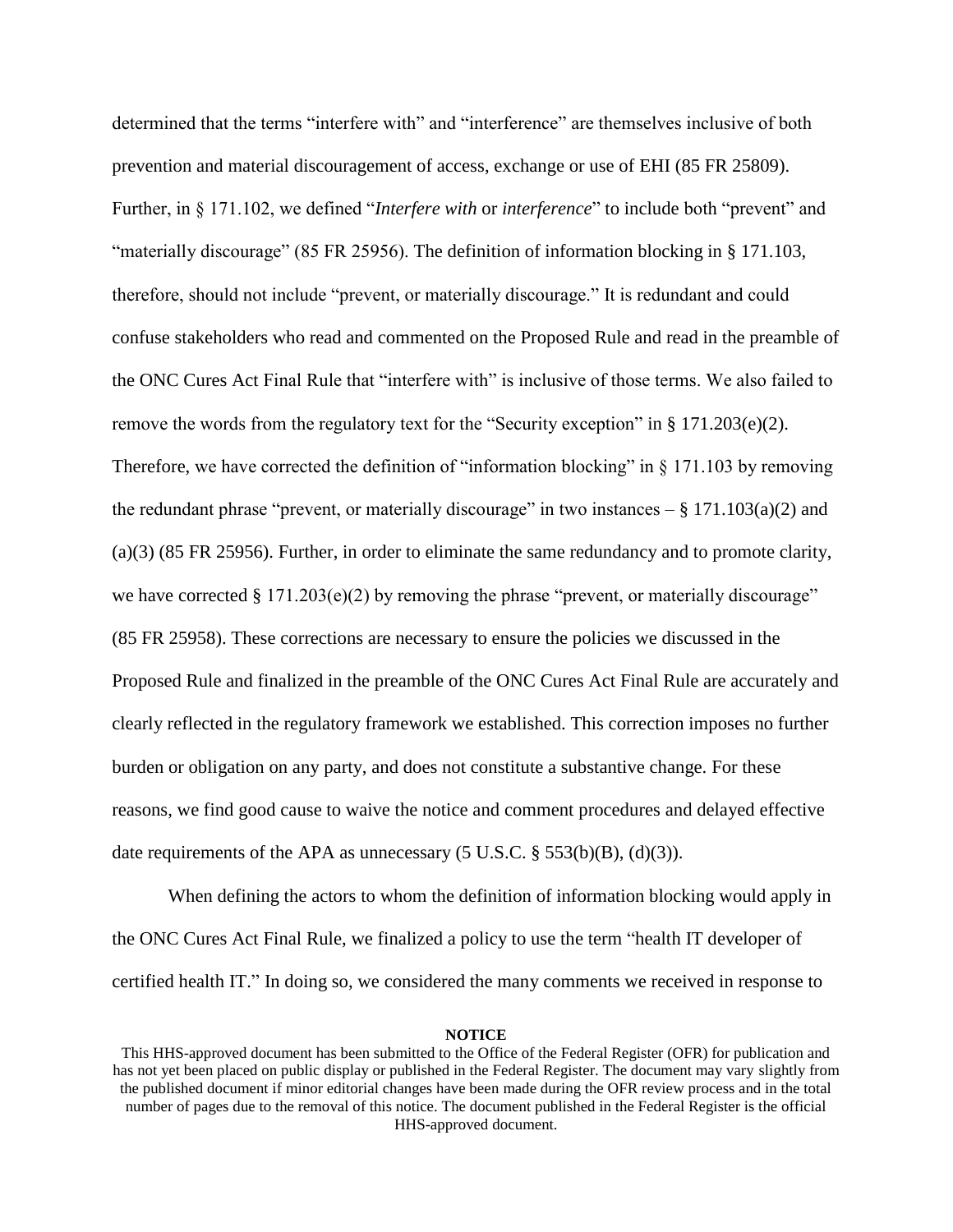our proposed definition for that specific term in the Proposed Rule. We extensively discussed the term "health IT developer of certified health IT," as well as the comments we received regarding the proposed term and definition, in the preamble of the ONC Cures Act Final Rule (85 FR 25795 through 25797). We finalized the definition of the term "health IT developer of certified health IT" itself, in § 171.102 (85 FR 25956). We referred to "health IT developers of certified health IT" in 45 CFR 171.101(a) and (b) in stating the applicability of 45 CFR part 171. Thus, we made clear our explicit intent that the definition of information blocking would only apply to developers *of certified health IT*, not *all* health IT developers.

In the definition of information blocking itself in § 171.103, however, we erroneously used only the term "health IT developer" and omitted the rest of the phrase ("of certified health IT"). We proposed, received comment on, discussed and finalized specific policies in regards to the regulatory definition of information blocking and the meaning of "health IT developer" found in the statutory information blocking definition. We finalized the policy for the narrower definition "health IT developer of certified health IT" based on comments we received and for reasons we extensively discussed in the preamble of the ONC Cures Act Final Rule. Therefore, we have corrected § 171.103(a)(2) to include the full phrase "health IT developer *of certified health IT.*" By erroneously omitting the full phrase, the regulation could have caused confusion and been read as creating a burden on *all* developers of health IT, an expansion we explicitly decided not to include in the ONC Cures Act Final Rule. For the reasons we stated previously in this section II.C; and because this error does not correctly reflect any policy proposed, commented on, or finalized; and because it could be read to impose an immediate, unnecessary

This HHS-approved document has been submitted to the Office of the Federal Register (OFR) for publication and has not yet been placed on public display or published in the Federal Register. The document may vary slightly from the published document if minor editorial changes have been made during the OFR review process and in the total number of pages due to the removal of this notice. The document published in the Federal Register is the official HHS-approved document.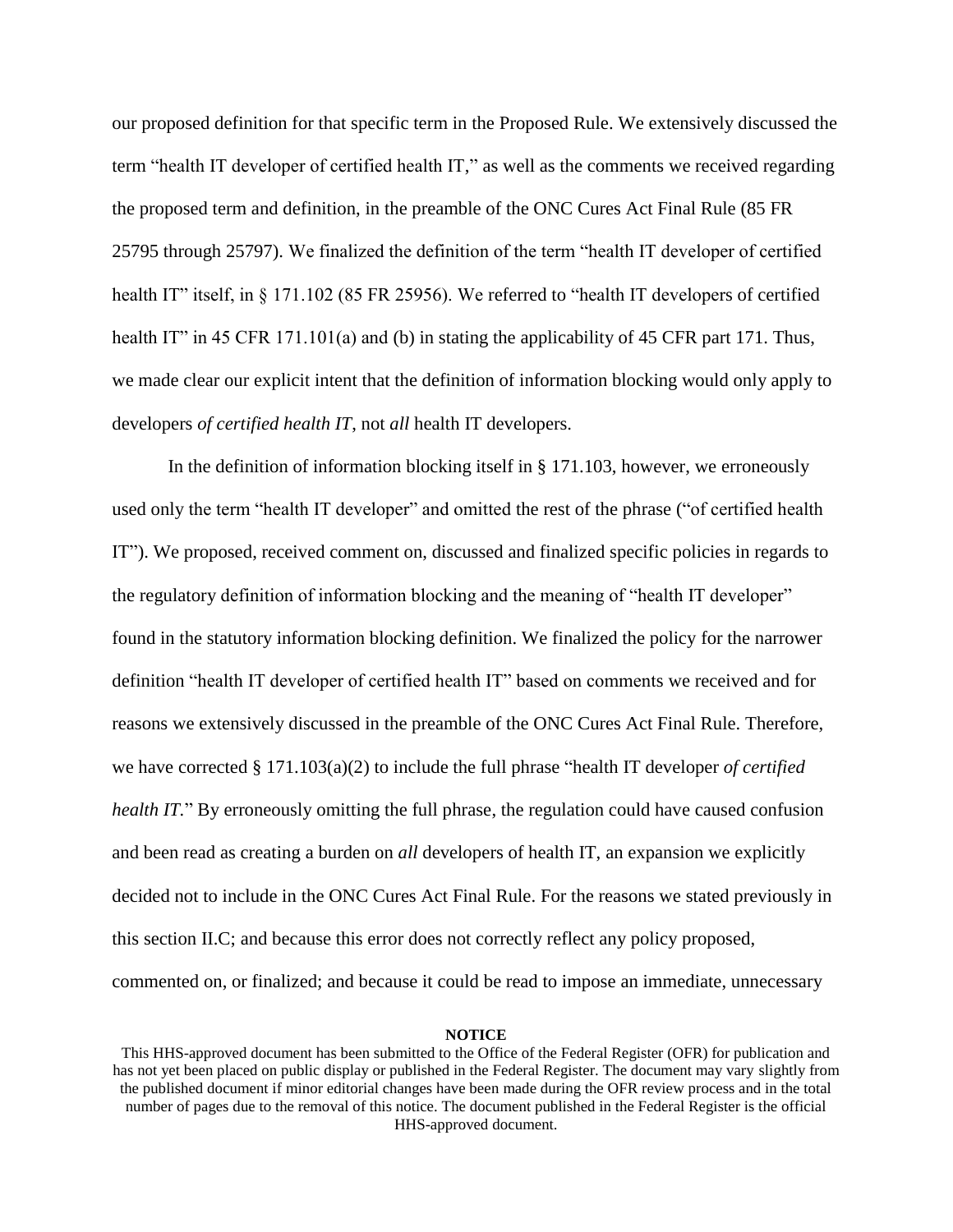burden on a large number of entities without notice, we find good cause to waive the notice and comment rulemaking process and delayed effective date requirements of the APA as unnecessary  $(5 \text{ U.S.C. } § 553(b)(B), (d)(3)).$ 

12. Content and Manner Exception

In the ONC Cures Act Final Rule, we discussed the manner in which actors must fulfill a request to access, exchange or use EHI. The action is best characterized as "fulfilling a request," which is how we described it throughout the ONC Cures Act Final Rule, except for one instance in the preamble when we erroneously used the word "response" instead (85 FR 25877). For the purpose of consistency, we clarify that when an actor fulfills a request in any manner requested, any fees charged by the actor in relation to fulfilling the request are not required to satisfy the Fees Exception in § 171.302. We also made an error in the regulation text in  $\S 171.301(b)(1)(ii)(A)$ , where we inadvertently referred to an actor's practice of fulfilling a

request for EHI as "fulfilling a response" which is incorrect and an obvious error (85 FR 25959). Therefore, we have corrected this phrase to read "fulfilling a request."

In addition, we clarify a typographical error in the ONC Cures Act Final Rule preamble. At 85 FR 25877, we erroneously refer to § 171.301(b)(2)(i)(a); the correct citation has a capitalized (A) instead of lowercase (a).

The correction of these typographic errors does not constitute a substantive change, and we, therefore, find that there is good cause to waive the notice and comment procedures and delayed effective date requirements of the APA as unnecessary (5 U.S.C. § 553(b)(B), (d)(3)).

13. Licensing Exception

This HHS-approved document has been submitted to the Office of the Federal Register (OFR) for publication and has not yet been placed on public display or published in the Federal Register. The document may vary slightly from the published document if minor editorial changes have been made during the OFR review process and in the total number of pages due to the removal of this notice. The document published in the Federal Register is the official HHS-approved document.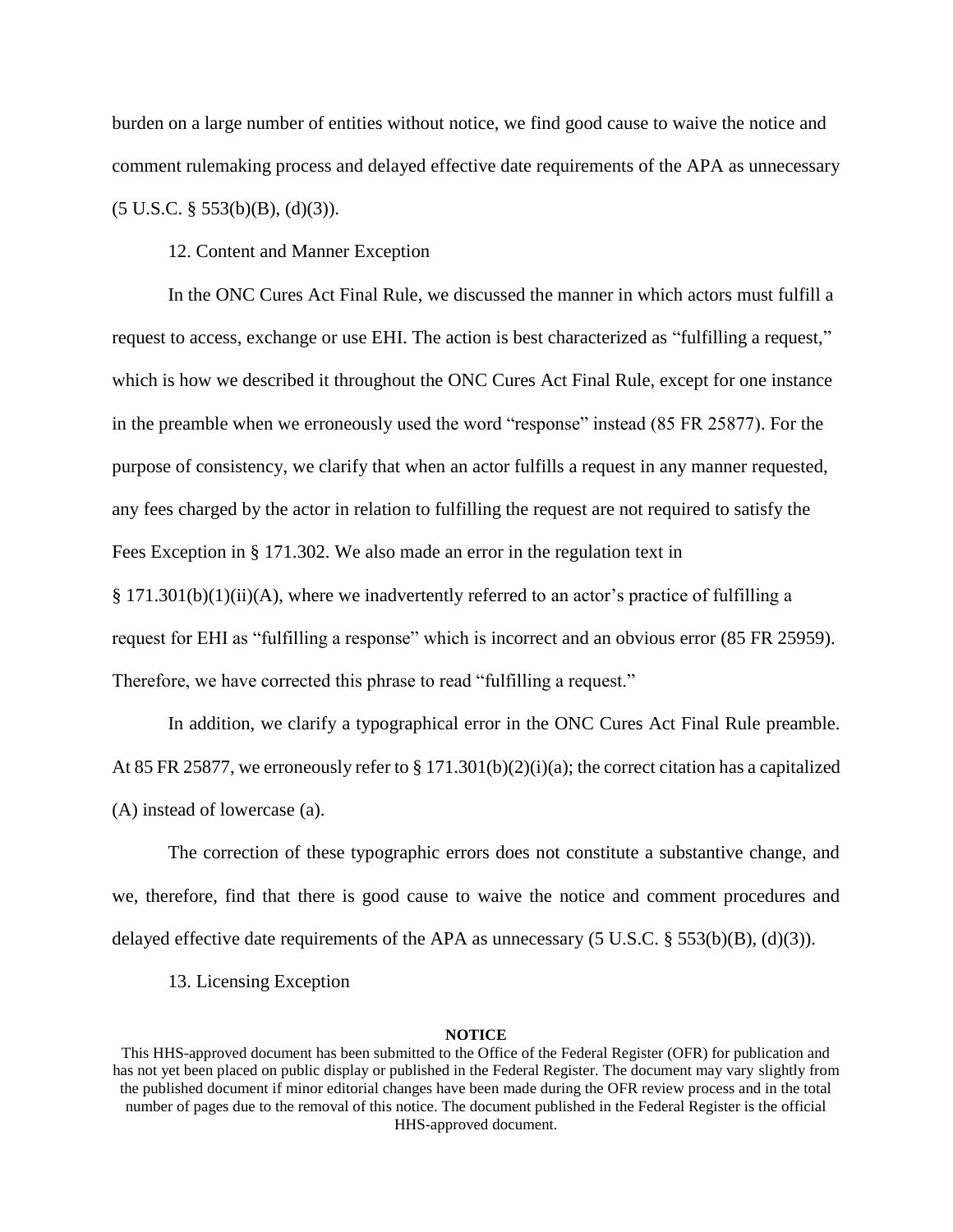In § 171.303(b)(2)(i), we erroneously cross-referenced paragraph (c)(3) instead of the correct paragraph, (b)(3) (85 FR 25960). We have corrected the error. The correction of typographic errors does not constitute a substantive change, and we therefore find that there is good cause to waive the notice and comment procedures and delayed effective date requirements of the APA as unnecessary  $(5 U.S.C. § 553(b)(B), (d)(3))$ .

# **III. Waiver of Proposed Rulemaking, Comment Period, and Delay in Effective Date**

Under the Administrative Procedure Act (APA), 5 U.S.C. § 553(b), an agency is required to publish a notice of proposed rulemaking in the Federal Register before the provisions of a rule take effect. In addition, § 553(d) mandates a 30-day delay in effective date after issuance or publication of a rule. Sections  $553(b)(B)$  and  $553(d)(3)$  provide for exceptions from the notice and comment and delay in effective date requirements. Section 553(b)(B) authorizes an agency to dispense with normal rulemaking requirements when the agency for good cause finds that the notice and comment processes are impracticable, unnecessary, or contrary to the public interest. In addition, § 553(d)(3) allows the agency to waive the 30-day delay in effective date for "otherwise provided by the agency for good cause found and published with the rule."

The nation is experiencing an emergency of unprecedented magnitude. This IFC directly supports that goal by offering regulated individuals and entities flexibilities in complying with the ONC Cures Act Final Rule while they are combating the COVID-19 pandemic. The IFC also helps to ensure that sufficient health IT products and services are available to meet the needs of affected health care systems, health care providers, and individuals.

This HHS-approved document has been submitted to the Office of the Federal Register (OFR) for publication and has not yet been placed on public display or published in the Federal Register. The document may vary slightly from the published document if minor editorial changes have been made during the OFR review process and in the total number of pages due to the removal of this notice. The document published in the Federal Register is the official HHS-approved document.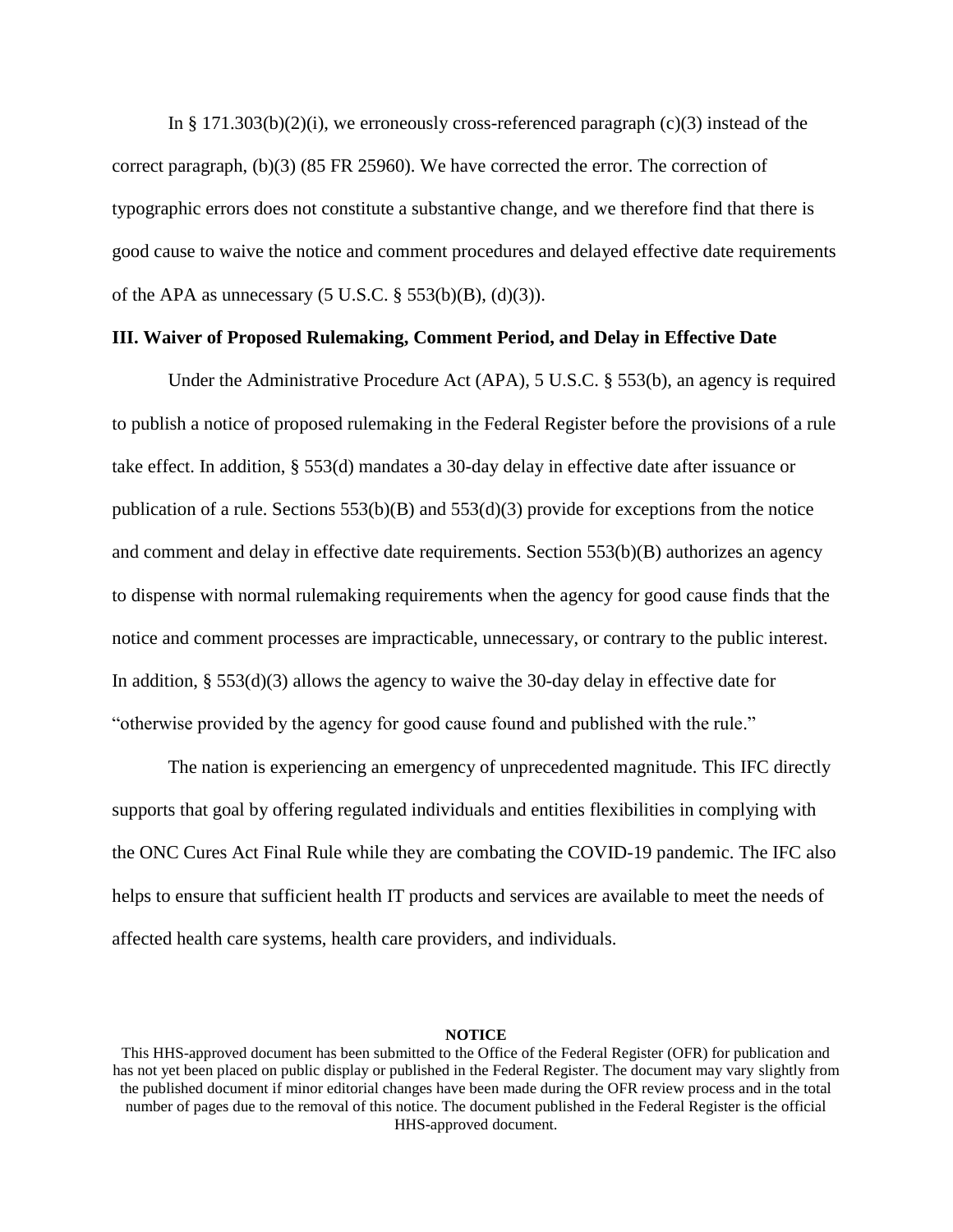On January 30, 2020, the International Health Regulations Emergency Committee of the WHO declared the outbreak of COVID-19 to be a Public Health Emergency of International Concern.<sup>18</sup> On January 31, 2020, Secretary Azar declared a PHE<sup>19</sup> under section 319 of the Public Health Service Act (42 [U.S.C.](https://www.govinfo.gov/link/uscode/42/247?type=usc&year=mostrecent&link-type=html) 247d), in response to COVID-19. On March 11, 2020, the WHO publicly declared COVID-19 to be a pandemic.<sup>20</sup> On March 13, 2020, the President declared that the COVID-19 outbreak in the United States constitutes a national emergency,  $2<sup>1</sup>$ beginning March 1, 2020. Effective October 23, 2020, Secretary Azar renewed the January 31, 2020 determination that was previously renewed on April 21, 2020 and July 23, 2020 that a PHE for COVID-19 exists and has existed since January 27, 2020.

As we discussed in section II.A above, it is critical that we extend our support to the health care community, specifically those who are affected by the ONC Cures Act Final Rule. In support of the imperative to contain and combat the virus in the United States, developers of health technology have raced to update their technology, for example, to create new codes for COVID-19 and its associated illnesses. Many developers are working to ensure that critical data about infection rates, testing outcomes, and hospitalization rates are accurate and are transmitted accurately to local, State and Federal authorities. Further, health IT developers of certified health IT are responding to requests from public health entities, health care providers, and health care

 $\overline{a}$ 

<sup>18</sup> [https://www.who.int/news-room/detail/30-01-2020-statement-on-the-second-meeting-of-the-international-health](https://www.who.int/news-room/detail/30-01-2020-statement-on-the-second-meeting-of-the-international-health-regulations-(2005)-emergency-committee-regarding-the-outbreak-of-novel-coronavirus-(2019-ncov))[regulations-\(2005\)-emergency-committee-regarding-the-outbreak-of-novel-coronavirus-\(2019-ncov\).](https://www.who.int/news-room/detail/30-01-2020-statement-on-the-second-meeting-of-the-international-health-regulations-(2005)-emergency-committee-regarding-the-outbreak-of-novel-coronavirus-(2019-ncov))

<sup>&</sup>lt;sup>19</sup> [https://www.phe.gov/emergency/news/healthactions/phe/Pages/2019-nCoV.aspx.](https://www.phe.gov/emergency/news/healthactions/phe/Pages/2019-nCoV.aspx)

<sup>&</sup>lt;sup>20</sup> [https://www.who.int/dg/speeches/detail/who-director-general-s-opening-remarks-at-the-media-briefing-on-covid-](https://www.who.int/dg/speeches/detail/who-director-general-s-opening-remarks-at-the-media-briefing-on-covid-19---11-march-2020)[19---11-march-2020.](https://www.who.int/dg/speeches/detail/who-director-general-s-opening-remarks-at-the-media-briefing-on-covid-19---11-march-2020)

<sup>21</sup> [https://www.whitehouse.gov/presidential-actions/proclamation-declaring-national-emergency-concerning-novel](https://www.whitehouse.gov/presidential-actions/proclamation-declaring-national-emergency-concerning-novel-coronavirus-disease-covid-19-outbreak/)[coronavirus-disease-covid-19-outbreak/.](https://www.whitehouse.gov/presidential-actions/proclamation-declaring-national-emergency-concerning-novel-coronavirus-disease-covid-19-outbreak/)

This HHS-approved document has been submitted to the Office of the Federal Register (OFR) for publication and has not yet been placed on public display or published in the Federal Register. The document may vary slightly from the published document if minor editorial changes have been made during the OFR review process and in the total number of pages due to the removal of this notice. The document published in the Federal Register is the official HHS-approved document.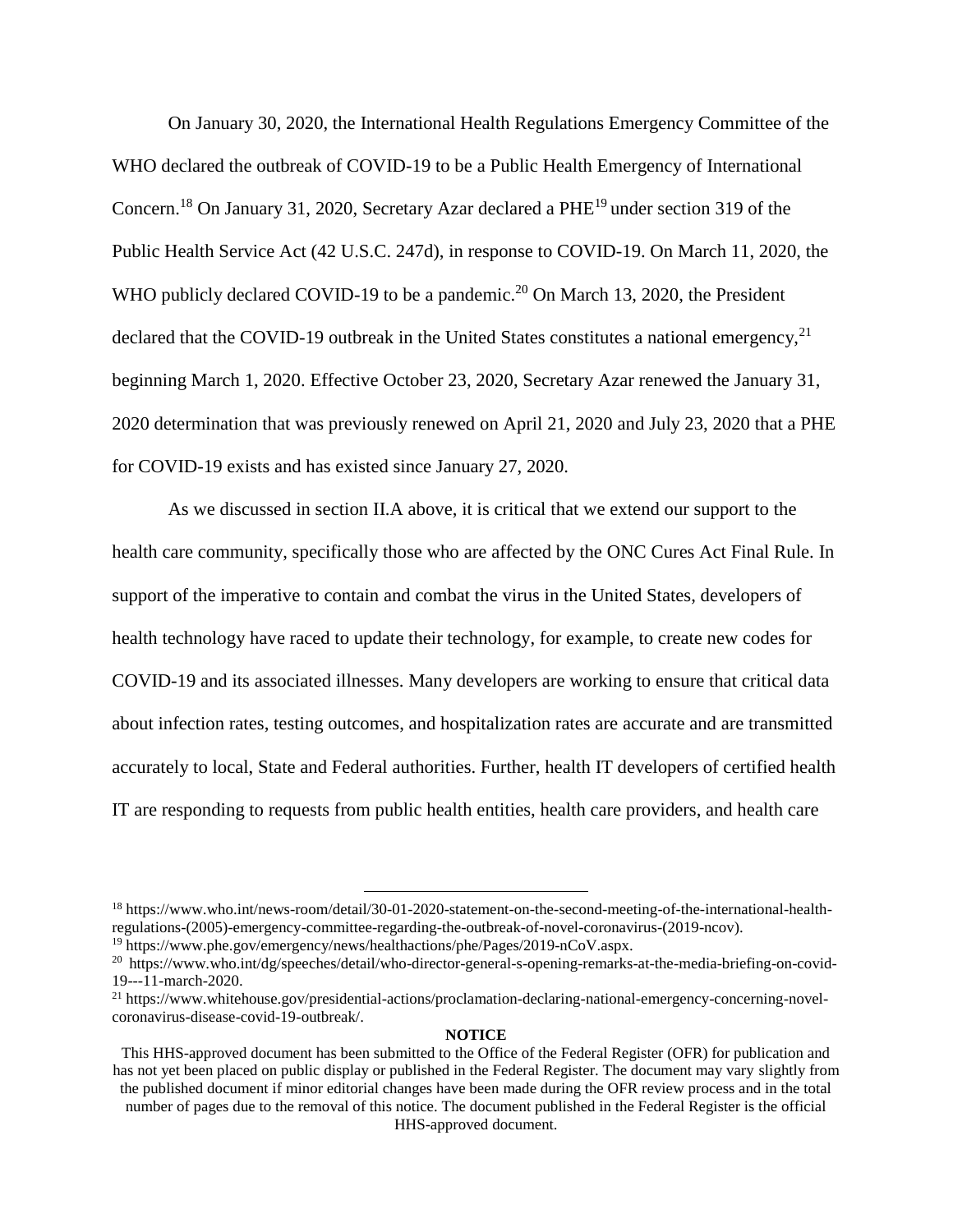systems, asking for updates to, or information about, the technology to help them better track, respond and treat illnesses caused by COVID-19. Developers of certified health IT are also exploring novel methods to help address the PHE using time and resources that might otherwise have been used to upgrade their technology. It is in the best interest of the public to ensure that developers of certified health IT are able to respond in a dynamic and rapid manner in order to assist the nation in confronting the PHE.

If these developers of certified health IT were required to update their technology according to the timeline and deadlines in the ONC Cures Act Final Rule, they would likely devote more time and resources to ensuring their technology was upgraded and certified to avoid losing customers and users. In doing so, they would have less time and fewer resources to address the urgent and constantly changing technological needs of health care providers, public health entities, and health care systems dealing with the COVID-19 PHE. Further, even if the developers of certified health IT were able to upgrade their technology to the 2015 Edition Cures Update by the original compliance dates, their customers may require training and time to adapt to the new technology. This is especially true for health care providers, who may not have control over updates to the technology used in their care settings. It is in the best interest of the public that health care providers are able to combat COVID-19 PHE without also having to manage the potential disruption that such updates at this time could entail. Delaying the enforcement deadlines and extending certain timelines ensures that the technology will be updated at a time when the threat from the PHE has lessened and both developers and health care providers would have the time and resources to devote to these technology updates.

This HHS-approved document has been submitted to the Office of the Federal Register (OFR) for publication and has not yet been placed on public display or published in the Federal Register. The document may vary slightly from the published document if minor editorial changes have been made during the OFR review process and in the total number of pages due to the removal of this notice. The document published in the Federal Register is the official HHS-approved document.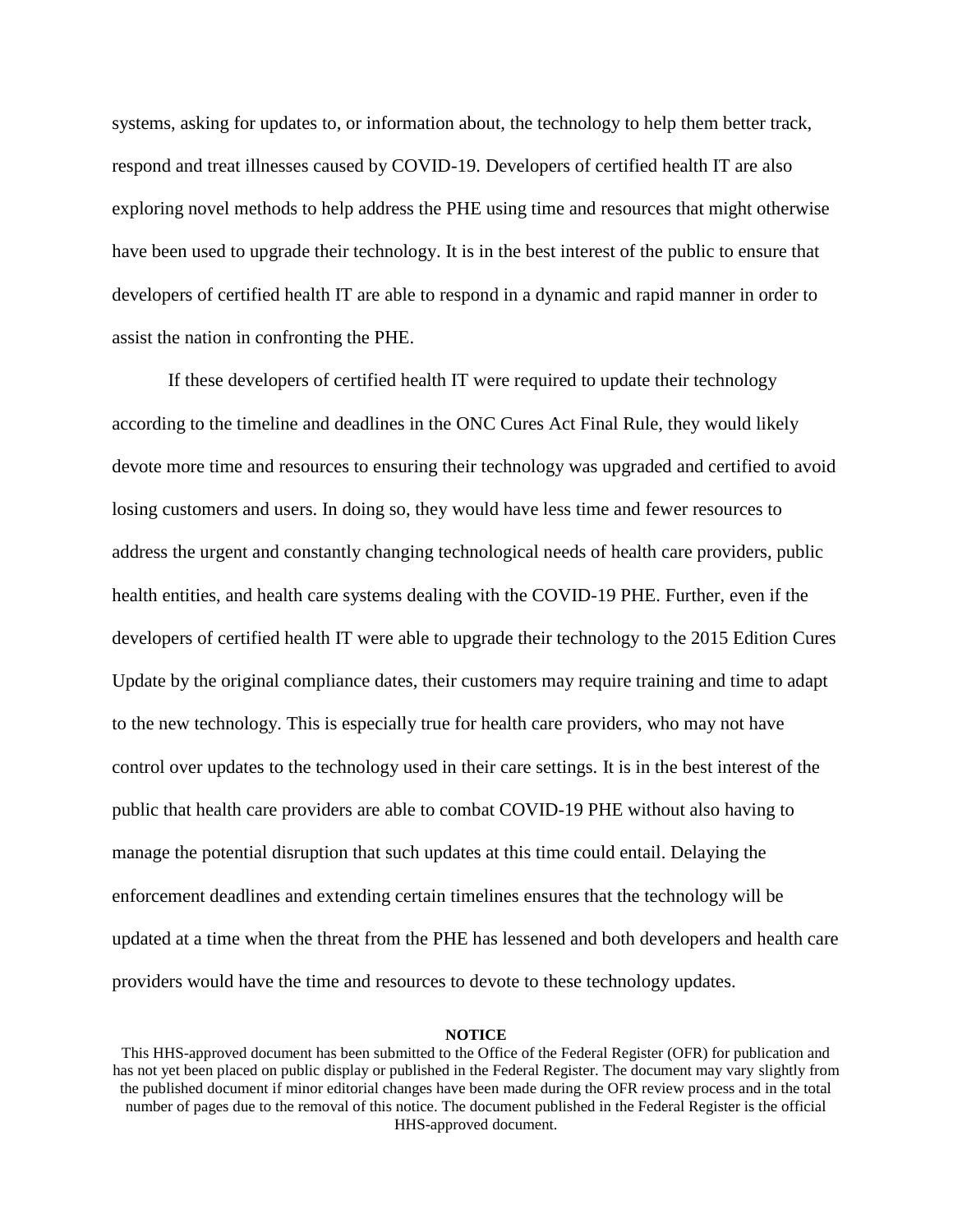It is imperative that the health care community, including developers of certified health IT, remain focused on addressing the grave threat to public health posed by COVID-19. Therefore, we find good cause to waive notice and comment rulemaking as we believe it would be impracticable and contrary to the public interest for us to undertake normal notice and comment rulemaking procedures. Furthermore, because we cannot afford any delay in effectuating this IFC and do not want to create unnecessary burdens on stakeholders who would otherwise try to meet the November 2, 2020 compliance and applicability date for various provisions of the ONC Cures Act Final Rule, we find good cause to waive the 30-day delayed effective date for the information blocking provisions and the Conditions and Maintenance of Certification requirements related to information blocking, communications, and assurances.

We are providing a 60-day public comment period for this IFC as specified in the DATES section of this document.

#### **IV. Incorporation by Reference**

The Office of the Federal Register has established requirements for materials (e.g., standards and implementation specifications) that agencies incorporate by reference in the Code of Federal Regulations (79 FR 66267; 1 CFR 51.5). Specifically, § 51.5(b) requires agencies to discuss, in the preamble of a final rule, the ways that the materials they incorporate by reference are reasonably available to interested parties and how interested parties can obtain the materials, and to summarize, in the preamble of the final rule, the material they incorporate by reference.

To make the materials we are incorporating by reference reasonably available, we provide a uniform resource locator (URL) for the standards. These standards are directly

This HHS-approved document has been submitted to the Office of the Federal Register (OFR) for publication and has not yet been placed on public display or published in the Federal Register. The document may vary slightly from the published document if minor editorial changes have been made during the OFR review process and in the total number of pages due to the removal of this notice. The document published in the Federal Register is the official HHS-approved document.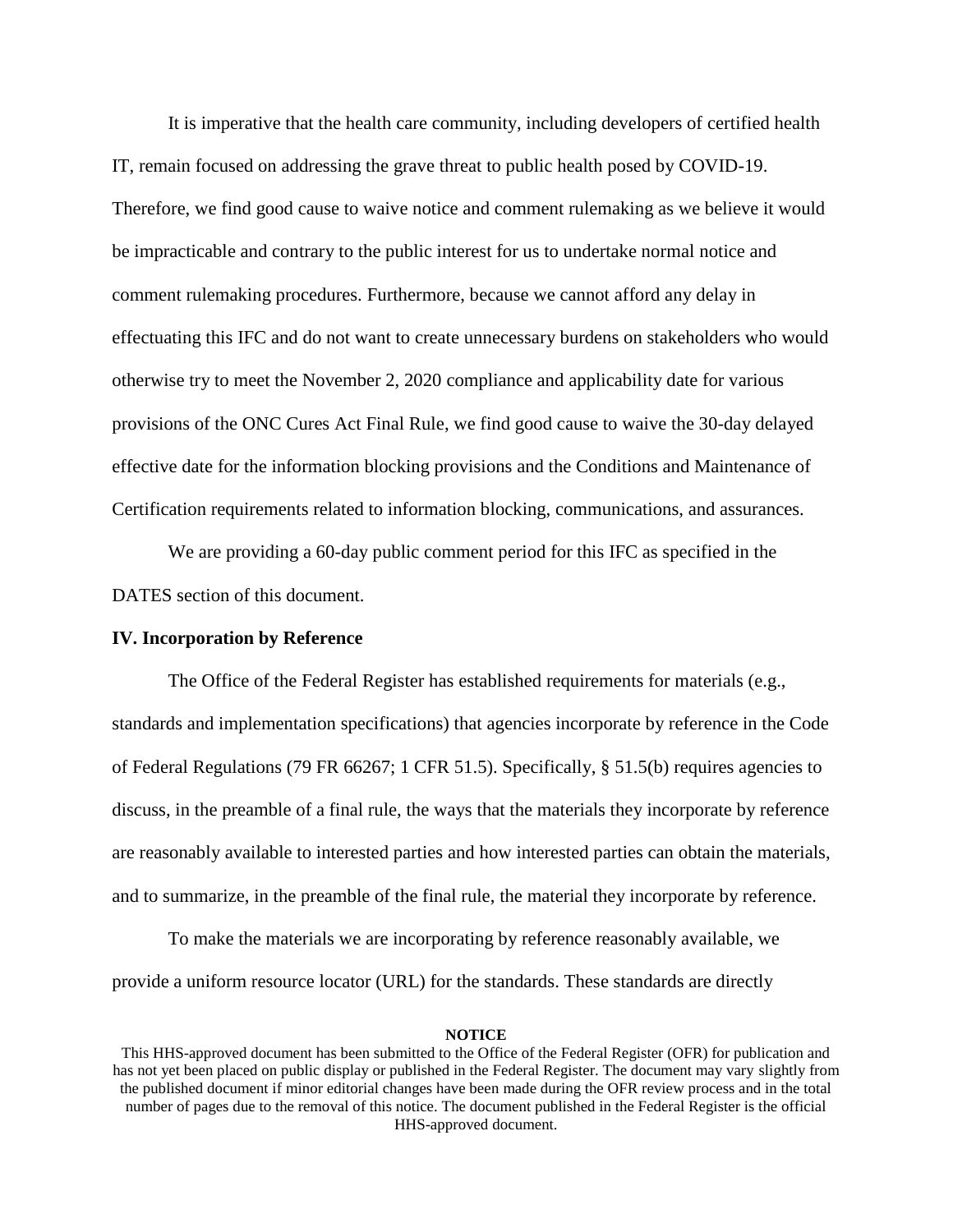accessible through the URLs provided. As an alternative, a copy of the standards may be viewed for free at the U.S. Department of Health and Human Services, Office of the National Coordinator for Health Information Technology, 330 C Street SW, Washington, DC 20201. Please call (202) 690-7151 in advance to arrange inspection.

The National Technology Transfer and Advancement Act (NTTAA) of 1995 (15 U.S.C. 3701 et seq.) and the Office of Management and Budget (OMB) Circular A-119 require the use of, wherever practical, technical standards that are developed or adopted by voluntary consensus standards bodies to carry out policy objectives or activities, with certain exceptions. The NTTAA and OMB Circular A-119 provide exceptions to selecting only standards developed or adopted by voluntary consensus standards bodies, namely when doing so would be inconsistent with applicable law or otherwise impractical. As stated in the ONC Cures Final Rule (85 FR 25668), we have followed the NTTAA and OMB Circular A-119 in adopting standards and implementation specifications for adoption, including describing any exceptions in the adoption of standards and implementation specifications.

As required by 1 CFR 51.5(b), we provide a summary of the standards we have adopted and incorporate by reference in the Code of Federal Regulations (CFR). We also provide relevant information about the standards throughout the preamble. We previously adopted IETF's Network Time Protocol Version 4 (approved for incorporation by reference as of September 4, 2012), which we continue to use without change.

This HHS-approved document has been submitted to the Office of the Federal Register (OFR) for publication and has not yet been placed on public display or published in the Federal Register. The document may vary slightly from the published document if minor editorial changes have been made during the OFR review process and in the total number of pages due to the removal of this notice. The document published in the Federal Register is the official HHS-approved document.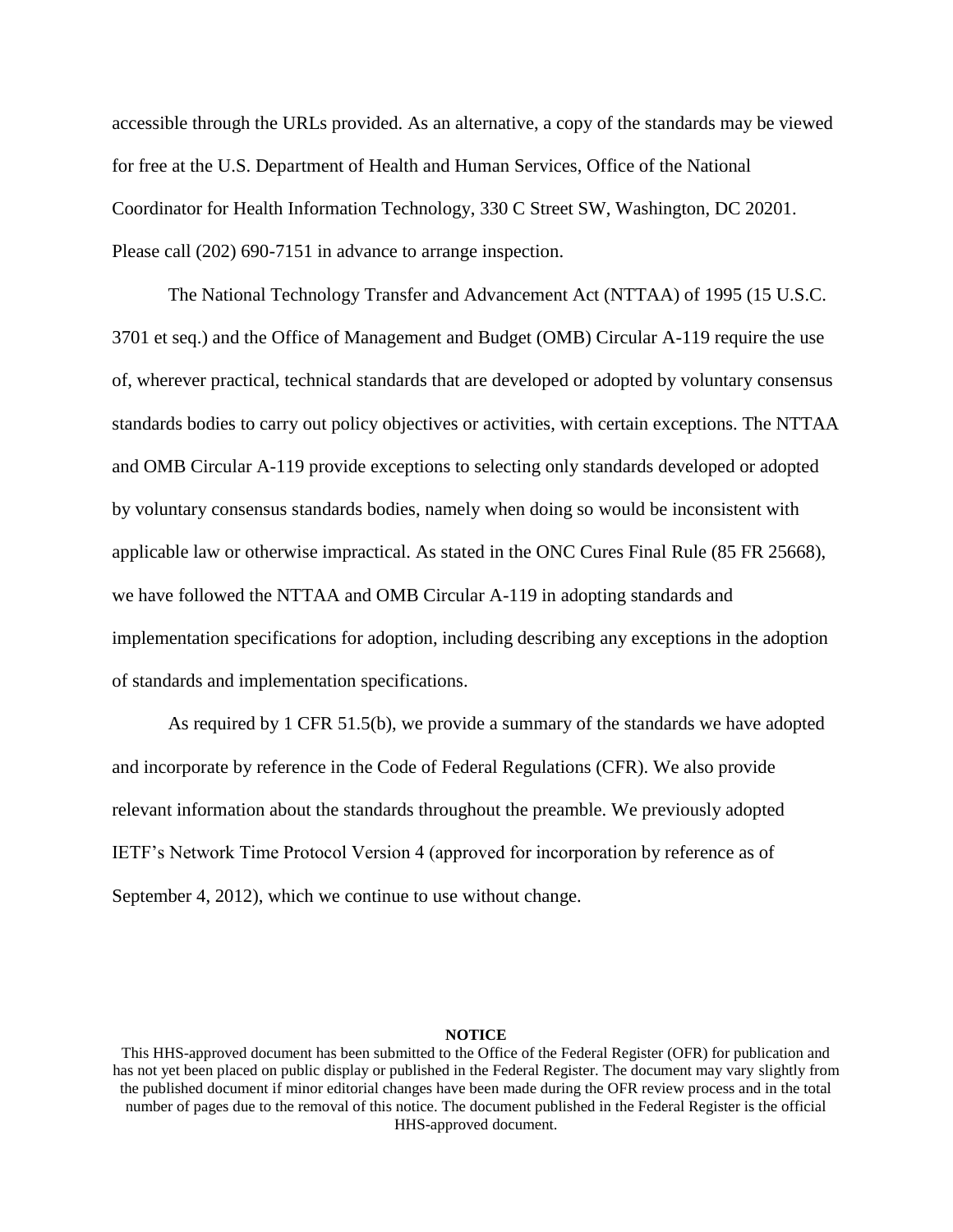We have organized the standards we have adopted through this rulemaking according to the sections of the CFR in which they will be codified and cross-referenced for associated certification criteria and requirements that we have adopted.

**Content exchange standards and implementation specifications for exchanging electronic health information – 45 CFR 170.205**

> *CMS Implementation Guide for Quality Reporting Document Architecture Category I Hospital Quality Reporting Implementation Guide for 2020, December 3, 2019*

URL: [https://ecqi.healthit.gov/sites/default/files/QRDA-HQR-2020-CMS-IG-v1.1-508.pdf.](https://ecqi.healthit.gov/sites/default/files/QRDA-HQR-2020-CMS-IG-v1.1-508.pdf) This is a direct access link.

Summary: This guide is a CMS Quality Reporting Document Architecture Category I (QRDA I) implementation guide to the HL7 Implementation Guide for CDA Release 2: Quality Reporting Document Architecture Category I, Release 1, Standards for Trial Use (STU) Release 5 (published December 2017), and referred to as the HL7 QRDA IG STU R5 in this guide. This guide describes additional conformance statements and constraints for electronic health record (EHR) data submissions that are required for reporting information to the CMS for the Hospital Inpatient Quality Reporting Program 2020 Reporting Period. The purpose of this guide is to serve as a companion to the base HL7 QRDA I STU R5 for entities such as Eligible Hospitals (EHs), CAHs, and developers to submit QRDA I data for consumption by CMS systems including for Hospital Quality Reporting (HQR).

This HHS-approved document has been submitted to the Office of the Federal Register (OFR) for publication and has not yet been placed on public display or published in the Federal Register. The document may vary slightly from the published document if minor editorial changes have been made during the OFR review process and in the total number of pages due to the removal of this notice. The document published in the Federal Register is the official HHS-approved document.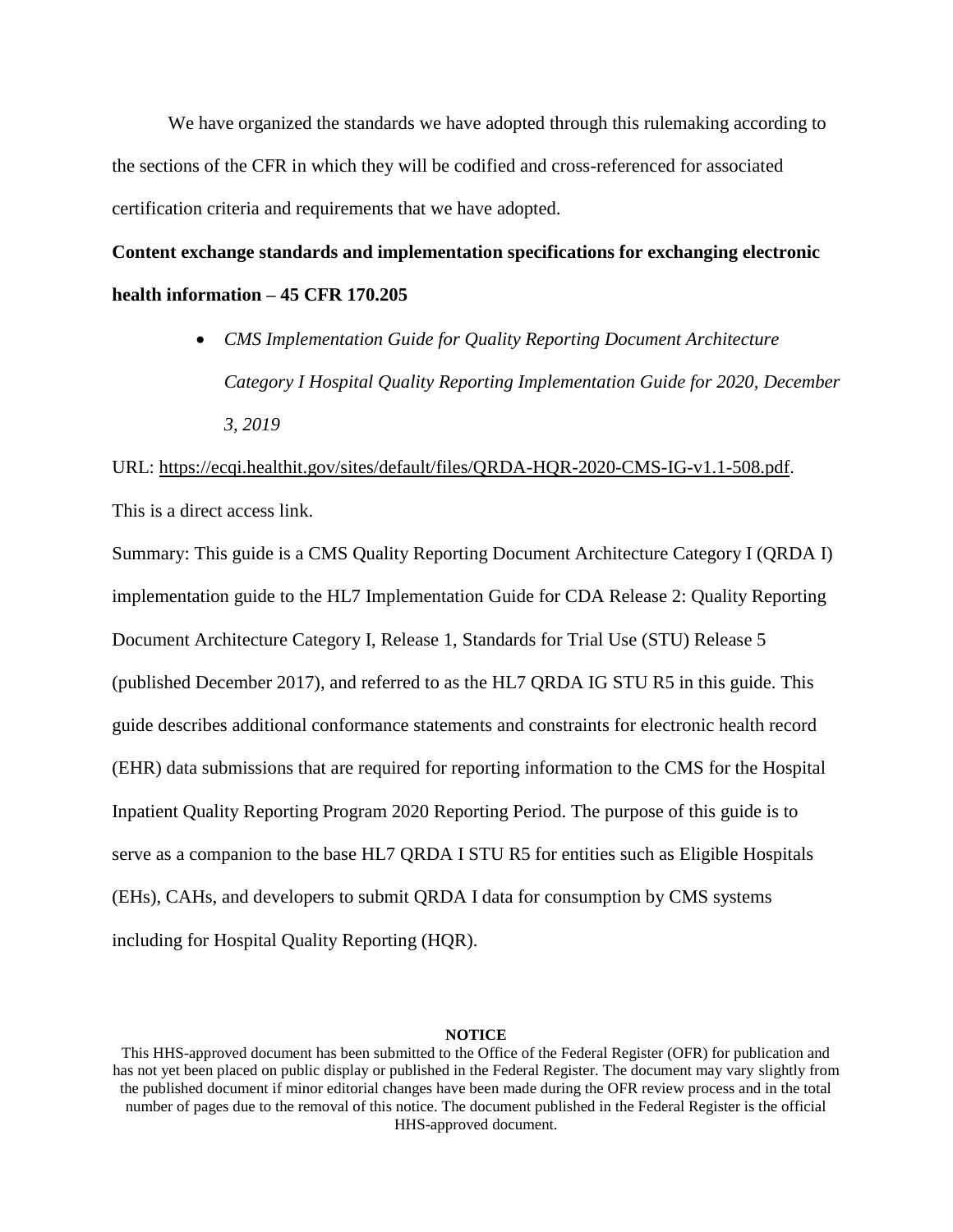*CMS Implementation Guide for Quality Reporting Document Architecture: Category III; Eligible Clinicians and Eligible Professionals Programs; Implementation Guide for 2020, April 30, 2020*

URL: [https://ecqi.healthit.gov/sites/default/files/2020-CMS-QRDA-III-Eligible-Clinicians-and-](https://ecqi.healthit.gov/sites/default/files/2020-CMS-QRDA-III-Eligible-Clinicians-and-EP-IG-v1.2-508.pdf)[EP-IG-v1.2-508.pdf.](https://ecqi.healthit.gov/sites/default/files/2020-CMS-QRDA-III-Eligible-Clinicians-and-EP-IG-v1.2-508.pdf)

This is a direct access link.

Summary: The Health Level Seven International (HL7) Quality Reporting Document Architecture (QRDA) defines constraints on the HL7 Clinical Document Architecture Release 2 (CDA R2). QRDA is a standard document format for the exchange of electronic clinical quality measure (eCQM) data. QRDA reports contain data extracted from EHRs and other information technology systems. The reports are used for the exchange of eCQM data between systems for quality measurement and reporting programs. This QRDA guide contains the CMS supplemental implementation guide to the HL7 Implementation Guide for CDA Release 2: Quality Reporting Document Architecture, Category III, STU Release 2.1 (June, 2017) for the 2020 performance period. This HL7 base standard is referred to as the HL7 QRDA–III STU R2.1.

# **United States Core Data for Interoperability – 45 CFR 170.213**

 *The United States Core Data for Interoperability (USCDI), July 2020 Errata, Version 1 (v1)*

# URL:<https://www.healthit.gov/USCDI>

This is a direct access link.

This HHS-approved document has been submitted to the Office of the Federal Register (OFR) for publication and has not yet been placed on public display or published in the Federal Register. The document may vary slightly from the published document if minor editorial changes have been made during the OFR review process and in the total number of pages due to the removal of this notice. The document published in the Federal Register is the official HHS-approved document.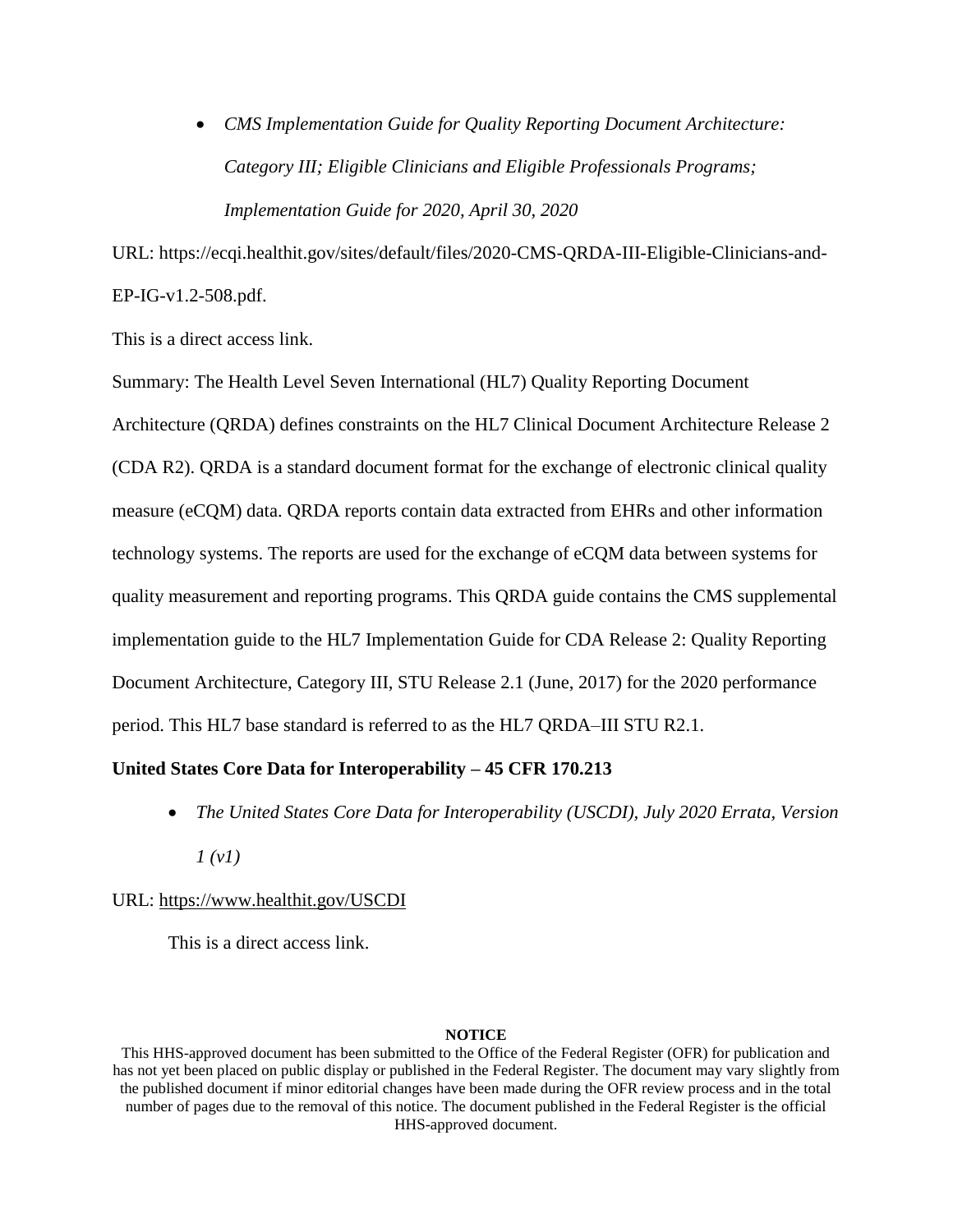Summary: The United States Core Data for Interoperability (USCDI) establishes a minimum set of data classes that are required to be interoperable nationwide and is designed to be expanded in an iterative and predictable way over time. Data classes listed in the USCDI are represented in a technically agnostic manner.

## **Application Programming Interface Standards– 45 CFR 170.215**

HL7 FHIR US Core Implementation Guide STU Release 3.1.1, August 28, 2020

#### URL:<http://hl7.org/fhir/us/core/STU3.1.1/>

This is a direct access link.

Summary: The US Core Implementation Guide is based on FHIR Version R4 and defines the minimum conformance requirements for accessing patient data. The Argonaut pilot implementations, ONC 2015 Edition Common Clinical Data Set (CCDS), and ONC U.S. Core Data for Interoperability (USCDI) v1 provided the requirements for this guide. The prior Argonaut search and vocabulary requirements, based on FHIR DSTU2, are updated in this guide to support FHIR Version R4. This guide was used as the basis for further testing and guidance by the Argonaut Project Team to provide additional content and guidance specific to Data Query Access for purpose of ONC Certification testing. These profiles are the foundation for future US Realm FHIR implementation guides. In addition to Argonaut, they are used by DAF-Research, QI-Core, and CIMI. Under the guidance of HL7 and the HL7 US Realm Steering Committee, the content will expand in future versions to meet the needs specific to the US Realm.

## **V. Response to Comments**

This HHS-approved document has been submitted to the Office of the Federal Register (OFR) for publication and has not yet been placed on public display or published in the Federal Register. The document may vary slightly from the published document if minor editorial changes have been made during the OFR review process and in the total number of pages due to the removal of this notice. The document published in the Federal Register is the official HHS-approved document.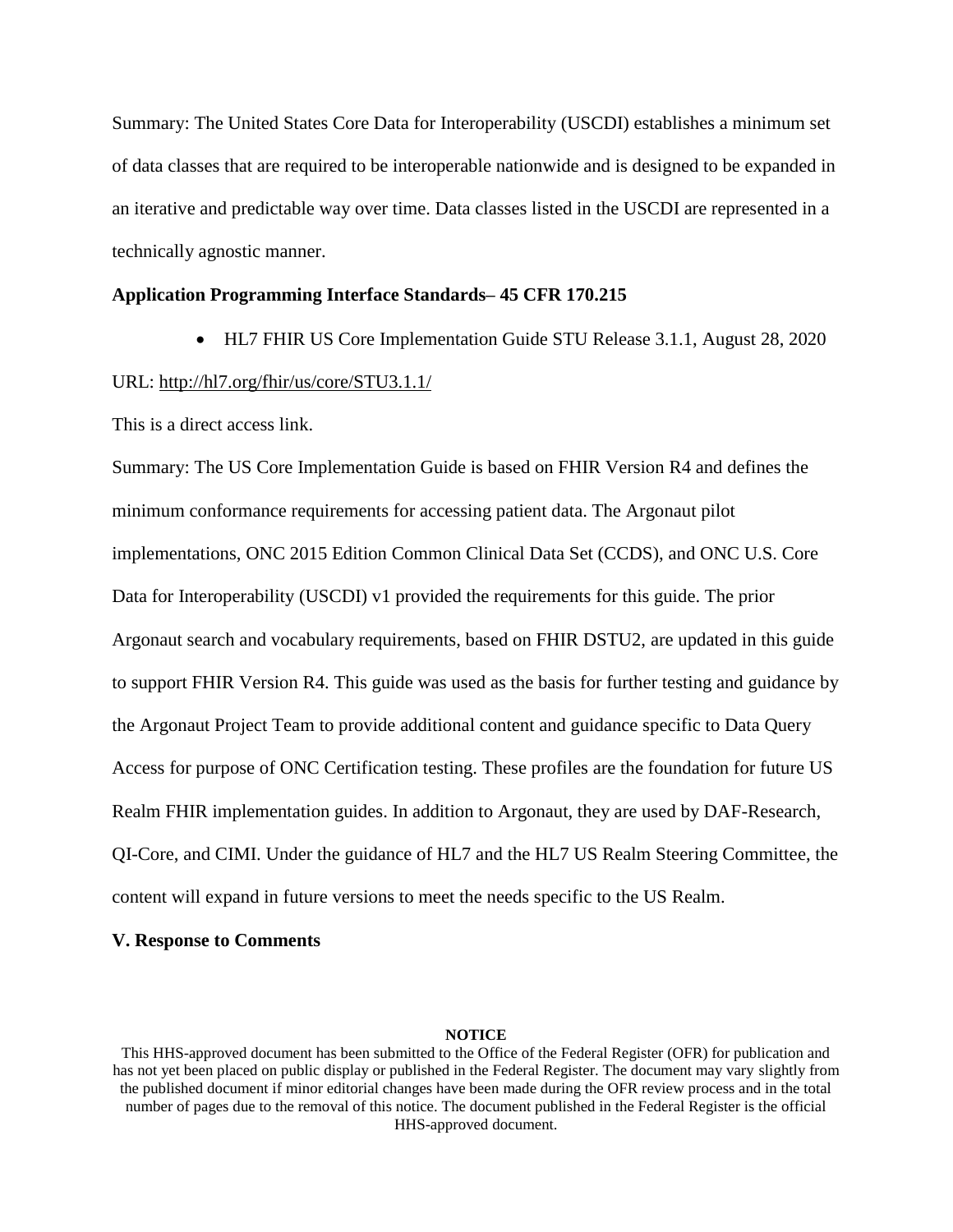Because of the large number of public comments we normally receive on **Federal Register** documents, we are not able to acknowledge or respond to them individually. We will consider all comments we receive by the date and time specified in the **DATES** section of this preamble, and, when we proceed with a subsequent document, we will respond to the comments in the preamble to that document.

# **VI. Collection of Information Requirements**

This document does not impose information collection and recordkeeping requirements. Consequently, it need not be reviewed by the Office of Management and Budget under the authority of the Paperwork Reduction Act of 1995 (44 U.S.C. 3501–3521).

# **VII. Regulatory Impact Analysis**

## *A. Executive Orders 12866 and 13563*

Executive Orders 12866 and 13563 direct agencies to assess all costs and benefits of available regulatory alternatives and, if regulation is necessary, to select regulatory approaches that maximize net benefits (including potential economic, environmental, and public health and safety effects; distributive impacts; and equity). A regulatory impact analysis (RIA) must be prepared for major rules with economically significant effects (\$100 million or more in any 1 year).

To determine the impact of this rule, we reviewed the costs and benefits in the ONC Cures Act Final Rule associated with the provisions in this IFC. We did this to determine if adjustments to the ONC Cures Act Final Rule's RIA were needed and should be accounted for in

This HHS-approved document has been submitted to the Office of the Federal Register (OFR) for publication and has not yet been placed on public display or published in the Federal Register. The document may vary slightly from the published document if minor editorial changes have been made during the OFR review process and in the total number of pages due to the removal of this notice. The document published in the Federal Register is the official HHS-approved document.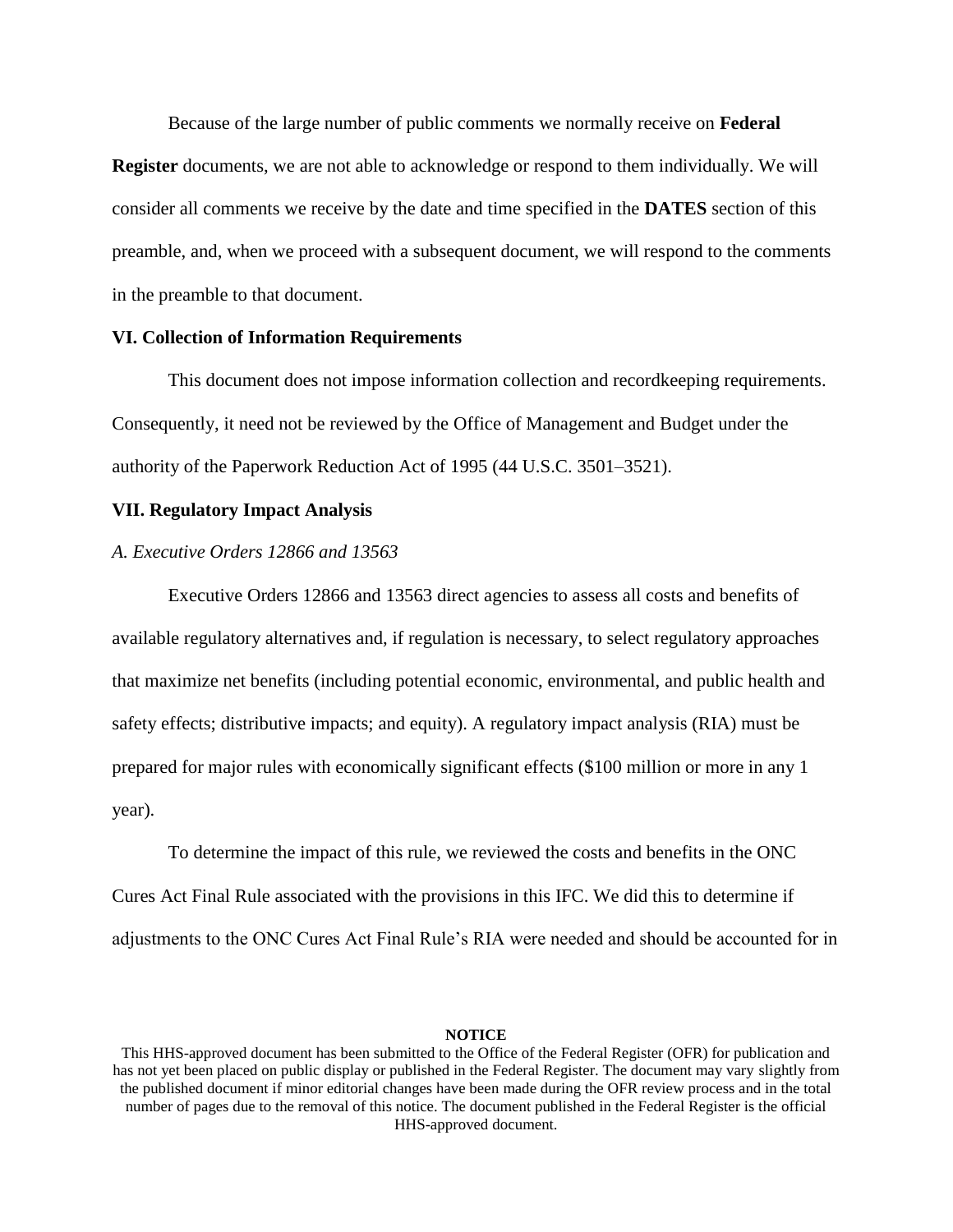this rule. We also explored whether there are new quantifiable and unquantifiable costs and benefits as a direct result of the delays proposed in the IFC.

The provisions in this IFC are limited in nature: applicability and compliance date extensions, standards updates, and regulatory clarifications and corrections. Except as noted below, we were unable to identify any new quantifiable costs or benefits as a result of the provisions in this IFC. However, we welcome comments on the additional impacts developers or other entities might experience as a result of the delays noted in this IFC.

There are unquantifiable costs and benefits of this rule. The extensions in this IFC are in response to developers' need for additional time to meet the deadlines due, in part, to external factors, such as COVID-19. However, we are unable to quantify the extent to which such external factors including but not limited to, temporary changes in labor and other supply chain costs/shortages due to the pandemic — would affect the cost differential between compliance according to the timeline set forth in this IFC and (hypothetically) according to the timeline set forth in the ONC Cures Act Final Rule. We acknowledge that we do not have any evidence or information from the regulated community that they have been working to meet the applicability and compliance dates identified in the ONC Cures Act Final Rule. On April 21, 2020, we announced that we would exercise our discretion in enforcing all new requirements under 45 CFR Part 170 that have compliance dates until 3 months after each initial compliance date identified in the ONC Cures Act Final Rule. In addition, we noted in the ONC Cures Act Final Rule that enforcement of information blocking civil monetary penalties in section  $3022(b)(2)(A)$  of the PHSA would not begin

This HHS-approved document has been submitted to the Office of the Federal Register (OFR) for publication and has not yet been placed on public display or published in the Federal Register. The document may vary slightly from the published document if minor editorial changes have been made during the OFR review process and in the total number of pages due to the removal of this notice. The document published in the Federal Register is the official HHS-approved document.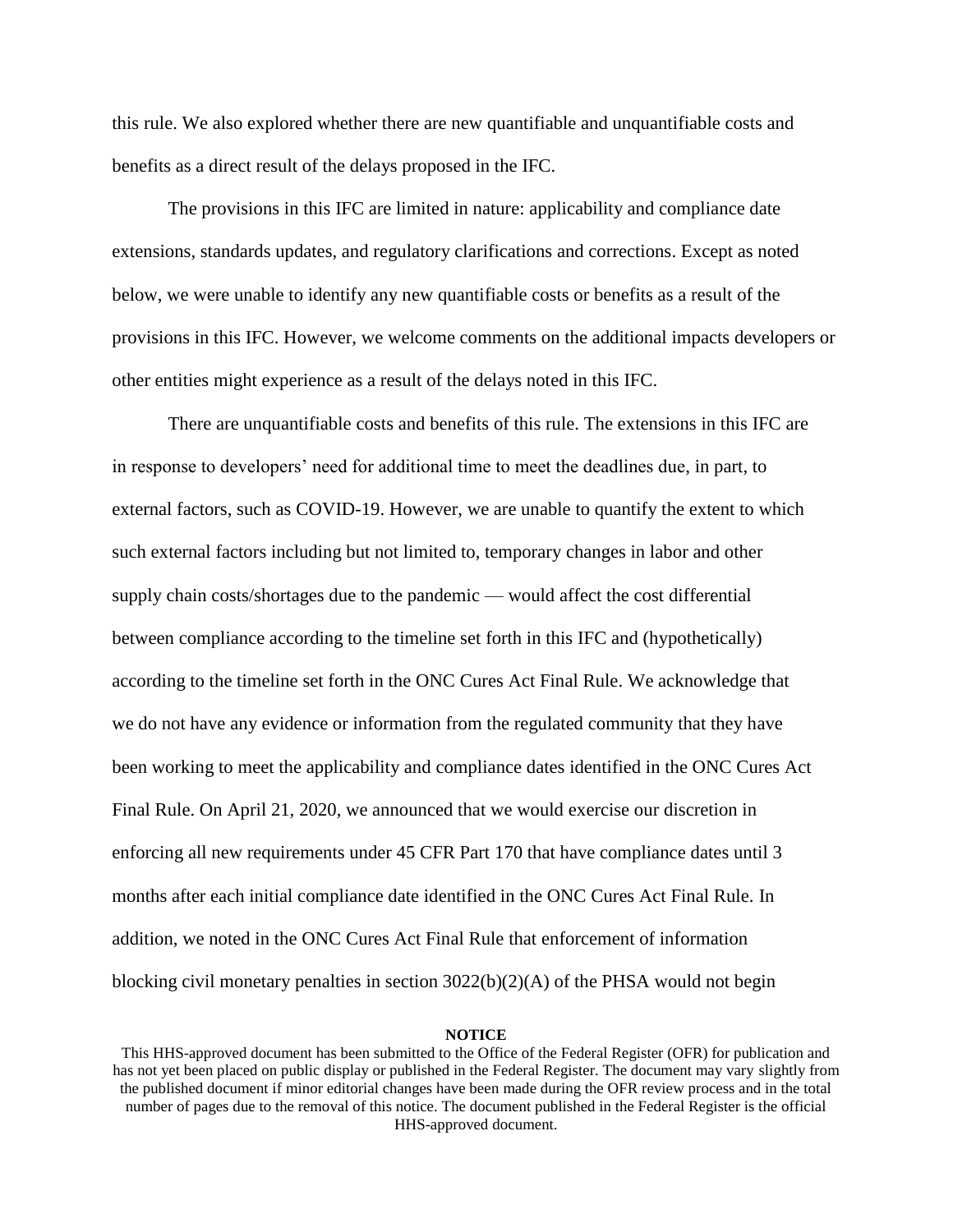until a final rule was issued by the Office of the Inspector General (OIG), which has not occurred as of the publication of this interim final rule. We also acknowledged in the Proposed Rule that any health care provider determined by OIG to have committed information blocking would, per the Cures Act, be referred to the appropriate agency to be subject to appropriate disincentives using authorities under applicable Federal law, as the Secretary sets forth through notice and comment rulemaking. In the Proposed Rule, we requested comment on potential disincentives (84 FR 7553). HHS has not, however, issued a proposed rule to begin the process of establishing such disincentives. Since the publication of the ONC Cures Act Final Rule, we are not aware of any negative consequences that health IT developers of certified health IT or other types of actors have experienced for not complying with 45 parts 170 or 171, respectively. We request comment on whether stakeholders did incur costs for trying to meet the compliance dates in the ONC Cures Act Final Rule. We also invite feedback on whether the COVID-19 PHE may have an impact on costs of complying with 45 parts 170 and 171 in the future – taking into account the new compliance and applicability dates established by this interim final rule.

Additionally, we explored whether the delays in the IFC will have a significant impact on the 10 year cost/benefit projections described in the ONC Cures Act Final Rule. We note that several IFC provisions implement a delay of less than one year from its original deadline. However, the following IFC provisions have delays that are one year or more:

- o Submission of initial Attestations (§ 170.406)
- $\circ$  Submission of initial plans and results of real world testing (§ 170.405(b)(1) and (2))

This HHS-approved document has been submitted to the Office of the Federal Register (OFR) for publication and has not yet been placed on public display or published in the Federal Register. The document may vary slightly from the published document if minor editorial changes have been made during the OFR review process and in the total number of pages due to the removal of this notice. The document published in the Federal Register is the official HHS-approved document.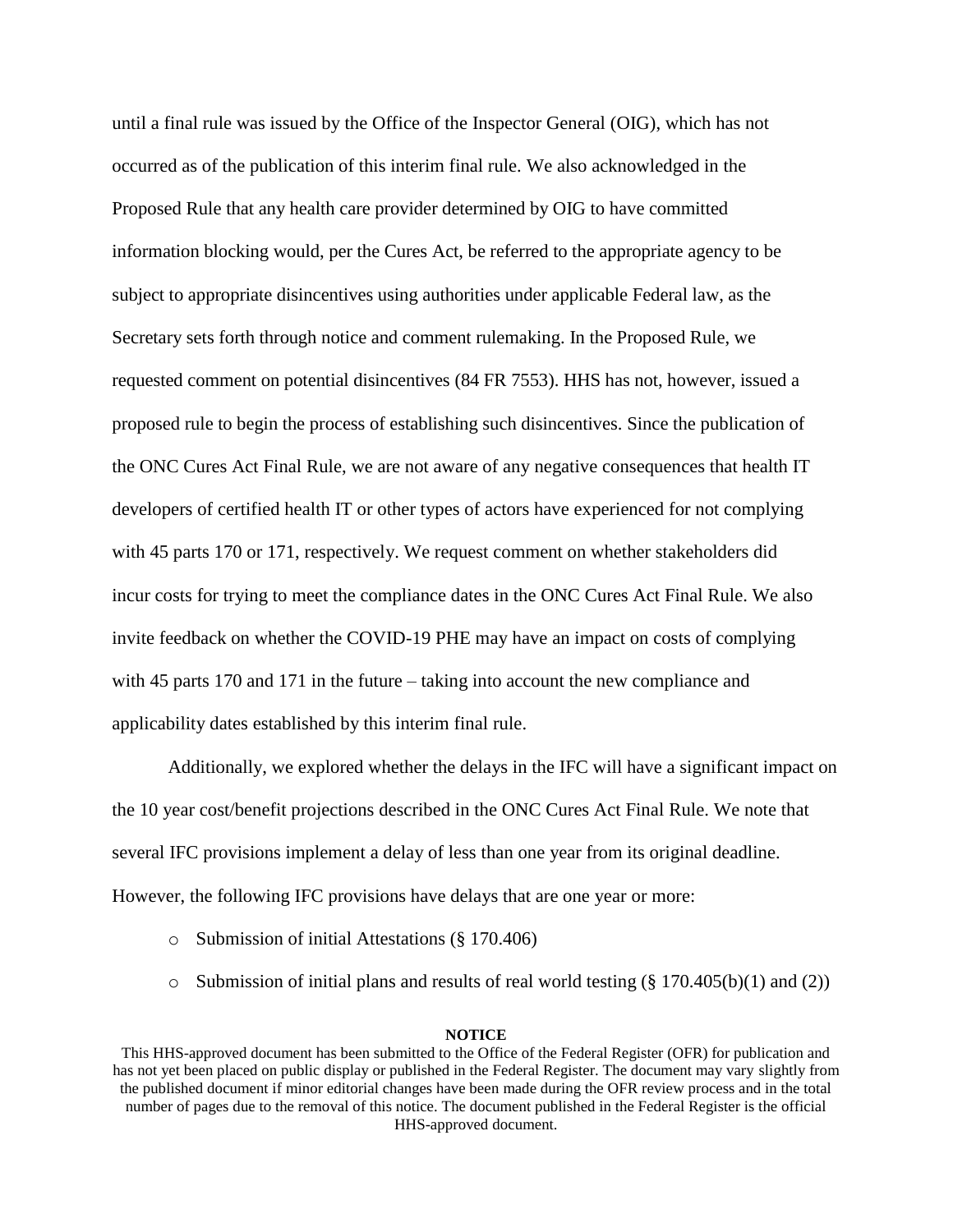We previously estimated that the Year 1 quantifiable costs for these provisions are \$47,686,943 and the quantifiable benefits are \$310,450,000. Both the cost and benefit estimates were estimated to be perpetual. Because this impact is over \$100 million, it is sufficient to make this IFC economically significant under EO 12866. The IFC's changes have implications for the distribution of the costs and benefits over time found in the ONC Cures Act Final Rule as described above.

# *B. Regulatory Flexibility Act*

The Regulatory Flexibility Act (RFA) requires agencies to analyze options for regulatory relief of small businesses if a rule has a significant impact on a substantial number of small entities. We do not believe that the changes in this IFC alter any of the prior analyses we performed for the ONC Cures Act Final Rule; and therefore, the Secretary certifies that this IFC will not have a significant impact on a substantial number of small entities.

## *C. Executive Order 13771*

The White House issued Executive Order 13771 on Reducing Regulation and Controlling Regulatory Costs on January 30, 2017. This rule's designation under 13771 will be informed by comments received.

#### *D. Executive Order 13132 - Federalism*

Executive Order 13132 establishes certain requirements that an agency must meet when it promulgates a final rule (including an interim final rule with comment period) that imposes substantial direct requirement costs on state and local governments, preempts state law, or

This HHS-approved document has been submitted to the Office of the Federal Register (OFR) for publication and has not yet been placed on public display or published in the Federal Register. The document may vary slightly from the published document if minor editorial changes have been made during the OFR review process and in the total number of pages due to the removal of this notice. The document published in the Federal Register is the official HHS-approved document.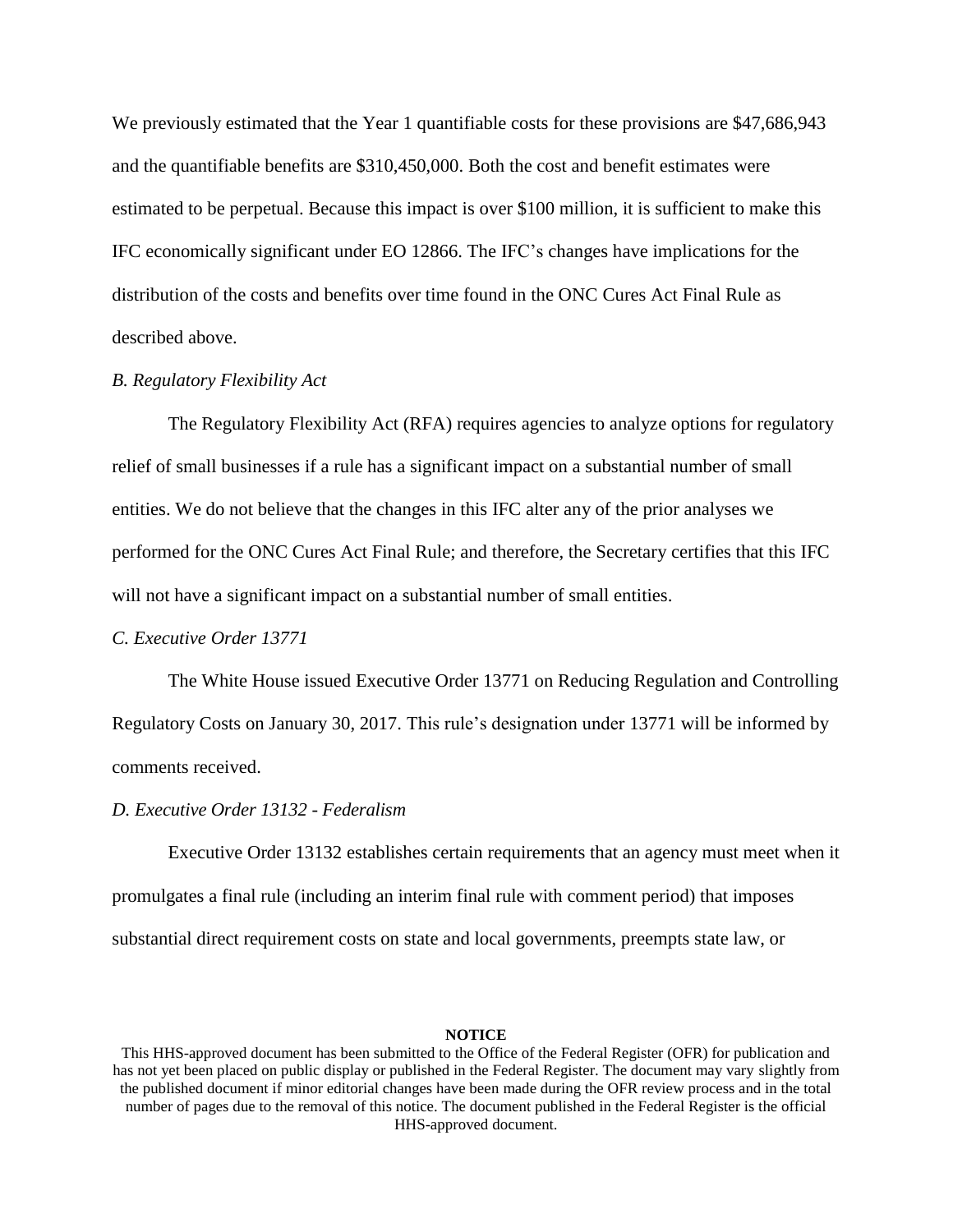otherwise has federalism implications. Because this IFC does not impose any costs on state or local governments, the requirements of Executive Order 13132 are not applicable.

# *E. Unfunded Mandates Reform Act*

Section 202 of the Unfunded Mandates Reform Act of 1995 (Unfunded Mandates Act), 2 U.S.C. 1532, requires that covered agencies prepare a budgetary impact statement before promulgating a rule that includes any federal mandate that may result in the expenditure by state, local, and tribal governments, in the aggregate, or by the private sector, of \$100 million in 1995 dollars, updated annually for inflation. Currently, that threshold is approximately \$156 million. If a budgetary impact statement is required, section 205 of the Unfunded Mandates Act also requires covered agencies to identify and consider a reasonable number of regulatory alternatives before promulgating a rule. This IFC is not expected to result in expenditures by state, local, and tribal governments, or by the private sector, of \$156 million or more in any one year.

# **List of Subjects**

#### **45 CFR Part 170**

Computer technology, Electronic health record, Electronic information system,

Electronic transactions, Health, Health care, Health information technology, Health insurance,

Health records, Hospitals, Incorporation by reference, Laboratories, Medicaid, Medicare,

Privacy, Reporting and recordkeeping requirements, Public health, Security.

#### **45 CFR Part 171**

Computer technology, Electronic health record, Electronic information system,

Electronic transactions, Health, Health care, Health care provider, Health information

This HHS-approved document has been submitted to the Office of the Federal Register (OFR) for publication and has not yet been placed on public display or published in the Federal Register. The document may vary slightly from the published document if minor editorial changes have been made during the OFR review process and in the total number of pages due to the removal of this notice. The document published in the Federal Register is the official HHS-approved document.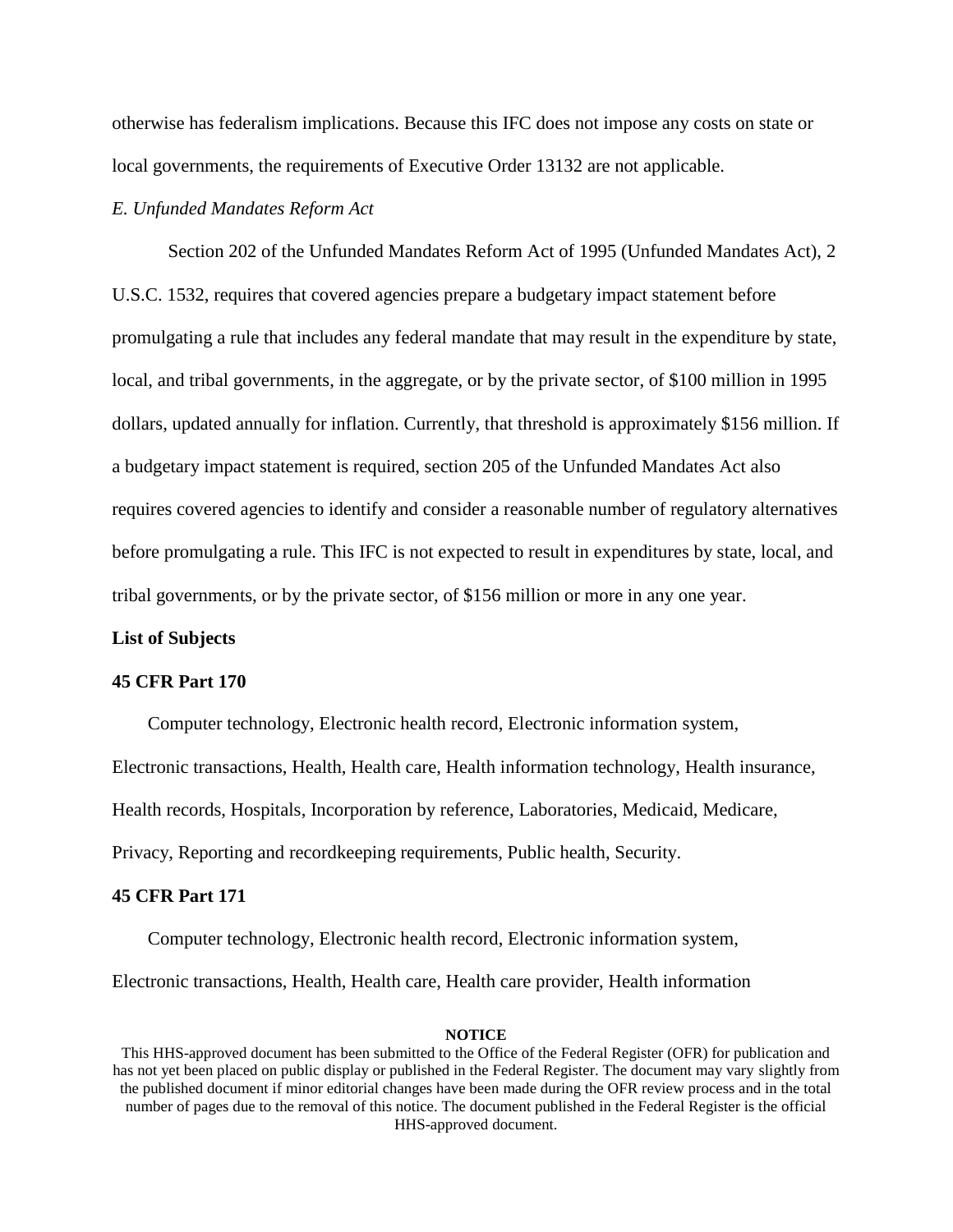exchange, Health information technology, Health information network, Health insurance, Health records, Hospitals, Privacy, Reporting and recordkeeping requirements, Public health, Security.

# **Regulation Text**

For the reasons set forth in the preamble, 45 CFR subtitle A, subchapter D, is amended as follows:

# **PART 170 – HEALTH INFORMATION TECHNOLOGY STANDARDS, IMPLEMENTATION SPECIFICATIONS, AND CERTIFICATION CRITERIA AND CERTIFICATION PROGRAMS FOR HEALTH INFORMATION TECHNOLOGY**

1. The authority citation for part 170 continues to read as follows:

**Authority:** 42 U.S.C. 300jj–11; 42 U.S.C 300jj–14

2. Amend § 170.101 to read as follows:

# **§ 170.101 Applicability.**

The standards, implementation specifications, and certification criteria adopted in this part

apply to health information technology and the testing and certification of Health IT Modules.

3. Amend § 170.102 by revising paragraph (3)(ii) and (iii) in the definition of "2015

Edition Base EHR";

The revisions read as follows:

## **§ 170.102 Definitions.**

\* \* \* \* \*

#### **NOTICE**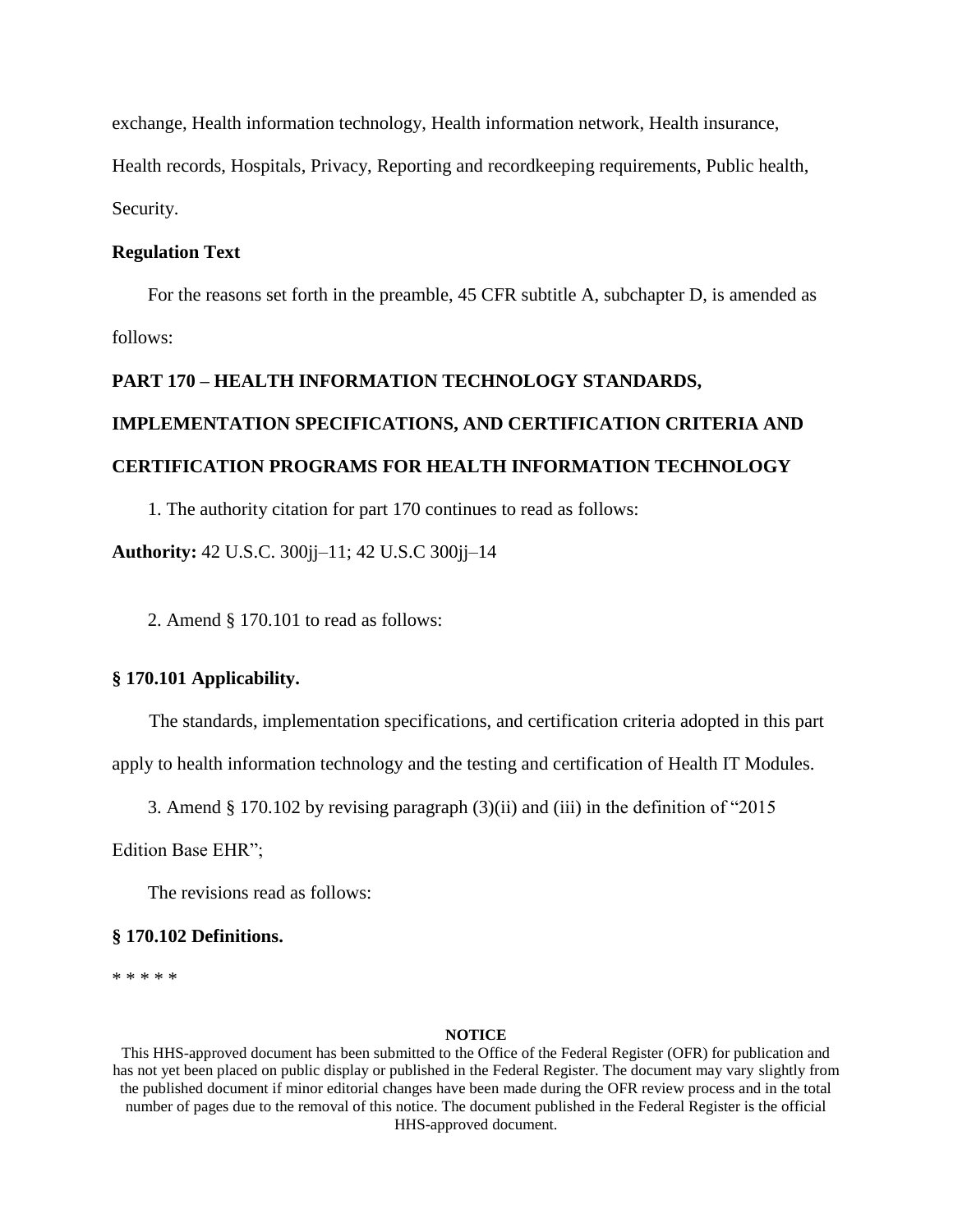*2015 Edition Base EHR* \* \* \*

 $(3)$  \* \* \*

(ii) Section  $170.315(g)(8)$  or (10) for the period before December 31, 2022; and

(iii) Section  $170.315(g)(10)$  on and after December 31, 2022.

\* \* \* \* \*

4. Amend § 170.200 to read as follows:

# **§ 170.200 Applicability.**

The standards and implementation specifications adopted in this part apply with respect to Health Information technology.

5. Amend § 170.205 by revising paragraphs  $(h)(3)$  and  $(k)(3)$  to read as follows:

**§ 170.205 Content exchange standards and implementation specifications for exchanging electronic health information**.

\* \* \* \* \*

(h) \* \* \*

(3) *Standard.* CMS Implementation Guide for Quality Reporting Document Architecture:

Category I; Hospital Quality Reporting; Implementation Guide for 2020 (incorporated by

reference in § 170.299).

\* \* \* \* \*

 $(k)$  \* \* \*

#### **NOTICE**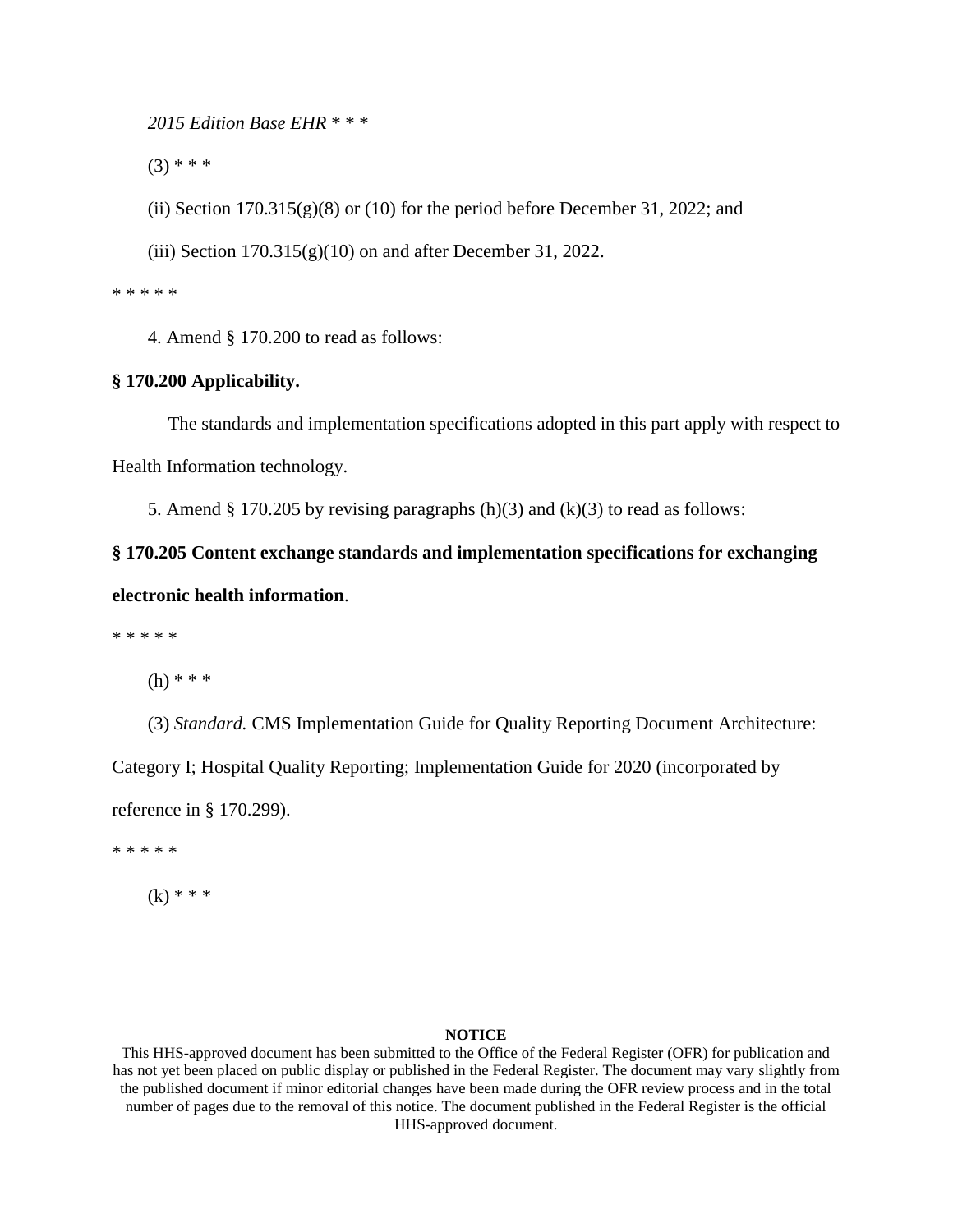(3) *Standard.* CMS Implementation Guide for Quality Reporting Document Architecture: Category III; Eligible Clinicians and Eligible Professionals Programs; Implementation Guide for 2020 (incorporated by reference in § 170.299).

\* \* \* \* \*

6. Amend § 170.210:

a. In paragraph  $(e)(1)(i)$ , by removing the words "through 7.1.3" and adding in its place the words "and 7.1.2";

b. In paragraphs (e)(2)(i) and (e)(3), by removing the words "7.2 and 7.4," and adding in their place the words "7.1.1 and 7.1.7"; and

c. By revising paragraph (g).

The revision reads as follows:

## **§ 170.210 Standards for health information technology to protect electronic health**

## **information created, maintained, and exchanged.**

\* \* \* \* \*

(g) *Synchronized clocks.* The date and time recorded utilize a system clock that has been

synchronized following (RFC 5905) Network Time Protocol Version 4, (incorporated by

reference in § 170.299).

\* \* \* \* \*

7. Revise § 170.213 to read as follows:

#### **§ 170.213 United States Core Data for Interoperability**

#### **NOTICE**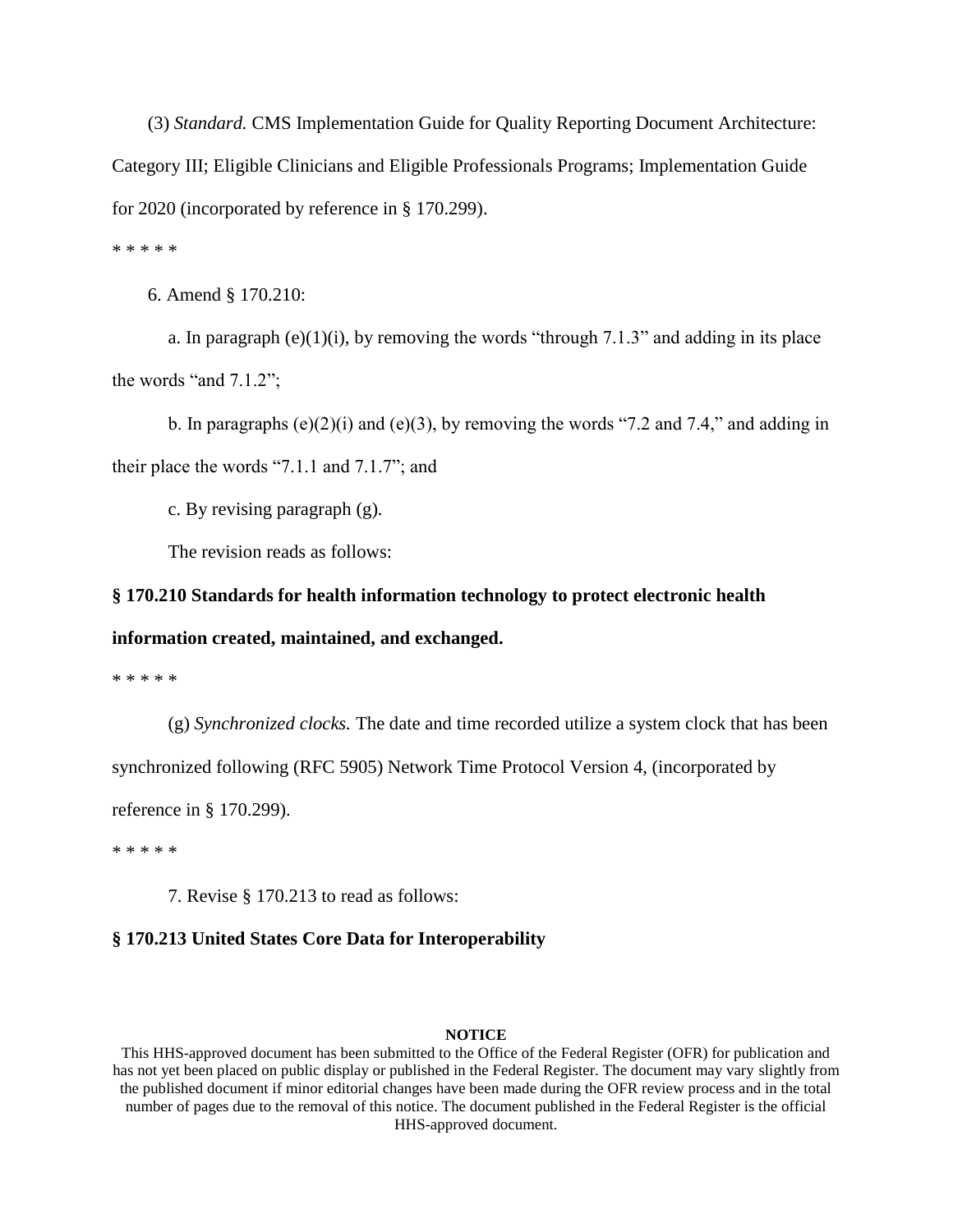*Standard*. United States Core Data for Interoperability (USCDI), July 2020 Errata,

Version 1 (v1) (incorporated by reference in § 170.299).

8. Amend  $\S 170.215$  by revising (a)(2) to read as follows:

# **§ 170.215 Application Programming Interface Standards.**

\* \* \* \* \*

 $(a) * * *$ 

(2) *Implementation specification*. HL7 FHIR® US Core Implementation Guide STU

3.1.1 (incorporated by reference in § 170.299).

9. Amend § 170.299 by revising paragraphs (e)(4) and (5), (f)(34), and (m)(5) to read as follows:

# **§ 170.299 Incorporation by reference.**

\* \* \* \* \*

 $(e) * * *$ 

(4) CMS Implementation Guide for Quality Reporting Document Architecture:

Category I; Hospital Quality Reporting Implementation Guide for 2020; published December

3, 2019, IBR approved for § 170.205(h).

(5) CMS Implementation Guide for Quality Reporting Document Architecture:

Category III; Eligible Clinicians and Eligible Professionals Programs Implementation Guide

for 2020; published April 30, 2020, IBR approved for § 170.205(k).

\* \* \* \* \*

(f) \* \* \*

#### **NOTICE**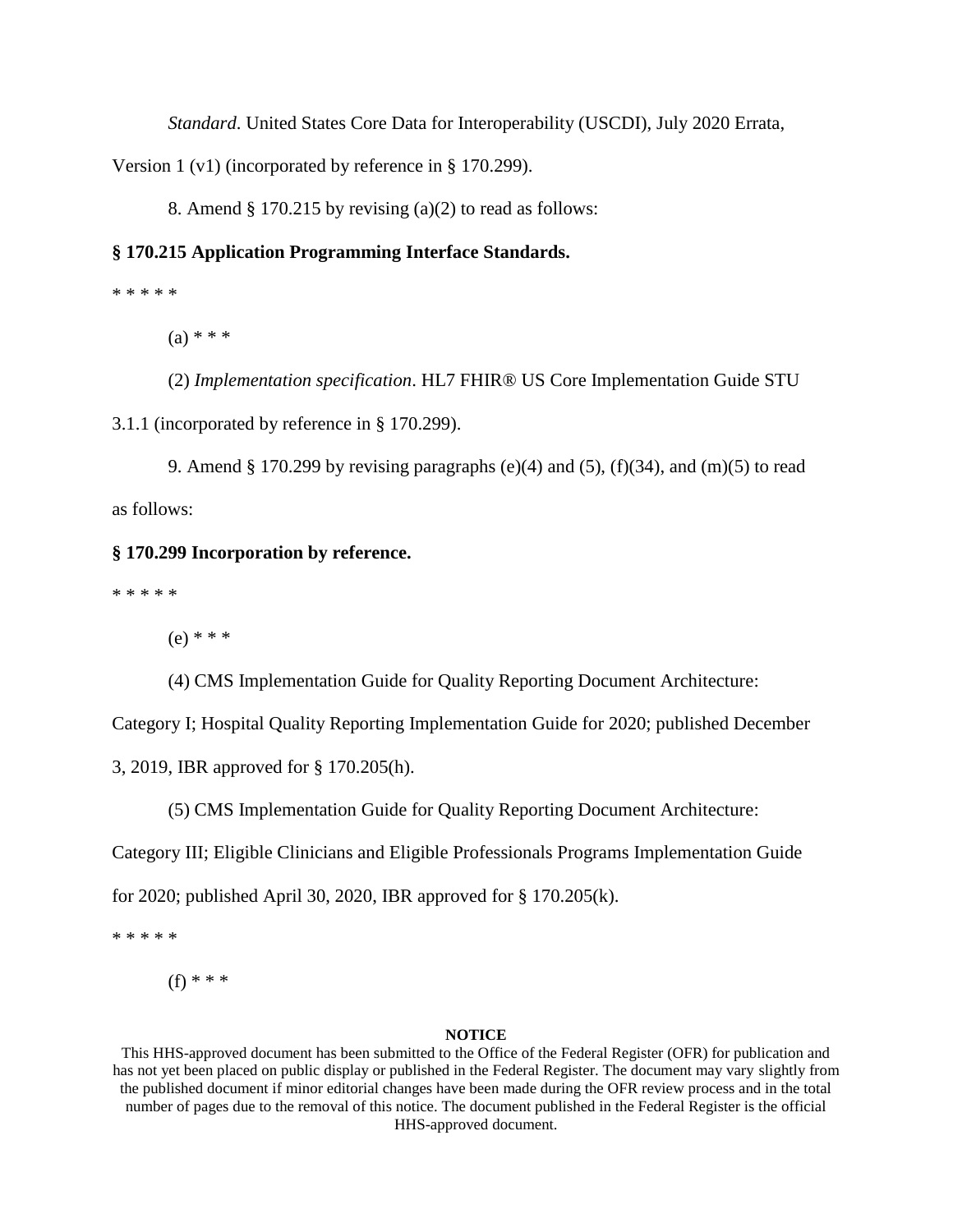(34) HL7 FHIR® US Core Implementation Guide STU3 Release 3.1.1, August 28, 2020, IBR approved for § 170.215(a). \* \* \* \* \*

 $(m)$  \* \* \*

(5) United States Core Data for Interoperability (USCDI), Version 1, July 2020 Errata, IBR approved for § 170.213; available at https://www.healthit.gov/USCDI.

\* \* \* \* \*

10. Amend § 170.300 by revising paragraphs (a), (c), and (d) to read as follows:

§ 170.300 Applicability.

(a) The certification criteria adopted in this subpart apply to the testing and certification of Health IT Modules.

\* \* \* \* \*

(c) Health Modules are not required to be compliant with certification criteria or

capabilities specified within a certification criterion that are designated as optional.

(d) In § 170.315, all certification criteria and all capabilities specified within a certification criterion have general applicability (*i.e.*, apply to any health care setting) unless designated as "inpatient setting only" or "ambulatory setting only."

\* \* \* \* \*

11. Amend § 170.315 by:

a. Revising paragraphs  $(b)(1)(iii)(A)(2)$ ,  $(b)(2)(ii)$ ,  $(b)(2)(iii)(D)$  introductory text, (b)(2)(iv), (b)(3)(ii)(B)(*2*), (b)(7)(ii), (b)(8)(i)(B), (b)(9)(ii), (c)(3), (d)(13)(ii), (e)(1)(i)(A)(*2*),

# **NOTICE**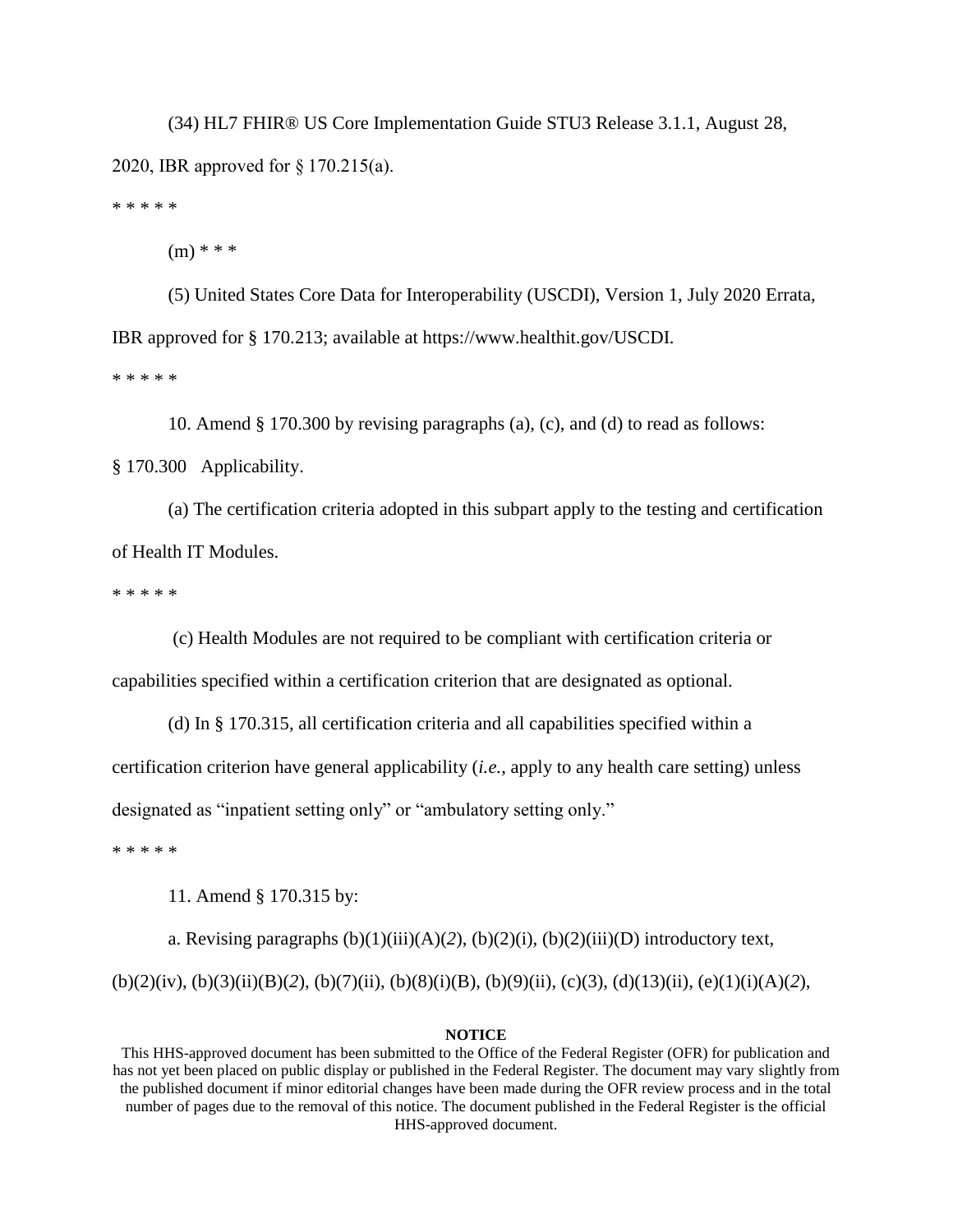# $(f)(5)(iii)(B)(I)$  and  $(2)$ ,  $(g)(6)(i)(B)$ ,  $(g)(9)(i)(A)(2)$ ,  $(g)(10)(v)(A)(I)(ii)$ , and

# $(g)(10)(v)(A)(2)(ii)$ ; and

b. Adding paragraph  $(g)(10)(i)(A)(I)(iii)$ .

The revisions and addition read as follows:

# **§ 170.315 2015 Edition health IT certification criteria.**

\* \* \* \* \* (b) \* \* \*  $(1)$  \* \* \*  $(iii) * * *$ 

 $(A)$  \* \* \*

(*2*) The Common Clinical Data Set in accordance with § 170.205(a)(4) and paragraph  $(b)(1)(iii)(A)(3)(i)$  through  $(iv)$  of this section for the period before December 31, 2022, and \* \* \* \* \*

 $(2)$  \* \* \*

(i) *General requirements*. Paragraphs (b)(2)(ii) and (iii) of this section must be completed based on the receipt of a transition of care/referral summary formatted in accordance with the standards adopted in § 170.205(a)(3) through (5) using the Continuity of Care Document, Referral Note, and (inpatient setting only) Discharge Summary document templates on and after December 31, 2022.

\* \* \* \* \*

 $(iii) * * * *$ 

## **NOTICE**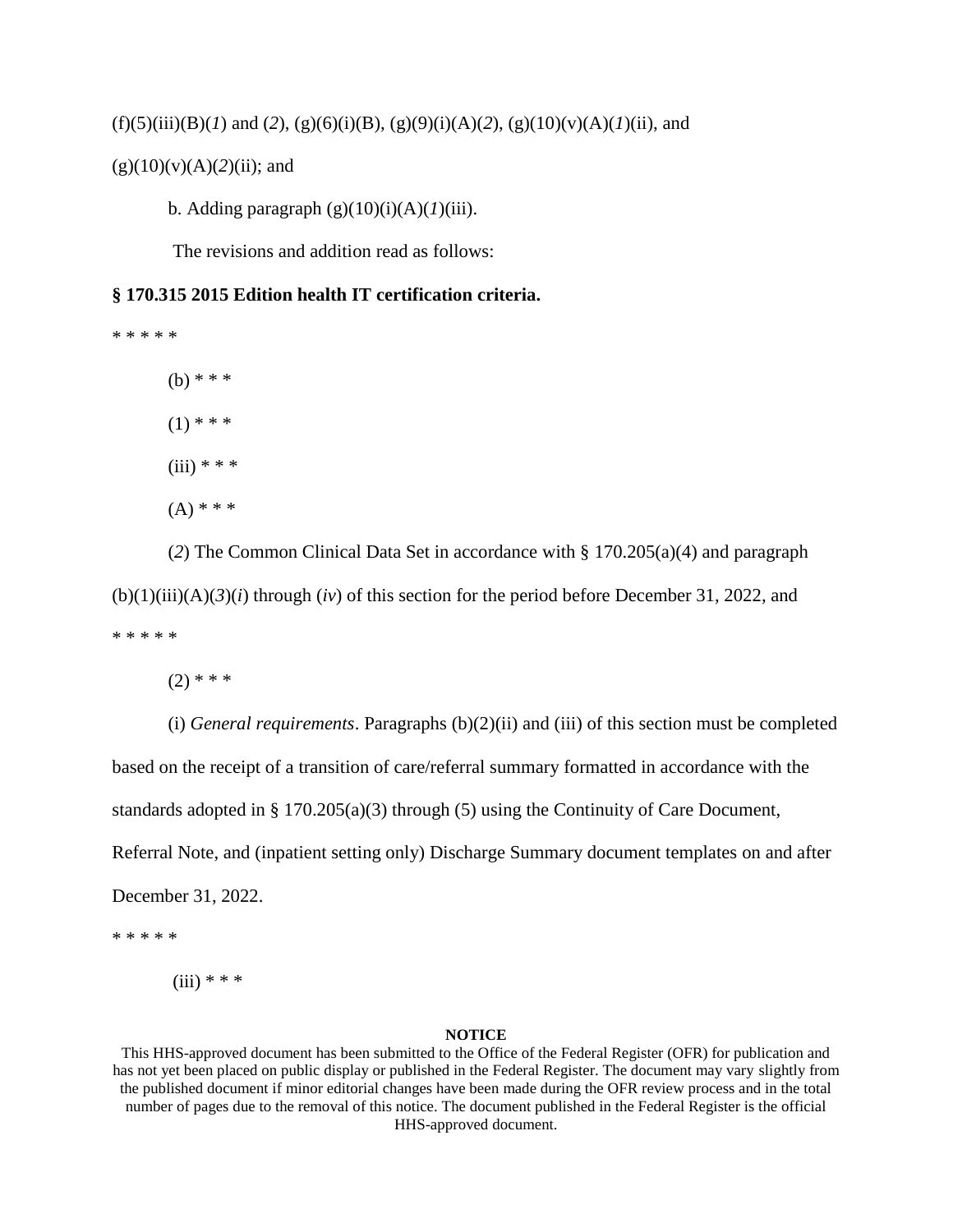(D) Upon a user's confirmation, automatically update the list, and incorporate the following data expressed according to the specified standard(s) on and after December 31, 2022: \* \* \* \* \*

(iv) *System verification.* Based on the data reconciled and incorporated, the technology must be able to create a file formatted according to the standard specified in § 170.205(a)(4) using the Continuity of Care Document template and the standard specified in § 170.205(a)(5) on and after December 31. 2022.

 $(3)$  \* \* \*

 $(ii) * * * *$ 

 $(B)$  \* \* \*

(*2*) Send fill status notifications (RxFillIndicatorChange).

\* \* \* \* \*

 $(7)$  \* \* \*

(ii) Document level for the period before December 31, 2022.

 $(8)$  \* \* \*

 $(i) * * * *$ 

(B) Document level for the period before December 31, 2022; and

\* \* \* \* \*

 $(9)$  \* \* \*

(ii) The standard in  $\S 170.205(a)(5)$  on and after December 31, 2022.

\* \* \* \* \*

#### **NOTICE**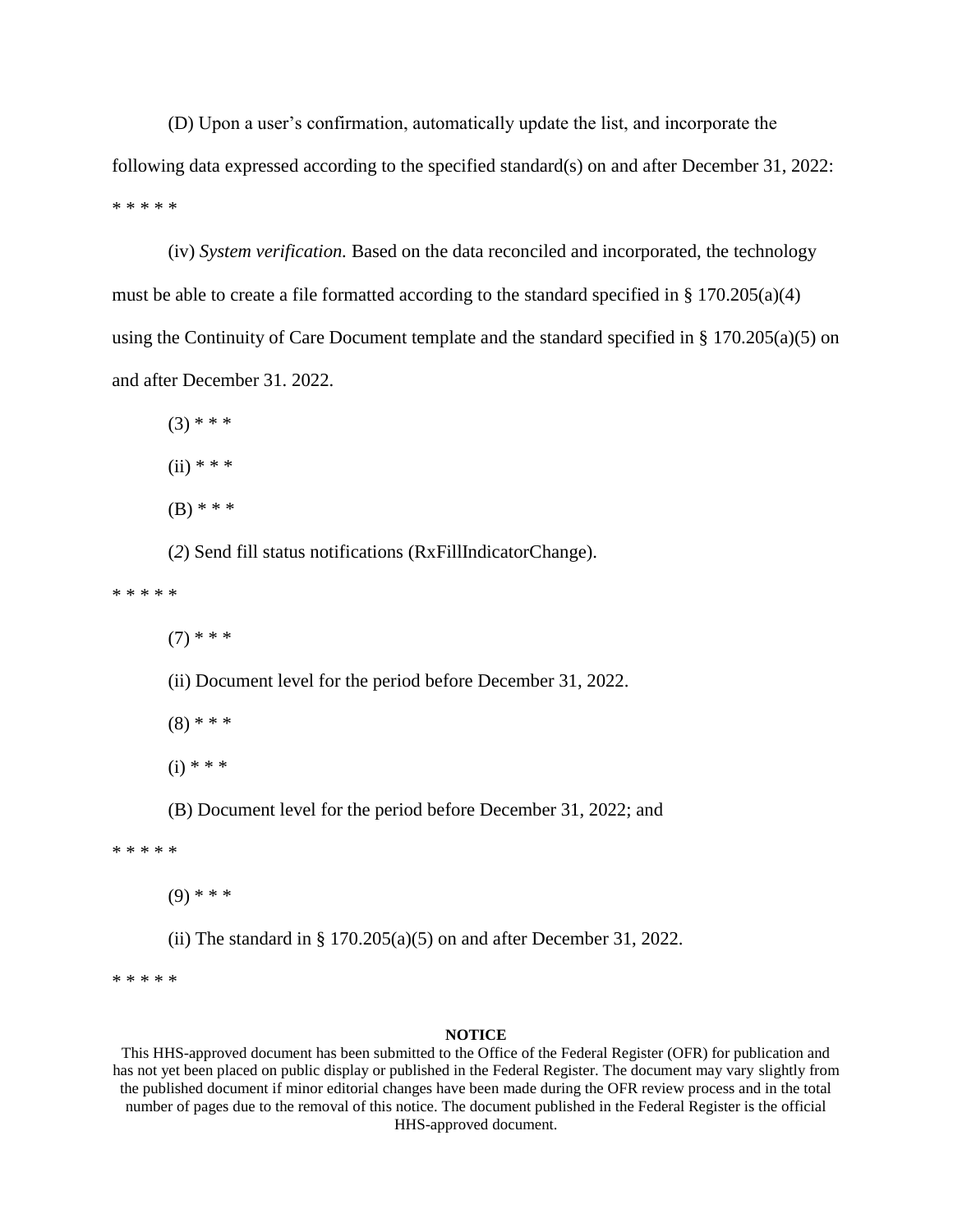$(c) * * *$ 

 (3) *Clinical quality measures – report*. Enable a user to electronically create a data file for transmission of clinical quality measurement data:

(i) In accordance with the applicable implementation specifications specified by the CMS implementation guides for Quality Reporting Document Architecture (QRDA), category I, for inpatient measures in § 170.205(h)(3) and CMS implementation guide for QRDA, category III for ambulatory measures in  $\S$  170.205 (k)(3); or

(ii) In accordance with the standards specified in § 170.205(h)(2) and § 170.205(k)(1) and (2) for the period before December 31, 2022.

\* \* \* \* \*

 $(d)$  \* \* \*

 $(13)$  \* \* \*

(ii) No – the Health IT Module does not support authentication, through multiple elements, of the user's identity with the use of industry-recognized standards. When attesting "no," the health IT developer may explain why the Health IT Module does not support authentication, through multiple elements, of the user's identity with the use of industryrecognized standards.

 $(e) * * *$  $(1)$  \* \* \*  $(i) * * * *$  $(A) * * *$ 

## **NOTICE**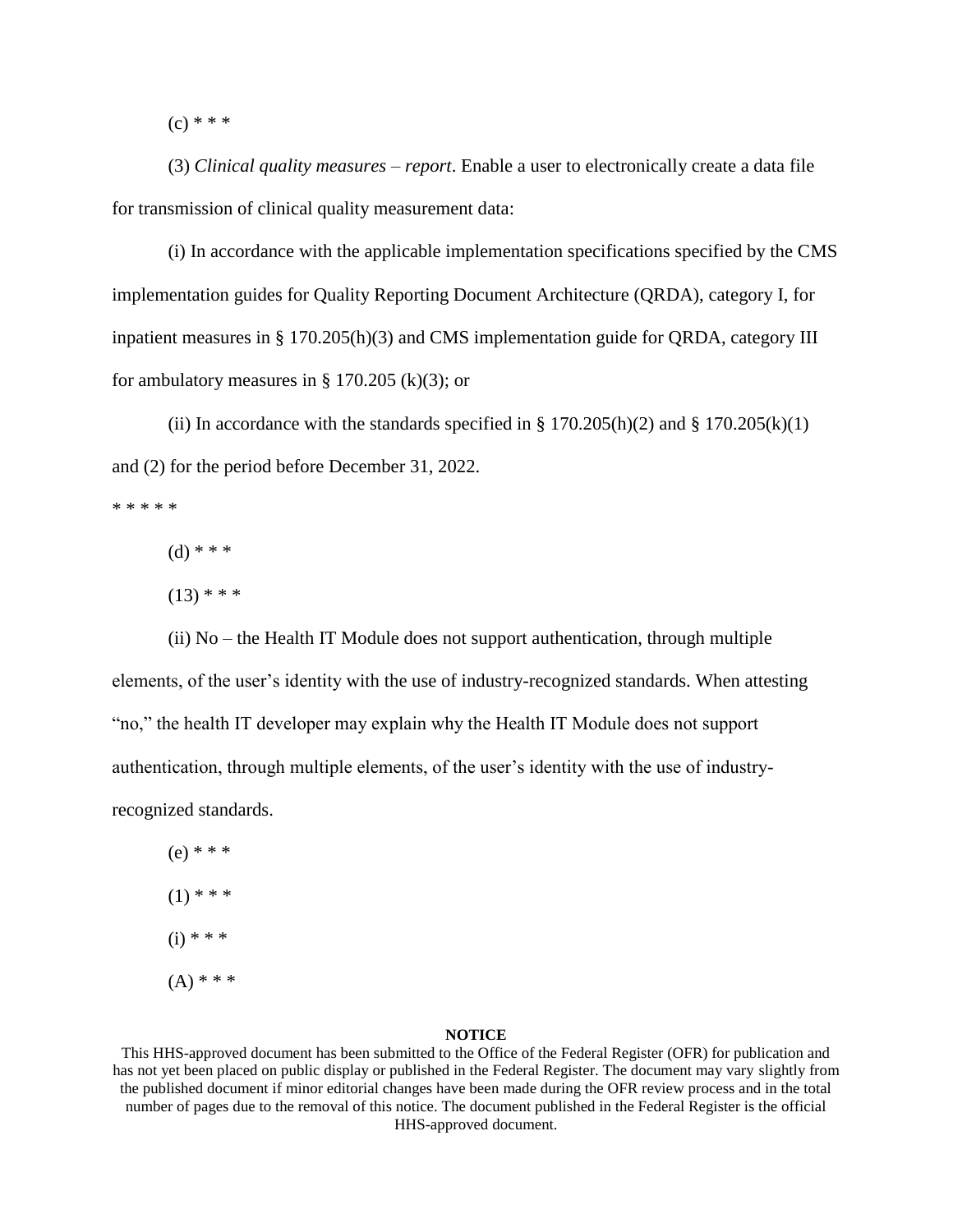(*2*) The Common Clinical Data Set in accordance with § 170.205(a)(4) and paragraphs  $(e)(1)(i)(A)(3)(i)$  through  $(iv)$  of this section for the period before December 31, 2022. \* \* \* \* \*

- (f) \* \* \*
- $(5)$  \* \* \*
- $(iii) * * *$
- $(B)$  \* \* \*

(*1*) The data classes expressed in the standard in § 170.213, or

(*2*) The Common Clinical Data Set for the period before December 31, 2022. \* \* \* \* \*

- $(g)$  \* \* \*
- $(6)$  \* \* \*
- $(i) * * *$

(B) The Common Clinical Data Set in accordance with § 170.205(a)(4) and paragraphs  $(g)(6)(i)(C)(I)$  through (4) of this section for the period before December 31, 2022.

\* \* \* \* \*  $(9)$  \* \* \*  $(i) * * *$  $(A) * * *$ 

(2) The Common Clinical Data Set in accordance with paragraphs  $(g)(9)(i)(A)(3)(i)$ 

through (*iv*) of this section for the period before December 31, 2022, and

## **NOTICE**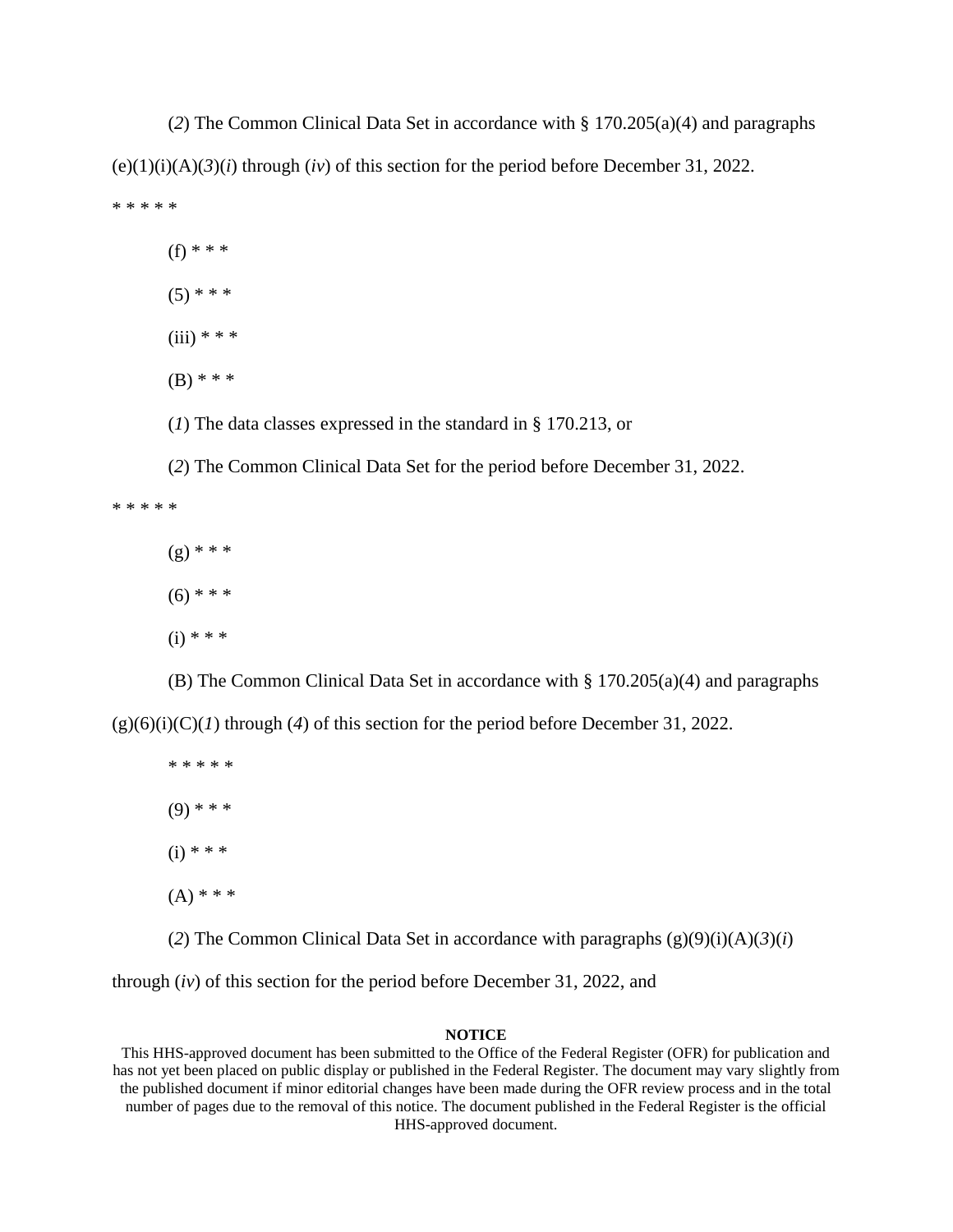\* \* \* \* \*

 $(10)$  \* \* \*

 $(v) * * *$ 

 $(A)$  \* \* \*

(*1*) \* \* \*

(*ii*) A Health IT Module's authorization server must issue a refresh token valid for a period of no less than three months to applications capable of storing a client secret.

(*iii*) A Health IT Module's authorization server must issue a refresh token for a period of no less than three months to native applications capable of securing a refresh token.

(*2*) \* \* \*

(*ii*) A Health IT Module's authorization server must issue a refresh token valid for a new period of no less than three months to applications capable of storing a client secret.

\* \* \* \* \*

12. Amend § 170.401 by revising paragraph (a) to read as follows:

# **§ 170.401 Information blocking.**

(a) *Condition of Certification requirement*. A health IT developer must not take any action that constitutes information blocking as defined in 42 U.S.C. 300jj-52 and § 171.103 on or after April 5, 2021.

\* \* \* \* \*

13. Amend by revising  $\S 170.402$  by revising paragraphs (a)(1), (4) and (b)(2) to read as follows:

# **NOTICE**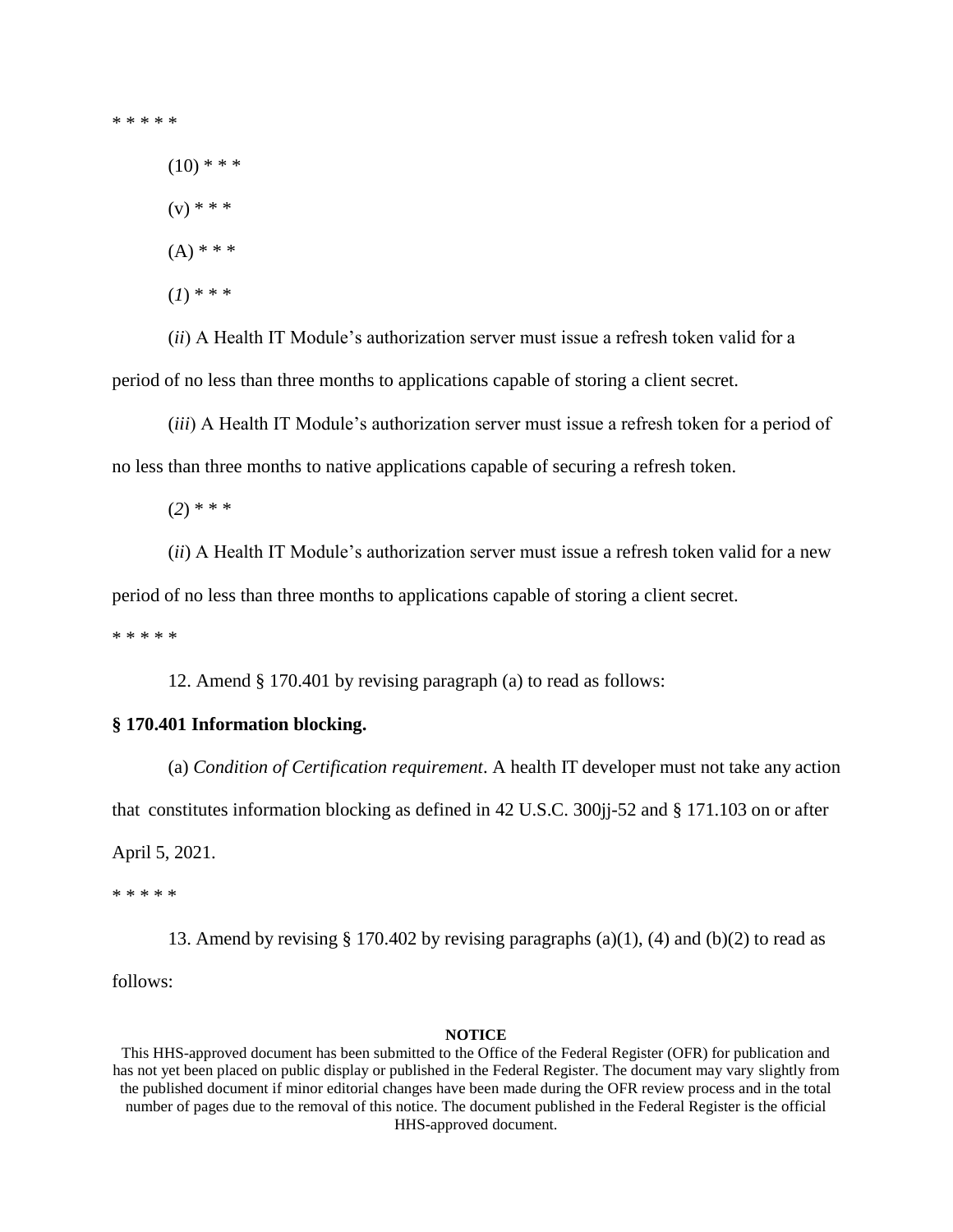**§ 170.402 Assurances.**(a) \* \* \*

(1) A health IT developer must provide assurances satisfactory to the Secretary that the health IT developer will not take any action that constitutes information blocking as defined in 42 U.S.C. 300jj-52 and § 171.103 of this chapter on and after April 5, 2021, unless for legitimate purposes as specified by the Secretary; or any other action that may inhibit the appropriate exchange, access, and use of electronic health information.

\* \* \* \* \*

(4) A health IT developer of a certified Health IT Module that is part of a health IT product which electronically stores EHI must certify to the certification criterion in § 170.315(b)(10).

 $(b)$  \* \* \*

(2)(i) By December 31, 2023, a health IT developer that must comply with the requirements of paragraph (a)(4) of this section must provide all of its customers of certified health IT with the health IT certified to the certification criterion in  $\S 170.315(b)(10)$ .

(ii) On and after December 31, 2023, a health IT developer that must comply with the requirements of paragraph (a)(4) of this section must provide all of its customers of certified health IT with the health IT certified to the certification criterion in § 170.315(b)(10).

14. Amend  $\S 170.403$  by revising (b)(1) to read as follows:

# **§ 170.403 Communications.**

\* \* \* \* \*

 $(b)$  \* \* \*

## **NOTICE**

This HHS-approved document has been submitted to the Office of the Federal Register (OFR) for publication and has not yet been placed on public display or published in the Federal Register. The document may vary slightly from the published document if minor editorial changes have been made during the OFR review process and in the total number of pages due to the removal of this notice. The document published in the Federal Register is the official HHS-approved document.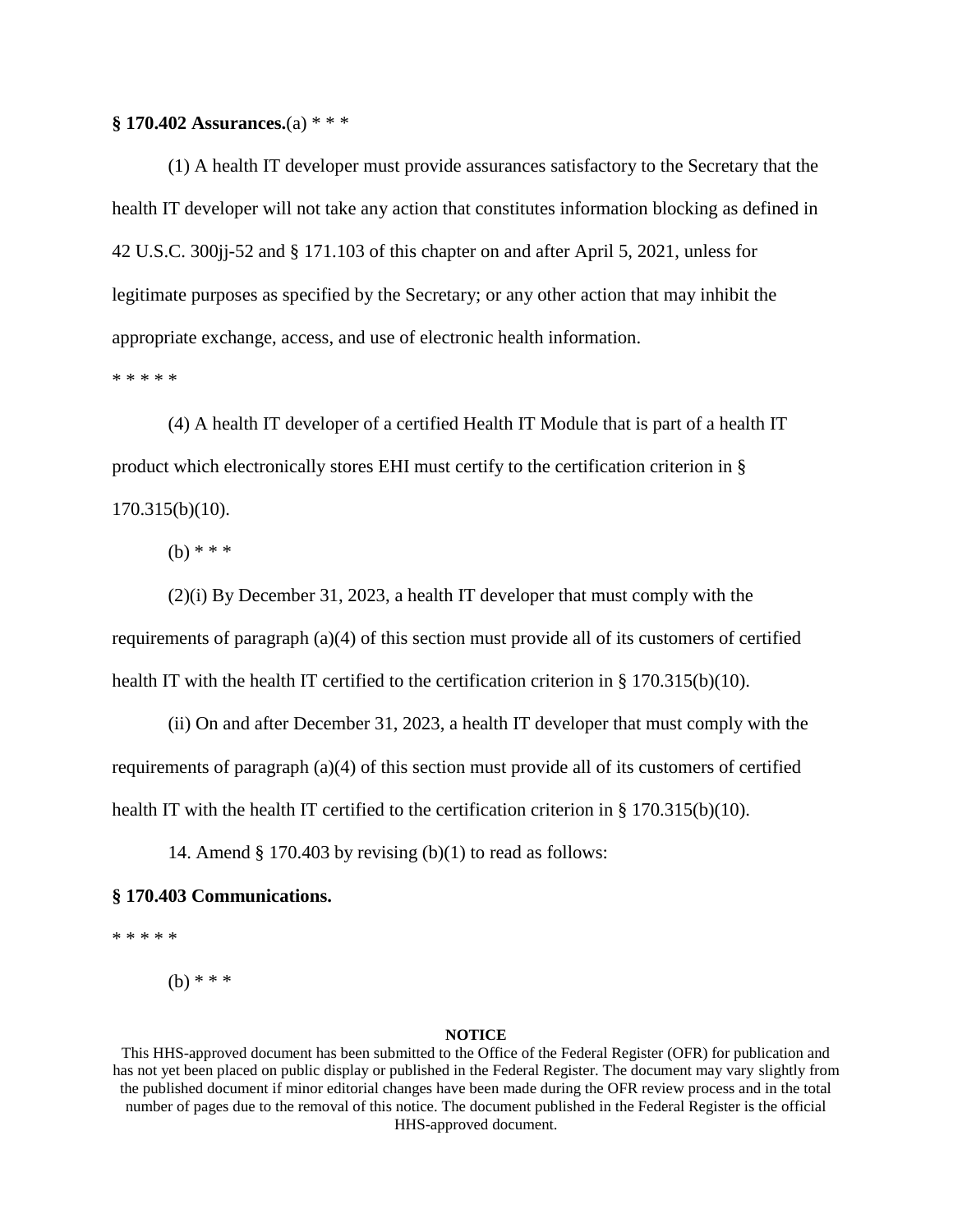(1) *Notice*. Health IT developers must issue a written notice to all customers and those with which it has contracts or agreements containing provisions that contravene paragraph (a) of this section annually, beginning in calendar year 2021, until paragraph  $(b)(2)(ii)$  of this section is fulfilled, stating that any communication or contract provision that contravenes paragraph (a) of this section will not be enforced by the health IT developer. \* \* \* \* \*

15. Amend § 170.404 by revising (b)(3) and (4) to read as follows:

# **§ 170.404 Application programming interfaces.**

\* \* \* \* \*

(b) \* \* \*

(3) *Rollout of (g)(10)-certified APIs.* A Certified API Developer with certified API technology previously certified to the certification criterion in  $\S 170.315(g)(8)$  must provide all API Information Sources with such certified API technology deployed with certified API technology certified to the certification criterion in §  $170.315(g)(10)$  by no later than December 31, 2022.

(4) *Compliance for existing certified API technology.* By no later than April 5, 2021, a Certified API Developer with Health IT Module(s) certified to the certification criteria in  $\S$  $170.315(g)(7)$ , (8), or (9) must comply with paragraph (a) of this section, including revisions to their existing business and technical API documentation and make such documentation available via a publicly accessible hyperlink that allows any person to directly access the information without any preconditions or additional steps.

# **NOTICE**

This HHS-approved document has been submitted to the Office of the Federal Register (OFR) for publication and has not yet been placed on public display or published in the Federal Register. The document may vary slightly from the published document if minor editorial changes have been made during the OFR review process and in the total number of pages due to the removal of this notice. The document published in the Federal Register is the official HHS-approved document.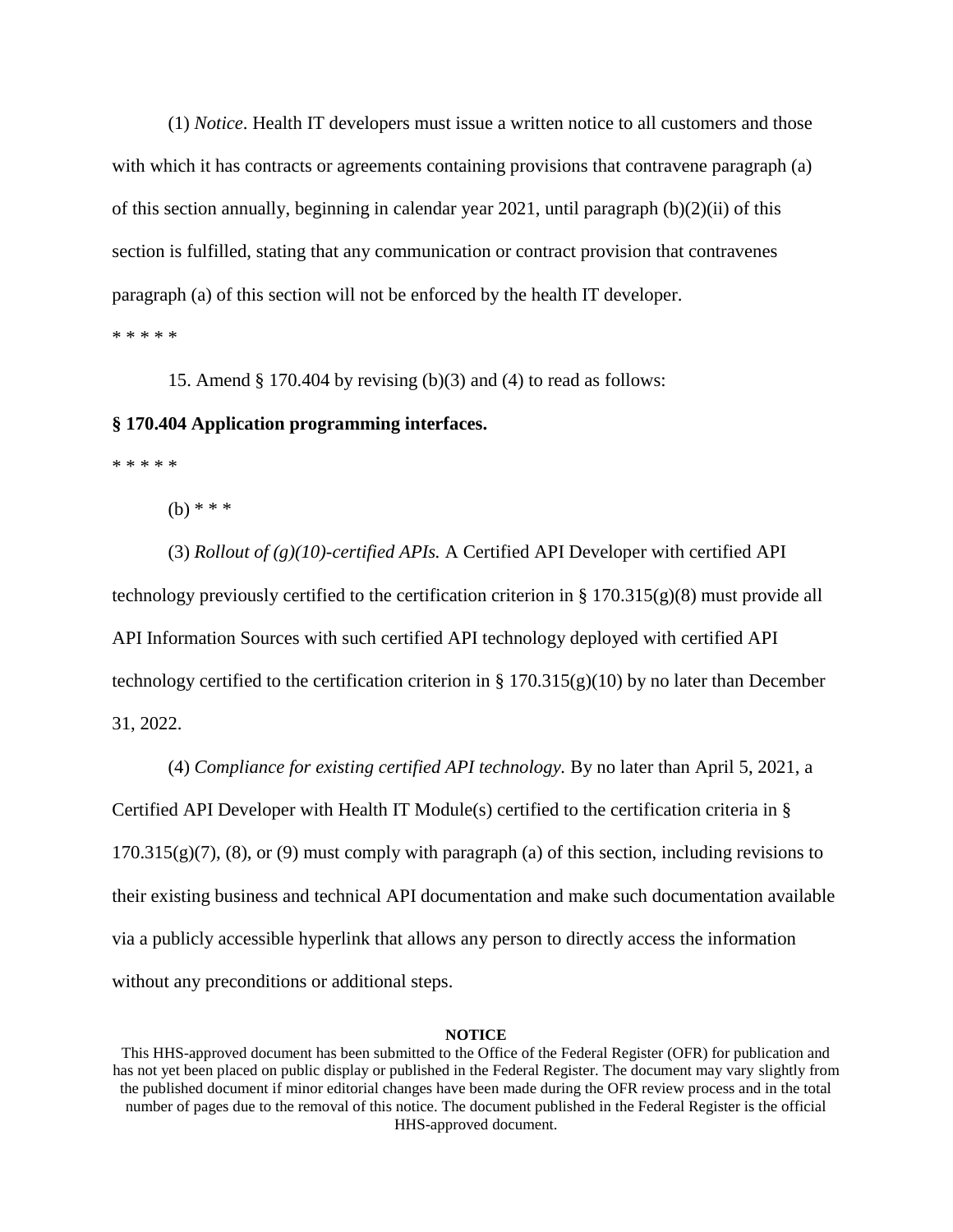\* \* \* \* \*

16. Amend § 170.405 by:

a. Revising paragraphs (b)(1) introductory text,  $(b)(2)(ii)$  introductory text,  $(b)(3)$ ,

 $(b)(4)(ii)$ ,  $(b)(5)(ii)$ ,  $(b)(6)(ii)$ , and  $(b)(7)(ii)$ ; and

b. Adding paragraph (b)(10).

The revisions and addition read as follows:

## **§ 170.405 Real world testing.**

\* \* \* \* \*

 $(h) * * *$ 

(1) *Real world testing plan submission.* A health IT developer with Health IT Module(s) certified to any one or more of the criteria referenced in paragraph (a) of this section must submit to its ONC-ACB an annual real world testing plan addressing each of those certified Health IT Modules by a date determined by the ONC-ACB that enables the ONC-ACB to publish a publicly available hyperlink to the plan on CHPL no later than December 15 of each calendar year, beginning in 2021.

\* \* \* \* \*

 $(2)$  \* \* \*

 $(i) * * *$ 

(ii) For real world testing activities conducted during the immediately preceding calendar year, a health IT developer must submit to its ONC-ACB an annual real world testing results report addressing each of its certified Health IT Modules that include certification criteria

## **NOTICE**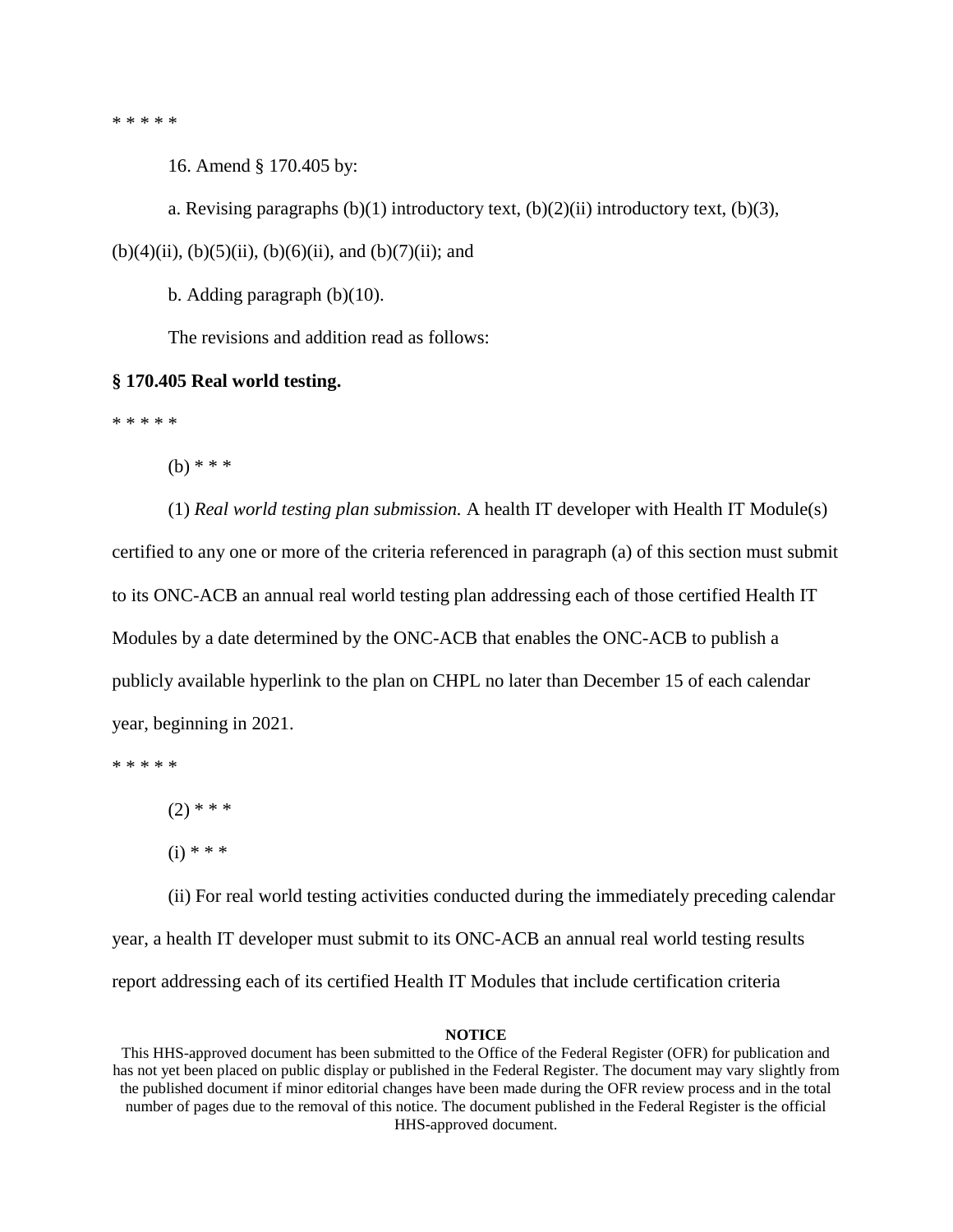referenced in paragraph (a) of this section by a date determined by the ONC-ACB that enables the ONC-ACB to publish a publicly available hyperlink to the results report on CHPL no later than March 15 of each calendar year, beginning in 2023. The real world testing results must report the following for each of the certification criteria identified in paragraph (a) of this section that are included in the Health IT Module's scope of certification:

\* \* \* \* \*

(3) *USCDI Updates*. A health IT developer with health IT certified to § 170.315(b)(1), (b)(2), (e)(1), (g)(6) and/or (g)(9) on May 1, 2020, must:

 $(i) * * * *$ 

(ii) Provide its customers of the previously certified health IT with certified health IT that meets paragraph (b)(3)(i) of this section by December 31, 2022.

 $(4)$  \* \* \*

(ii) Provide its customers of the previously certified health IT with certified health IT that meets paragraph (b)(4)(i) of this section by December 31, 2022.

 $(5)$  \* \* \*

(ii) Provide its customers of the previously certified health IT with certified health IT that meets paragraph (b)(5)(i) of this section by December 31, 2022.

 $(6)$  \* \* \*

(ii) Provide its customers of the previously certified health IT with certified health IT that meets paragraph (b)(6)(i) of this section by December 31, 2022.

 $(7)$  \* \* \*

#### **NOTICE**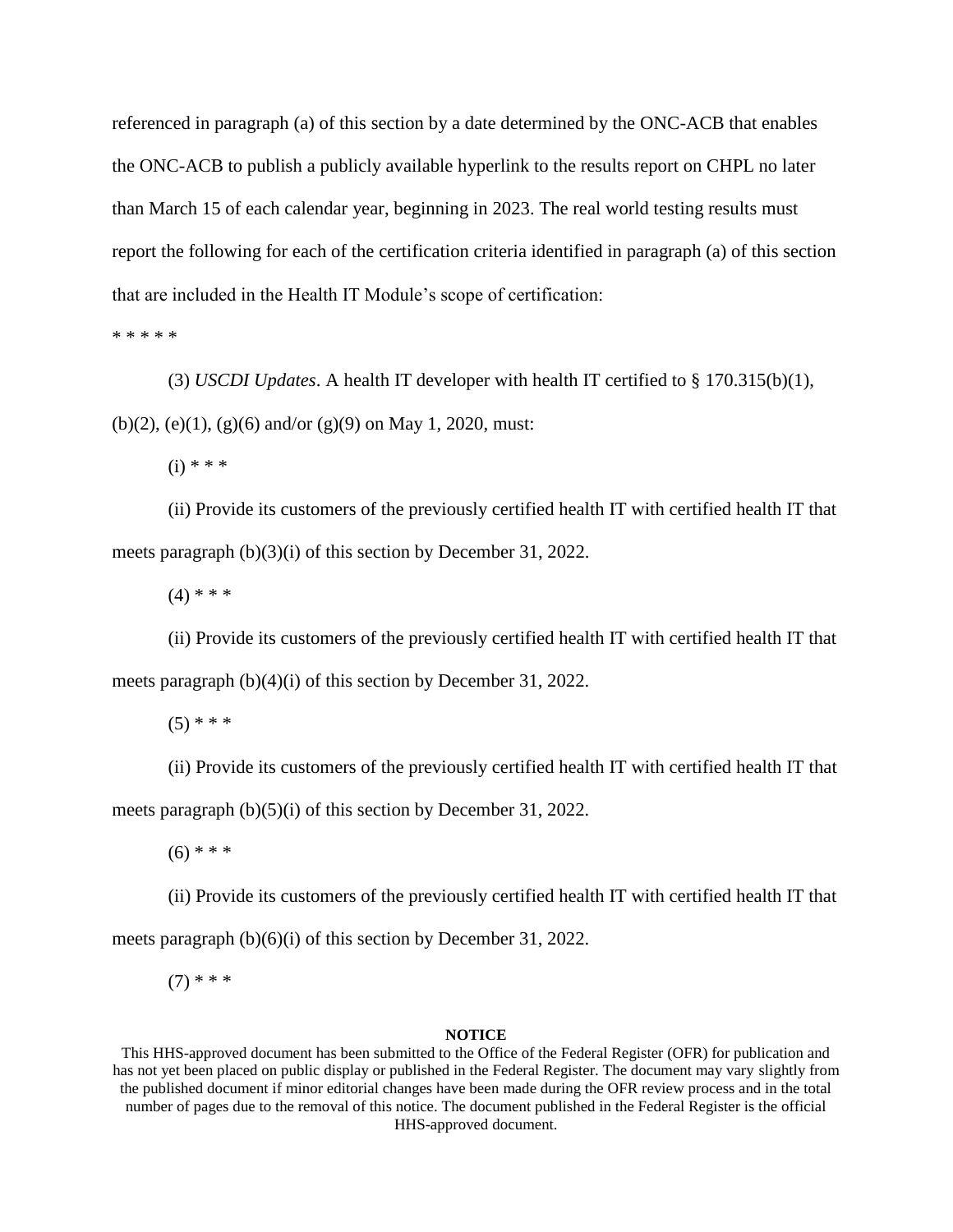(ii) Provide its customers of the previously certified health IT with certified health IT that meets paragraph (b)(7)(i) of this section by December 31, 2022. \* \* \* \* \*

(10) *Clinical quality measures – report*. A health IT developer with health IT certified to § 170.315(c)(3) prior to June 30, 2020, must:

(i) Update their certified health IT to be compliant with the revised versions of this criteria adopted in §  $170.315(c)(3)$ ; and

(ii) Provide its customers of the previously certified health IT with certified health IT that meets paragraph (b)(10)(i) of this section by December 31, 2022.

17. Amend § 170.523 by:

a. Removing and reserving paragraph  $(f)(1)(xx)$ ; and

b. Revising paragraphs  $(k)(1)$  introductory text and  $(k)(1)(i)$ .

The revisions read as follows:

# **§ 170.523 Principles of proper conduct for ONC-ACBs.**

\* \* \* \* \*

 $(k)$  \* \* \*

(1) *Mandatory Disclosures*. A health IT developer must conspicuously include the

following on its Web site and in all marketing materials, communications statements, and other

assertions related to the Health IT Module's certification:

(i) The disclaimer "This Health IT Module is [specify Edition of health IT certification

criteria] compliant and has been certified by an ONC-ACB in accordance with the applicable

## **NOTICE**

This HHS-approved document has been submitted to the Office of the Federal Register (OFR) for publication and has not yet been placed on public display or published in the Federal Register. The document may vary slightly from the published document if minor editorial changes have been made during the OFR review process and in the total number of pages due to the removal of this notice. The document published in the Federal Register is the official HHS-approved document.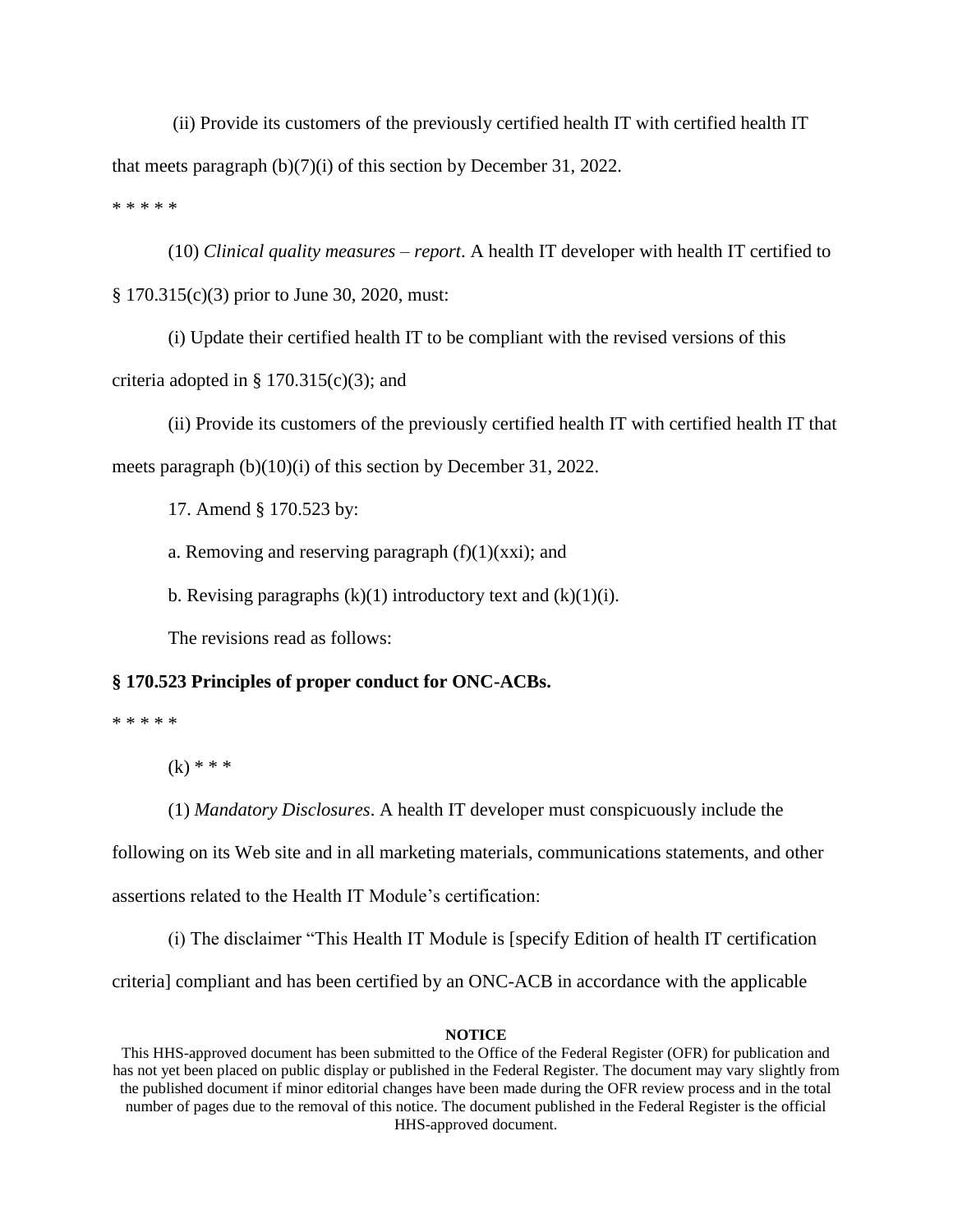certification criteria adopted by the Secretary of Health and Human Services. This certification does not represent an endorsement by the U.S. Department of Health and Human Services." \* \* \* \* \*

18. Amend  $\S 170.550$  by revising paragraphs  $(m)(1)$ ,  $(2)$ , and  $(3)$  to read as follows:

# **§ 170.550 Health IT Module certification**

\* \* \* \* \*

 $(m)$  \* \* \*

(1) Section  $170.315(a)(10)$  and  $(13)$  and  $\S 170.315(e)(2)$  for the period before January 1, 2022.

(2) Section 170.315(b)(6) for the period before December 31, 2023.

(3) Section  $170.315(g)(8)$  for the period before December 31, 2022.

# **PART 171—INFORMATION BLOCKING**

19. The authority citation for part 171 continues to read as follows:

AUTHORITY: 42 U.S.C. 300jj-52

20. Amend § 171.101 by revising paragraph (b) to read as follows:

## **§ 171.101 Applicability.**

\* \* \* \* \*

(b) Health care providers, health IT developers of certified health IT, health information

exchanges, and health information networks are subject to this part on and after April 5, 2021.

21. Amend  $\S 171.103$  by revising paragraphs (a)(2), (a)(3) and (b) to read as follows:

# **§ 171.103 Information blocking.**

# **NOTICE**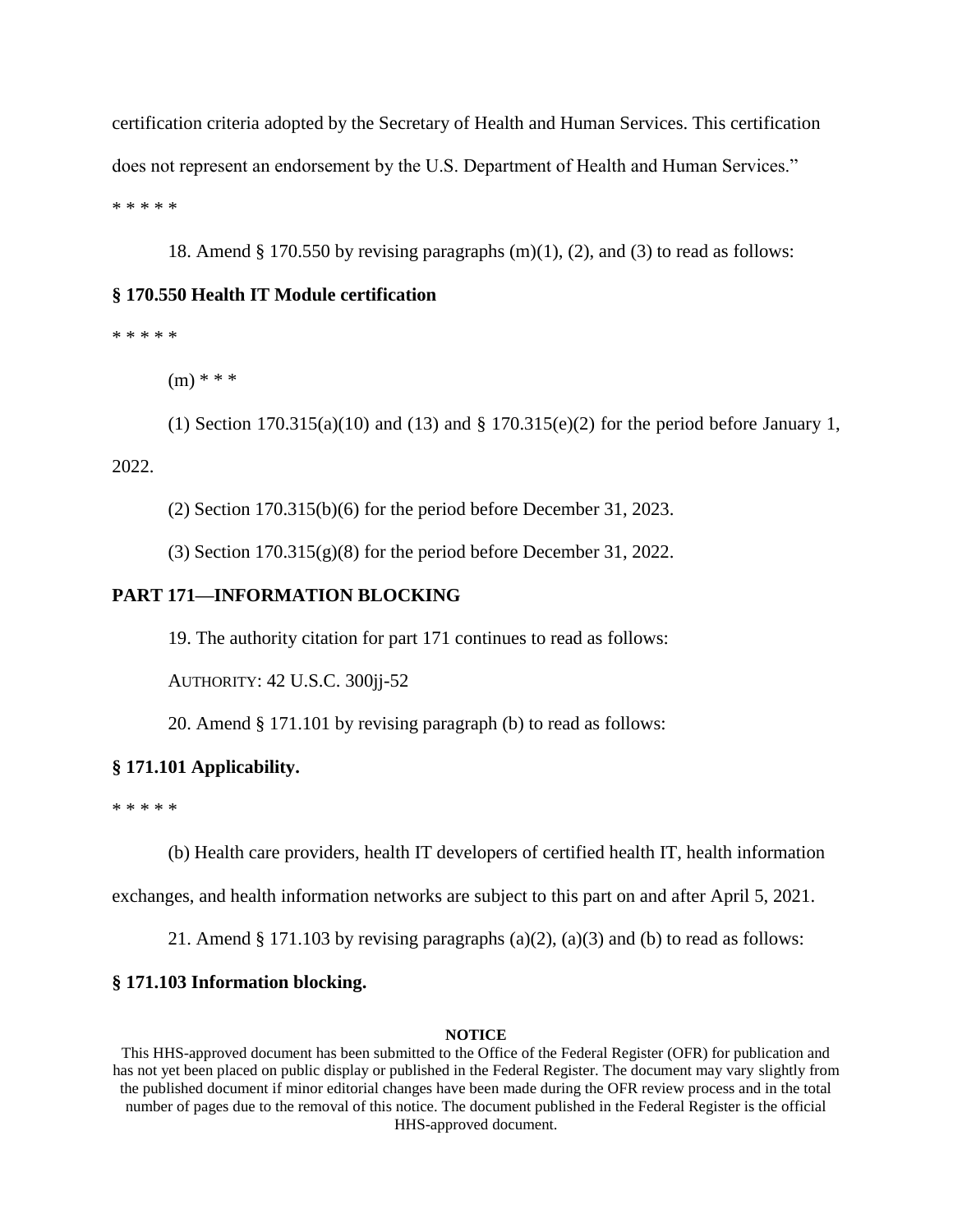$(a) * * *$ 

(2) If conducted by a health IT developer of certified health IT, health information network or health information exchange, such developer, network or exchange knows, or should know, that such practice is likely to interfere with access, exchange, or use of electronic health information; or

(3) If conducted by a health care provider, such provider knows that such practice is unreasonable and is likely to interfere with access, exchange, or use of electronic health information.

\* \* \* \* \*

(b) For the period before October 6, 2022, electronic health information for the purposes of paragraph (a) of this section is limited to the electronic health information identified by the data elements represented in the USCDI standard adopted in § 170.213.

\* \* \* \* \*

22. Amend § 171.203 by revising paragraph (e)(2) to read as follows:

**§ 171.203 Security exception—When will an actor's practice that is likely to interfere with the access, exchange, or use of electronic health information in order to protect the security of electronic health information not be considered information blocking?**

\* \* \* \* \*

(e) \* \* \*

## **NOTICE**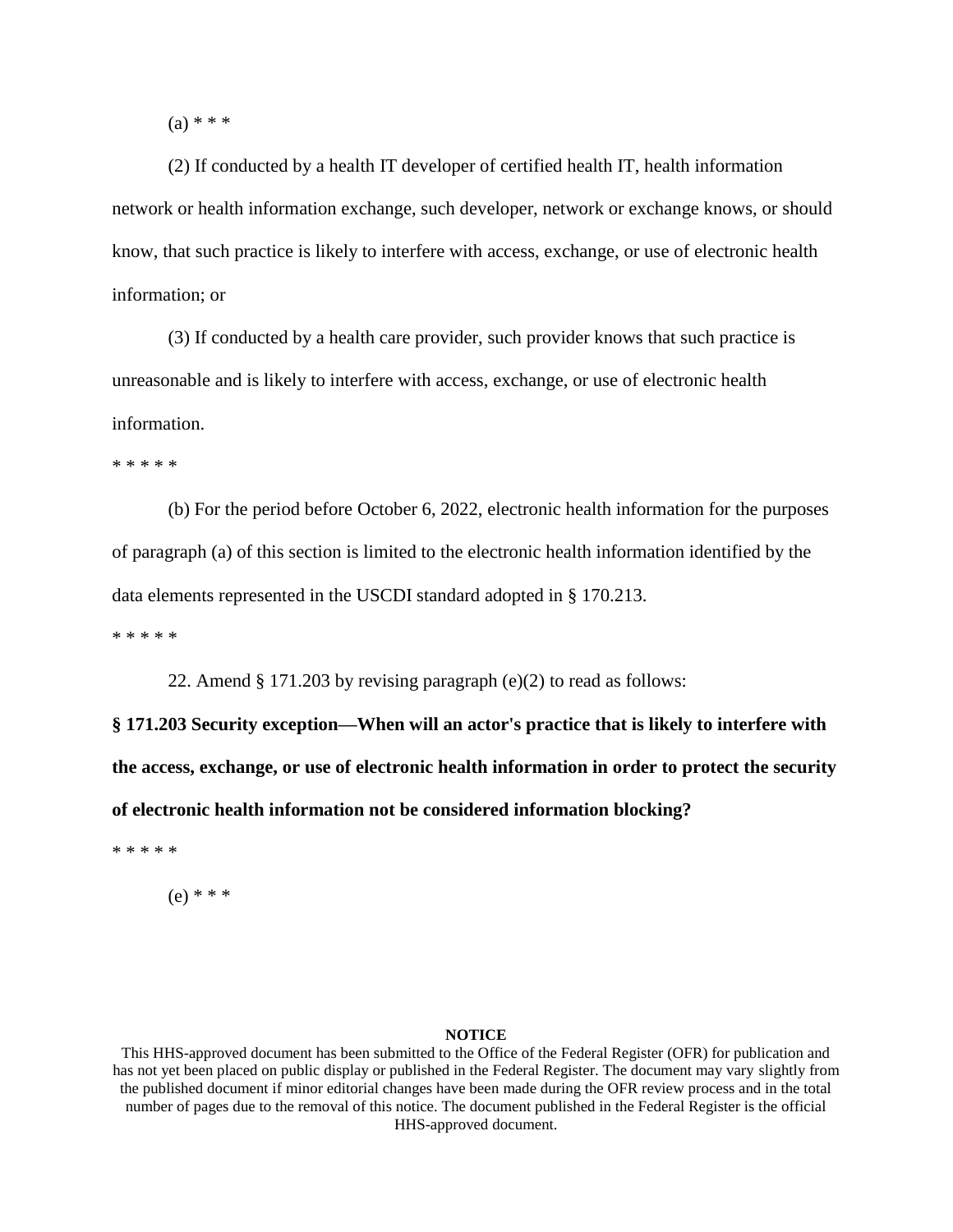(2) There are no reasonable and appropriate alternatives to the practice that address the security risk that are less likely to interfere with access, exchange or use of electronic health information.

23. Amend § 171.301 by revising paragraphs (a)(1), (a)(2) and (b)(1)(ii)(A) to read as follows:

**§ 171.301 Content and manner exception—When will an actor's practice of limiting the content of its response to or the manner in which it fulfills a request to access, exchange, or use electronic health information not be considered information blocking?**

\* \* \* \* \*

 $(a) * * *$ 

(1) *USCDI*. For the period before October 6, 2022, at a minimum, the electronic health information identified by the data elements represented in the USCDI standard adopted in § 170.213.

(2) *All electronic health information*. On and after October 6, 2022, electronic health information as defined in § 171.102.

 $(b)$  \* \* \*  $(1)$  \* \* \*  $(ii) * * * *$ 

(A) Any fees charged by the actor in relation to fulfilling the request are not required to satisfy the exception in § 171.302; and

\* \* \* \* \*

#### **NOTICE**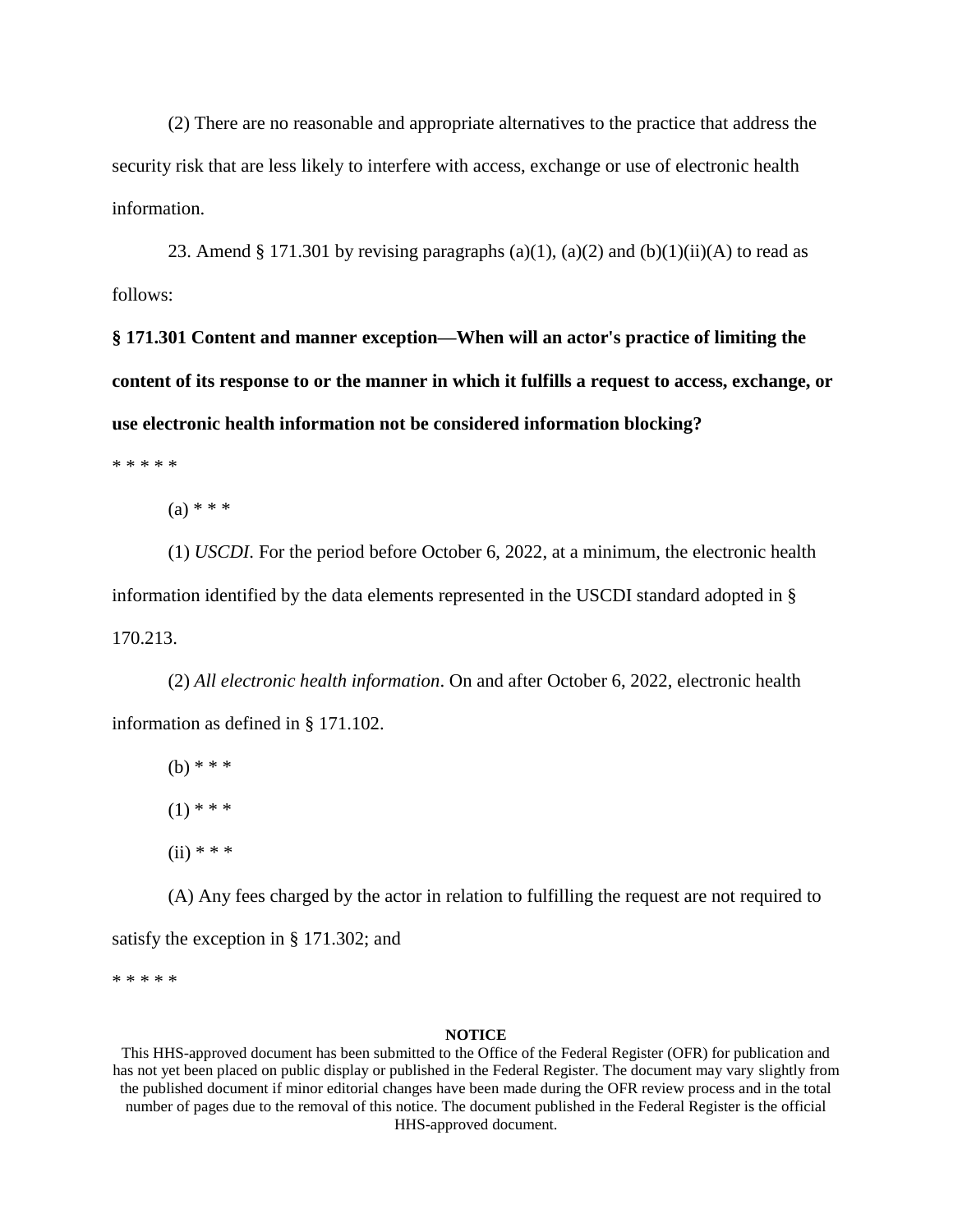24. Amend  $\S 171.303$  by revising paragraph  $(b)(2)(i)$  to read as follows:

**§ 171.303 Licensing exception—When will an actor's practice to license interoperability elements in order for electronic health information to be accessed, exchanged, or used not be considered information blocking?**

\* \* \* \* \*

(b) \* \* \*

 $(2)$  \* \* \*

(i) The royalty must be nondiscriminatory, consistent with paragraph  $(b)(3)$  of this section.

\* \* \* \* \*

#### **NOTICE**